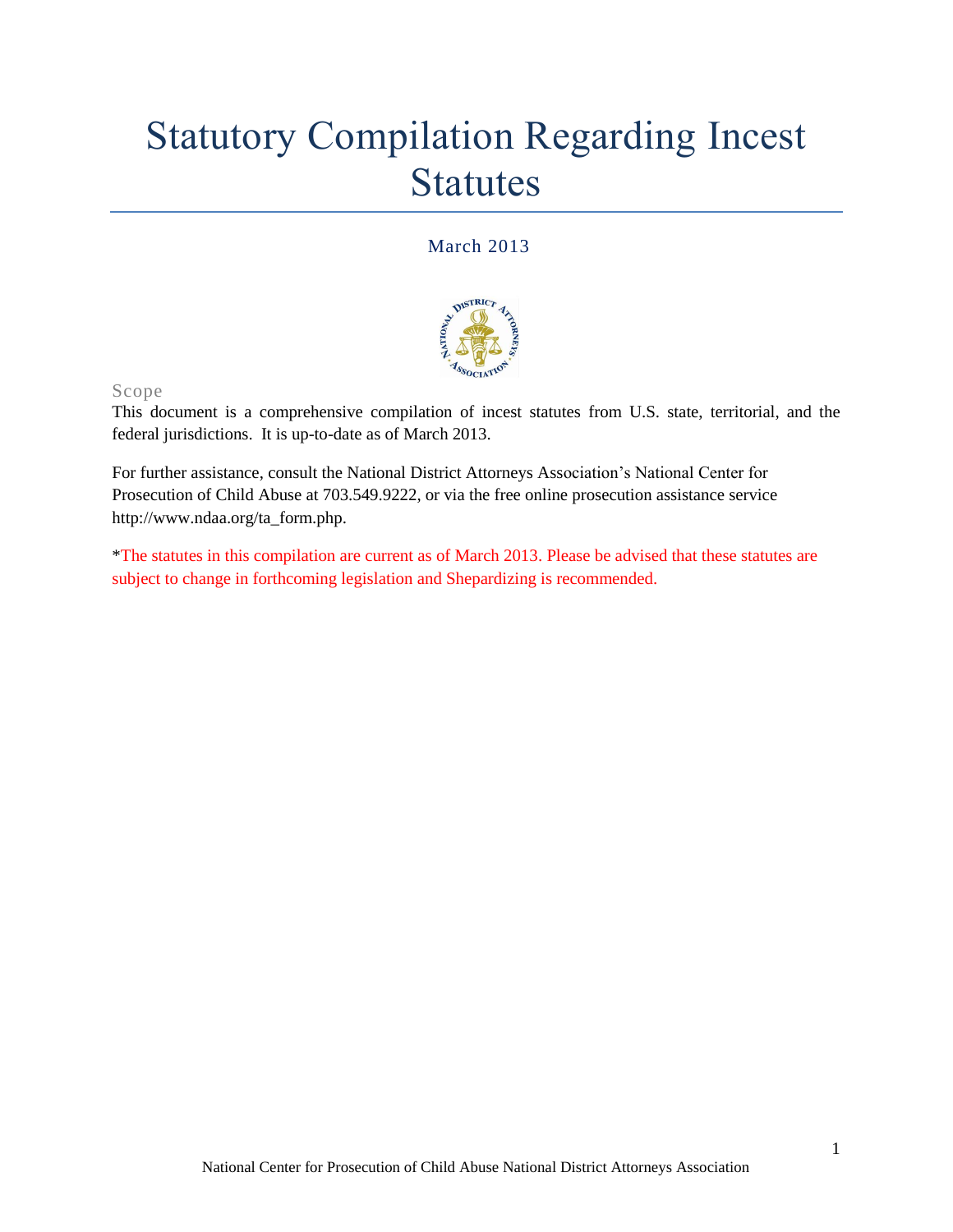### **Table of Contents**

| ALASKA STAT. §09.10.065 (2013). COMMENCEMENT OF ACTIONS FOR ACTS CONSTITUTING SEXUAL OFFENSES  10 |  |
|---------------------------------------------------------------------------------------------------|--|
|                                                                                                   |  |
|                                                                                                   |  |
|                                                                                                   |  |
|                                                                                                   |  |
|                                                                                                   |  |
|                                                                                                   |  |
|                                                                                                   |  |
|                                                                                                   |  |
|                                                                                                   |  |
|                                                                                                   |  |
| CAL. PENAL CODE § 1219 (2013). IMPRISONMENT TO COMPEL PERFORMANCE OF ACTS; EXEMPTION OF SEXUAL    |  |
| ASSAULT AND DOMESTIC VIOLENCE VICTIMS WHO REFUSE TO TESTIFY; CONFIDENTIAL COMMUNICATIONS BETWEEN  |  |
|                                                                                                   |  |
|                                                                                                   |  |
|                                                                                                   |  |
|                                                                                                   |  |
|                                                                                                   |  |
|                                                                                                   |  |
|                                                                                                   |  |
|                                                                                                   |  |
| CONN. GEN. STAT. § 46B-21 (2013). MARRIAGE OF PERSONS RELATED BY CONSANGUINITY OR AFFINITY        |  |
|                                                                                                   |  |
| CONN. GEN. STAT. § 53A-71 (2013). SEXUAL ASSAULT IN THE SECOND DEGREE: CLASS COR B FELONY 15      |  |
|                                                                                                   |  |
|                                                                                                   |  |
|                                                                                                   |  |
|                                                                                                   |  |
|                                                                                                   |  |
|                                                                                                   |  |
|                                                                                                   |  |
|                                                                                                   |  |
|                                                                                                   |  |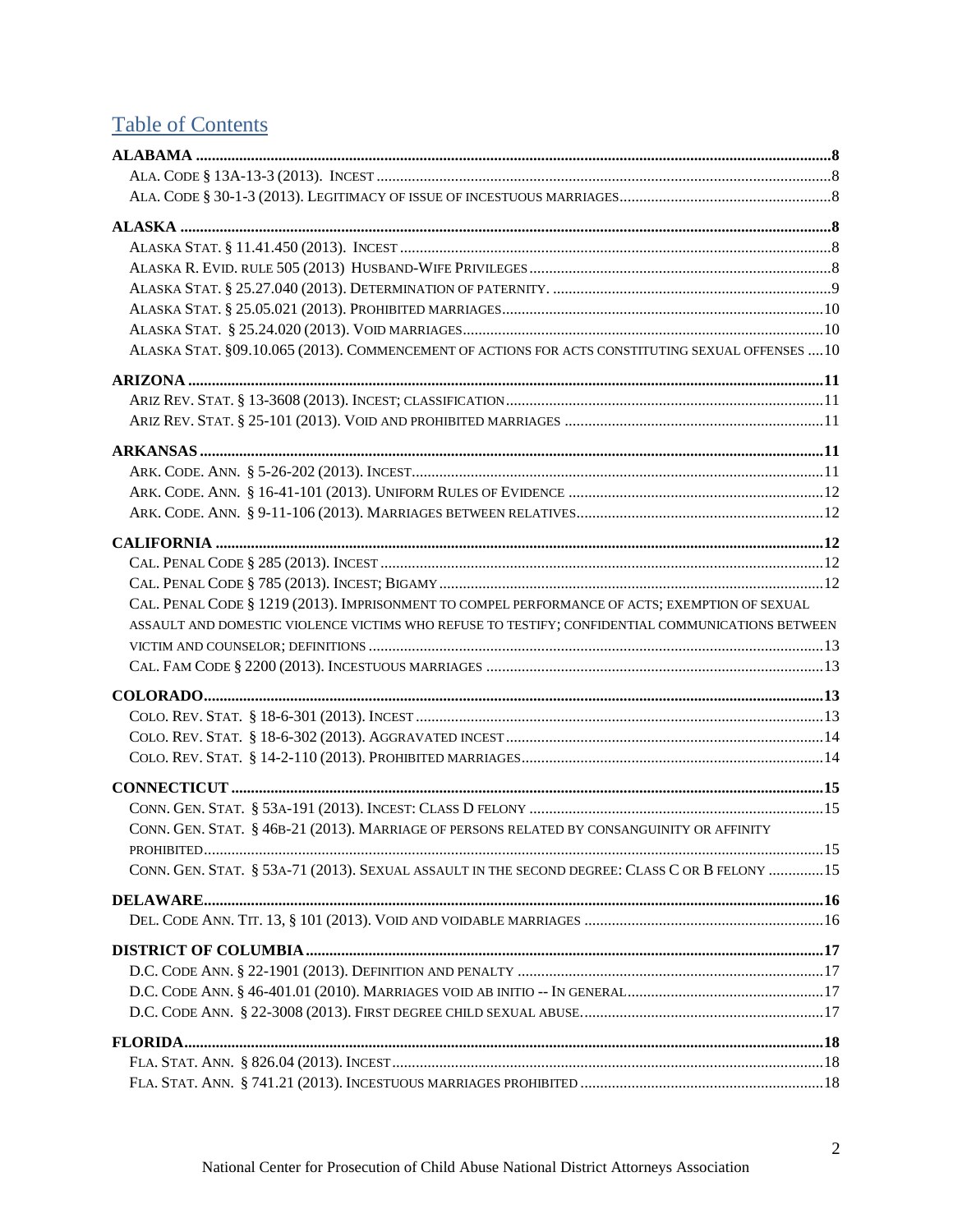| GA. CODE. ANN. § 19-3-3 (2013). DEGREES OF RELATIONSHIP WITHIN WHICH MARRIAGE PROHIBITED  19  |  |
|-----------------------------------------------------------------------------------------------|--|
|                                                                                               |  |
|                                                                                               |  |
| HAW. REV. STAT. ANN. § 572-1 (2013). REQUISITES OF VALID MARRIAGE CONTRACT 19                 |  |
|                                                                                               |  |
|                                                                                               |  |
|                                                                                               |  |
|                                                                                               |  |
|                                                                                               |  |
|                                                                                               |  |
|                                                                                               |  |
|                                                                                               |  |
|                                                                                               |  |
|                                                                                               |  |
| IND. CODE ANN. § 31-11-8-3 (2013). MARRIAGE TO CLOSE RELATIVE; MARRIAGES BETWEEN COUSINS;     |  |
|                                                                                               |  |
|                                                                                               |  |
|                                                                                               |  |
| IOWA CODE § 802.2A (2013). INCEST -- SEXUAL EXPLOITATION BY A COUNSELOR, THERAPIST, OR SCHOOL |  |
|                                                                                               |  |
|                                                                                               |  |
|                                                                                               |  |
|                                                                                               |  |
|                                                                                               |  |
|                                                                                               |  |
|                                                                                               |  |
|                                                                                               |  |
| KY. REV. STAT. ANN. § 402.010 (2013). DEGREE OF RELATIONSHIP THAT WILL BAR MARRIAGE 26        |  |
|                                                                                               |  |
|                                                                                               |  |
|                                                                                               |  |
|                                                                                               |  |
|                                                                                               |  |
| LA. CODE CIV. PROC. ANN. ART. 571.1 (2013). TIME LIMITATION FOR CERTAIN SEX OFFENSES 30       |  |
|                                                                                               |  |
|                                                                                               |  |
|                                                                                               |  |
|                                                                                               |  |
|                                                                                               |  |
|                                                                                               |  |
| ME. REV. STAT. ANN. TIT. 19-A, § 701 (2013). PROHIBITED MARRIAGES; EXCEPTIONS 35              |  |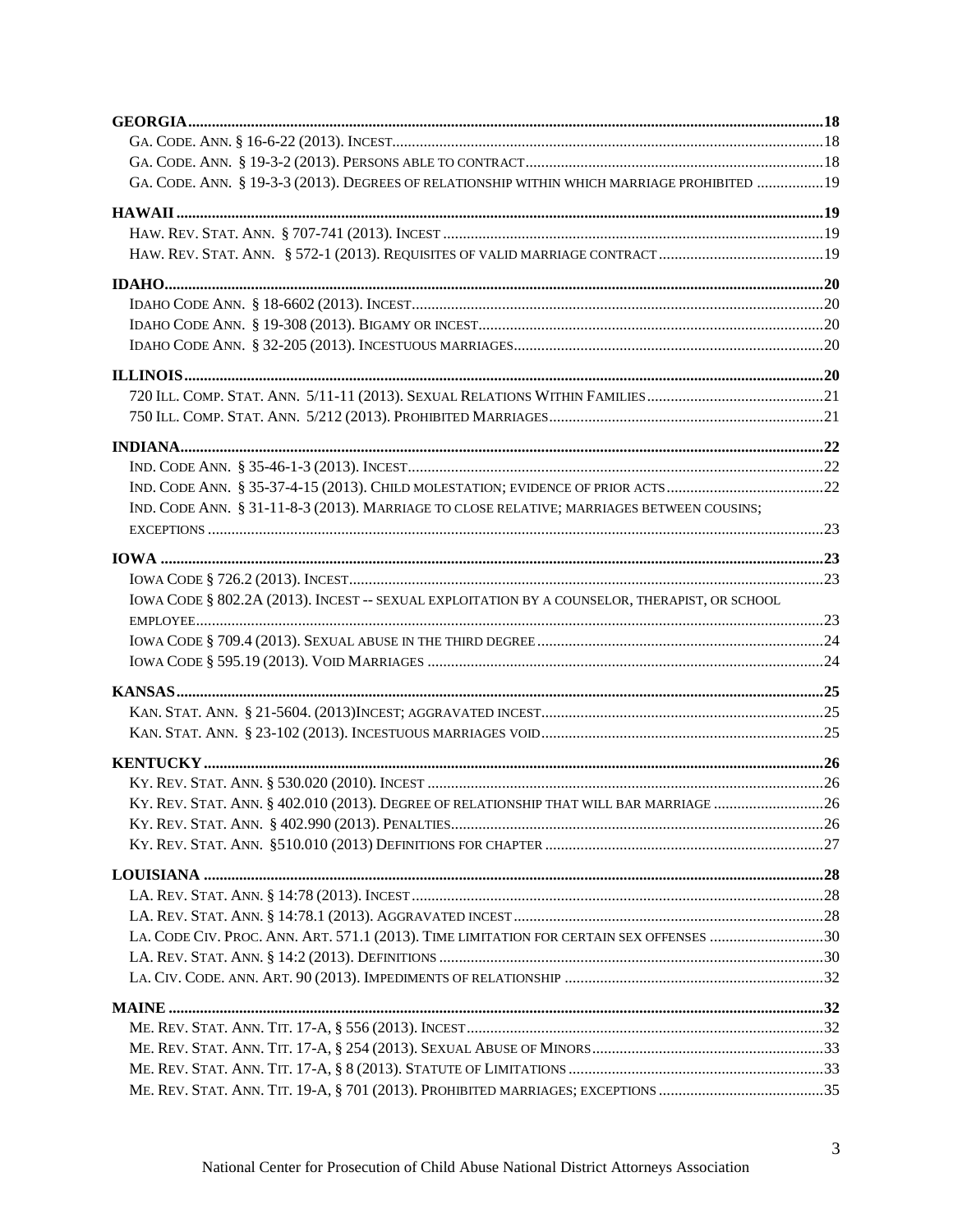| MASS. ANN LAWS CH. 272, § 17 (2013). INCESTUOUS MARRIAGE OR SEXUAL ACTIVITIES 38                    |  |
|-----------------------------------------------------------------------------------------------------|--|
| MASS. ANN LAWS CH. 278, § 16A (2013). EXCLUSION OF PUBLIC FROM TRIAL FOR SEX OFFENSES INVOLVING     |  |
|                                                                                                     |  |
| MASS. ANN LAWS CH. 278, § 16C (2013). EXCLUSION OF PUBLIC FROM TRIAL INVOLVING CRIME OF INCEST OR   |  |
|                                                                                                     |  |
|                                                                                                     |  |
| MASS. ANN LAWS CH. 207, § 2 (2013). MARRIAGE OF WOMAN TO CERTAIN RELATIVES 38                       |  |
|                                                                                                     |  |
| MASS. ANN LAWS CH. 233, § 20 (2010). COMPETENCY OF WITNESSES; HUSBAND AND WIFE; CRIMINAL DEFENDANT; |  |
|                                                                                                     |  |
|                                                                                                     |  |
| MICH. COMP. LAWS SERV. § 750.520B (2013). CRIMINAL SEXUAL CONDUCT IN THE FIRST DEGREE 39            |  |
| MICH. COMP. LAWS SERV. § 750.520E (2010). CRIMINAL SEXUAL CONDUCT IN THE FOURTH DEGREE;             |  |
|                                                                                                     |  |
| MICH. COMP. LAWS SERV. § 551.3 (2013). INCAPACITY; PERSONS MAN PROHIBITED FROM MARRYING 43          |  |
| MICH. COMP. LAWS SERV. § 551.4 (2013). INCAPACITY; PERSONS WOMAN PROHIBITED FROM MARRYING43         |  |
|                                                                                                     |  |
|                                                                                                     |  |
|                                                                                                     |  |
|                                                                                                     |  |
|                                                                                                     |  |
|                                                                                                     |  |
|                                                                                                     |  |
|                                                                                                     |  |
|                                                                                                     |  |
|                                                                                                     |  |
|                                                                                                     |  |
|                                                                                                     |  |
|                                                                                                     |  |
| MO. REV. STAT. § 516.371 (2013). LIMITATIONS ON ACTION FOR SEXUAL CONTACT BY CERTAIN PERSONS45      |  |
| MO. REV. STAT. § 451.020 (2013). CERTAIN MARRIAGES PROHIBITED--OFFICIAL ISSUING LICENSES TO CERTAIN |  |
|                                                                                                     |  |
|                                                                                                     |  |
|                                                                                                     |  |
|                                                                                                     |  |
|                                                                                                     |  |
|                                                                                                     |  |
|                                                                                                     |  |
|                                                                                                     |  |
|                                                                                                     |  |
|                                                                                                     |  |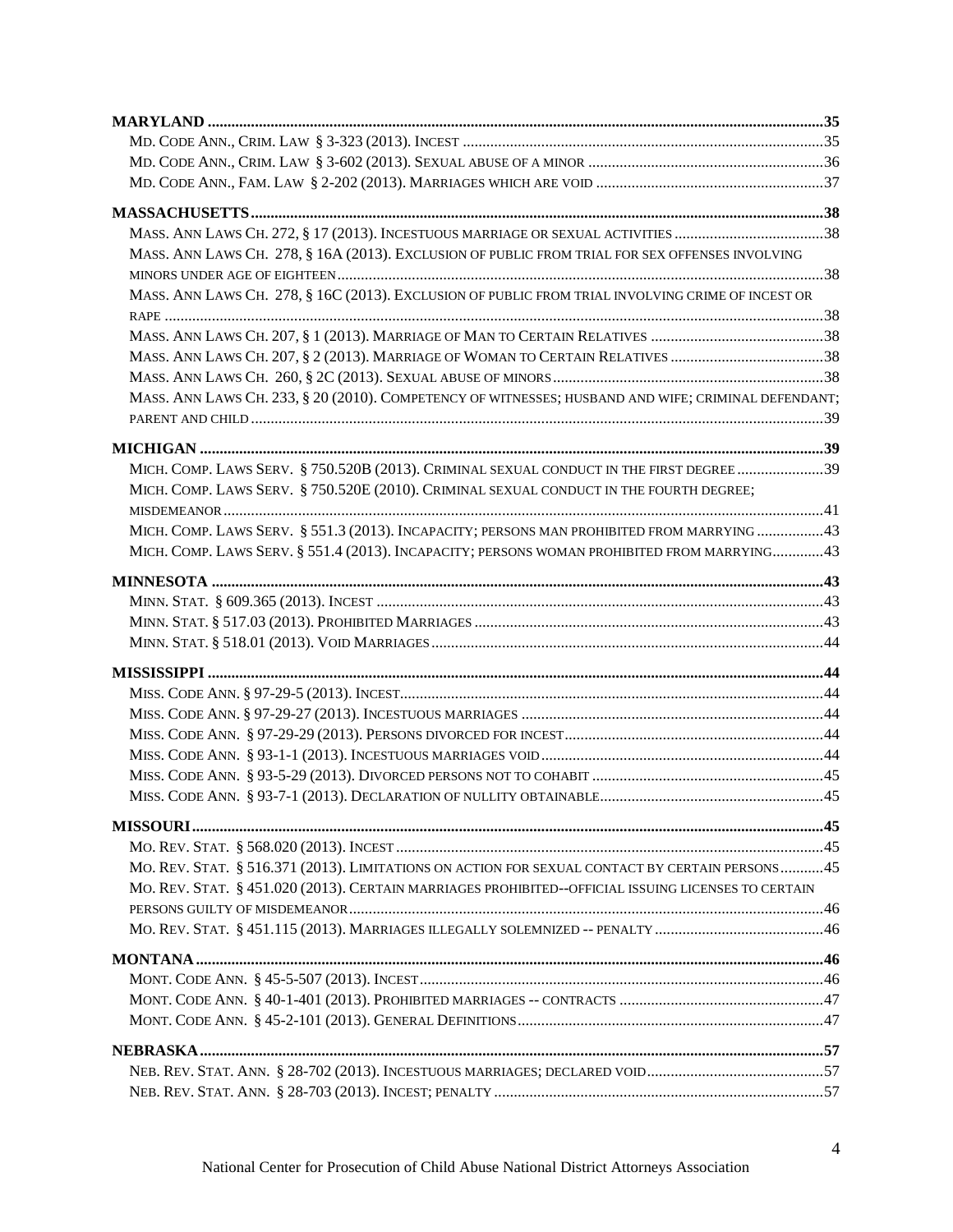| NEB. REV. STAT. ANN. § 27-505 (2013). RULE 505 HUSBAND-WIFE PRIVILEGE; GENERAL RULE OF PRIVILEGE;  |     |
|----------------------------------------------------------------------------------------------------|-----|
|                                                                                                    |     |
|                                                                                                    |     |
| NEB. REV. STAT. ANN. § 29-110 (2010). PROSECUTIONS; COMPLAINT, INDICTMENT, OR INFORMATION; FILING; |     |
|                                                                                                    |     |
|                                                                                                    |     |
|                                                                                                    |     |
| NEV. REV. STAT. ANN. § 49.295 (2009). HUSBAND AND WIFE: GENERAL RULE OF PRIVILEGE; EXCEPTIONS 60   |     |
| NEV. REV. STAT. ANN. § 122.020 (2013). PERSONS CAPABLE OF MARRIAGE; CONSENT OF PARENT OR GUARDIAN  |     |
|                                                                                                    |     |
|                                                                                                    |     |
|                                                                                                    |     |
|                                                                                                    |     |
|                                                                                                    |     |
|                                                                                                    |     |
|                                                                                                    |     |
|                                                                                                    |     |
|                                                                                                    |     |
|                                                                                                    |     |
|                                                                                                    |     |
|                                                                                                    |     |
|                                                                                                    |     |
|                                                                                                    |     |
|                                                                                                    |     |
|                                                                                                    |     |
|                                                                                                    |     |
|                                                                                                    |     |
|                                                                                                    |     |
|                                                                                                    |     |
| NORTH DAKOTA                                                                                       | .68 |
|                                                                                                    |     |
|                                                                                                    |     |
|                                                                                                    |     |
|                                                                                                    |     |
| OHIO REV. CODE. ANN. § 3101.01 (2010). PERSONS WHO MAY BE JOINED IN MARRIAGE; MINOR TO OBTAIN      |     |
| CONSENT; PUBLIC POLICY OF STATE CONCERNING SAME-SEX MARRIAGE AND EXTENSION OF CERTAIN BENEFITS TO  |     |
|                                                                                                    |     |
|                                                                                                    |     |
|                                                                                                    |     |
|                                                                                                    |     |
|                                                                                                    |     |
|                                                                                                    |     |
|                                                                                                    |     |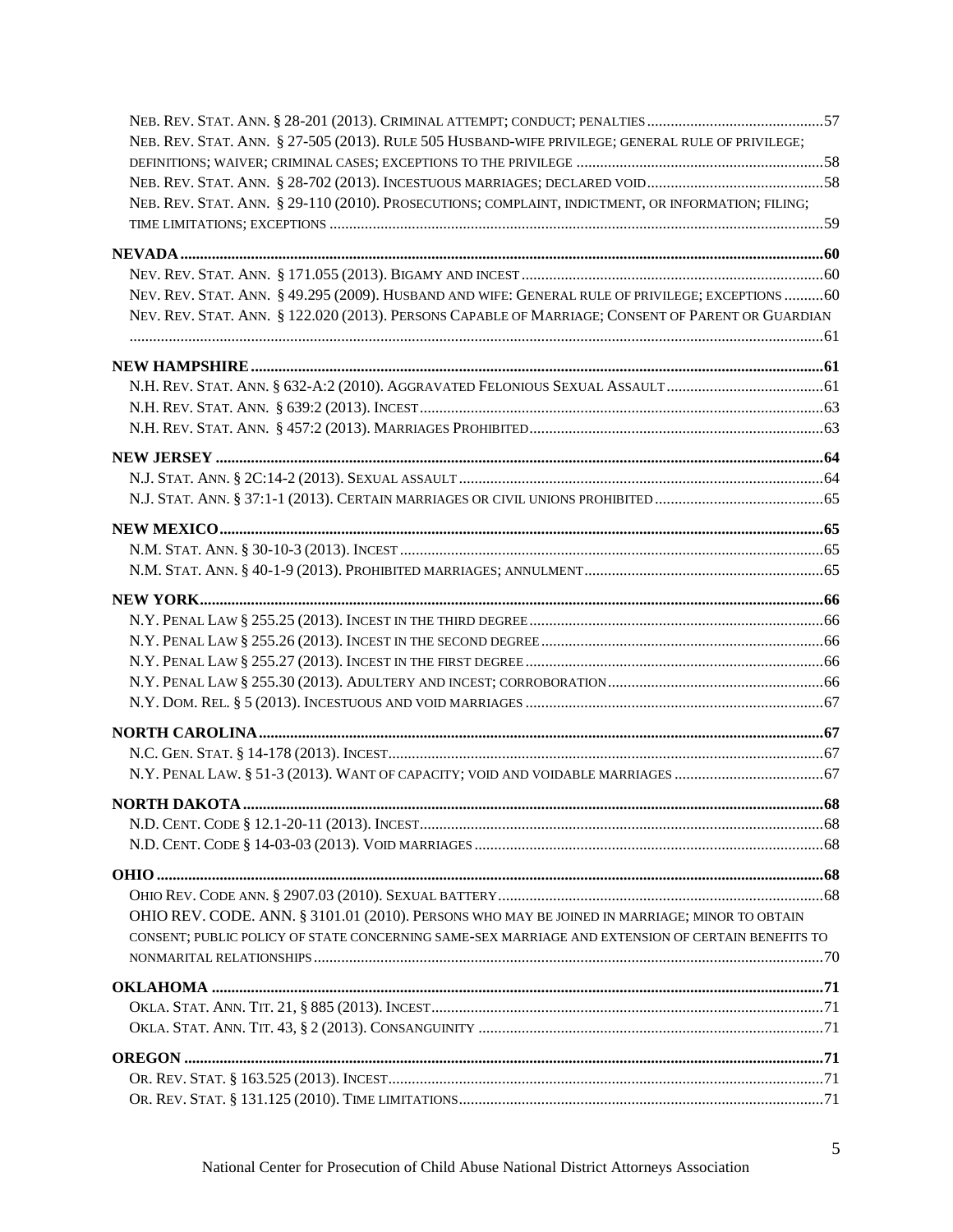| 23 PA. CONS. STAT. ANN. § 1703 (2013). MARRIAGE WITHIN DEGREE OF CONSANGUINITY74                                                                                                                          |  |
|-----------------------------------------------------------------------------------------------------------------------------------------------------------------------------------------------------------|--|
|                                                                                                                                                                                                           |  |
|                                                                                                                                                                                                           |  |
|                                                                                                                                                                                                           |  |
|                                                                                                                                                                                                           |  |
| R.I. GEN. LAWS § 15-1-4 (2012). MARRIAGES OF KINDRED ALLOWED BY JEWISH RELIGION 75                                                                                                                        |  |
|                                                                                                                                                                                                           |  |
|                                                                                                                                                                                                           |  |
|                                                                                                                                                                                                           |  |
| S.C. CODE ANN. § 13-5-555 (2013). STATUTE OF LIMITATIONS FOR ACTION BASED ON SEXUAL ABUSE OR INCEST. 76                                                                                                   |  |
|                                                                                                                                                                                                           |  |
| S.D. CODIFIED LAWS § 22-22A-2 (2013). INCEST—PROHIBITED SEXUAL CONTACT—FELONY                                                                                                                             |  |
| S.D. CODIFIED LAWS § 22-22A-3 (2013). AGGRAVATED INCEST -- PROHIBITED SEXUAL CONTACT -- FELONY  76                                                                                                        |  |
| S.D. CODIFIED LAWS § 22-22A-3.1 (2013). AGGRAVATED INCEST - FOSTER CHILD -- FELONY 77                                                                                                                     |  |
| S.D. CODIFIED LAWS § 25-1-6 (2013). MARRIAGE BETWEEN SPECIFIED RELATIVES VOID 77                                                                                                                          |  |
|                                                                                                                                                                                                           |  |
|                                                                                                                                                                                                           |  |
|                                                                                                                                                                                                           |  |
|                                                                                                                                                                                                           |  |
|                                                                                                                                                                                                           |  |
|                                                                                                                                                                                                           |  |
|                                                                                                                                                                                                           |  |
| UTAH CODE ANN. § 76-5-406 (2013). SEXUAL OFFENSES AGAINST THE VICTIM WITHOUT CONSENT OF VICTIM --                                                                                                         |  |
|                                                                                                                                                                                                           |  |
|                                                                                                                                                                                                           |  |
|                                                                                                                                                                                                           |  |
|                                                                                                                                                                                                           |  |
| VT. STAT. ANN. TIT. 13, § 205 (2013). INTERMARRIAGE OF OR FORNICATION BY PERSONS PROHIBITED TO MARRY 81                                                                                                   |  |
| VT. STAT. ANN. TIT. 15, § 511 (2013). VOID CIVIL MARRIAGES; CONSANGUINITY, AFFINITY, OR LIVING SPOUSE  81<br>V.T. RULES OF EVIDENCE RULE 804A (2013). HEARSAY EXCEPTION; PUTATIVE VICTIM AGE 12 OR UNDER; |  |
|                                                                                                                                                                                                           |  |
|                                                                                                                                                                                                           |  |
|                                                                                                                                                                                                           |  |
| VA. CODE ANN. § 18.2-366 (2013). ADULTERY AND FORNICATION BY PERSONS FORBIDDEN TO MARRY; INCEST 82                                                                                                        |  |
|                                                                                                                                                                                                           |  |
| VA. CODE ANN. § 19.2-271.2 (2013). TESTIMONY OF HUSBAND AND WIFE IN CRIMINAL CASES (SUBSECTION (B) OF                                                                                                     |  |
|                                                                                                                                                                                                           |  |
|                                                                                                                                                                                                           |  |
|                                                                                                                                                                                                           |  |
|                                                                                                                                                                                                           |  |
| W. VA. CODE ANN. § 48-2-302 (2013). PROHIBITION AGAINST MARRIAGE OF PERSONS RELATED WITHIN CERTAIN                                                                                                        |  |
|                                                                                                                                                                                                           |  |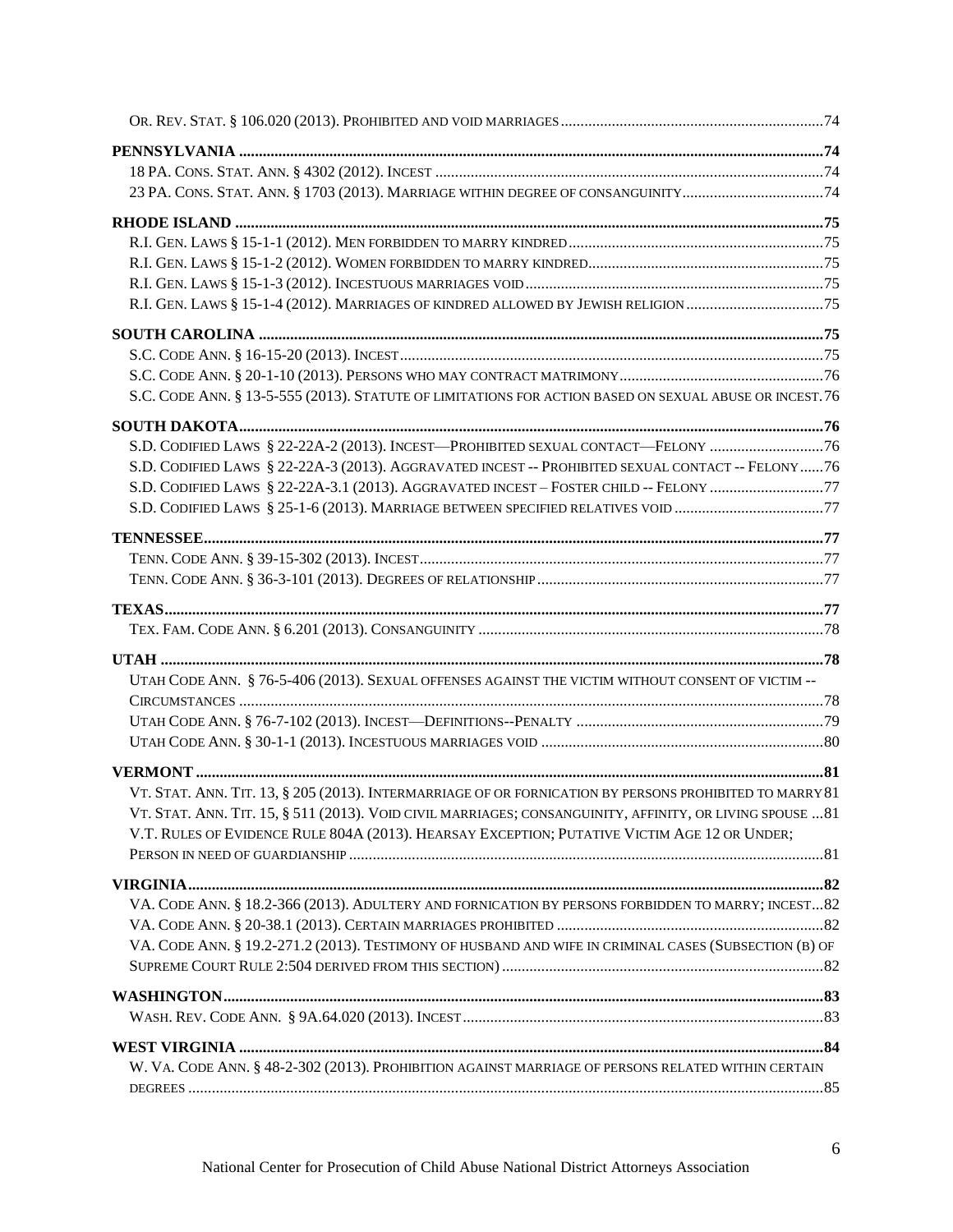| WYO. STAT. ANN. § 6-4-402 (2013). INCEST; PENALTIES; DISCLOSURE OR PUBLICATION OF IDENTIFYING      |  |
|----------------------------------------------------------------------------------------------------|--|
|                                                                                                    |  |
|                                                                                                    |  |
|                                                                                                    |  |
|                                                                                                    |  |
|                                                                                                    |  |
|                                                                                                    |  |
|                                                                                                    |  |
|                                                                                                    |  |
|                                                                                                    |  |
|                                                                                                    |  |
| GUAM CODE ANN. TIT. 8, § 91.03 (2013). EXCLUSION OF PUBLIC FROM TRIAL INVOLVING CRIME OF INCEST,   |  |
|                                                                                                    |  |
| GUAM CODE ANN. TIT. 8, § 91.01 (2013). EXCLUSION OF PUBLIC FROM TRIAL FOR SEX OFFENSES INVOLVING   |  |
|                                                                                                    |  |
|                                                                                                    |  |
|                                                                                                    |  |
|                                                                                                    |  |
| 2001 N.MAR. I. PUB. L. 12-82. SEC. 1307. SEXUAL ABUSE OF A MINOR IN THE SECOND DEGREE  98          |  |
|                                                                                                    |  |
|                                                                                                    |  |
|                                                                                                    |  |
| P.R. LAWS ANN. TIT. 34, R. 131 (2013). WITNESSES; EVIDENCE; PUBLIC TRIALS; EXCLUSION OF PUBLIC 100 |  |
|                                                                                                    |  |
|                                                                                                    |  |
|                                                                                                    |  |
|                                                                                                    |  |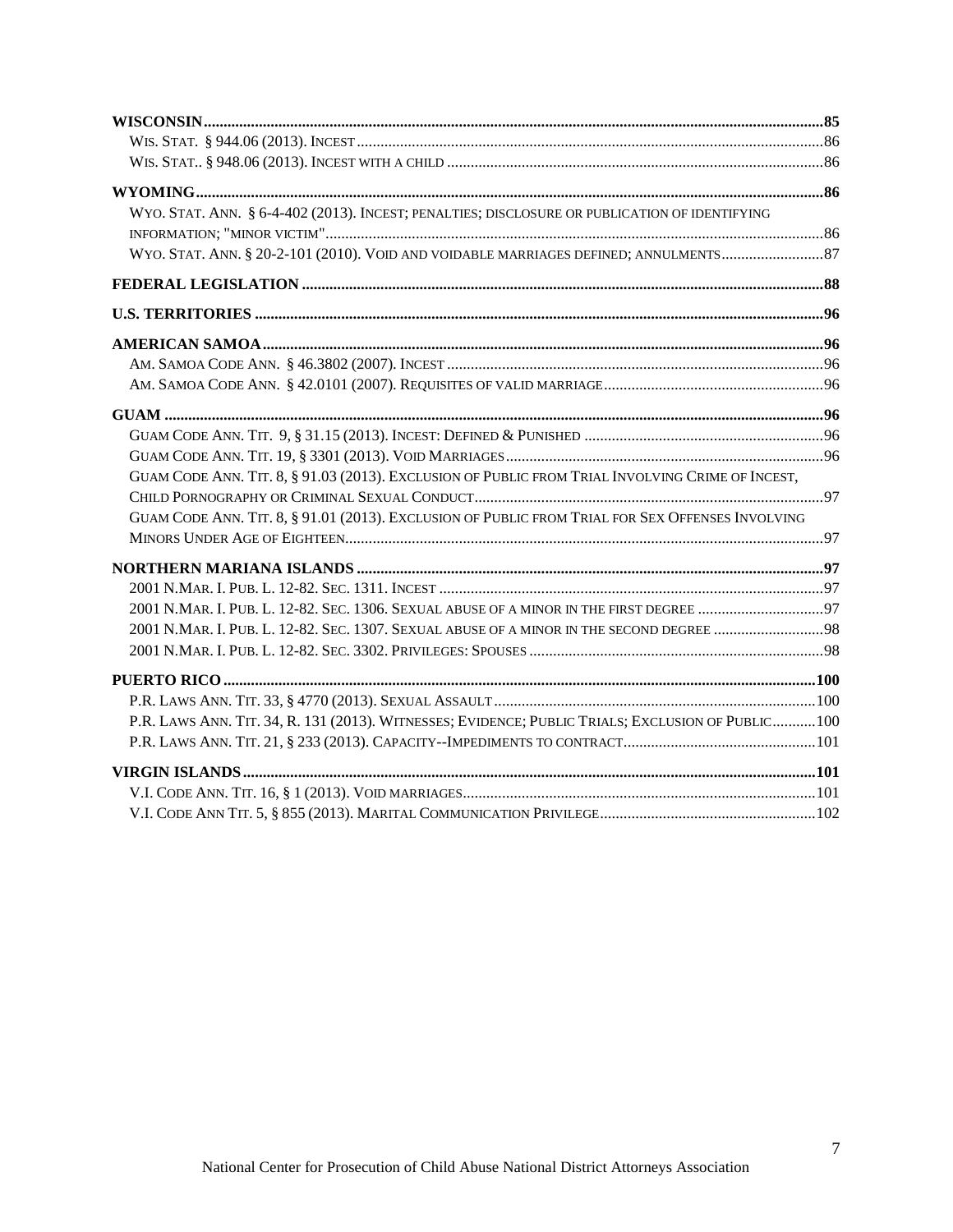# **ALABAMA**

#### **ALA. CODE § 13A-13-3 (2013). INCEST**

(a) A person commits incest if he marries or engages in sexual intercourse with a person he knows to be, either legitimately or illegitimately:

- (1) His ancestor or descendant by blood or adoption; or
- (2) His brother or sister of the whole or half-blood or by adoption; or
- (3) His stepchild or stepparent, while the marriage creating the relationship exists; or
- (4) His aunt, uncle, nephew or niece of the whole or half-blood.

(b) A person shall not be convicted of incest or of an attempt to commit incest upon the uncorroborated testimony of the person with whom the offense is alleged to have been committed.

(c) Incest is a Class C felony.

### **ALA. CODE § 30-1-3 (2013). LEGITIMACY OF ISSUE OF INCESTUOUS MARRIAGES**

The issue of any incestuous marriage, before the same is annulled, shall not be deemed illegitimate.

### **ALASKA**

### **ALASKA STAT. § 11.41.450 (2013). INCEST**

(a) A person commits the crime of incest if, being 18 years of age or older, that person engages in sexual penetration with another who is related, either legitimately or illegitimately, as

- (1) an ancestor or descendant of the whole or half blood;
- (2) a brother or sister of the whole or half blood; or
- (3) an uncle, aunt, nephew, or niece by blood.

(b) Incest is a class C felony.

#### **ALASKA R. EVID. RULE 505 (2013) HUSBAND-WIFE PRIVILEGES**

#### **(a) Spousal Immunity.**

(1) *General Rule.* A husband shall not be examined for or against his wife, without his consent,

nor a wife for or against her husband, without her consent.

(2) *Exceptions.* There is no privilege under this subdivision:

(A) In a civil proceeding brought by or on behalf of one spouse against the other spouse;

or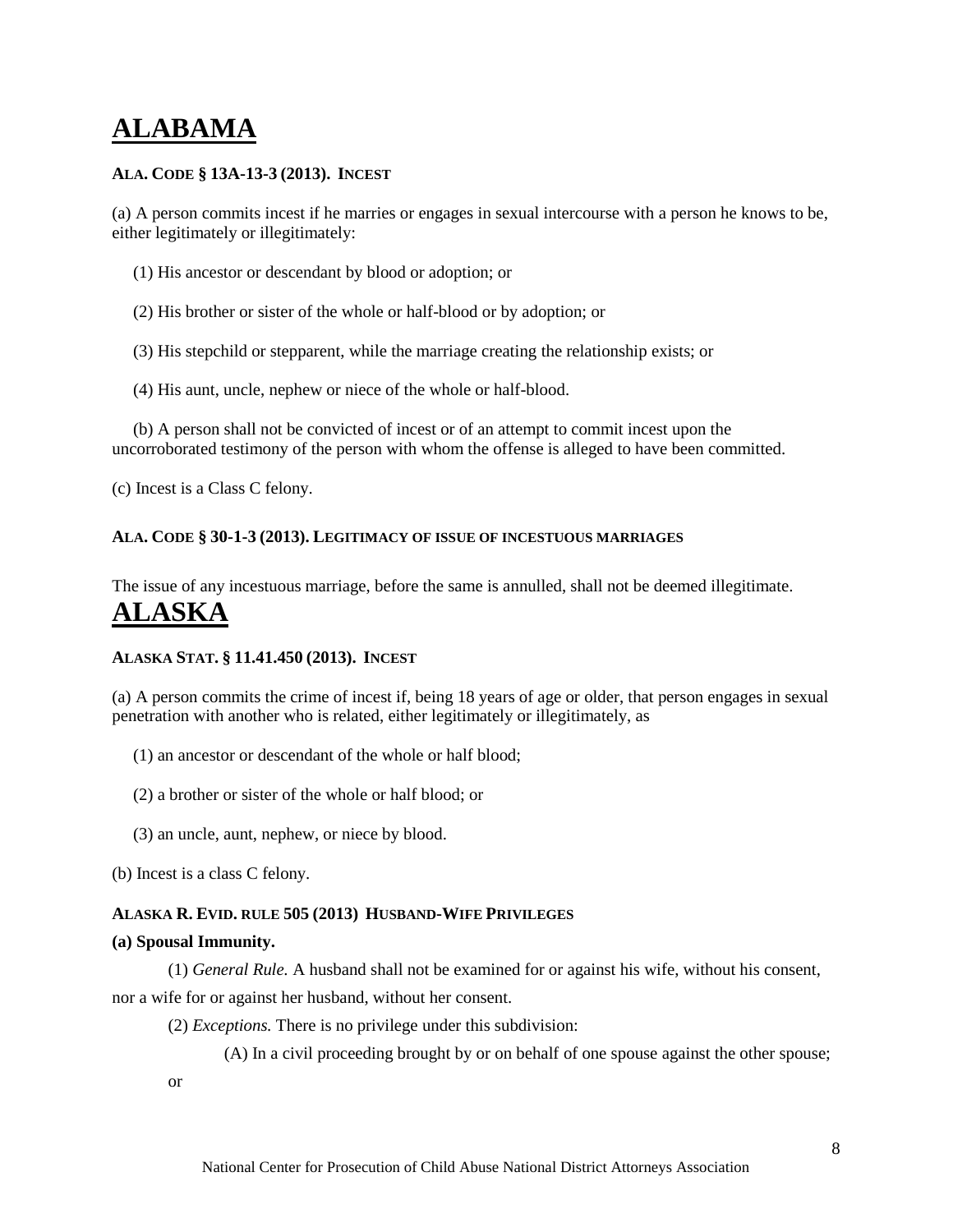(B) In a proceeding to commit or otherwise place a spouse, the property of a spouse or both the spouse and the property of the spouse under the control of another because of the alleged mental or physical condition of the spouse; or

(C) In a proceeding brought by or on behalf of a spouse to establish the spouse's competence; or

(D) In a proceeding in which one spouse is charged with:

(i) A crime against the person or the property of the other spouse or of a child of either, whether such crime was committed before or during marriage.

(ii) Bigamy, incest, adultery, pimping, or prostitution.

(iii) A crime related to abandonment of a child or nonsupport of a spouse or child.

(iv) A crime prior to the marriage.

(v) A crime involving domestic violence as defined in [AS 18.66.990.](https://a.next.westlaw.com/Link/Document/FullText?findType=L&pubNum=1000003&cite=AKSTS18.66.990&originatingDoc=N44085AA0A05711DD8C09F6DF41C994C9&refType=LQ&originationContext=document&transitionType=DocumentItem&contextData=(sc.Search))

(E) In a proceeding involving custody of a child.

(F) Evidence derived from or related to a business relationship involving the spouses.

#### **(b) Confidential Marital Communications.**

(1) *General Rule.* Neither during the marriage nor afterwards shall either spouse be examined as to any confidential communications made by one spouse to the other during the marriage, without the consent of the other spouse.

(2) *Exceptions.* There is no privilege under this subdivision:

(A) If any of the exceptions under subdivision (a)(2) of this rule apply; or

(B) If the communication was made, in whole or in part, to enable or aid anyone to commit or plan to commit a crime or a fraud; or

(C) In a proceeding between a surviving spouse and a person who claims through the deceased spouse, regardless of whether such claim is by testate or intestate succession or by inter vivos transaction; or

(D) In a criminal proceeding in which the communication is offered in evidence by a defendant who is one of the spouses between whom the communication was made; or

(E) In a proceeding under the Rules of Children's Procedure; or

(F) If the communication was primarily related to and made in the context of a business relationship involving both spouses or the spouses and third parties.

#### **ALASKA STAT. § 25.27.040 (2013). DETERMINATION OF PATERNITY.**

(a) The agency may appear on behalf of minor children or their mother or legal custodian or the state and initiate efforts to have the paternity of children born out of wedlock determined by the court. When the agency is a party to a court action in which paternity is contested, it shall request and pay for genetic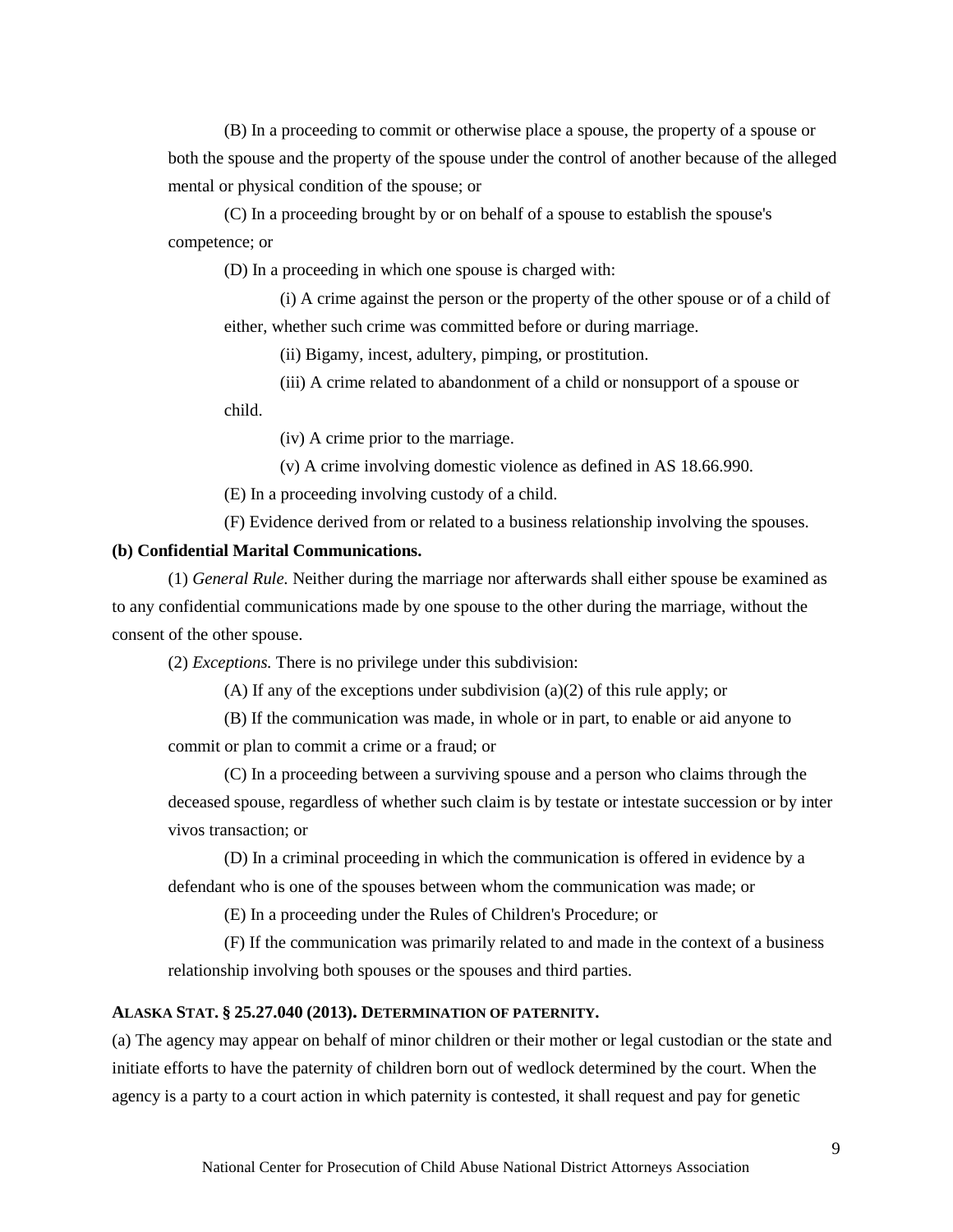testing and procedures under [AS 25.20.050\(e\)](https://a.next.westlaw.com/Link/Document/FullText?findType=L&pubNum=1000003&cite=AKSTS25.20.050&originatingDoc=NB94553D05FE911DD9796E26F278DD372&refType=SP&originationContext=document&transitionType=DocumentItem&contextData=(sc.Search)#co_pp_7fdd00001ca15) and may recover the costs of the testing as provided in [AS](https://a.next.westlaw.com/Link/Document/FullText?findType=L&pubNum=1000003&cite=AKSTS25.20.050&originatingDoc=NB94553D05FE911DD9796E26F278DD372&refType=SP&originationContext=document&transitionType=DocumentItem&contextData=(sc.Search)#co_pp_ae0d0000c5150)   $25.20.050(f)$ .

(b) The agency may not attempt to establish paternity in any case

(1) involving incest or forcible rape, unless the mother of the child is legally competent and requests the establishment of paternity; in this paragraph, "forcible rape" means sexual assault in the first degree under [AS 11.41.410](https://a.next.westlaw.com/Link/Document/FullText?findType=L&pubNum=1000003&cite=AKSTS11.41.410&originatingDoc=NB94553D05FE911DD9796E26F278DD372&refType=LQ&originationContext=document&transitionType=DocumentItem&contextData=(sc.Search)) or a conviction under a law or ordinance from another jurisdiction with similar elements; "forcible rape" includes adjudications of delinquency for acts with elements similar to [AS 11.41.410;](https://a.next.westlaw.com/Link/Document/FullText?findType=L&pubNum=1000003&cite=AKSTS11.41.410&originatingDoc=NB94553D05FE911DD9796E26F278DD372&refType=LQ&originationContext=document&transitionType=DocumentItem&contextData=(sc.Search))

- (2) when legal proceedings for adoption are pending; or
- (3) when it would not be in the best interests of the children or the state.

(c) When the agency is a party in a court action in which paternity is contested, the agency shall move for a default judgment in a case that meets the conditions specified in AS  $25.20.050(g)$ .

#### **ALASKA STAT. § 25.05.021 (2013). PROHIBITED MARRIAGES**

Marriage is prohibited and void if performed when

(1) either party to the proposed marriage has a husband or wife living; or (2) the parties to the proposed marriage are more closely related to each other than the fourth degree of consanguinity, whether of the whole or half blood, computed according to rules of the civil law.

#### **ALASKA STAT. § 25.24.020 (2013). VOID MARRIAGES**

A marriage which is prohibited by law on account of consanguinity between the persons, or a subsequent marriage contracted by a person during the life of a former husband or wife which marriage has not been annulled or dissolved is void.

#### **ALASKA STAT. §09.10.065 (2013). COMMENCEMENT OF ACTIONS FOR ACTS CONSTITUTING SEXUAL OFFENSES**

(a) A person may bring an action at any time for conduct that would have, at the time the conduct

occurred, violated provisions of any of the following offenses:

- (1) felony sexual abuse of a minor;
- (2) felony sexual assault; or
- (3) unlawful exploitation of a minor.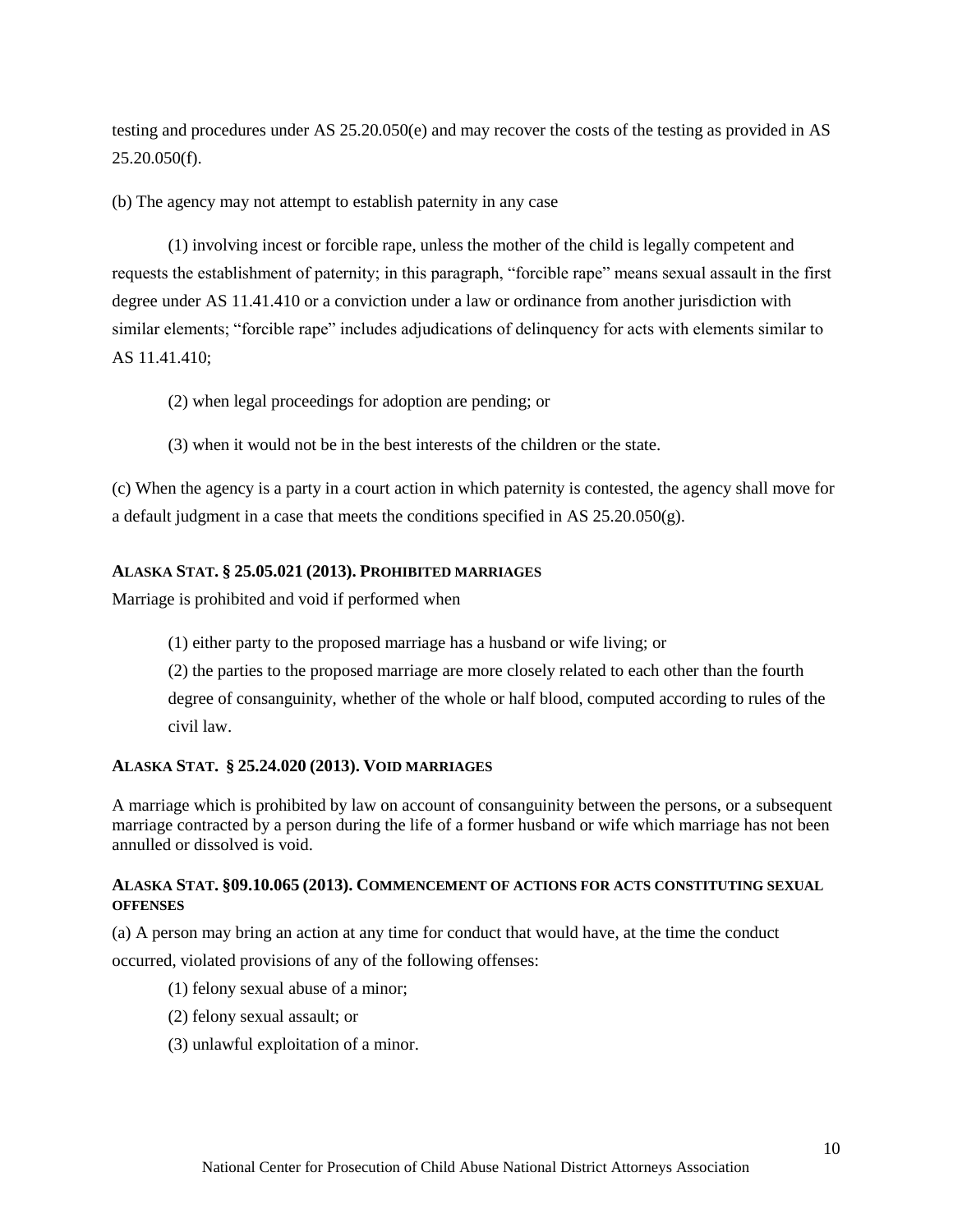(b) Unless the action is commenced within three years of the accrual of the claim for relief, a person may not bring an action for conduct that would have, at the time the conduct occurred, violated the provisions of any of the following offenses:

- (1) misdemeanor sexual abuse of a minor;
- (2) misdemeanor sexual assault;
- (3) incest; or
- (4) felony indecent exposure

### **ARIZONA**

#### **ARIZ REV. STAT. § 13-3608 (2013). INCEST; CLASSIFICATION**

Persons who are eighteen or more years of age and are within the degrees of consanguinity within which marriages are declared by law to be incestuous and void, who knowingly intermarry with each other, or who knowingly commit fornication or adultery with each other are guilty of a class 4 felony.

#### **ARIZ REV. STAT. § 25-101 (2013). VOID AND PROHIBITED MARRIAGES**

A. Marriage between parents and children, including grandparents and grandchildren of every degree, between brothers and sisters of the one-half as well as the whole blood, and between uncles and nieces, aunts and nephews and between first cousins, is prohibited and void.

B. Notwithstanding subsection A, first cousins may marry if both are sixty-five years of age or older or if one or both first cousins are under sixty-five years of age, upon approval of any superior court judge in the state if proof has been presented to the judge that one of the cousins is unable to reproduce. C. Marriage between persons of the same sex is void and prohibited.

# **ARKANSAS**

#### **ARK. CODE. ANN. § 5-26-202 (2013). INCEST**

(a) A person commits incest if the person, being sixteen (16) years of age or older, purports to marry, has sexual intercourse with, or engages in deviate sexual activity with another person sixteen (16) years of age or older whom the actor knows to be:

- (1) An ancestor or a descendant;
- (2) A stepchild or adopted child;
- (3) A brother or sister of the whole or half blood;
- (4) An uncle, aunt, nephew, or niece; or
- (5) A stepgrandchild or adopted grandchild.
- (b) A relationship referred to in this section includes a blood relationship without regard to legitimacy.
- (c) Incest is a Class C felony.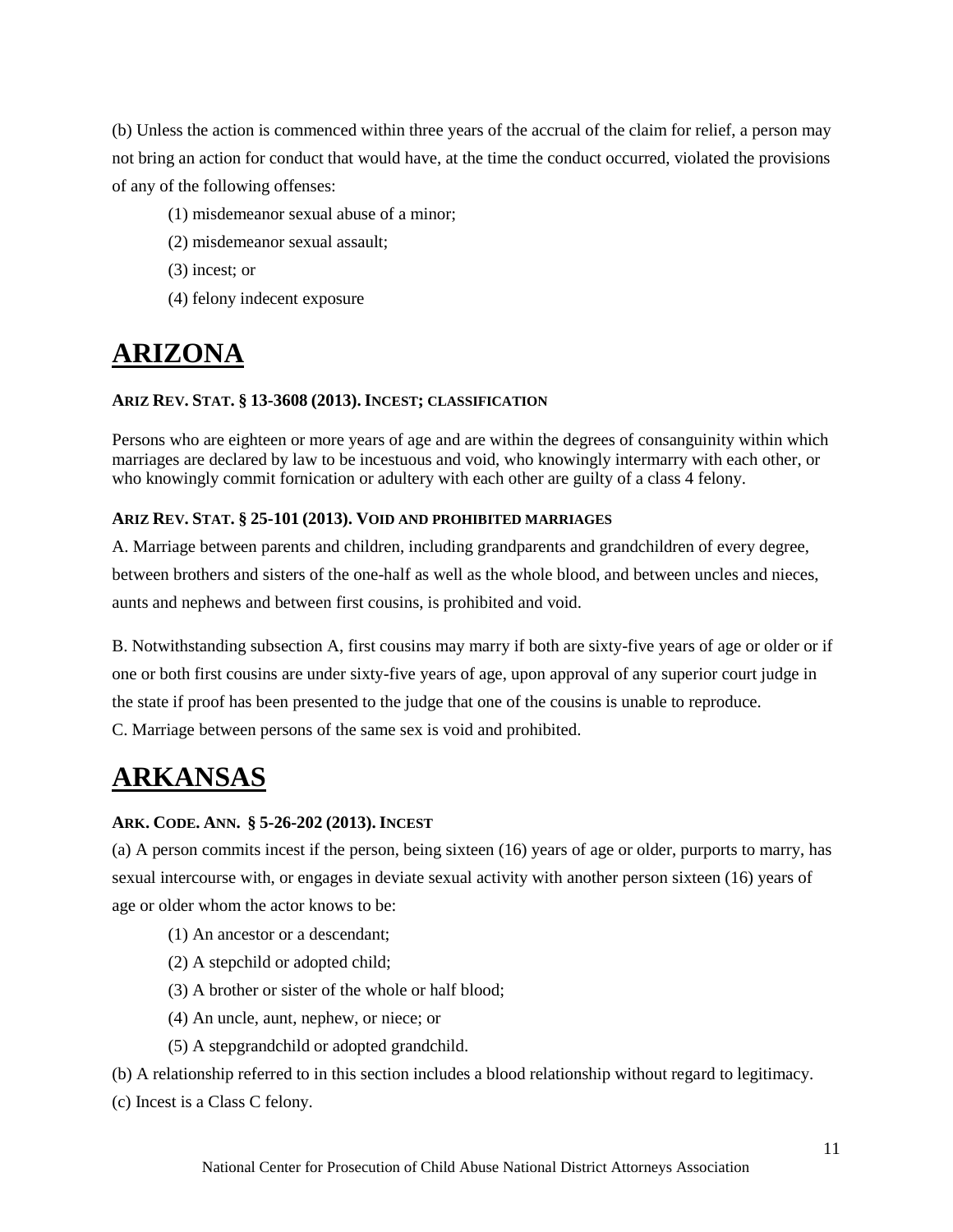#### **ARK. CODE. ANN. § 16-41-101 (2013). UNIFORM RULES OF EVIDENCE**

Rule 803. Hearsay exceptions -- Availability of declarant immaterial.

The following are not excluded by the hearsay rule, even though the declarant is available as a witness:

#### **(25) Child Hearsay When Declarant Is Available at Trial and Subject to Cross-**

**Examination.** A statement made by a child under the age of ten (10) years concerning any type of sexual offense, or attempted sexual offense, with, on, or against that child, which is inconsistent with the child's testimony and offered in a criminal proceeding, provided:

(A) The trial court conducts a hearing outside the presence of the jury and finds that the statement offered possesses a reasonable guarantee of trustworthiness considering the competency of the child both at the time of the out of court statement and at the time of the testimony.

(B) The proponent of the statement gives the adverse party reasonable notice of his intention to offer the statement and the particulars of the statement.

(C) This section shall not be construed to limit the admission of an offered statement under any other hearsay exception or applicable rule of evidence.

#### **ARK. CODE. ANN. § 9-11-106 (2013). MARRIAGES BETWEEN RELATIVES**

(a) All marriages between parents and children, including grandparents and grandchildren of every degree, between brothers and sisters of the half as well as the whole blood, and between uncles and nieces, and between aunts and nephews, and between first cousins are declared to be incestuous and absolutely void. This section shall extend to illegitimate children and relations.

(b) Whoever contracts marriage in fact, contrary to the prohibitions of subsection (a) of this section, and whoever knowingly solemnizes the marriage shall be deemed guilty of a misdemeanor and shall upon conviction be fined or imprisoned, or both, at the discretion of the jury who shall pass on the case, or if the conviction shall be by confession, or on demurrer, then at the discretion of the court.

### **CALIFORNIA**

#### **CAL. PENAL CODE § 285 (2013). INCEST**

Persons being within the degrees of consanguinity within which marriages are declared by law to be incestuous and void, who intermarry with each other, or who being 14 years of age or older, commit fornication or adultery with each other, are punishable by imprisonment in the state prison.

#### **CAL. PENAL CODE § 785 (2013). INCEST; BIGAMY**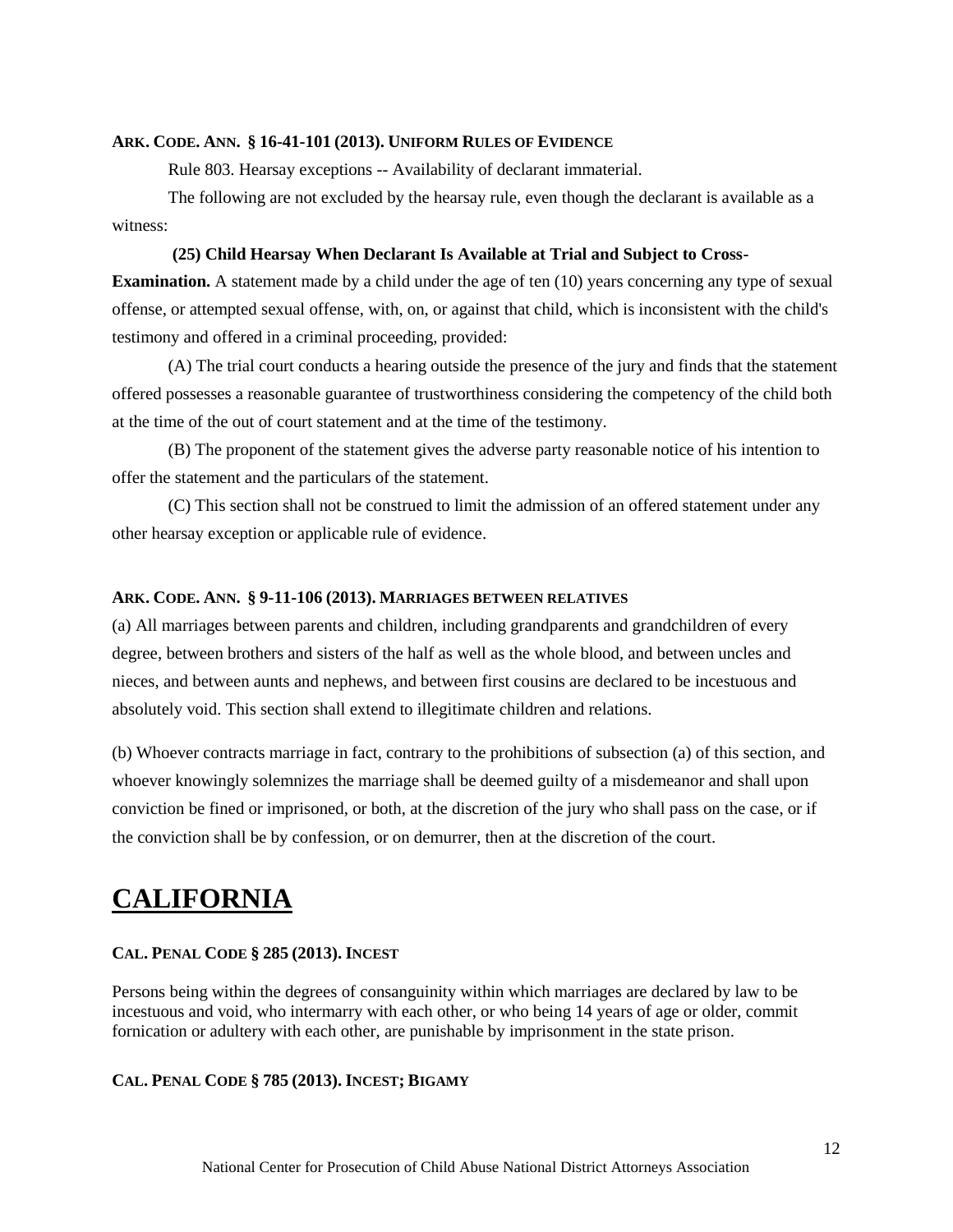When the offense of incest is committed in the jurisdictional territory of one competent court and the defendant is apprehended in the jurisdictional territory of another competent court the jurisdiction is in either court.

When the offense of bigamy is committed, the jurisdiction is in any competent court within the jurisdictional territory of which the marriage took place, or cohabitation occurred or the defendant was apprehended.

#### **CAL. PENAL CODE § 1219 (2013). IMPRISONMENT TO COMPEL PERFORMANCE OF ACTS; EXEMPTION OF SEXUAL ASSAULT AND DOMESTIC VIOLENCE VICTIMS WHO REFUSE TO TESTIFY; CONFIDENTIAL COMMUNICATIONS BETWEEN VICTIM AND COUNSELOR; DEFINITIONS**

(a) Except as provided in subdivision (b), when the contempt consists of the omission to perform an act which is yet in the power of the person to perform, he or she may be imprisoned until he or she has performed it, and in that case the act shall be specified in the warrant of commitment.

(b) Notwithstanding any other law, no court may imprison or otherwise confine or place in custody the victim of a sexual assault or domestic violence crime for contempt when the contempt consists of refusing to testify concerning that sexual assault or domestic violence crime. Before finding a victim of a domestic violence crime in contempt as described in this section, the court may refer the victim for consultation with a domestic violence counselor. All communications between the victim and the domestic violence counselor that occur as a result of that referral shall remain confidential under [Section 1037.2 of the](https://a.next.westlaw.com/Link/Document/FullText?findType=L&pubNum=1000207&cite=CAEVS1037.2&originatingDoc=N9AA8BDA0087211E2AA69ABF910B744FA&refType=LQ&originationContext=document&transitionType=DocumentItem&contextData=(sc.Search))  [Evidence Code.](https://a.next.westlaw.com/Link/Document/FullText?findType=L&pubNum=1000207&cite=CAEVS1037.2&originatingDoc=N9AA8BDA0087211E2AA69ABF910B744FA&refType=LQ&originationContext=document&transitionType=DocumentItem&contextData=(sc.Search))

(c) As used in this section, the following terms have the following meanings:

(1) "Sexual assault" means any act made punishable by [Section 261,](https://a.next.westlaw.com/Link/Document/FullText?findType=L&pubNum=1000217&cite=CAPES261&originatingDoc=N9AA8BDA0087211E2AA69ABF910B744FA&refType=LQ&originationContext=document&transitionType=DocumentItem&contextData=(sc.Search)) [262,](https://a.next.westlaw.com/Link/Document/FullText?findType=L&pubNum=1000217&cite=CAPES262&originatingDoc=N9AA8BDA0087211E2AA69ABF910B744FA&refType=LQ&originationContext=document&transitionType=DocumentItem&contextData=(sc.Search)) [264.1,](https://a.next.westlaw.com/Link/Document/FullText?findType=L&pubNum=1000217&cite=CAPES264.1&originatingDoc=N9AA8BDA0087211E2AA69ABF910B744FA&refType=LQ&originationContext=document&transitionType=DocumentItem&contextData=(sc.Search)) [285,](https://a.next.westlaw.com/Link/Document/FullText?findType=L&pubNum=1000217&cite=CAPES285&originatingDoc=N9AA8BDA0087211E2AA69ABF910B744FA&refType=LQ&originationContext=document&transitionType=DocumentItem&contextData=(sc.Search)) [286,](https://a.next.westlaw.com/Link/Document/FullText?findType=L&pubNum=1000217&cite=CAPES286&originatingDoc=N9AA8BDA0087211E2AA69ABF910B744FA&refType=LQ&originationContext=document&transitionType=DocumentItem&contextData=(sc.Search)) [288,](https://a.next.westlaw.com/Link/Document/FullText?findType=L&pubNum=1000217&cite=CAPES288&originatingDoc=N9AA8BDA0087211E2AA69ABF910B744FA&refType=LQ&originationContext=document&transitionType=DocumentItem&contextData=(sc.Search)) [288a,](https://a.next.westlaw.com/Link/Document/FullText?findType=L&pubNum=1000217&cite=CAPES288A&originatingDoc=N9AA8BDA0087211E2AA69ABF910B744FA&refType=LQ&originationContext=document&transitionType=DocumentItem&contextData=(sc.Search)) or 289 of the [Penal Code.](https://a.next.westlaw.com/Link/Document/FullText?findType=L&pubNum=1000217&cite=CAPES289&originatingDoc=N9AA8BDA0087211E2AA69ABF910B744FA&refType=LQ&originationContext=document&transitionType=DocumentItem&contextData=(sc.Search))

(2) "Domestic violence" means "domestic violence" as defined in [Section 6211 of the Family Code.](https://a.next.westlaw.com/Link/Document/FullText?findType=L&pubNum=1003409&cite=CAFAMS6211&originatingDoc=N9AA8BDA0087211E2AA69ABF910B744FA&refType=LQ&originationContext=document&transitionType=DocumentItem&contextData=(sc.Search))

(3) "Domestic violence counselor" means "domestic violence counselor" as defined in [subdivision \(a\)](https://a.next.westlaw.com/Link/Document/FullText?findType=L&pubNum=1000207&cite=CAEVS1037.1&originatingDoc=N9AA8BDA0087211E2AA69ABF910B744FA&refType=SP&originationContext=document&transitionType=DocumentItem&contextData=(sc.Search)#co_pp_8b3b0000958a4)  [of Section 1037.1 of the Evidence Code.](https://a.next.westlaw.com/Link/Document/FullText?findType=L&pubNum=1000207&cite=CAEVS1037.1&originatingDoc=N9AA8BDA0087211E2AA69ABF910B744FA&refType=SP&originationContext=document&transitionType=DocumentItem&contextData=(sc.Search)#co_pp_8b3b0000958a4)

#### **CAL. FAM CODE § 2200 (2013). INCESTUOUS MARRIAGES**

Marriages between parents and children, ancestors and descendants of every degree, and between brothers and sisters of the half as well as the whole blood, and between uncles and nieces or aunts and nephews, are incestuous, and void from the beginning, whether the relationship is legitimate or illegitimate.

### **COLORADO**

#### **COLO. REV. STAT. § 18-6-301 (2013). INCEST**

(1) Any person who knowingly marries, inflicts sexual penetration or sexual intrusion on, or subjects to sexual contact, as defined in [section 18-3-401,](https://a.next.westlaw.com/Link/Document/FullText?findType=L&pubNum=1000517&cite=COSTS18-3-401&originatingDoc=NA4693D10DBDC11DB8D12B2375E34596F&refType=LQ&originationContext=document&transitionType=DocumentItem&contextData=(sc.Search)) an ancestor or descendant, including a natural child, child by adoption, or stepchild twenty-one years of age or older, a brother or sister of the whole or half blood, or an uncle, aunt, nephew, or niece of the whole blood commits **incest**, which is a class 4 felony. For the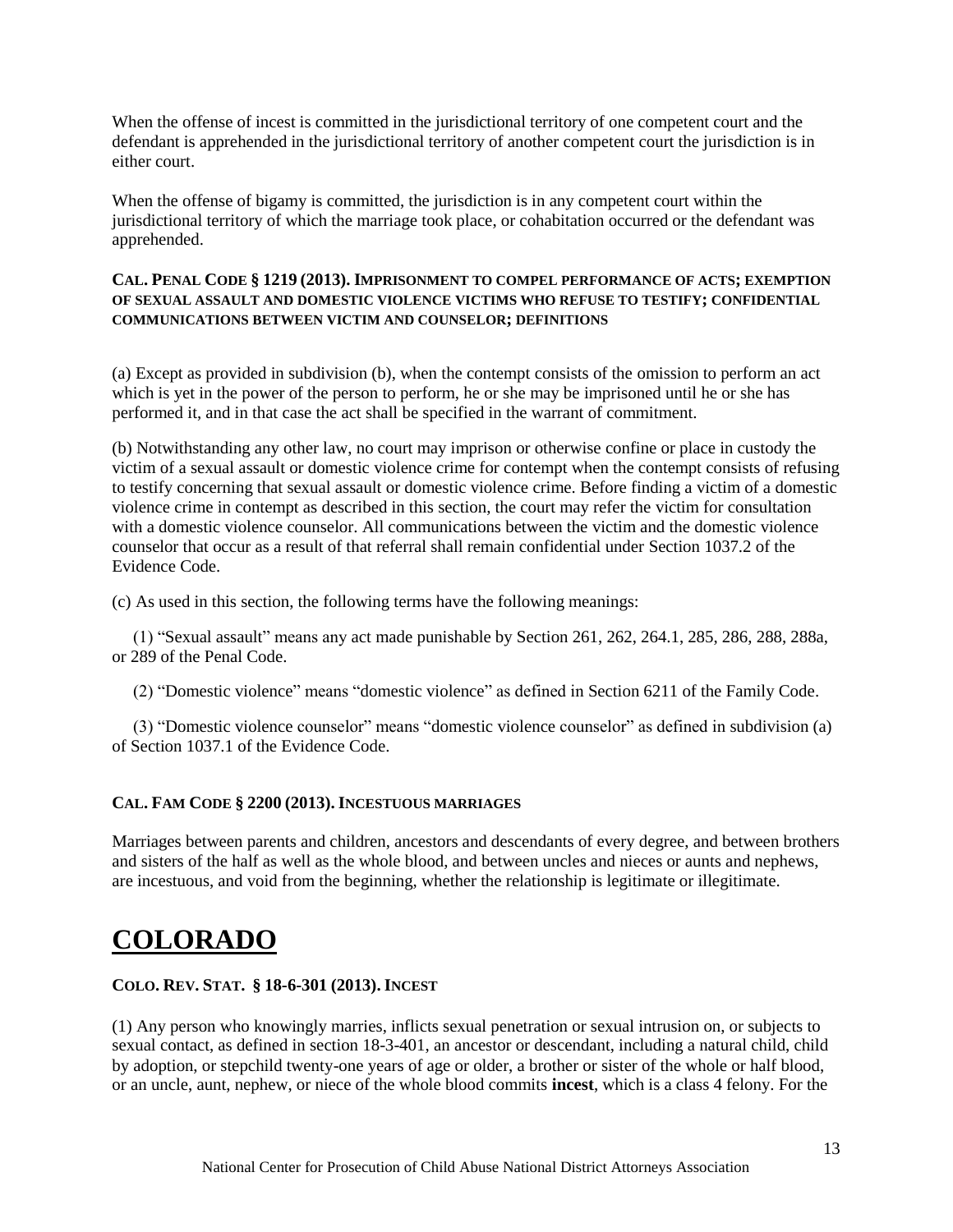purpose of this section only, "descendant" includes a child by adoption and a stepchild, but only if the person is not legally married to the child by adoption or the stepchild.

(2) When a person is convicted of, pleads nolo contendere to, or receives a deferred sentence for a violation of the provisions of this section and the victim is a child who is under eighteen years of age and the court knows the person is a current or former employee of a school district or a charter school in this state or holds a license or authorization pursuant to the provisions of article 60.5 of title 22, C.R.S., the court shall report such fact to the department of education.

#### **COLO. REV. STAT. § 18-6-302 (2013). AGGRAVATED INCEST**

(1) A person commits aggravated incest when he or she knowingly:

(a) Marries his or her natural child or inflicts sexual penetration or sexual intrusion on or subjects to sexual contact, as defined in [section 18-3-401,](https://a.next.westlaw.com/Link/Document/FullText?findType=L&pubNum=1000517&cite=COSTS18-3-401&originatingDoc=NA4B00A10DBDC11DB8D12B2375E34596F&refType=LQ&originationContext=document&transitionType=DocumentItem&contextData=(sc.Search)) his or her natural child, stepchild, or child by adoption, but this paragraph (a) shall not apply when the person is legally married to the stepchild or child by adoption. For the purpose of this paragraph (a) only, "child" means a person under twenty-one years of age.

(b) Marries, inflicts sexual penetration or sexual intrusion on, or subjects to sexual contact, as defined in [section 18-3-401,](https://a.next.westlaw.com/Link/Document/FullText?findType=L&pubNum=1000517&cite=COSTS18-3-401&originatingDoc=NA4B00A10DBDC11DB8D12B2375E34596F&refType=LQ&originationContext=document&transitionType=DocumentItem&contextData=(sc.Search)) a descendant, a brother or sister of the whole or half blood, or an uncle, aunt, nephew, or niece of the whole blood who is under ten years of age.

(2) Aggravated incest is a class 3 felony.

(3) When a person is convicted, pleads nolo contendere, or receives a deferred sentence for a violation of the provisions of this section and the court knows the person is a current or former employee of a school district in this state or holds a license or authorization pursuant to the provisions of article 60.5 of title 22, C.R.S., the court shall report such fact to the department of education.

#### **COLO. REV. STAT. § 14-2-110 (2013). PROHIBITED MARRIAGES**

(1) The following marriages are prohibited:

(a) A marriage entered into prior to the dissolution of an earlier marriage of one of the parties, except a currently valid marriage between the parties;

(b) A marriage between an ancestor and a descendant or between a brother and a sister, whether the relationship is by the half or the whole blood;

(c) A marriage between an uncle and a niece or between an aunt and a nephew, whether the relationship is by the half or the whole blood, except as to marriages permitted by the established customs of aboriginal cultures.

(2) Children born of a prohibited marriage are legitimate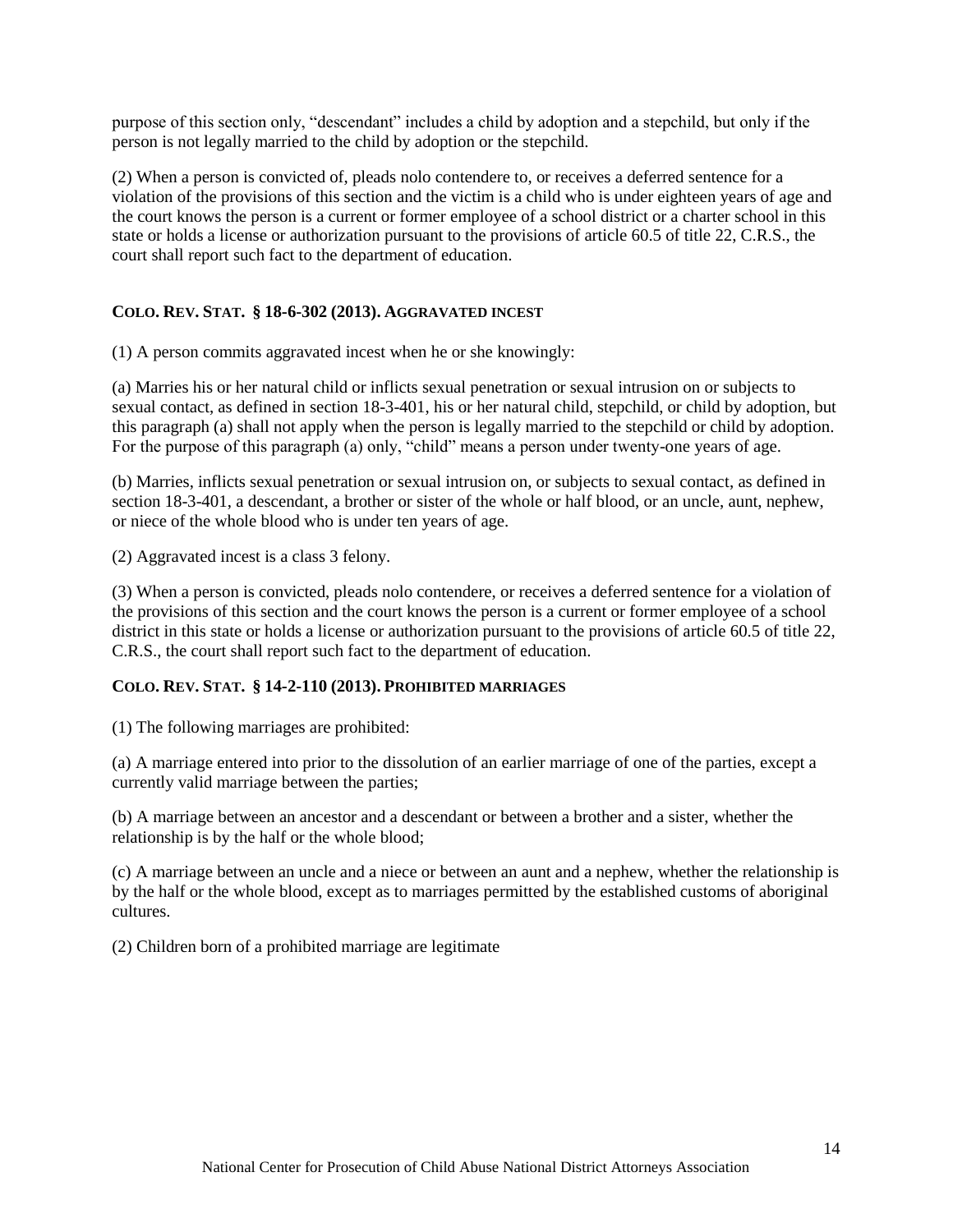# **CONNECTICUT**

#### **CONN. GEN. STAT. § 53A-191 (2013). INCEST: CLASS D FELONY**

(a) A person is guilty of incest when he marries a person whom he knows to be related to him within any of the degrees of kindred specified in [section 46b-21.](https://a.next.westlaw.com/Link/Document/FullText?findType=L&pubNum=1000264&cite=CTSTS46B-21&originatingDoc=N25FAAC70F41411DB921FC2ACE3184B5D&refType=LQ&originationContext=document&transitionType=DocumentItem&contextData=(sc.Search))

(b) Incest is a class D felony

#### **CONN. GEN. STAT. § 46B-21 (2013). MARRIAGE OF PERSONS RELATED BY CONSANGUINITY OR AFFINITY PROHIBITED**

No person may marry such person's parent, grandparent, child, grandchild, sibling, parent's sibling, sibling's child, stepparent or stepchild. Any marriage within these degrees is void.

#### CONN. GEN. STAT. § 53A-71 (2013). SEXUAL ASSAULT IN THE SECOND DEGREE: CLASS C OR B **FELONY**

(a) A person is guilty of sexual assault in the second degree when such person engages in sexual intercourse with another person and: (1) Such other person is thirteen years of age or older but under sixteen years of age and the actor is more than three years older than such other person; or (2) such other person is mentally defective to the extent that such other person is unable to consent to such sexual intercourse; or (3) such other person is physically helpless; or (4) such other person is less than eighteen years old and the actor is such person's guardian or otherwise responsible for the general supervision of such person's welfare; or (5) such other person is in custody of law or detained in a hospital or other institution and the actor has supervisory or disciplinary authority over such other person; or (6) the actor is a psychotherapist and such other person is (A) a patient of the actor and the sexual intercourse occurs during the psychotherapy session, (B) a patient or former patient of the actor and such patient or former patient is emotionally dependent upon the actor, or (C) a patient or former patient of the actor and the sexual intercourse occurs by means of therapeutic deception; or (7) the actor accomplishes the sexual intercourse by means of false representation that the sexual intercourse is for a bona fide medical purpose by a health care professional; or (8) the actor is a school employee and such other person is a student enrolled in a school in which the actor works or a school under the jurisdiction of the local or regional board of education which employs the actor; or (9) the actor is a coach in an athletic activity or a person who provides intensive, ongoing instruction and such other person is a recipient of coaching or instruction from the actor and (A) is a secondary school student and receives such coaching or instruction in a secondary school setting, or (B) is under eighteen years of age; or (10) the actor is twenty years of age or older and stands in a position of power, authority or supervision over such other person by virtue of the actor's professional, legal, occupational or volunteer status and such other person's participation in a program or activity, and such other person is under eighteen years of age; or (11) such other person is placed or receiving services under the direction of the Commissioner of Developmental Services in any public or private facility or program and the actor has supervisory or disciplinary authority over such other person.

(b) Sexual assault in the second degree is a class C felony or, if the victim of the offense is under sixteen years of age, a class B felony, and any person found guilty under this section shall be sentenced to a term of imprisonment of which nine months of the sentence imposed may not be suspended or reduced by the court.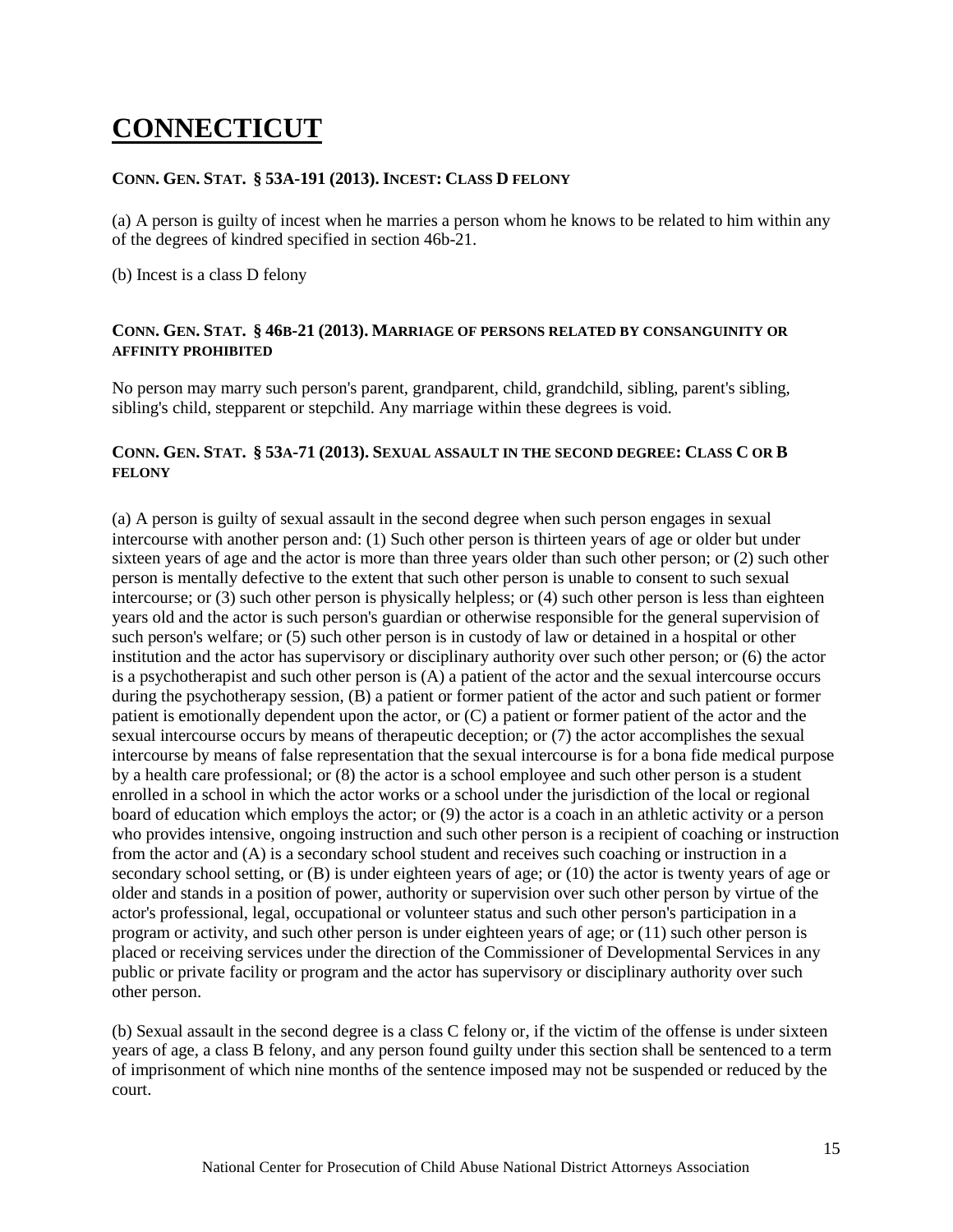### **DELAWARE DEL. CODE ANN. TIT. 11, § 766 (2013). INCEST; CLASS A MISDEMEANOR**

(a) A person with whom the person has one of the following relationships:

A male and his child. A male and his parent. A male and his brother. A male and his sister. A male and his grandchild. A male and his niece or nephew. A male and his father's sister or brother. A male and his mother's sister or brother. A male and his father's wife. A male and his wife's child. A male and the child of his wife's son or daughter. A female and her parent. A female and her child. A female and her brother. A female and her sister. A female and her grandchild. A female and her niece or nephew. A female and her father's sister or brother. A female and her mother's sister or brother. A female and her mother's husband. A female and her husband's child.

A female and the child of her husband's son or daughter.

(b) The relationships referred to herein include blood relationships without regard to legitimacy and relationships by adoption.

Incest is a class A misdemeanor and is an offense within the original jurisdiction of the Family Court.

#### **DEL. CODE ANN. TIT. 13, § 101 (2013). VOID AND VOIDABLE MARRIAGES**

(a) A marriage is prohibited and void between a person and his or her ancestor, descendant, brother, sister, half brother, half sister, uncle, aunt, niece, nephew, first cousin or between persons of the same gender.

(b) A marriage is prohibited, and is void from the time its nullity is declared by a court of competent jurisdiction at the instance of the innocent party, if either party thereto is:

(1) Repealed by [76 Laws 2007, ch. 48, § 1, eff. June 21, 2007.](https://a.next.westlaw.com/Link/Document/FullText?findType=l&pubNum=1077005&cite=UUID(I003E575025-7111DCA5DDA-8136FD941B1)&originationContext=document&transitionType=DocumentItem&contextData=(sc.Search))

(2) Repealed by [76 Laws 2007, ch. 48, § 1, eff. June 21, 2007.](https://a.next.westlaw.com/Link/Document/FullText?findType=l&pubNum=1077005&cite=UUID(I003E575025-7111DCA5DDA-8136FD941B1)&originationContext=document&transitionType=DocumentItem&contextData=(sc.Search))

(3) Repealed by [76 Laws 2007, ch. 48, § 1, eff. June 21, 2007.](https://a.next.westlaw.com/Link/Document/FullText?findType=l&pubNum=1077005&cite=UUID(I003E575025-7111DCA5DDA-8136FD941B1)&originationContext=document&transitionType=DocumentItem&contextData=(sc.Search))

(4) Repealed by [76 Laws 2007, ch. 48, § 1, eff. June 21, 2007.](https://a.next.westlaw.com/Link/Document/FullText?findType=l&pubNum=1077005&cite=UUID(I003E575025-7111DCA5DDA-8136FD941B1)&originationContext=document&transitionType=DocumentItem&contextData=(sc.Search))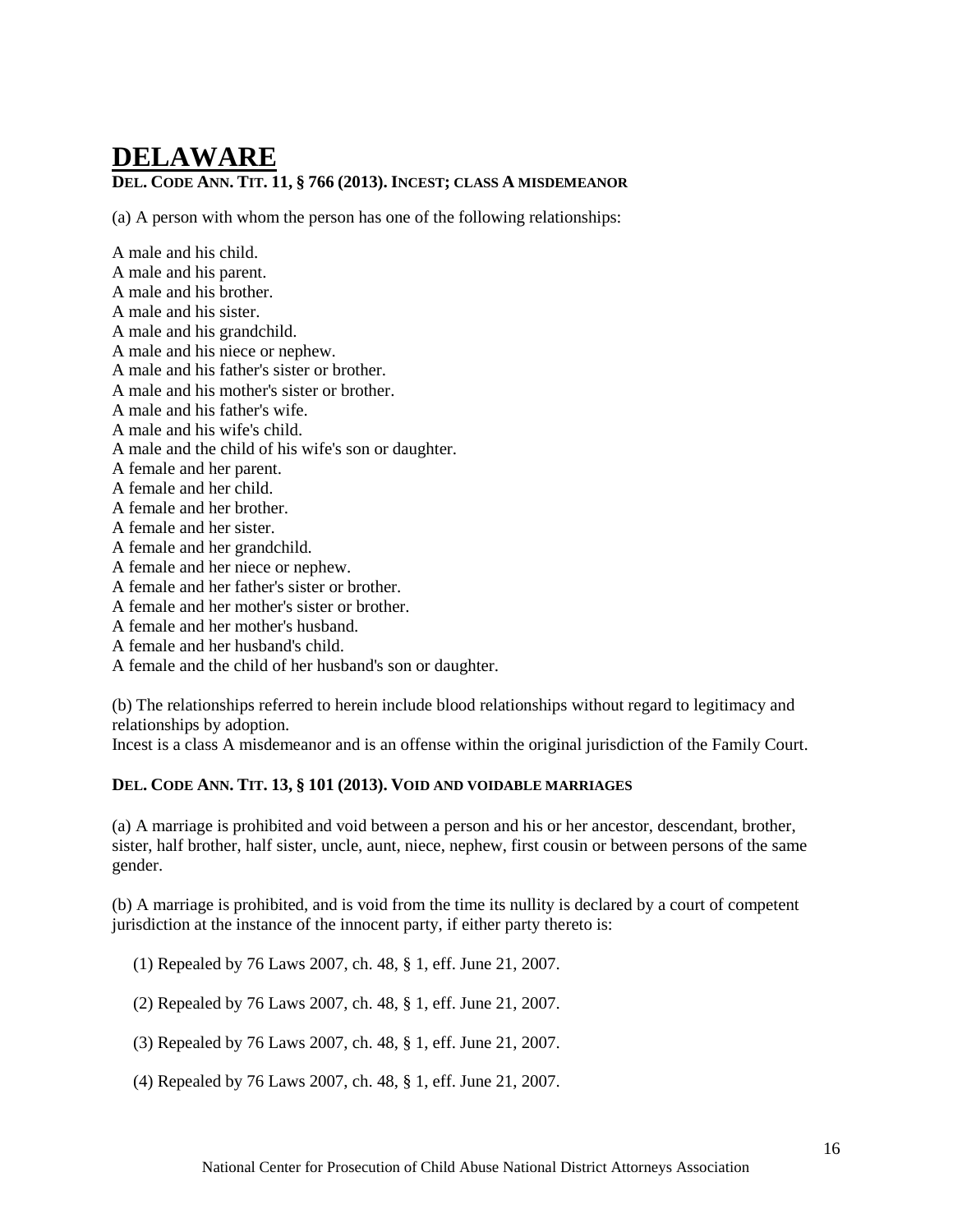(5) Repealed by [76 Laws 2007, ch. 48, § 1, eff. June 21, 2007.](https://a.next.westlaw.com/Link/Document/FullText?findType=l&pubNum=1077005&cite=UUID(I003E575025-7111DCA5DDA-8136FD941B1)&originationContext=document&transitionType=DocumentItem&contextData=(sc.Search))

(6) Divorced, unless a certified copy of the divorce decree (last decree if such person has been divorced more than once) or a certificate of such divorce from the clerk of the court granting the divorce is inspected by the clerk of the peace to whom such person makes application for a marriage license, and unless such person may in other respects lawfully marry; and, if such decree or certificate cannot be obtained, the Resident Judge of the county where such license is desired or the person designated by the Resident Judge to grant such certificates as may be accepted under this paragraph may grant a certificate of the facts as stated by the applicant and the certificate may, for the purposes of this chapter, be accepted in lieu of a certified copy of a divorce decree;

(7) On probation or parole from any court or institution, unless such person first files with the clerk of the peace to whom such person makes application for a marriage license a written consent to such person's proposed marriage from the chief officer of such court or institution or from someone who is appointed by such officer to give such consent, and unless in other respects the applicant may lawfully marry.

(c) Repealed by [76 Laws 2007, ch. 48, § 1, eff. June 21, 2007.](https://a.next.westlaw.com/Link/Document/FullText?findType=l&pubNum=1077005&cite=UUID(I003E575025-7111DCA5DDA-8136FD941B1)&originationContext=document&transitionType=DocumentItem&contextData=(sc.Search))

(d) A marriage obtained or recognized outside the State between persons prohibited by subsection (a) of this section shall not constitute a legal or valid marriage within the State.

# **DISTRICT OF COLUMBIA**

#### **D.C. CODE ANN. § 22-1901 (2013). DEFINITION AND PENALTY**

If any person in the District related to another person within and not including the fourth degree of consanguinity, computed according to the rules of the Roman or civil law, shall marry or cohabit with or have sexual intercourse with such other so-related person, knowing him or her to be within said degree of relationship, the person so offending shall be deemed guilty of incest, and, on conviction thereof, shall be punished by imprisonment for not more than 12 years.

#### **D.C. CODE ANN. § 46-401.01 (2010). MARRIAGES VOID AB INITIO -- IN GENERAL**

[Formerly § 30-101] The following marriages are prohibited in the District of Columbia and shall be absolutely void ab initio, without being so decreed, and their nullity may be shown in any collateral proceedings, namely:

- (1) Repealed.
- (2) Repealed.

(2A) The marriage of a person with a person's grandparent, grandparent's spouse, spouse's grandparent, parent's sibling, parent, step-parent, spouse's parent, child, spouse's child, child's spouse, sibling, child's child, child's child's spouse, spouse's child's child, sibling's child.

(3) The marriage of any persons either of whom has been previously married and whose previous marriage has not been terminated by death or a decree of divorce.

#### **D.C. CODE ANN. § 22-3008 (2013). FIRST DEGREE CHILD SEXUAL ABUSE.**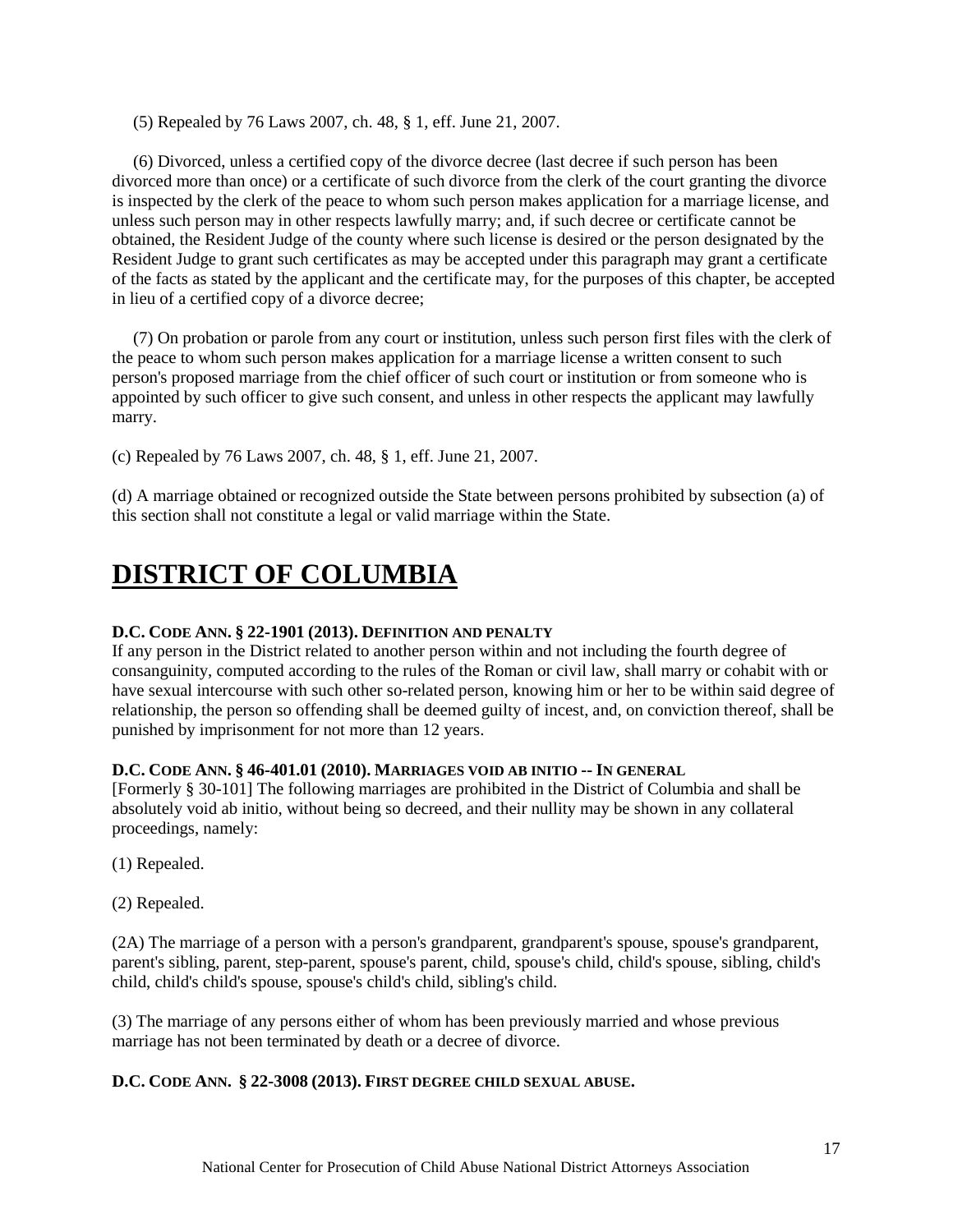Whoever, being at least 4 years older than a child, engages in a sexual act with that child or causes that child to engage in a sexual act shall be imprisoned for any term of years or for life and, in addition, may be fined an amount not to exceed \$250,000. However, the court may impose a prison sentence in excess of 30 years only in accordance with [§ 22-3020](https://a.next.westlaw.com/Link/Document/FullText?findType=L&pubNum=1000869&cite=DCCODES22-3020&originatingDoc=N3160AFE095DE11DB9BCF9DAC28345A2A&refType=LQ&originationContext=document&transitionType=DocumentItem&contextData=(sc.Search)) or [§ 24-403.01\(b-2\).](https://a.next.westlaw.com/Link/Document/FullText?findType=L&pubNum=1000869&cite=DCCODES24-403.01&originatingDoc=N3160AFE095DE11DB9BCF9DAC28345A2A&refType=SP&originationContext=document&transitionType=DocumentItem&contextData=(sc.Search)#co_pp_02010000ba452) For purposes of imprisonment following revocation of release authorized by  $\S$  24-403.01(b)(7), the offense defined by this section is a Class A felony.

# **FLORIDA**

### **FLA. STAT. ANN. § 826.04 (2013). INCEST**

Whoever knowingly marries or has sexual intercourse with a person to whom he or she is related by lineal consanguinity, or a brother, sister, uncle, aunt, nephew, or niece, commits incest, which constitutes a felony of the third degree, punishable as provided in s. 775.082, s. 775.083, or s. 775.084. "Sexual intercourse" is the penetration of the female sex organ by the male sex organ, however slight; emission of semen is not required.

### **FLA. STAT. ANN. § 741.21 (2013). INCESTUOUS MARRIAGES PROHIBITED**

A man may not marry any woman to whom he is related by lineal consanguinity, nor his sister, nor his aunt, nor his niece. A woman may not marry any man to whom she is related by lineal consanguinity, nor her brother, nor her uncle, nor her nephew.

# **GEORGIA**

### **GA. CODE. ANN. § 16-6-22 (2013). INCEST**

(a) A person commits the offense of incest when such person engages in sexual intercourse or sodomy, as such term is defined in [Code Section 16-6-2,](https://a.next.westlaw.com/Link/Document/FullText?findType=L&pubNum=1000468&cite=GAST16-6-2&originatingDoc=N5DE3ADE0746711DFA502E21E6DC9B82B&refType=LQ&originationContext=document&transitionType=DocumentItem&contextData=(sc.Search)) with a person whom he or she knows he or she is related to either by blood or by marriage as follows:

- (1) Father and child or stepchild;
- (2) Mother and child or stepchild;
- (3) Siblings of the whole blood or of the half blood;
- (4) Grandparent and grandchild;
- (5) Aunt and niece or nephew; or
- (6) Uncle and niece or nephew.

(b) A person convicted of the offense of incest shall be punished by imprisonment for not less than ten nor more than 30 years; provided, however, that any person convicted of the offense of incest under this subsection with a child under the age of 14 years shall be punished by imprisonment for not less than 25 nor more than 50 years. Any person convicted under this Code section of the offense of incest shall, in addition, be subject to the sentencing and punishment provisions of [Code Section 17-10-6.2.](https://a.next.westlaw.com/Link/Document/FullText?findType=L&pubNum=1000468&cite=GAST17-10-6.2&originatingDoc=N5DE3ADE0746711DFA502E21E6DC9B82B&refType=LQ&originationContext=document&transitionType=DocumentItem&contextData=(sc.Search))

#### **GA. CODE. ANN. § 19-3-2 (2013). PERSONS ABLE TO CONTRACT**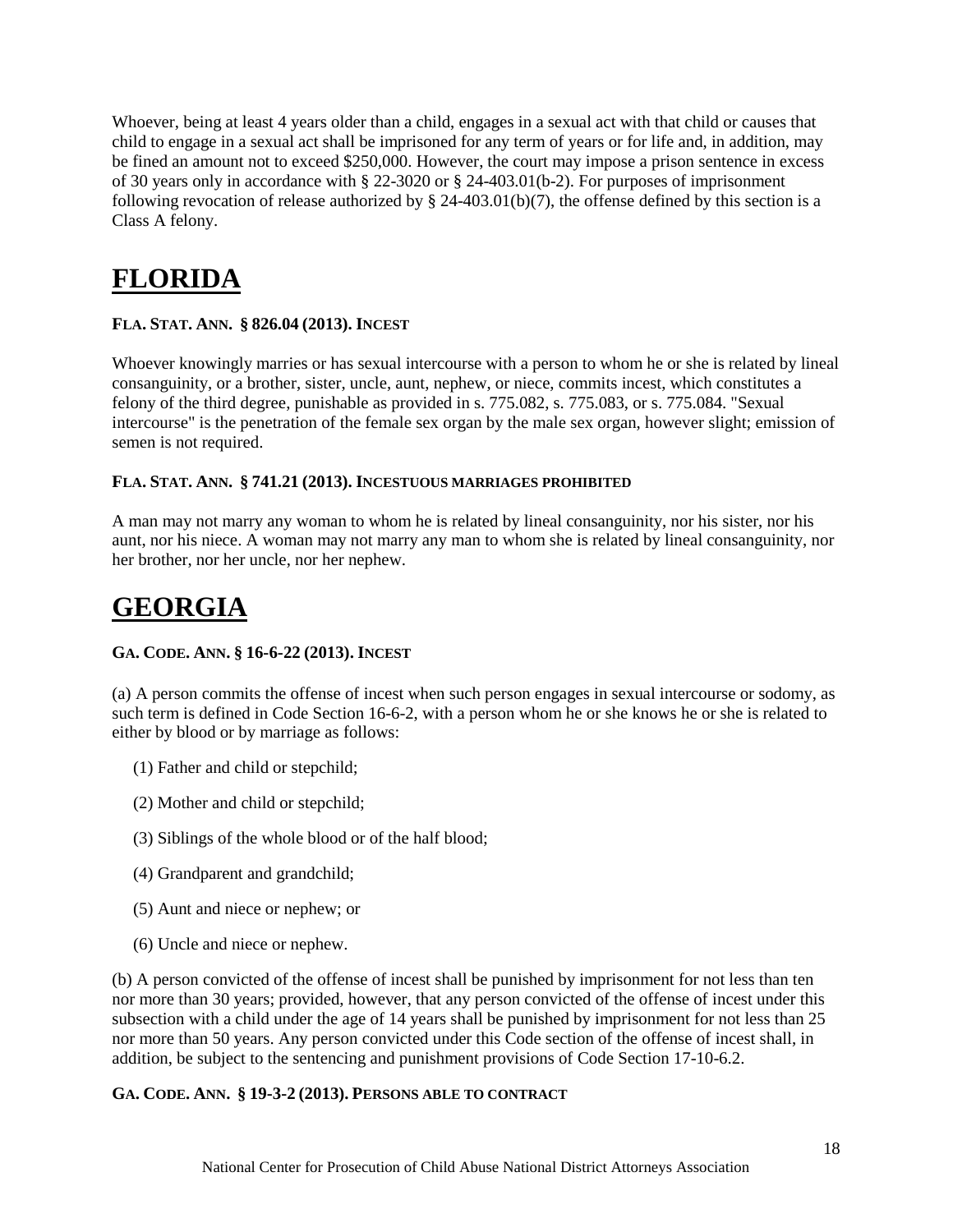(a) To be able to contract marriage, a person must:

(1) Be of sound mind;

(2) Except as provided in subsection (b) of this Code section, be at least 18 years of age;

(3) Have no living spouse of a previous undissolved marriage. The dissolution of a previous marriage in divorce proceedings must be affirmatively established and will not be presumed. Nothing in this paragraph shall be construed to affect the legitimacy of children; and

(4) Not be related to the prospective spouse by blood or marriage within the prohibited degrees.

(b) If either applicant for marriage is 16 or 17 years of age, parental consent as provided in [Code Section](https://a.next.westlaw.com/Link/Document/FullText?findType=L&pubNum=1000468&cite=GAST19-3-37&originatingDoc=N512640F0060B11DBBE2A90DE32AFB1B3&refType=LQ&originationContext=document&transitionType=DocumentItem&contextData=(sc.Search))  [19-3-37](https://a.next.westlaw.com/Link/Document/FullText?findType=L&pubNum=1000468&cite=GAST19-3-37&originatingDoc=N512640F0060B11DBBE2A90DE32AFB1B3&refType=LQ&originationContext=document&transitionType=DocumentItem&contextData=(sc.Search)) shall be required.

#### **GA. CODE. ANN. § 19-3-3 (2013). DEGREES OF RELATIONSHIP WITHIN WHICH MARRIAGE PROHIBITED**

(a) Any person who marries a person to whom he knows he is related, either by blood or by marriage, as follows:

- (1) Father and daughter or stepdaughter;
- (2) Mother and son or stepson;
- (3) Brother and sister of the whole blood or the half blood;
- (4) Grandparent and grandchild;
- (5) Aunt and nephew; or
- (6) Uncle and niece

shall be punished by imprisonment for not less than one nor more than three years.

(b) Marriages declared to be unlawful under subsection (a) of this Code section shall be void from their inception.

# **HAWAII**

#### **HAW. REV. STAT. ANN. § 707-741 (2013). INCEST**

(1) A person commits the offense of incest if the person commits an act of sexual penetration with another who is within the degrees of consanguinity or affinity within which marriage is prohibited.

(2) Incest is a class C felony.

#### **HAW. REV. STAT. ANN. § 572-1 (2013). REQUISITES OF VALID MARRIAGE CONTRACT**

In order to make valid the marriage contract, which shall be only between a man and a woman, it shall be necessary that: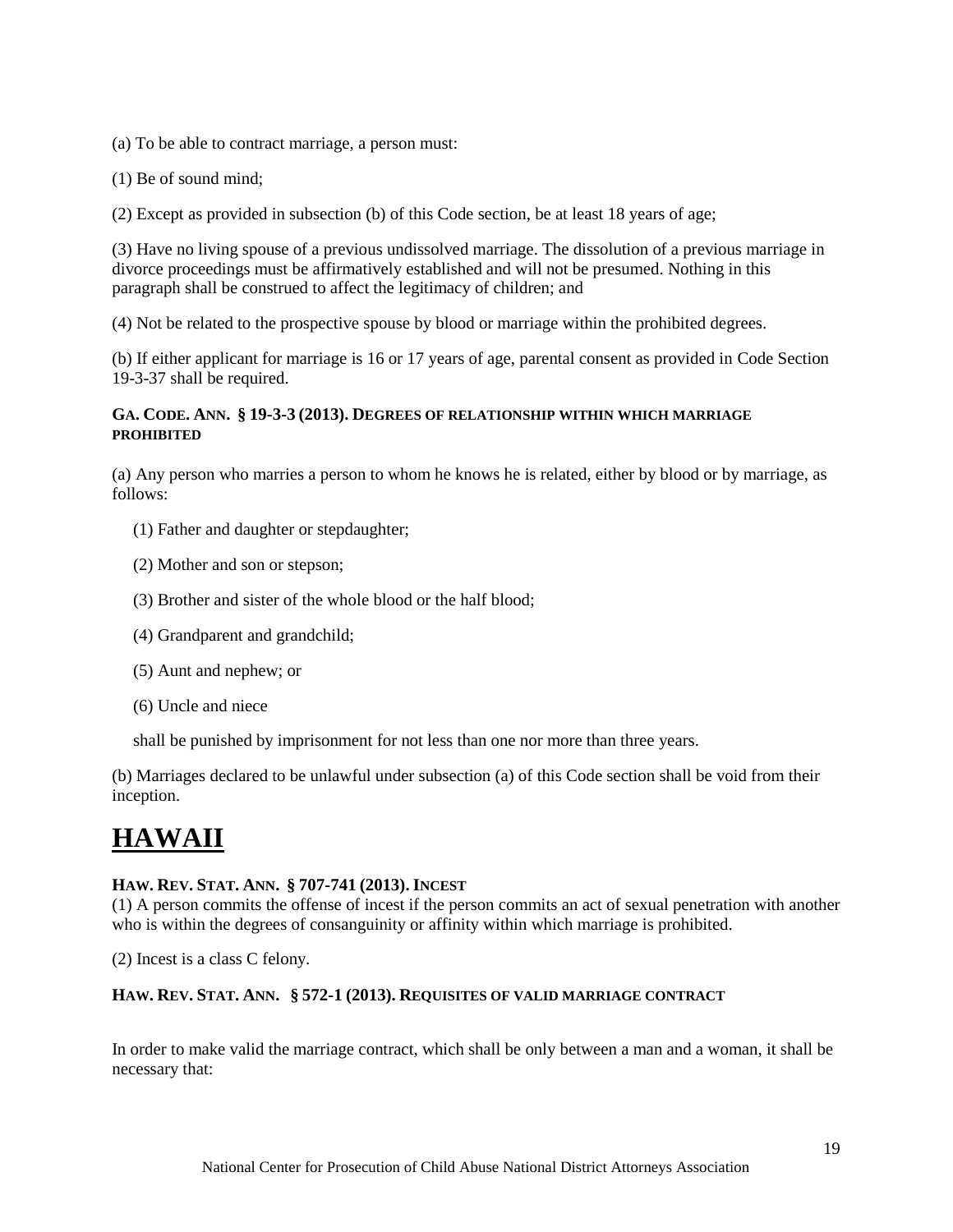(1) The respective parties do not stand in relation to each other of ancestor and descendant of any degree whatsoever, brother and sister of the half as well as to the whole blood, uncle and niece, aunt and nephew, whether the relationship is the result of the issue of parents married or not married to each other or parents who are partners in a civil union or not partners in a civil union;

(2) Each of the parties at the time of contracting the marriage is at least sixteen years of age; provided that with the written approval of the family court of the circuit within which the minor resides, it shall be lawful for a person under the age of sixteen years, but in no event under the age of fifteen years, to marry, subject to [section 572-2;](https://a.next.westlaw.com/Link/Document/FullText?findType=L&pubNum=1000522&cite=HISTS572-2&originatingDoc=N774C6DF04C5D11DDB03786E014444BA4&refType=LQ&originationContext=document&transitionType=DocumentItem&contextData=(sc.DocLink))

(3) The man does not at the time have any lawful wife or civil union partner living and that the woman does not at the time have any lawful husband or civil union partner living;

(4) Consent of neither party to the marriage has been obtained by force, duress, or fraud;

(5) Neither of the parties is a person afflicted with any loathsome disease concealed from, and unknown to, the other party;

(6) The man and woman to be married in the State shall have duly obtained a license for that purpose from the agent appointed to grant marriage licenses; and

(7) The marriage ceremony be performed in the State by a person or society with a valid license to solemnize marriages and the man and the woman to be married and the person performing the marriage ceremony be all physically present at the same place and time for the marriage ceremony.

# **IDAHO**

### **IDAHO CODE ANN. § 18-6602 (2013). INCEST**

Persons being within the degrees of consanguinity within which marriages are declared by law to be incestuous and void, who intermarry with each other, or who commit fornication or adultery with each other, are punishable by imprisonment in the state prison for a term not to exceed life.

#### **IDAHO CODE ANN. § 19-308 (2013). BIGAMY OR INCEST**

When the offense either of bigamy or incest is committed in one county, and the defendant is apprehended in another, the venue is in either county.

#### **IDAHO CODE ANN. § 32-205 (2013). INCESTUOUS MARRIAGES**

Marriages between parents and children, ancestors and descendants of every degree, and between brothers and sisters of the half ( ½ ) as well as the whole blood, and between uncles and nieces, or aunts and nephews, are incestuous, and void from the beginning, whether the relationship is legitimate or illegitimate.

# **ILLINOIS**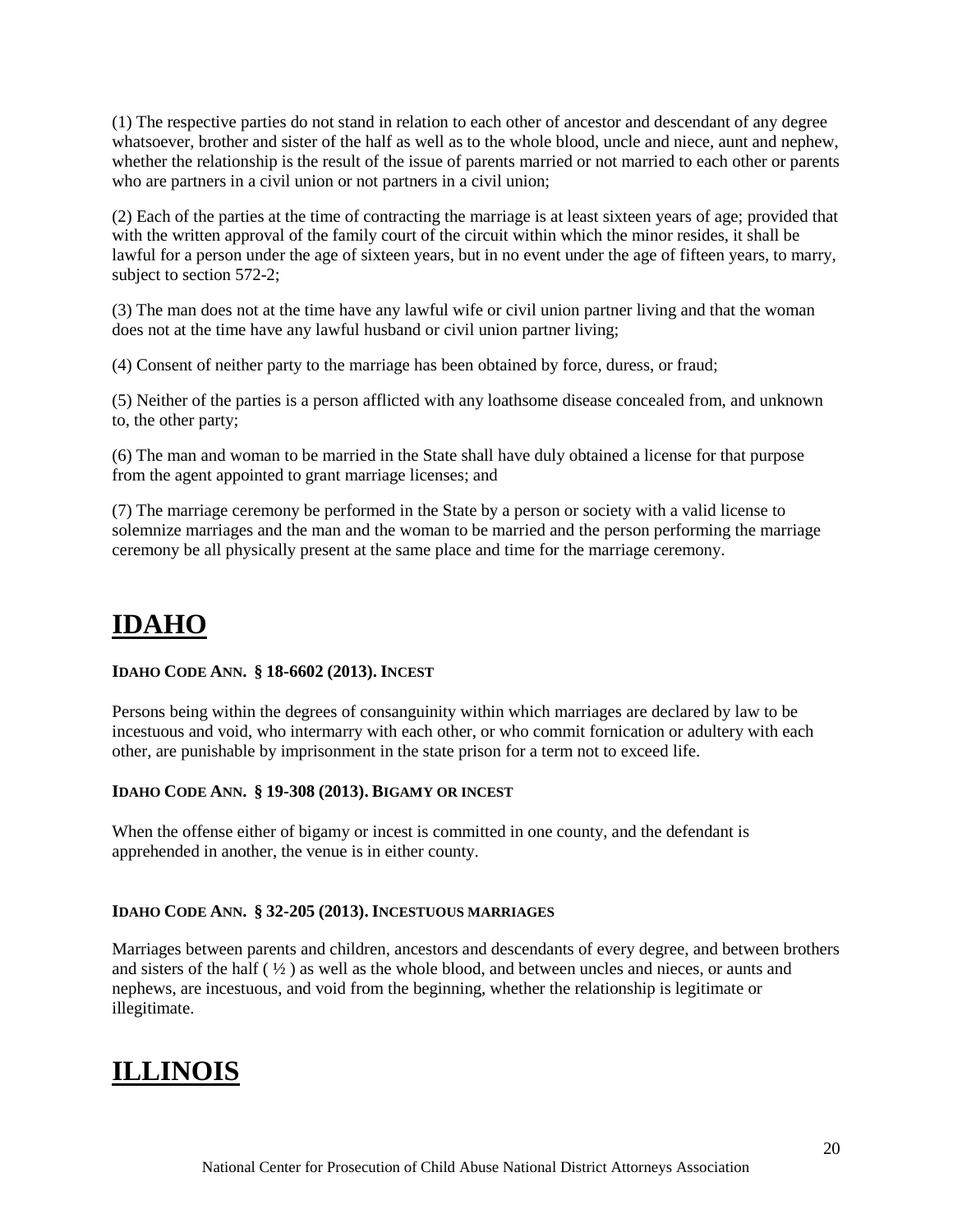#### 720 ILL. COMP. STAT. ANN. 5/11-11 (2013). SEXUAL RELATIONS WITHIN FAMILIES

[Prior to 1/1/93 cited as: Ill. Rev. Stat., Ch. 38, para. 11-11]

(a) A person commits sexual relations within families if he or she:

(1) Commits an act of sexual penetration as defined in Section 11-0.1 of this Code; and

(2) The person knows that he or she is related to the other person as follows: (i) Brother or sister, either of the whole blood or the half blood; or (ii) Father or mother, when the child, regardless of legitimacy and regardless of whether the child was of the whole blood or half-blood or was adopted, was 18 years of age or over when the act was committed; or (iii) Stepfather or stepmother, when the stepchild was 18 years of age or over when the act was committed; or (iv) Aunt or uncle, when the niece or nephew was 18 years of age or over when the act was committed; or (v) Great-aunt or great-uncle, when the grand-niece or grandnephew was 18 years of age or over when the act was committed; or (vi) Grandparent or stepgrandparent, when the grandchild or step-grandchild was 18 years of age or over when the act was committed.

(b) Sentence. Sexual relations within families is a Class 3 felony.

#### **750 ILL. COMP. STAT. ANN. 5/212 (2013). PROHIBITED MARRIAGES**

[Prior to 1/1/93 cited as: Ill. Rev. Stat., Ch. 40, para. 212]

(a) The following marriages are prohibited:

(1) a marriage entered into prior to the dissolution of an earlier marriage of one of the parties;

(2) a marriage between an ancestor and a descendant or between a brother and a sister, whether the relationship is by the half or the whole blood or by adoption;

(3) a marriage between an uncle and a niece or between an aunt and a nephew, whether the relationship is by the half or the whole blood;

(4) a marriage between cousins of the first degree; however, a marriage between first cousins is not prohibited if:

(i) both parties are 50 years of age or older; or

(ii) either party, at the time of application for a marriage license, presents for filing with the county clerk of the county in which the marriage is to be solemnized, a certificate signed by a licensed physician stating that the party to the proposed marriage is permanently and irreversibly sterile;

(5) a marriage between 2 individuals of the same sex.

(b) Parties to a marriage prohibited under subsection (a) of this Section who cohabit after removal of the impediment are lawfully married as of the date of the removal of the impediment.

(c) Children born or adopted of a prohibited or common law marriage are the lawful children of the parties.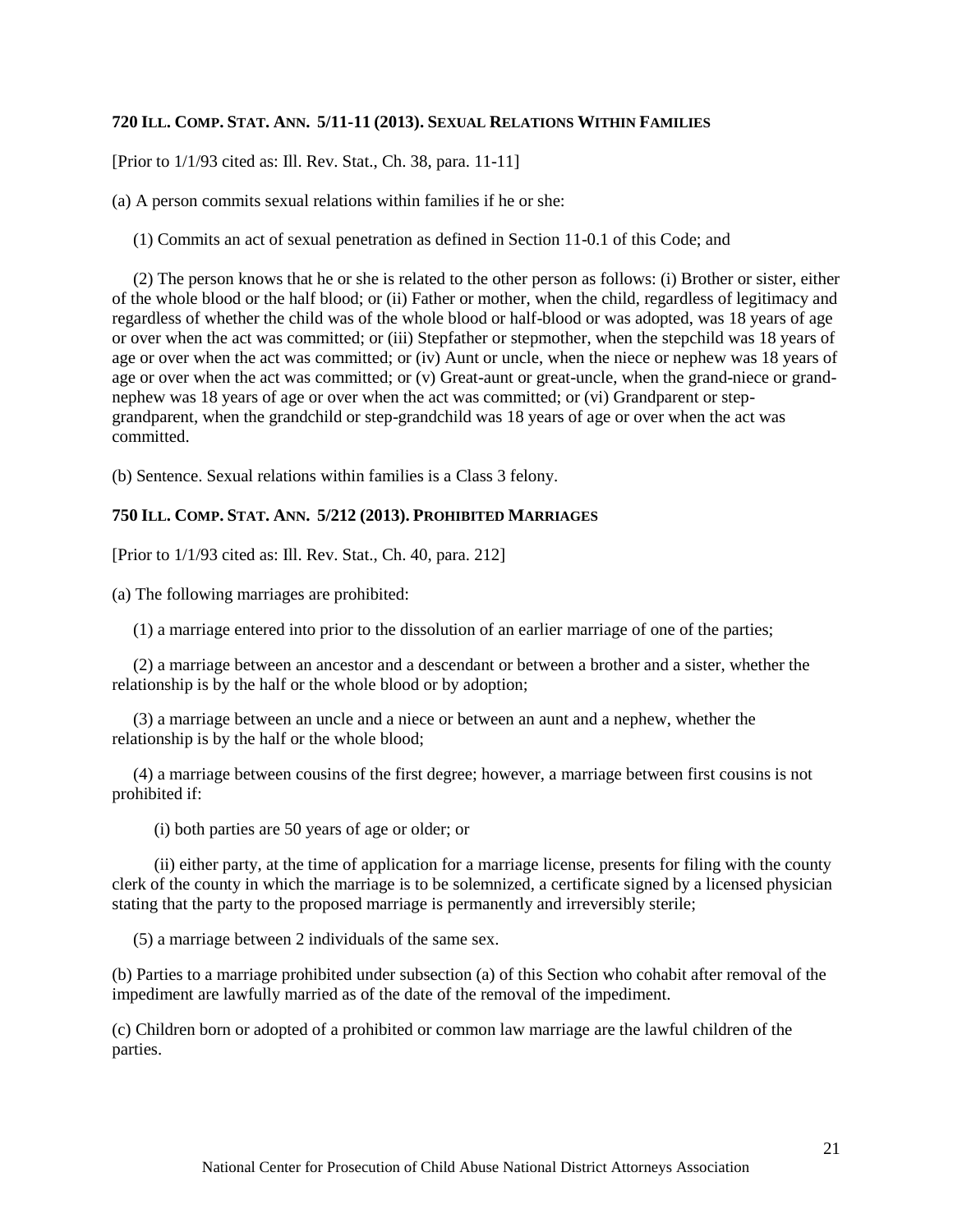# **INDIANA**

#### **IND. CODE ANN. § 35-46-1-3 (2013). INCEST**

Sec. 3. (a) A person eighteen (18) years of age or older who engages in sexual intercourse or deviate sexual conduct with another person, when the person knows that the other person is related to the person biologically as a parent, child, grandparent, grandchild, sibling, aunt, uncle, niece, or nephew, commits incest, a Class C felony. However, the offense is a Class B felony if the other person is less than sixteen (16) years of age.

(b) It is a defense that the accused person's otherwise **incestuous** relation with the other person was based on their marriage, if it was valid where entered into.

#### **IND. CODE ANN. § 35-37-4-15 (2013). CHILD MOLESTATION; EVIDENCE OF PRIOR ACTS**

Sec. 15. (a) In a prosecution for child molesting under [IC 35-42-4-3,](https://a.next.westlaw.com/Link/Document/FullText?findType=L&pubNum=1000009&cite=INS35-42-4-3&originatingDoc=NCB3291C0817411DB8132CD13D2280436&refType=LQ&originationContext=document&transitionType=DocumentItem&contextData=(sc.Search)) a prosecution for incest under [IC 35-](https://a.next.westlaw.com/Link/Document/FullText?findType=L&pubNum=1000009&cite=INS35-46-1-3&originatingDoc=NCB3291C0817411DB8132CD13D2280436&refType=LQ&originationContext=document&transitionType=DocumentItem&contextData=(sc.Search)) [46-1-3,](https://a.next.westlaw.com/Link/Document/FullText?findType=L&pubNum=1000009&cite=INS35-46-1-3&originatingDoc=NCB3291C0817411DB8132CD13D2280436&refType=LQ&originationContext=document&transitionType=DocumentItem&contextData=(sc.Search)) or a prosecution for an attempt or a conspiracy to commit child molesting or incest, evidence that the defendant has committed another crime or act of child molesting or incest or attempted or conspired to commit another crime or act of child molesting or incest:

(1) against the same victim; or

(2) that involves a similar crime or act of child molesting or incest against a different victim;

is admissible.

(b) If the state proposes to offer evidence described under subsection (a), the state must disclose the evidence to the defendant, including statements made by witnesses or a summary of the substance of any testimony that is expected to be offered at the defendant's trial:

- (1) at least fifteen (15) days before the date the defendant's trial is scheduled to begin; or
- (2) at a later date as determined by the court for good cause.

(c) The court shall hold a hearing out of the presence of the jury regarding the admissibility of the evidence described under subsection (a). Even if the court determines that the evidence is relevant, the evidence may be excluded if the probative value of the evidence is substantially outweighed by:

- (1) the danger of:
	- (A) unfair prejudice;
	- (B) confusion of the issues; or
	- (C) misleading the jury; or

(2) considerations of:

- (A) undue delay;
- (B) waste of time; or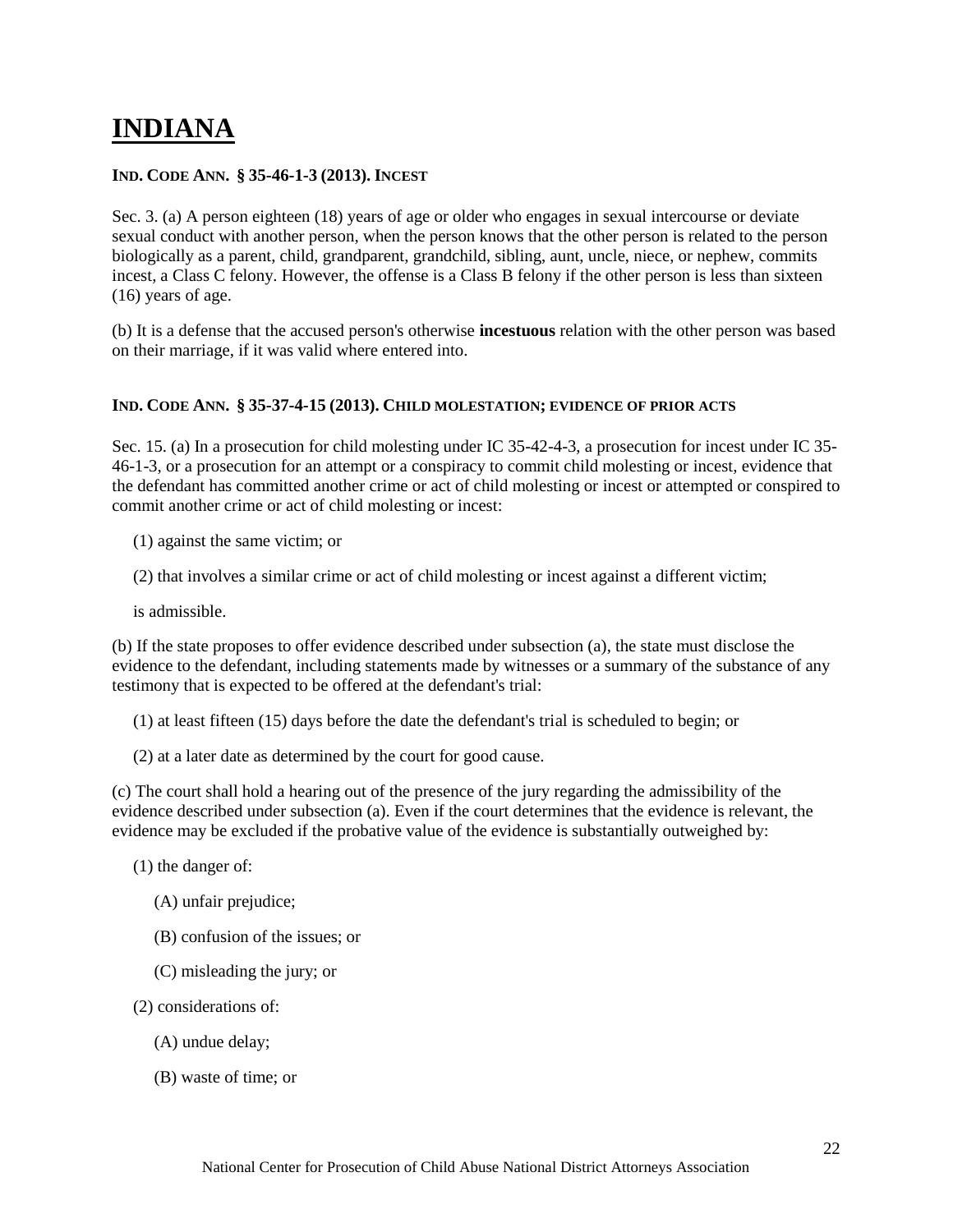(C) needless presentation of cumulative evidence.

However, if the court finds that all or some of the evidence is admissible, the court shall enter an order stating what evidence may be introduced.

(d) This section may not be construed to limit the right to introduce evidence at a trial that would otherwise be admissible to prove any of the following:

(1) Motive.

(2) Opportunity.

(3) Intent.

(4) Plan.

(5) Knowledge.

(6) Identity.

(7) Absence of mistake or accident.

#### **IND. CODE ANN. § 31-11-8-3 (2013). MARRIAGE TO CLOSE RELATIVE; MARRIAGES BETWEEN COUSINS; EXCEPTIONS**

Sec. 3. A marriage is void if the parties to the marriage are more closely related than second cousins.

However, a marriage is not void if:

(1) the marriage was solemnized after September 1, 1977;

(2) the parties to the marriage are first cousins; and

(3) both of the parties were at least sixty-five (65) years of age when the marriage was solemnized.

# **IOWA**

#### **IOWA CODE § 726.2 (2013). INCEST**

A person, except a child as defined in [section 702.5,](https://a.next.westlaw.com/Link/Document/FullText?findType=L&pubNum=1000256&cite=IASTS702.5&originatingDoc=NF4497D801B0E11DAB311FB76B2E4F553&refType=LQ&originationContext=document&transitionType=DocumentItem&contextData=(sc.Search)) who performs a sex act with another whom the person knows to be related to the person, either legitimately or illegitimately, as an ancestor, descendant, brother or sister of the whole or half blood, aunt, uncle, niece, or nephew, commits incest. Incest is a class "D" felony.

#### **IOWA CODE § 802.2A (2013). INCEST -- SEXUAL EXPLOITATION BY A COUNSELOR, THERAPIST, OR SCHOOL EMPLOYEE**

1. An information or indictment for **incest** under [section 726.2](https://a.next.westlaw.com/Link/Document/FullText?findType=L&pubNum=1000256&cite=IASTS726.2&originatingDoc=N29E47B701B0F11DAB311FB76B2E4F553&refType=LQ&originationContext=document&transitionType=DocumentItem&contextData=(sc.Search)) committed on or with a person who is under the age of eighteen shall be found within ten years after the person upon whom the offense is committed attains eighteen years of age. An information or indictment for any other **incest** shall be found within ten years after its commission.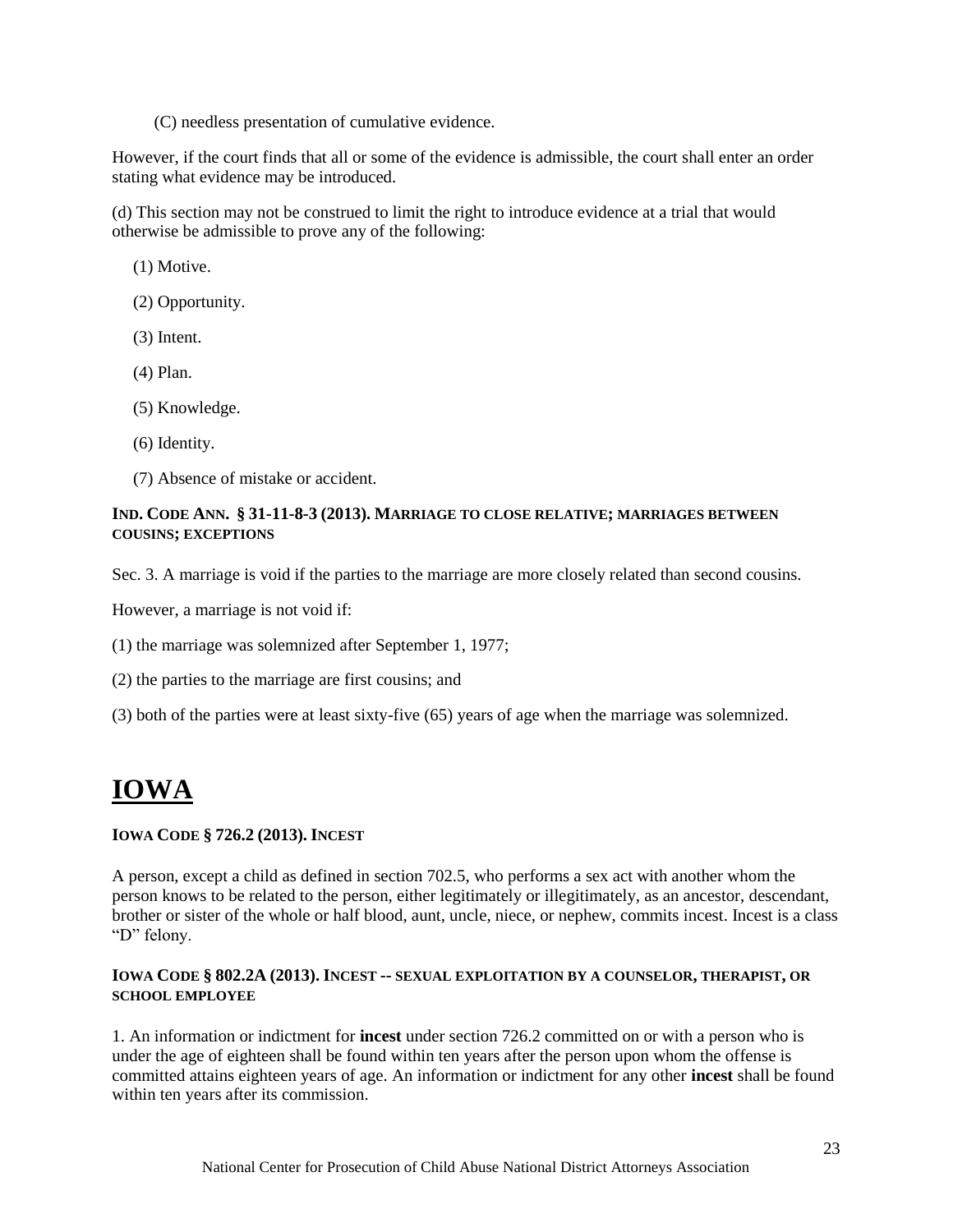2. An indictment or information for sexual exploitation by a counselor, therapist, or school employee under [section 709.15](https://a.next.westlaw.com/Link/Document/FullText?findType=L&pubNum=1000256&cite=IASTS709.15&originatingDoc=N29E47B701B0F11DAB311FB76B2E4F553&refType=LQ&originationContext=document&transitionType=DocumentItem&contextData=(sc.Search)) committed on or with a person who is under the age of eighteen shall be found within ten years after the person upon whom the offense is committed attains eighteen years of age. An information or indictment for any other sexual exploitation shall be found within ten years of the date the victim was last treated by the counselor or therapist, or within ten years of the date the victim was enrolled in or attended the school.

#### **IOWA CODE § 709.4 (2013). SEXUAL ABUSE IN THE THIRD DEGREE**

A person commits sexual abuse in the third degree when the person performs a sex act under any of the following circumstances:

1. The act is done by force or against the will of the other person, whether or not the other person is the person's spouse or is cohabiting with the person.

2. The act is between persons who are not at the time cohabiting as husband and wife and if any of the following are true:

a. The other person is suffering from a mental defect or incapacity which precludes giving consent.

b. The other person is twelve or thirteen years of age.

c. The other person is fourteen or fifteen years of age and any of the following are true:

(1) The person is a member of the same household as the other person.

(2) The person is related to the other person by blood or affinity to the fourth degree.

(3) The person is in a position of authority over the other person and uses that authority to coerce the other person to submit.

(4) The person is four or more years older than the other person.

3. The act is performed while the other person is under the influence of a controlled substance, which may include but is not limited to flunitrazepam, and all of the following are true:

a. The controlled substance, which may include but is not limited to flunitrazepam, prevents the other person from consenting to the act.

b. The person performing the act knows or reasonably should have known that the other person was under the influence of the controlled substance, which may include but is not limited to flunitrazepam.

4. The act is performed while the other person is mentally incapacitated, physically incapacitated, or physically helpless.

Sexual abuse in the third degree is a class "C" felony.

#### **IOWA CODE § 595.19 (2013). VOID MARRIAGES**

1. Marriages between the following persons who are related by blood are void:

a. Between a man and his father's sister, mother's sister, daughter, sister, son's daughter, daughter's daughter, brother's daughter, or sister's daughter.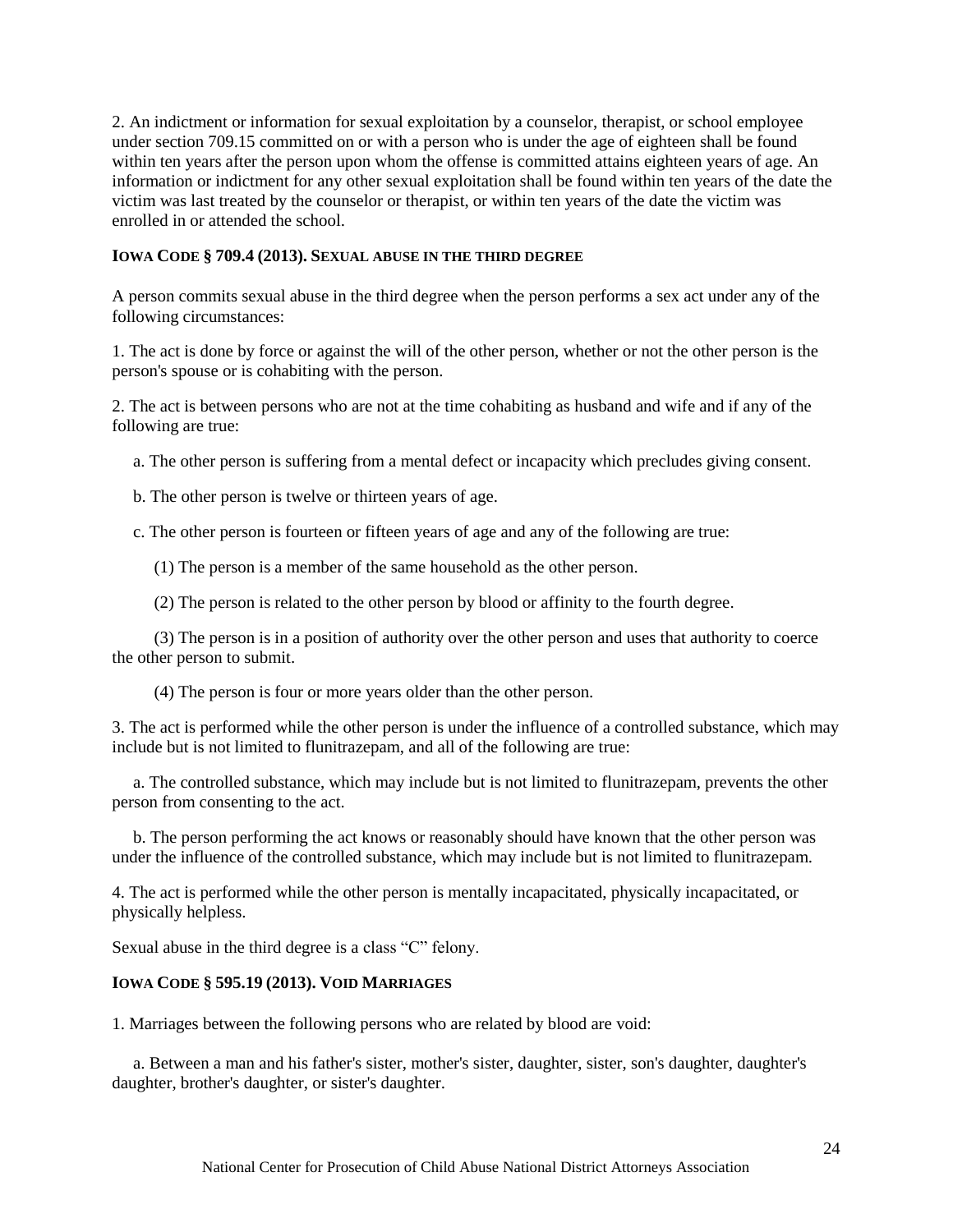b. Between a woman and her father's brother, mother's brother, son, brother, son's son, daughter's son, brother's son, or sister's son.

c. Between first cousins.

2. Marriages between persons either of whom has a husband or wife living are void, but, if the parties live and cohabit together after the death or divorce of the former husband or wife, such marriage shall be valid.

### **KANSAS**

#### **KAN. STAT. ANN. § 21-5604. (2013)INCEST; AGGRAVATED INCEST**

(a) Incest is marriage to or engaging in otherwise lawful sexual intercourse or sodomy, as defined in [K.S.A. 21-5501,](https://a.next.westlaw.com/Link/Document/FullText?findType=L&pubNum=1001553&cite=KSSTS21-5501&originatingDoc=NBA7F63D0C70C11DF8798BAE8F7614D64&refType=LQ&originationContext=document&transitionType=DocumentItem&contextData=(sc.Search)) and amendments thereto, with a person who is 18 or more years of age and who is known to the offender to be related to the offender as any of the following biological relatives: Parent, child, grandparent of any degree, grandchild of any degree, brother, sister, half-brother, half-sister, uncle, aunt, nephew or niece.

(b) Aggravated incest is:

(1) Marriage to a person who is under 18 years of age and who is known to the offender to be related to the offender as any of the following biological, step or adoptive relatives: Child, grandchild of any degree, brother, sister, half-brother, half-sister, uncle, aunt, nephew or niece; or

(2) engaging in the following acts with a person who is 16 or more years of age but under 18 years of age and who is known to the offender to be related to the offender as any of the following biological, step or adoptive relatives: Child, grandchild of any degree, brother, sister, half-brother, half-sister, uncle, aunt, nephew or niece:

(A) Otherwise lawful sexual intercourse or sodomy as defined by [K.S.A. 21-5501,](https://a.next.westlaw.com/Link/Document/FullText?findType=L&pubNum=1001553&cite=KSSTS21-5501&originatingDoc=NBA7F63D0C70C11DF8798BAE8F7614D64&refType=LQ&originationContext=document&transitionType=DocumentItem&contextData=(sc.Search)) and amendments thereto; or

(B) any lewd fondling, as described in subsection (a)(1) of [K.S.A. 21-5506,](https://a.next.westlaw.com/Link/Document/FullText?findType=L&pubNum=1001553&cite=KSSTS21-5506&originatingDoc=NBA7F63D0C70C11DF8798BAE8F7614D64&refType=LQ&originationContext=document&transitionType=DocumentItem&contextData=(sc.Search)) and amendments thereto.

(c)(1) Incest is a severity level l0, person felony.

(2) Aggravated incest as defined in:

(A) Subsection  $(b)(2)(A)$  is a:

(i) Severity level 5, person felony, except as provided in subsection  $(c)(2)(A)(ii)$ ; and

(ii) severity level 3, person felony if the victim is the offender's biological, step or adoptive child; and

(B) subsection (b)(1) or (b)(2)(B) is a severity level 7, person felony

#### **KAN. STAT. ANN. § 23-102 (2013). INCESTUOUS MARRIAGES VOID**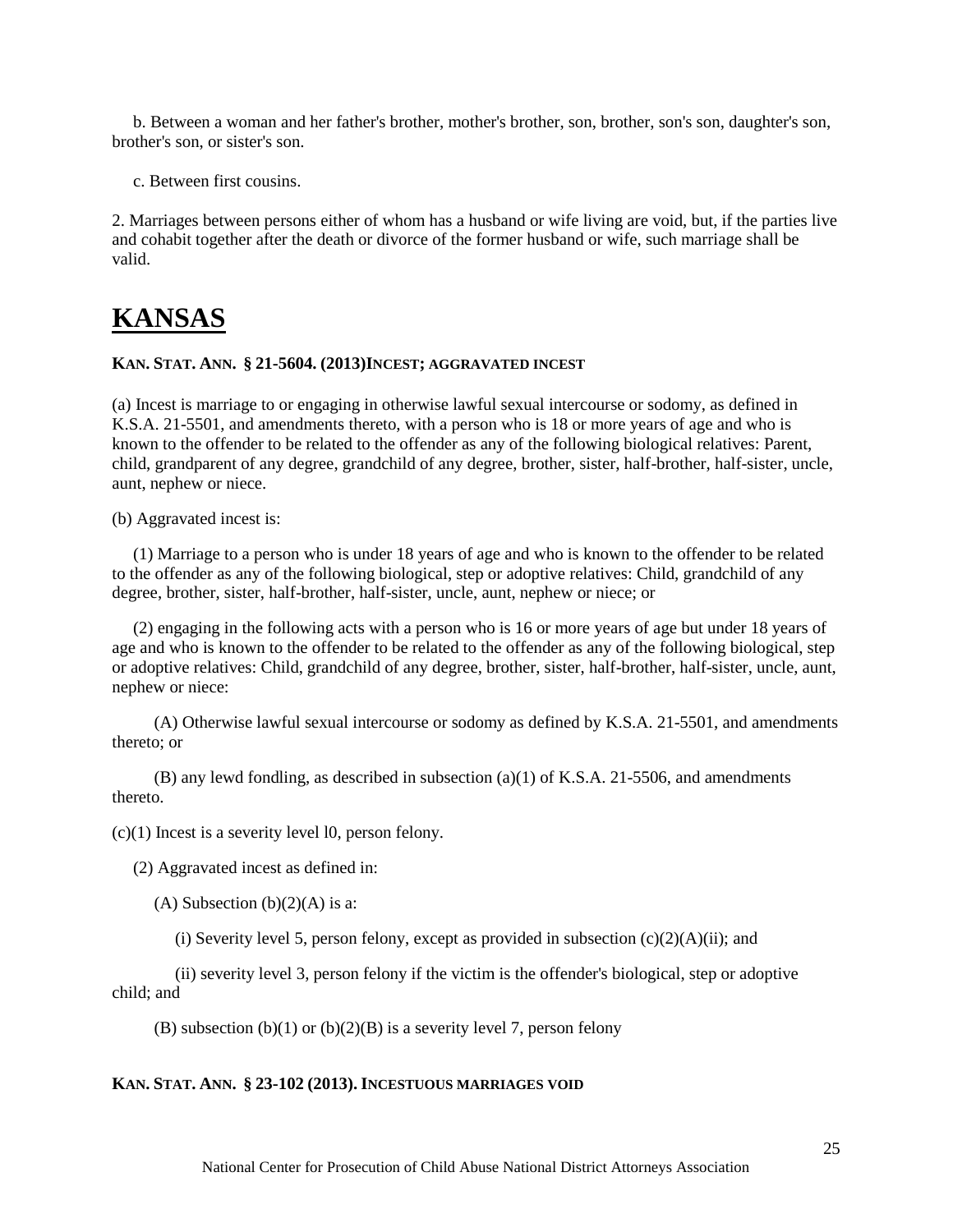All marriages between parents and children, including grandparents and grandchildren of any degree, between brothers and sisters of the one half as well as the whole blood, and between uncles and nieces, aunts and nephews, and first cousins, are declared to be incestuous and absolutely void.

# **KENTUCKY**

### **KY. REV. STAT. ANN. § 530.020 (2010). INCEST**

(1) A person is guilty of incest when he or she has sexual intercourse or deviate sexual intercourse, as defined in [KRS 510.010,](https://a.next.westlaw.com/Link/Document/FullText?findType=L&pubNum=1000010&cite=KYSTS510.010&originatingDoc=N9463D030DAE911E18DACD7A1C03FBF4E&refType=LQ&originationContext=document&transitionType=DocumentItem&contextData=(sc.Search)) with a person whom he or she knows to be an ancestor, descendant, uncle, aunt, brother, or sister. The relationships referred to herein include blood relationships of either the whole or half blood without regard to legitimacy, relationship of parent and child by adoption, relationship of stepparent and stepchild, and relationship of step-grandparent and step-grandchild.

- (2) (a) Incest is a Class C felony if the act is committed by consenting adults.
	- (b) Incest is a Class B felony if committed:
		- 1. By forcible compulsion as defined in [KRS 510.010\(2\);](https://a.next.westlaw.com/Link/Document/FullText?findType=L&pubNum=1000010&cite=KYSTS510.010&originatingDoc=N9463D030DAE911E18DACD7A1C03FBF4E&refType=SP&originationContext=document&transitionType=DocumentItem&contextData=(sc.Search)#co_pp_58730000872b1) or
		- 2. On a victim who is:
			- a. Less than eighteen (18) years of age; or
			- b. Incapable of consent because he or she is physically helpless or mentally incapacitated.
	- (c) Incest is a Class A felony if:
		- 1. Committed on a victim less than twelve (12) years of age; or
		- 2. The victim receives serious physical injury.

#### **KY. REV. STAT. ANN. § 402.010 (2013). DEGREE OF RELATIONSHIP THAT WILL BAR MARRIAGE**

1) No marriage shall be contracted between persons who are nearer of kin to each other by consanguinity, whether of the whole or half-blood, than second cousins.

(2) Marriages prohibited by subsection (1) of this section are incestuous and void.

#### **KY. REV. STAT. ANN. § 402.990 (2013). PENALTIES**

(1) Any party to a marriage prohibited by [KRS 402.010](https://a.next.westlaw.com/Link/Document/FullText?findType=L&pubNum=1000010&cite=KYSTS402.010&originatingDoc=N7379D800AA0E11DAB900D8B04EA81CAB&refType=LQ&originationContext=document&transitionType=DocumentItem&contextData=(sc.Search)) shall be guilty of a Class B misdemeanor. If the parties continue after conviction to cohabit as man and wife, either or both of them shall be guilty of a Class A misdemeanor.

(2) Any person who aids or abets the marriage of any person who has been adjudged mentally disabled, or attempts to marry, or aids or abets any attempted marriage with any such person shall be guilty of a Class B misdemeanor.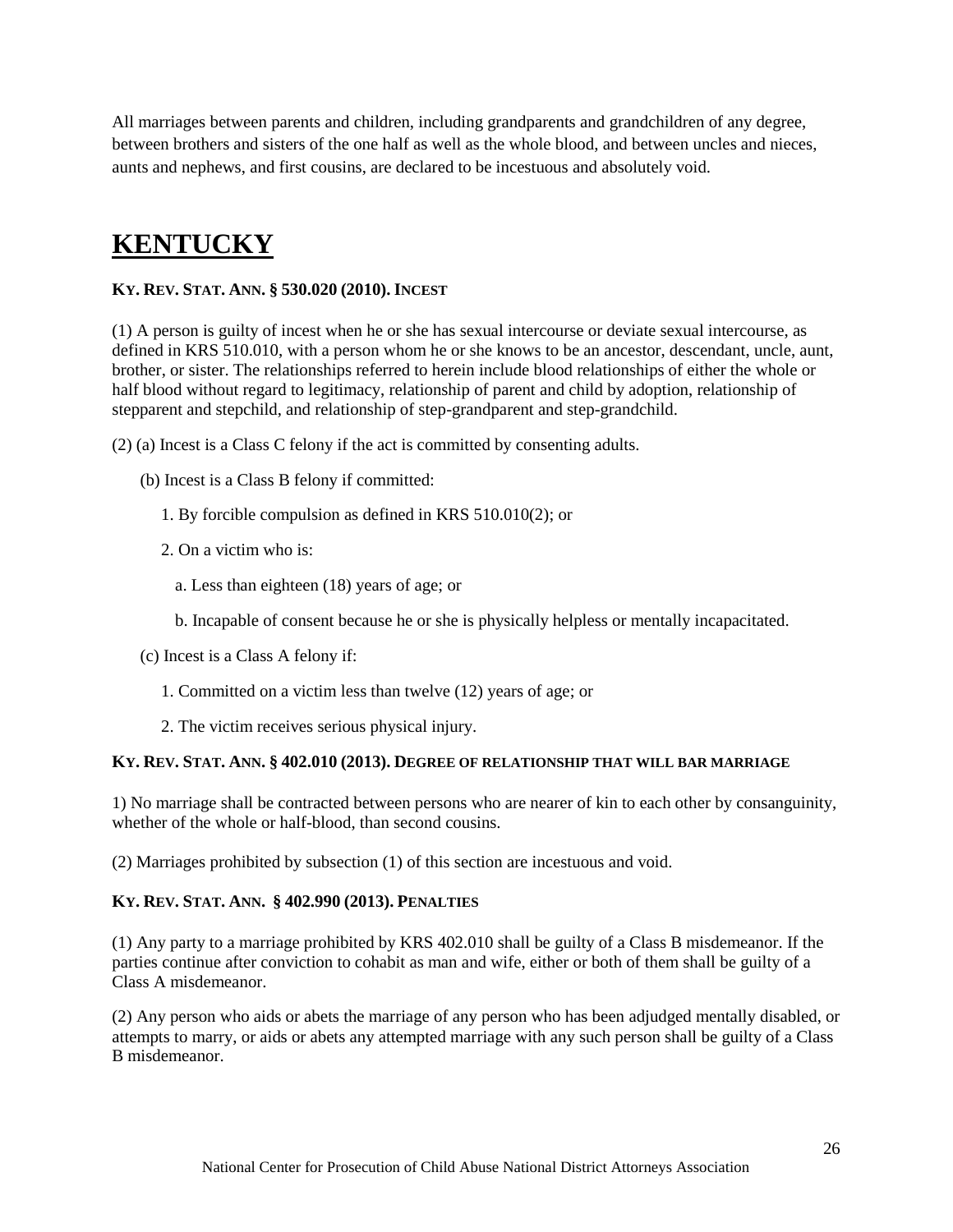(3) Any authorized person who knowingly solemnizes a marriage prohibited by this chapter shall be guilty of a Class A misdemeanor.

(4) Any unauthorized person who solemnizes a marriage under pretense of having authority, and any person who falsely personates the father, mother, or guardian of an applicant in obtaining a license shall be guilty of a Class D felony.

(5) Any person who falsely and fraudulently represents or personates another, and in such assumed character marries that person, shall be guilty of a Class D felony. Indictment under this subsection shall be found only upon complaint of the injured party and within two (2) years after the commission of the offense.

(6) Any clerk who knowingly issues a marriage license to any persons prohibited by this chapter from marrying shall be guilty of a Class A misdemeanor and removed from office by the judgment of the court in which he is convicted.

(7) Any clerk who knowingly issues a marriage license in violation of his duty under this chapter shall be guilty of a Class A misdemeanor.

(8) If any deputy clerk or any person other than a county clerk knowingly issues a marriage license in violation of this chapter, but not for a prohibited marriage, he shall be guilty of a Class A misdemeanor, and if he knowingly issues a license for a marriage prohibited by this chapter, he shall be guilty of a Class A misdemeanor.

(9) Any person who violates any of the provisions of [KRS 402.090](https://a.next.westlaw.com/Link/Document/FullText?findType=L&pubNum=1000010&cite=KYSTS402.090&originatingDoc=N7379D800AA0E11DAB900D8B04EA81CAB&refType=LQ&originationContext=document&transitionType=DocumentItem&contextData=(sc.Search)) shall be guilty of a violation.

(10) Any county clerk who violates any of the provisions of [KRS 402.110](https://a.next.westlaw.com/Link/Document/FullText?findType=L&pubNum=1000010&cite=KYSTS402.110&originatingDoc=N7379D800AA0E11DAB900D8B04EA81CAB&refType=LQ&originationContext=document&transitionType=DocumentItem&contextData=(sc.Search)) o[r 402.230](https://a.next.westlaw.com/Link/Document/FullText?findType=L&pubNum=1000010&cite=KYSTS402.230&originatingDoc=N7379D800AA0E11DAB900D8B04EA81CAB&refType=LQ&originationContext=document&transitionType=DocumentItem&contextData=(sc.Search)) shall be guilty of a violation.

(11) Any person failing to make the return required of him by [KRS 402.220](https://a.next.westlaw.com/Link/Document/FullText?findType=L&pubNum=1000010&cite=KYSTS402.220&originatingDoc=N7379D800AA0E11DAB900D8B04EA81CAB&refType=LQ&originationContext=document&transitionType=DocumentItem&contextData=(sc.Search)) shall be guilty of a violation.

#### **KY. REV. STAT. ANN. §510.010 (2013) DEFINITIONS FOR CHAPTER**

The following definitions apply in this chapter unless the context otherwise requires:

(1) "Deviate sexual intercourse" means any act of sexual gratification involving the sex organs of one person and the mouth or anus of another; or penetration of the anus of one person by a foreign object manipulated by another person. "Deviate sexual intercourse" does not include penetration of the anus by a foreign object in the course of the performance of generally recognized health-care practices;

(2) "Forcible compulsion" means physical force or threat of physical force, express or implied, which places a person in fear of immediate death, physical injury to self or another person, fear of the immediate kidnap of self or another person, or fear of any offense under this chapter. Physical resistance on the part of the victim shall not be necessary to meet this definition;

(3) "Mental illness" means a diagnostic term that covers many clinical categories, typically including behavioral or psychological symptoms, or both, along with impairment of personal and social function, and specifically defined and clinically interpreted through reference to criteria contained in the Diagnostic and Statistical Manual of Mental Disorders (Third Edition) and any subsequent revision thereto, of the American Psychiatric Association;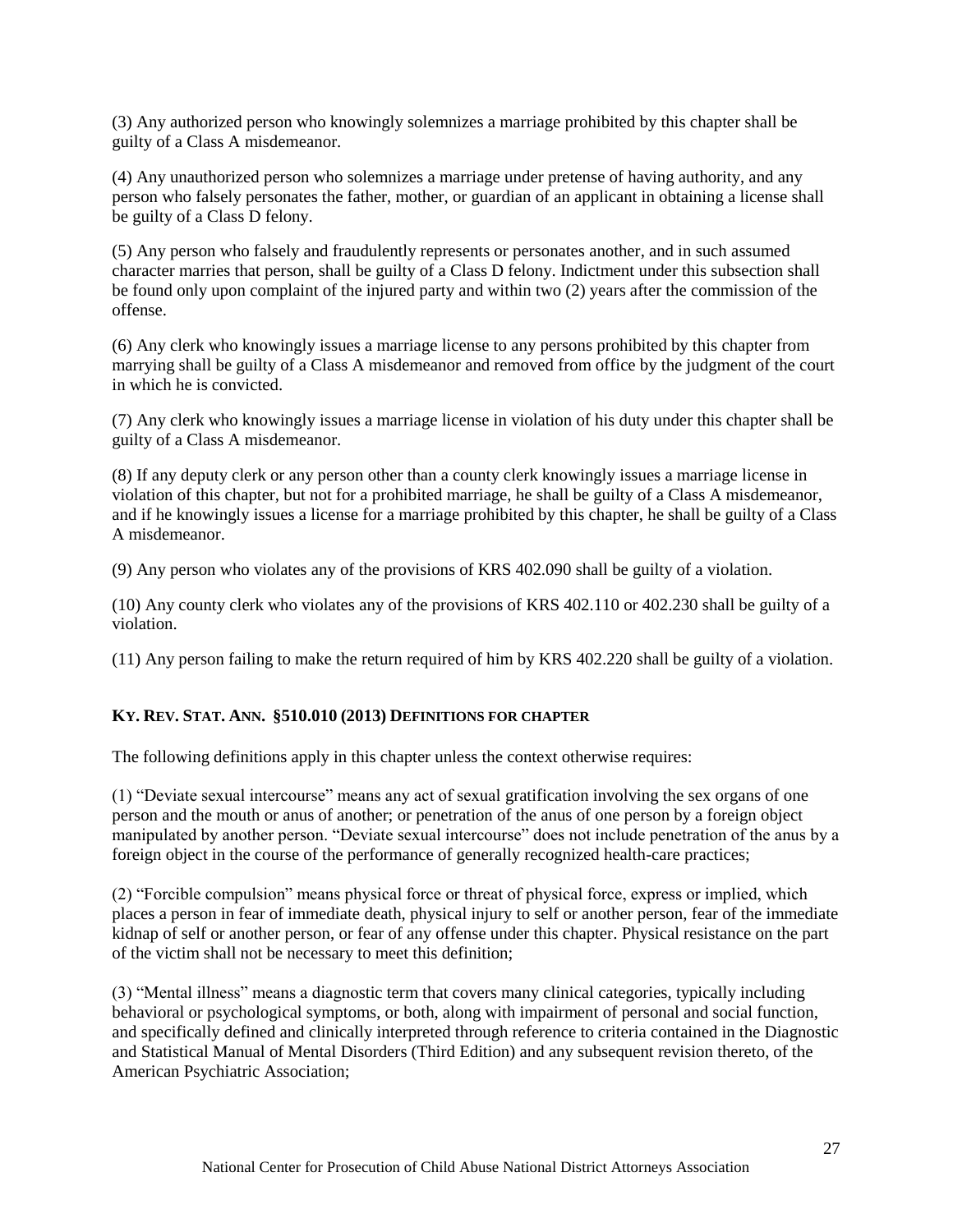(4) "Individual with an intellectual disability" means a person with significantly subaverage general intellectual functioning existing concurrently with deficits in adaptive behavior and manifested during the developmental period, as defined in KRS Chapter 202B;

(5) "Mentally incapacitated" means that a person is rendered temporarily incapable of appraising or controlling his conduct as a result of the influence of an intoxicating substance administered to him without his consent or as a result of any other act committed upon him without his consent;

(6) "Physically helpless" means that a person is unconscious or for any other reason is physically unable to communicate unwillingness to an act. "Physically helpless" also includes a person who has been rendered unconscious or for any other reason is physically unable to communicate an unwillingness to an act as a result of the influence of a controlled substance or legend drug;

(7) "Sexual contact" means any touching of the sexual or other intimate parts of a person done for the purpose of gratifying the sexual desire of either party;

(8) "Sexual intercourse" means sexual intercourse in its ordinary sense and includes penetration of the sex organs of one person by a foreign object manipulated by another person. Sexual intercourse occurs upon any penetration, however slight; emission is not required. "Sexual intercourse" does not include penetration of the sex organ by a foreign object in the course of the performance of generally recognized health-care practices; and

(9) "Foreign object" means anything used in commission of a sexual act other than the person of the actor.

# **LOUISIANA**

### **LA. REV. STAT. ANN. § 14:78 (2013). INCEST**

A. Incest is the marriage to, or sexual intercourse with, any ascendant or descendant, brother or sister, uncle or niece, aunt or nephew, with knowledge of their relationship.

B. The relationship must be by consanguinity, but it is immaterial whether the parties to the act are related to one another by the whole or half blood.

C. This Section shall not apply where one, not a resident of this state at the time of the celebration of his marriage, shall have contracted a marriage lawful at the place of celebration and shall thereafter have removed to this state.

D. (1) Whoever commits incest, where the crime is between an ascendant and descendant, or between brother and sister, shall be imprisoned at hard labor for not more than fifteen years.

(2) Whoever commits incest, where the crime is between uncle and niece, or aunt and nephew, shall be fined not more than one thousand dollars, or imprisoned, with or without hard labor, for not more than five years, or both.

### **LA. REV. STAT. ANN. § 14:78.1 (2013). AGGRAVATED INCEST**

A. Aggravated incest is the engaging in any prohibited act enumerated in Subsection B with a person who is under eighteen years of age and who is known to the offender to be related to the offender as any of the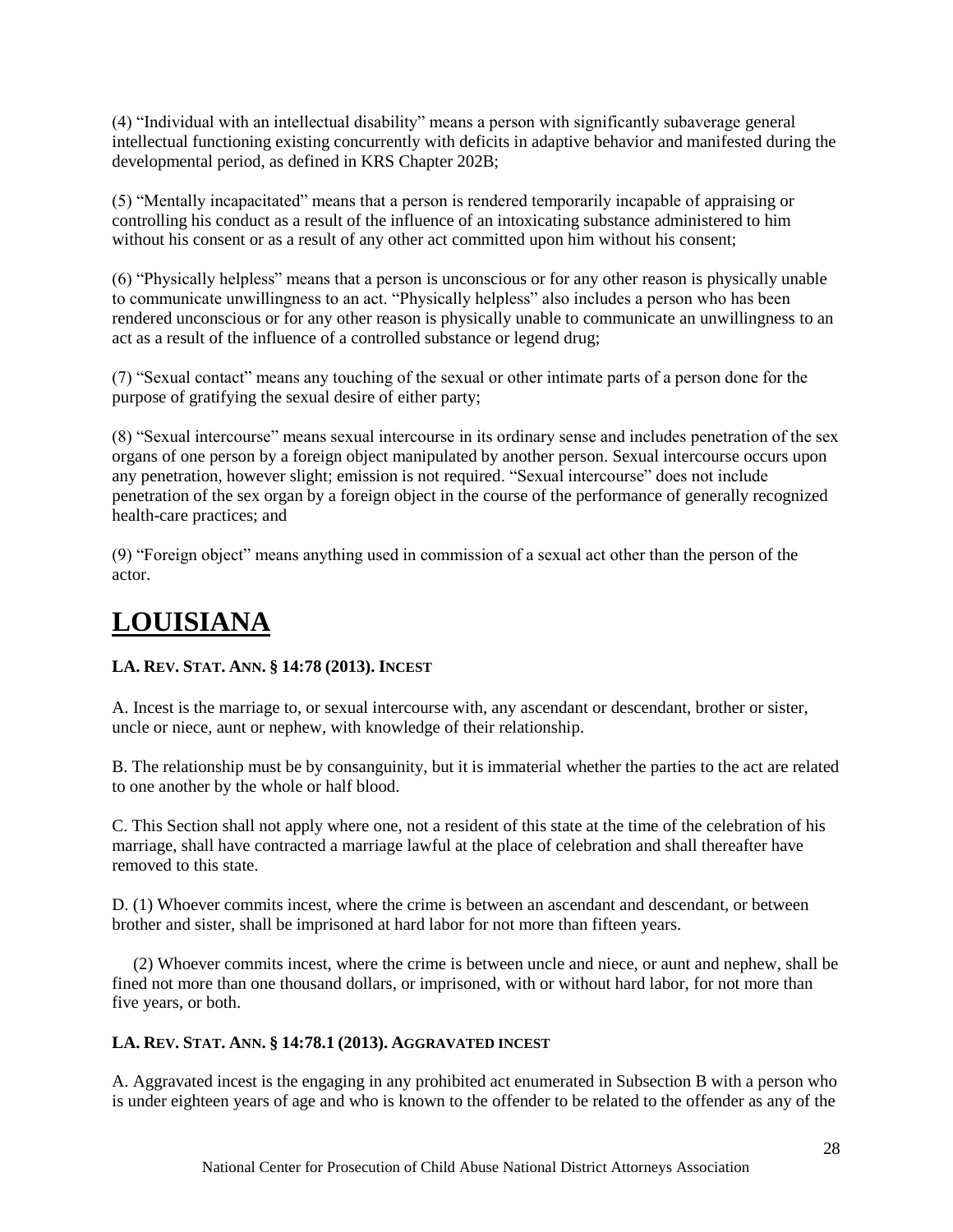following biological, step, or adoptive relatives: child, grandchild of any degree, brother, sister, halfbrother, half-sister, uncle, aunt, nephew, or niece.

B. The following are prohibited acts under this Section:

(1) Sexual intercourse, sexual battery, second degree sexual battery, carnal knowledge of a juvenile, indecent behavior with juveniles, pornography involving juveniles, molestation of a juvenile or a person with a physical or mental disability, crime against nature, cruelty to juveniles, parent enticing a child into prostitution, or any other involvement of a child in sexual activity constituting a crime under the laws of this state.

(2) Any lewd fondling or touching of the person of either the child or the offender, done or submitted to with the intent to arouse or to satisfy the sexual desires of either the child, the offender, or both.

C. Consent is not a defense under this Section.

D. (1) A person convicted of aggravated incest shall be fined an amount not to exceed fifty thousand dollars, or imprisoned, with or without hard labor, for a term not less than five years nor more than twenty years, or both.

(2) Whoever commits the crime of aggravated incest on a victim under the age of thirteen years when the offender is seventeen years of age or older shall be punished by imprisonment at hard labor for not less than twenty-five years nor more than ninety-nine years. At least twenty-five years of the sentence imposed shall be served without benefit of parole, probation, or suspension of sentence.

(3) Upon completion of the term of imprisonment imposed in accordance with Paragraph (2) of this Subsection, the offender shall be monitored by the Department of Public Safety and Corrections through the use of electronic monitoring equipment for the remainder of his natural life.

(4) Unless it is determined by the Department of Public Safety and Corrections, pursuant to rules adopted in accordance with the provisions of this Subsection, that a sexual offender is unable to pay all or any portion of such costs, each sexual offender to be electronically monitored shall pay the cost of such monitoring.

(5) The costs attributable to the electronic monitoring of an offender who has been determined unable to pay shall be borne by the department if, and only to, the degree that sufficient funds are made available for such purpose whether by appropriation of state funds or from any other source.

(6) The Department of Public Safety and Corrections shall develop, adopt, and promulgate rules in the manner provided in the Administrative Procedure Ac[t1](https://a.next.westlaw.com/Document/NABA182106FC211DDBBB2EDA55317A89D/View/FullText.html?navigationPath=Search%2Fv3%2Fsearch%2Fresults%2Fnavigation%2Fi0ad6040c0000013d41a2d0d383baf03f%3FNav%3DSTATUTE%26fragmentIdentifier%3DNFE6BF5E098BD11DA82A9861CF4CA18AB%26startIndex%3D1%26contextData%3D%2528sc.Search%2529%26transitionType%3DSearchItem&listSource=Search&list=STATUTE&rank=2&grading=na&sessionScopeId=c389ca0b20652576120f0cd35b263aba&originationContext=previousnextdocument&transitionType=SearchItem&contextData=%28sc.Search%29&listPageSource=40d5bddadb3a6be3c5534be9c1bf8403#co_footnote_IC62D1C802AFA11DF9855A121F5375FD2) that provide for the payment of such costs. Such rules shall contain specific guidelines which shall be used to determine the ability of the offender to pay the required costs and shall establish the reasonable costs to be charged. Such rules may provide for a sliding scale of payment so that an offender who is able to pay a portion, but not all, of such costs may be required to pay such portion.

E. (1) In addition to any sentence imposed under Subsection D, the court shall, after determining the financial resources and future ability of the offender to pay, require the offender, if able, to pay the victim's reasonable costs of counseling that result from the offense.

(2) The amount, method, and time of payment shall be determined by the court either by ordering that documentation of the offender's financial resources and future ability to pay restitution and of the victim's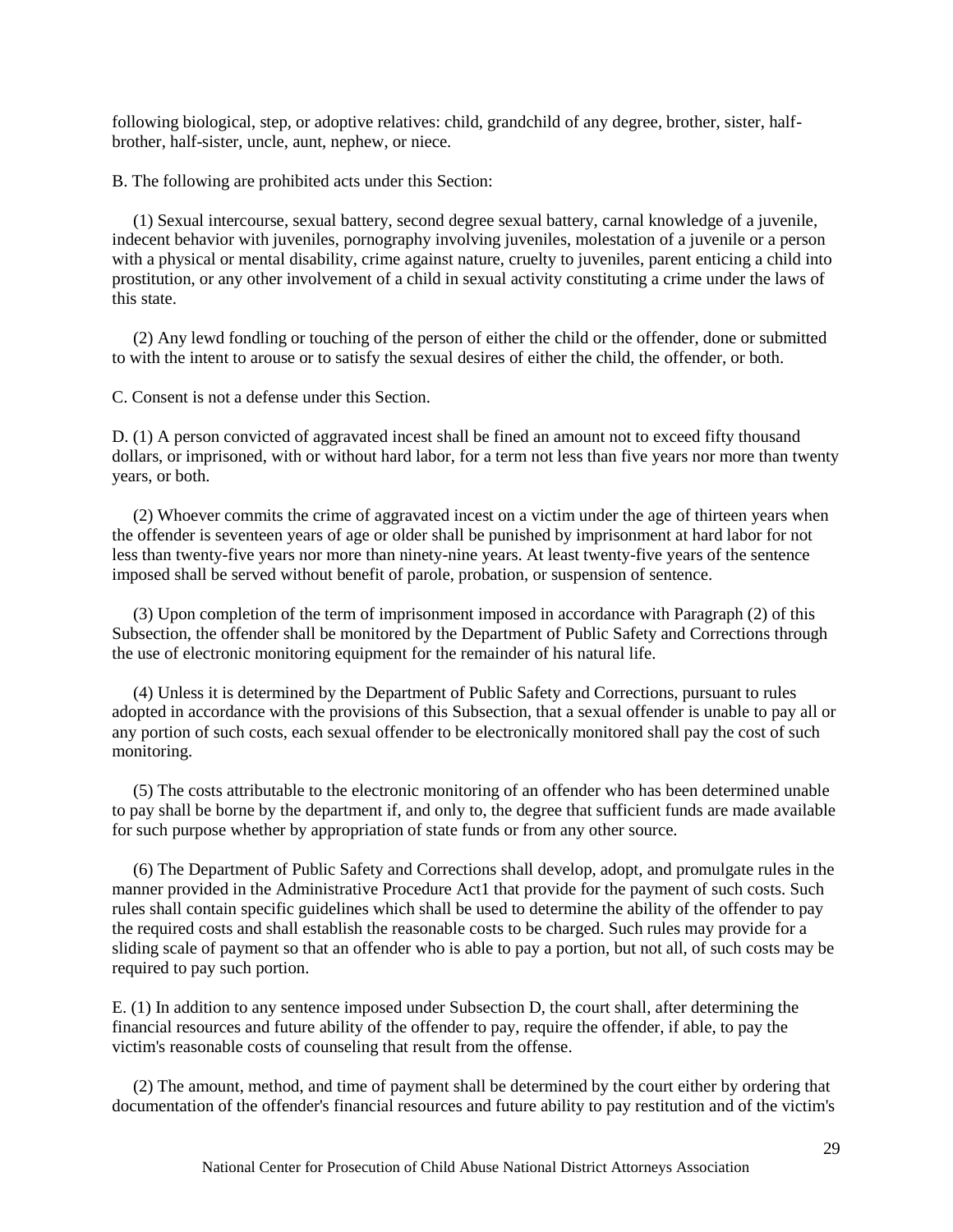pecuniary loss submitted by the victim be included in the presentence investigation and report, or the court may receive evidence of the offender's ability to pay and the victim's loss at the time of sentencing.

(3) The court may provide for payment to a victim up to but not in excess of the pecuniary loss caused by the offense. The offender may assert any defense that he could raise in a civil action for the loss sought to be compensated by the restitution order.

#### LA. CODE CIV. PROC. ANN. ART. 571.1 (2013). TIME LIMITATION FOR CERTAIN SEX OFFENSES

Except as provided by Article 572 of this Chapter, the time within which to institute prosecution of the following sex offenses, regardless of whether the crime involves force, serious physical injury, death, or is punishable by imprisonment at hard labor shall be thirty years: sexual battery [\(R.S. 14:43.1\)](https://a.next.westlaw.com/Link/Document/FullText?findType=L&pubNum=1000011&cite=LARS14%3a43.1&originatingDoc=NBAFE2F12F26311E1BFEDB9F39BD289BB&refType=LQ&originationContext=document&transitionType=DocumentItem&contextData=(sc.Search)), second degree sexual battery [\(R.S. 14:43.2\)](https://a.next.westlaw.com/Link/Document/FullText?findType=L&pubNum=1000011&cite=LARS14%3a43.2&originatingDoc=NBAFE2F12F26311E1BFEDB9F39BD289BB&refType=LQ&originationContext=document&transitionType=DocumentItem&contextData=(sc.Search)), oral sexual battery [\(R.S. 14:43.3\)](https://a.next.westlaw.com/Link/Document/FullText?findType=L&pubNum=1000011&cite=LARS14%3a43.3&originatingDoc=NBAFE2F12F26311E1BFEDB9F39BD289BB&refType=LQ&originationContext=document&transitionType=DocumentItem&contextData=(sc.Search)), human trafficking [\(R.S.](https://a.next.westlaw.com/Link/Document/FullText?findType=L&pubNum=1000011&cite=LARS14%3a46.2&originatingDoc=NBAFE2F12F26311E1BFEDB9F39BD289BB&refType=LQ&originationContext=document&transitionType=DocumentItem&contextData=(sc.Search))  [14:46.2\(B\)\(2\) or \(3\)\)](https://a.next.westlaw.com/Link/Document/FullText?findType=L&pubNum=1000011&cite=LARS14%3a46.2&originatingDoc=NBAFE2F12F26311E1BFEDB9F39BD289BB&refType=LQ&originationContext=document&transitionType=DocumentItem&contextData=(sc.Search)), trafficking of children for sexual purposes [\(R.S. 14:46.3\)](https://a.next.westlaw.com/Link/Document/FullText?findType=L&pubNum=1000011&cite=LARS14%3a46.3&originatingDoc=NBAFE2F12F26311E1BFEDB9F39BD289BB&refType=LQ&originationContext=document&transitionType=DocumentItem&contextData=(sc.Search)), felony carnal knowledge of a juvenile [\(R.S. 14:80\)](https://a.next.westlaw.com/Link/Document/FullText?findType=L&pubNum=1000011&cite=LARS14%3a80&originatingDoc=NBAFE2F12F26311E1BFEDB9F39BD289BB&refType=LQ&originationContext=document&transitionType=DocumentItem&contextData=(sc.Search)), indecent behavior with juveniles [\(R.S. 14:81\)](https://a.next.westlaw.com/Link/Document/FullText?findType=L&pubNum=1000011&cite=LARS14%3a81&originatingDoc=NBAFE2F12F26311E1BFEDB9F39BD289BB&refType=LQ&originationContext=document&transitionType=DocumentItem&contextData=(sc.Search)), pornography involving juveniles [\(R.S. 14:81.1\)](https://a.next.westlaw.com/Link/Document/FullText?findType=L&pubNum=1000011&cite=LARS14%3a81.1&originatingDoc=NBAFE2F12F26311E1BFEDB9F39BD289BB&refType=LQ&originationContext=document&transitionType=DocumentItem&contextData=(sc.Search)), molestation of a juvenile [\(R.S. 14:81.2\)](https://a.next.westlaw.com/Link/Document/FullText?findType=L&pubNum=1000011&cite=LARS14%3a81.2&originatingDoc=NBAFE2F12F26311E1BFEDB9F39BD289BB&refType=LQ&originationContext=document&transitionType=DocumentItem&contextData=(sc.Search)), prostitution of persons under eighteen [\(R.S.](https://a.next.westlaw.com/Link/Document/FullText?findType=L&pubNum=1000011&cite=LARS14%3a82.1&originatingDoc=NBAFE2F12F26311E1BFEDB9F39BD289BB&refType=LQ&originationContext=document&transitionType=DocumentItem&contextData=(sc.Search))  [14:82.1\)](https://a.next.westlaw.com/Link/Document/FullText?findType=L&pubNum=1000011&cite=LARS14%3a82.1&originatingDoc=NBAFE2F12F26311E1BFEDB9F39BD289BB&refType=LQ&originationContext=document&transitionType=DocumentItem&contextData=(sc.Search)), enticing persons into prostitution [\(R.S. 14:86\)](https://a.next.westlaw.com/Link/Document/FullText?findType=L&pubNum=1000011&cite=LARS14%3a86&originatingDoc=NBAFE2F12F26311E1BFEDB9F39BD289BB&refType=LQ&originationContext=document&transitionType=DocumentItem&contextData=(sc.Search)), crime against nature [\(R.S. 14:89\)](https://a.next.westlaw.com/Link/Document/FullText?findType=L&pubNum=1000011&cite=LARS14%3a89&originatingDoc=NBAFE2F12F26311E1BFEDB9F39BD289BB&refType=LQ&originationContext=document&transitionType=DocumentItem&contextData=(sc.Search)), aggravated crime against nature [\(R.S. 14:89.1\)](https://a.next.westlaw.com/Link/Document/FullText?findType=L&pubNum=1000011&cite=LARS14%3a89.1&originatingDoc=NBAFE2F12F26311E1BFEDB9F39BD289BB&refType=LQ&originationContext=document&transitionType=DocumentItem&contextData=(sc.Search)), crime against nature by solicitation [\(R.S. 14:89.2\(B\)\(3\)\)](https://a.next.westlaw.com/Link/Document/FullText?findType=L&pubNum=1000011&cite=LARS14%3a89.2&originatingDoc=NBAFE2F12F26311E1BFEDB9F39BD289BB&refType=LQ&originationContext=document&transitionType=DocumentItem&contextData=(sc.Search)), incest [\(R.S.](https://a.next.westlaw.com/Link/Document/FullText?findType=L&pubNum=1000011&cite=LARS14%3a78&originatingDoc=NBAFE2F12F26311E1BFEDB9F39BD289BB&refType=LQ&originationContext=document&transitionType=DocumentItem&contextData=(sc.Search))  [14:78\)](https://a.next.westlaw.com/Link/Document/FullText?findType=L&pubNum=1000011&cite=LARS14%3a78&originatingDoc=NBAFE2F12F26311E1BFEDB9F39BD289BB&refType=LQ&originationContext=document&transitionType=DocumentItem&contextData=(sc.Search)), or aggravated incest [\(R.S. 14:78.1\)](https://a.next.westlaw.com/Link/Document/FullText?findType=L&pubNum=1000011&cite=LARS14%3a78.1&originatingDoc=NBAFE2F12F26311E1BFEDB9F39BD289BB&refType=LQ&originationContext=document&transitionType=DocumentItem&contextData=(sc.Search)) which involves a victim under seventeen years of age. This thirty-year period begins to run when the victim attains the age of eighteen.

#### **LA. REV. STAT. ANN. § 14:2 (2013). DEFINITIONS**

A. In this Code the terms enumerated shall have the designated meanings:

(1) "Another" refers to any other person or legal entity, including the state of Louisiana or any subdivision thereof.

(2) "Anything of value" must be given the broadest possible construction, including any conceivable thing of the slightest value, movable or immovable, corporeal or incorporeal, public or private, and including transportation, telephone and telegraph services, or any other service available for hire. It must be construed in the broad popular sense of the phrase, not necessarily as synonymous with the traditional legal term "property." In all cases involving shoplifting the term "value" is the actual retail price of the property at the time of the offense.

(3) "Dangerous weapon" includes any gas, liquid or other substance or instrumentality, which, in the manner used, is calculated or likely to produce death or great bodily harm.

(4) "Felony" is any crime for which an offender may be sentenced to death or imprisonment at hard labor.

(5) "Foreseeable" refers to that which ordinarily would be anticipated by a human being of average reasonable intelligence and perception.

(6) "Misdemeanor" is any crime other than a felony.

(7) "Person" includes a human being from the moment of fertilization and implantation and also includes a body of persons, whether incorporated or not.

(8) "Property" refers to both public and private property, movable and immovable, and corporeal and incorporeal property.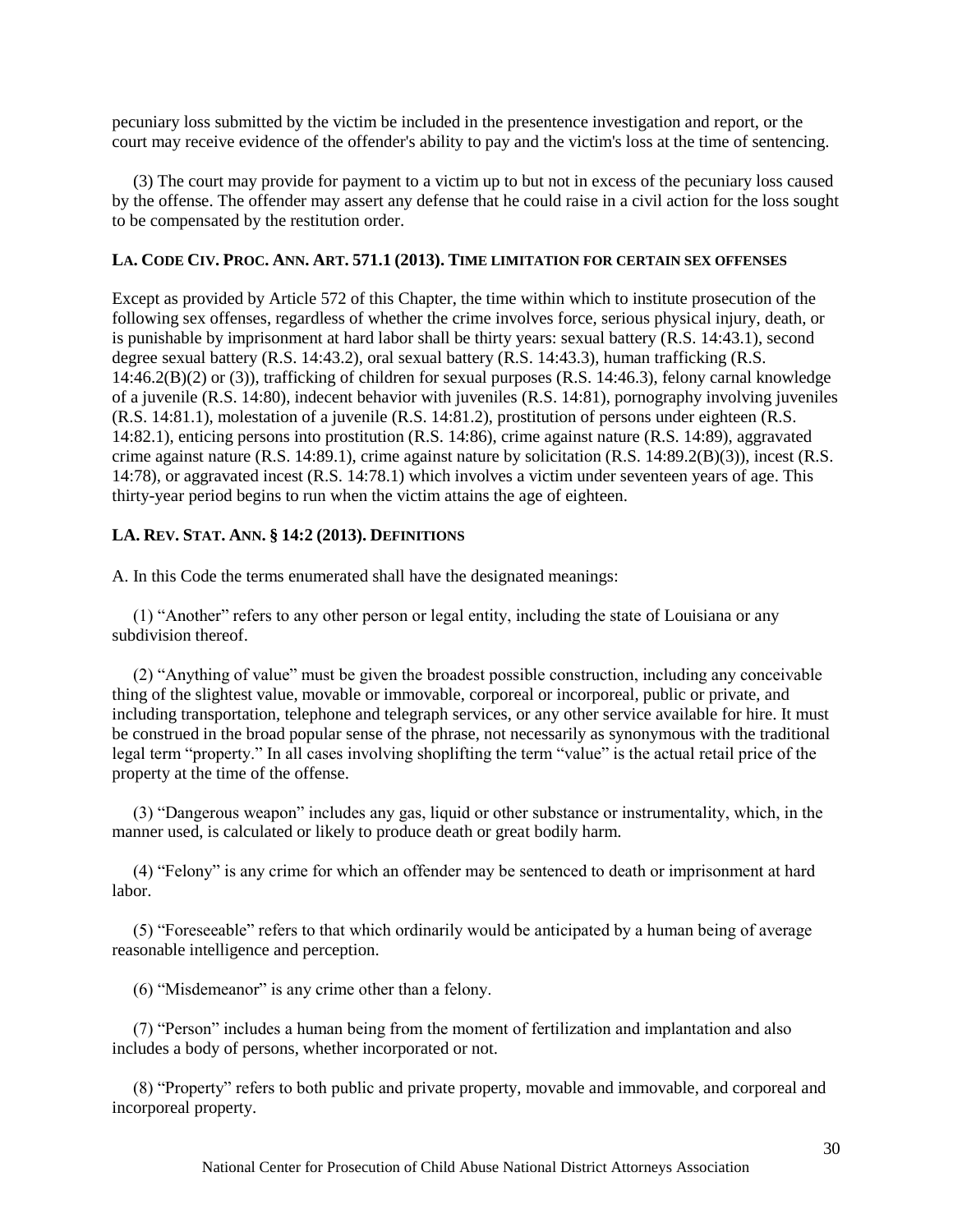(9) "Public officer," "public office," "public employee" or "position of public authority" means and applies to any executive, ministerial, administrative, judicial, or legislative officer, office, employee or position of authority respectively, of the state of Louisiana or any parish, municipality, district, or other political subdivision thereof, or of any agency, board, commission, department or institution of said state, parish, municipality, district, or other political subdivision.

(10) "State" means the state of Louisiana, or any parish, municipality, district, or other political subdivision thereof, or any agency, board, commission, department or institution of said state, parish, municipality, district or other political subdivision.

(11) "Unborn child" means any individual of the human species from fertilization and implantation until birth.

(12) "Whoever" in a penalty clause refers only to natural persons insofar as death or imprisonment is provided, but insofar as a fine may be imposed "whoever" in a penalty clause refers to any person.

B. In this Code, "crime of violence" means an offense that has, as an element, the use, attempted use, or threatened use of physical force against the person or property of another, and that, by its very nature, involves a substantial risk that physical force against the person or property of another may be used in the course of committing the offense or an offense that involves the possession or use of a dangerous weapon.

The following enumerated offenses and attempts to commit any of them are included as "crimes of violence":

- (1) Solicitation for murder
- (2) First degree murder
- (3) Second degree murder
- (4) Manslaughter
- (5) Aggravated battery
- (6) Second degree battery
- (7) Aggravated assault
- (8) Mingling harmful substances
- (9) Aggravated rape
- (10) Forcible rape
- (11) Simple rape
- (12) Sexual battery
- (13) Second degree sexual battery
- (14) Intentional exposure to AIDS virus
- (15) Aggravated kidnapping
- (16) Second degree kidnapping
- (17) Simple kidnapping
- (18) Aggravated arson
- (19) Aggravated criminal damage to property
- (20) Aggravated burglary
- (21) Armed robbery
- (22) First degree robbery
- (23) Simple robbery
- (24) Purse snatching
- (25) Extortion
- (26) Assault by drive-by shooting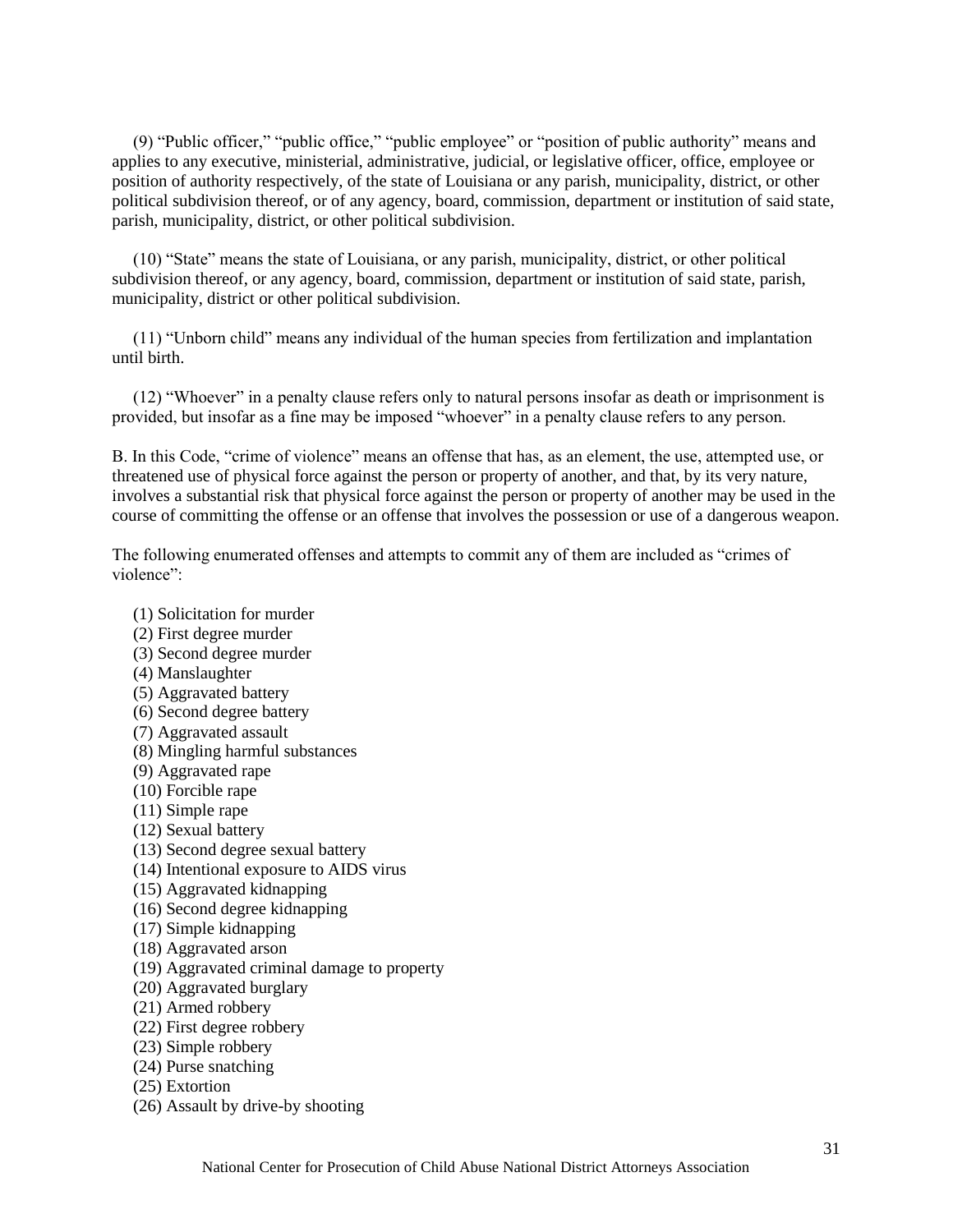- (27) Aggravated crime against nature
- (28) Carjacking
- (29) Illegal use of weapons or dangerous instrumentalities
- (30) Terrorism
- (31) Aggravated second degree battery
- (32) Aggravated assault upon a peace officer with a firearm
- (33) Aggravated assault with a firearm
- (34) Armed robbery; use of firearm; additional penalty
- (35) Second degree robbery
- (36) Disarming of a peace officer
- (37) Stalking
- (38) Second degree cruelty to juveniles
- (39) Aggravated flight from an officer
- (40) Aggravated incest
- (41) Battery of a police officer
- (42) Trafficking of children for sexual purposes
- (43) Human trafficking
- (44) Home invasion

#### **LA. CIV. CODE. ANN. ART. 90 (2013). IMPEDIMENTS OF RELATIONSHIP**

A. The following persons may not contract marriage with each other:

(1) Ascendants and descendants.

(2) Collaterals within the fourth degree, whether of the whole or of the half blood.

B. The impediment exists whether the persons are related by consanguinity or by adoption. Nevertheless, persons related by adoption, though not by blood, in the collateral line within the fourth degree may marry each other if they obtain judicial authorization in writing to do so.

### **MAINE**

#### **ME. REV. STAT. ANN. TIT. 17-A, § 556 (2013). INCEST**

1. A person is guilty of incest if the person is at least 18 years of age and:

A. Engages in sexual intercourse with another person who the actor knows is related to the actor within the 2nd degree of consanguinity. Violation of this paragraph is a Class D crime; or

B. Violates paragraph A and, at the time of the incest, the person has 2 or more prior Maine convictions under this section or for engaging in substantially similar conduct to that contained in this section in another jurisdiction. Section 9-A governs the use of prior convictions when determining a sentence. Violation of this paragraph is a Class C crime.

1-A. It is a defense to a prosecution under this section that, at the time the actor engaged in sexual intercourse with the other person, the actor was legally married to the other person.

1-B. As used in this section "sexual intercourse" means any penetration of the female sex organ by the male sex organ. Emission is not required.

1-C. As used in this section, "related to the actor within the 2nd degree of consanguinity" has the following meanings.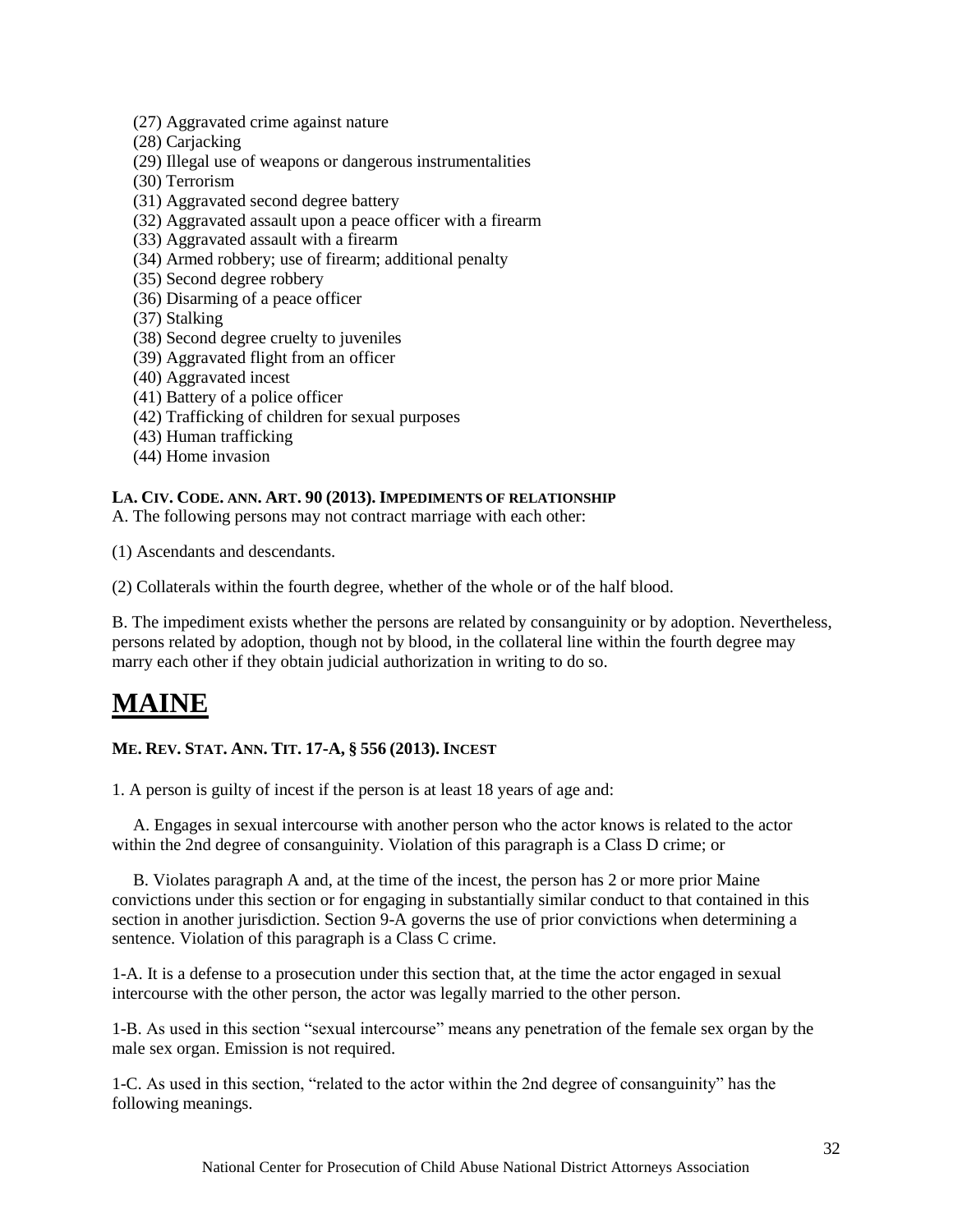A. When the actor is a woman, it means the other person is her father, grandfather, son, grandson, brother, brother's son, sister's son, father's brother or mother's brother.

B. When this actor is a man, it means the other person is his mother, grandmother, daughter, granddaughter, sister, brother's daughter, sister's daughter, father's sister or mother's sister.

2. Repealed. Laws [2001, c. 383, § 72, eff. Jan. 31, 2003.](https://a.next.westlaw.com/Link/Document/FullText?findType=l&pubNum=1077005&cite=UUID(IDD7EF7E00C-2B4383BA201-6793D09E501)&originationContext=document&transitionType=DocumentItem&contextData=(sc.Search))

#### ME. REV. STAT. ANN. TIT. 17-A, § 254 (2013). SEXUAL ABUSE OF MINORS

1. A person is guilty of sexual abuse of a minor if:

A. The person engages in a sexual act with another person, not the actor's spouse, who is either 14 or 15 years of age and the actor is at least 5 years older than the other person. Violation of this paragraph is a Class D crime;

A-1. The person violates paragraph A and the actor knows that the other person is related to the actor within the 2nd degree of consanguinity. Violation of this paragraph is a Class C crime;

A-2. The person violates paragraph A and the actor is at least 10 years older than the other person. Violation of this paragraph is a Class C crime;

B. Deleted. Laws [1989, c. 401, § A,](https://a.next.westlaw.com/Link/Document/FullText?findType=l&pubNum=1077005&cite=UUID(IA483C560C2-F04D32AEBB0-5DD7BB6D858)&originationContext=document&transitionType=DocumentItem&contextData=(sc.Search)) 3.

**C.** The person is at least 21 years of age and engages in a sexual act with another person, not the actor's spouse, who is either 16 or 17 years of age and is a student enrolled in a private or public elementary, secondary or special education school, facility or institution and the actor is a teacher, employee or other official in the school district, school union, educational unit, school, facility or institution in which the student is enrolled. Violation of this paragraph is a Class E crime;

**D.** The person violates paragraph C and the actor knows that the student is related to the actor within the 2nd degree of consanguinity. Violation of this paragraph is a Class D crime; or

**E.** The person violates paragraph C and the actor is at least 10 years older than the student. Violation of this paragraph is a Class D crime.

**F. Repealed.** Law[s 2011, c. 464, § 8.](https://a.next.westlaw.com/Link/Document/FullText?findType=l&pubNum=1077005&cite=UUID(IB8BFC230B8-AE11E0935C8-E881C809C0D)&originationContext=document&transitionType=DocumentItem&contextData=(sc.Search))

**2.** It is a defense to a prosecution under subsection 1, paragraphs A, A-1, A-2 and F, that the actor reasonably believed the other person is at least 16 years of age.

**3. Deleted.** Laws [2001, c. 383, § 21.](https://a.next.westlaw.com/Link/Document/FullText?findType=l&pubNum=1077005&cite=UUID(IDD7EF7E00C-2B4383BA201-6793D09E501)&originationContext=document&transitionType=DocumentItem&contextData=(sc.Search))

**4.** As used in this section, "related to the actor within the 2nd degree of consanguinity" has the meaning set forth in section 556.

#### ME. REV. STAT. ANN. TIT. 17-A, § 8 (2013). STATUTE OF LIMITATIONS

**1.** It is a defense that prosecution was commenced after the expiration of the applicable period of limitations provided in this section; provided that a prosecution for murder or criminal homicide in the first or 2nd degree, or, if the victim had not attained the age of 16 years at the time of the crime, a prosecution for: incest; unlawful sexual contact; sexual abuse of a minor; rape or gross sexual assault, formerly denominated as gross sexual misconduct, may be commenced at any time.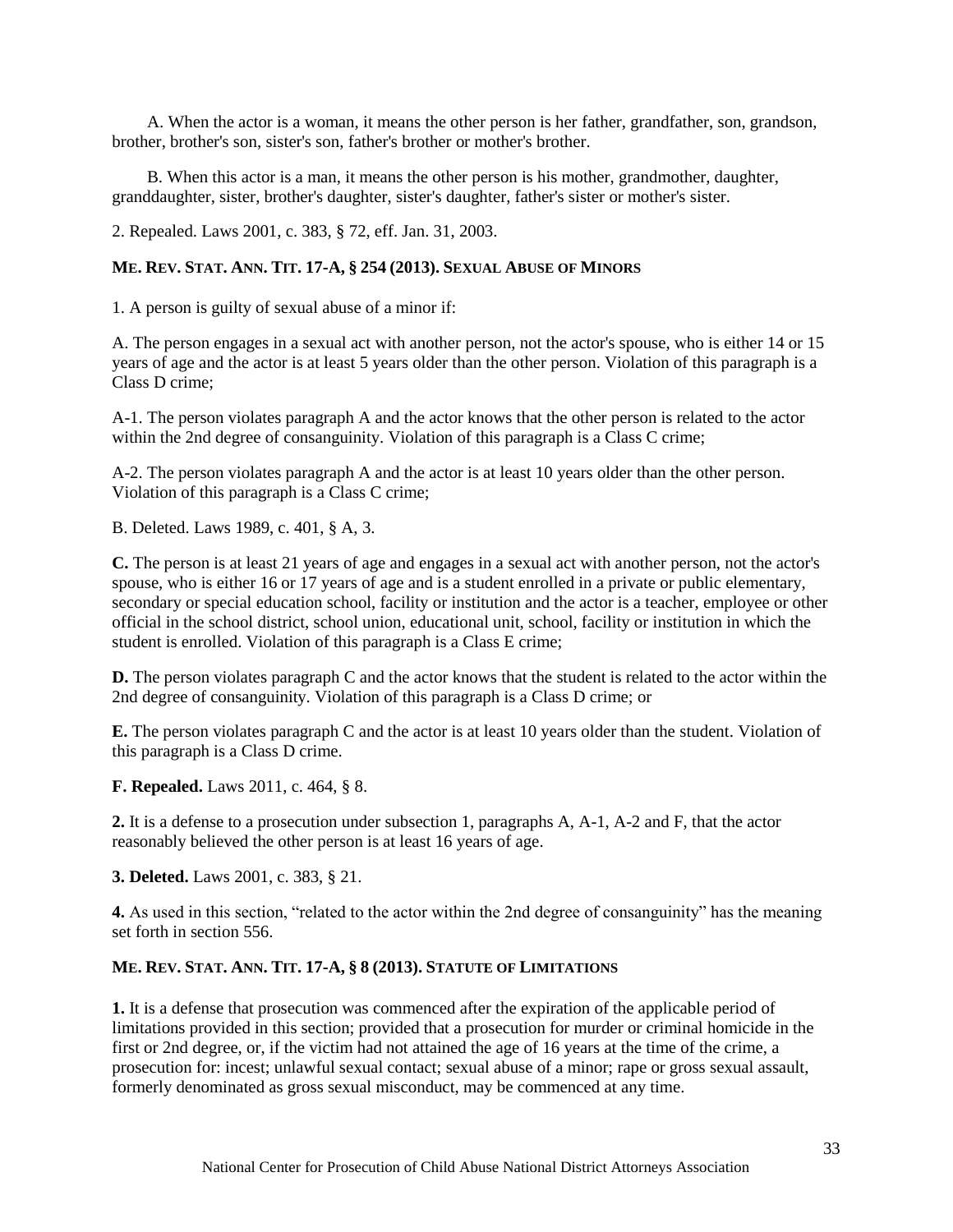**2.** Prosecutions for crimes other than murder or criminal homicide in the first or 2nd degree, or, if the victim had not attained the age of 16 years at the time of the crime, prosecutions for: incest; unlawful sexual contact; sexual abuse of a minor; rape or gross sexual assault, formerly denominated as gross sexual misconduct, are subject to the following periods of limitations:

**A.** A prosecution for a Class A, Class B or Class C crime must be commenced within 6 years after it is committed; and

**B.** A prosecution for a Class D or Class E crime must be commenced within 3 years after it is committed.

**3.** The periods of limitations shall not run:

**A.** During any time when the accused is absent from the State, but in no event shall this provision extend the period of limitation otherwise applicable by more than 5 years;

**B.** During any time when a prosecution against the accused for the same crime based on the same conduct is pending in this State; or

**C.** During any time when a prosecution against the accused for the corresponding juvenile crime based on the same conduct is pending in the Juvenile Court. For purposes of this section, pending includes any appeal period and, if an appeal is taken, any period pending its final disposition.

**4.** If a timely complaint, information or indictment is dismissed for any error, defect, insufficiency or irregularity, a new prosecution for the same crime based on the same conduct may be commenced within 6 months after the dismissal, or during the next session of the grand jury, whichever occurs later, even though the periods of limitations have expired at the time of such dismissal or will expire within such period of time.

**5.** If the period of limitation has expired, a prosecution may nevertheless be commenced for:

**A.** Any crime based upon breach of fiduciary obligation, within one year after discovery of the crime by an aggrieved party or by a person who has a legal duty to represent an aggrieved party, and who is not a party to the crime, whichever occurs first;

**B.** Any crime based upon official misconduct by a public servant, at any time when such person is in public office or employment or within 2 years thereafter.

**C.** This subsection shall in no event extend the limitation period otherwise applicable by more than 5 years.

**6.** For purposes of this section:

**A.** A crime is committed when every element thereof has occurred, or if the crime consists of a continuing course of conduct, at the time when the course of conduct or the defendant's complicity therein is terminated; and

**B.** A prosecution is commenced whenever one of the following occurs:

**(1)** A criminal complaint is filed;

**(2)** An indictment is returned; or

**(3)** Following waiver of an indictment, an information is filed.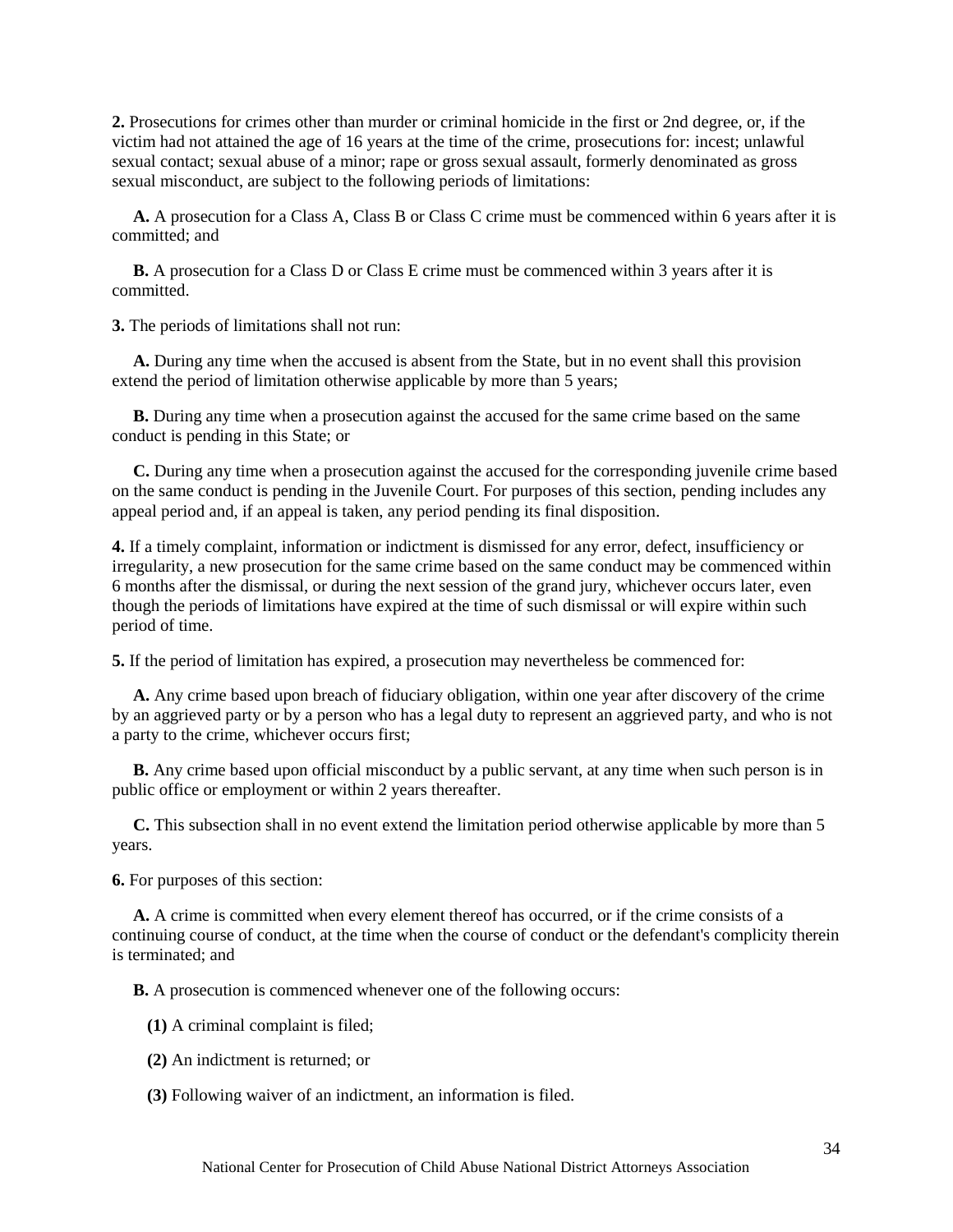**7.** The defense established by this section shall not bar a conviction of a crime included in the crime charged, notwithstanding that the period of limitation has expired for the included crime, if as to the crime charged the period of limitation has not expired or there is no such period, and there is evidence which would sustain a conviction for the crime charged.

#### ME. REV. STAT. ANN. TIT. 19-A, § 701 (2013). PROHIBITED MARRIAGES; EXCEPTIONS

**1. Marriage out of State to evade law.** When residents of this State, with intent to evade this section and to return and reside here, go into another state or country to have their marriage solemnized there and afterwards return and reside here, that marriage is void in this State.

**1-A. Certain marriages performed in another state not recognized in this State.** Any marriage performed in another state that would violate any provisions of subsections 2 to 4 if performed in this State is not recognized in this State and is considered void if the parties take up residence in this State.

**2. Prohibitions based on degrees of consanguinity; exceptions.** This subsection governs marriage between relatives.

**A.** A man may not marry his mother, grandmother, daughter, granddaughter, sister, brother's daughter, sister's daughter, father's sister, mother's sister, the daughter of his father's brother or sister or the daughter of his mother's brother or sister. A woman may not marry her father, grandfather, son, grandson, brother, brother's son, sister's son, father's brother, mother's brother, the son of her father's brother or sister or the son of her mother's brother or sister. A person may not marry that person's parent, grandparent, child, grandchild, sibling, nephew, niece, aunt or uncle.

**B.** Notwithstanding paragraph A, a man may marry the daughter of his father's brother or sister or the daughter of his mother's brother or sister, and a woman may marry the son of her father's brother or sister or the son of her mother's brother or sister as long as, pursuant to sections 651 and 652, the man or woman provides the physician's certificate of genetic counseling.

**3. Persons under disability.** A person who is impaired by reason of mental illness or mental retardation to the extent that that person lacks sufficient understanding or capacity to make, communicate or implement responsible decisions concerning that person's property or person is not capable of contracting marriage. For the purposes of this section:

**A.** "Mental illness" means a psychiatric or other disease that substantially impairs a person's mental health; and

**B.** "Mental retardation" means a condition of significantly subaverage intellectual functioning resulting in or associated with concurrent impairments in adaptive behavior and manifested during the developmental period.

**4. Polygamy.** A marriage contracted while either party has a living wife or husband from whom the party is not divorced is void.

**5. Deleted.** 2011, I.B. 3, § 5, adopted at election Nov. 6, 2012.

# **MARYLAND**

### **MD. CODE ANN., CRIM. LAW § 3-323 (2013). INCEST**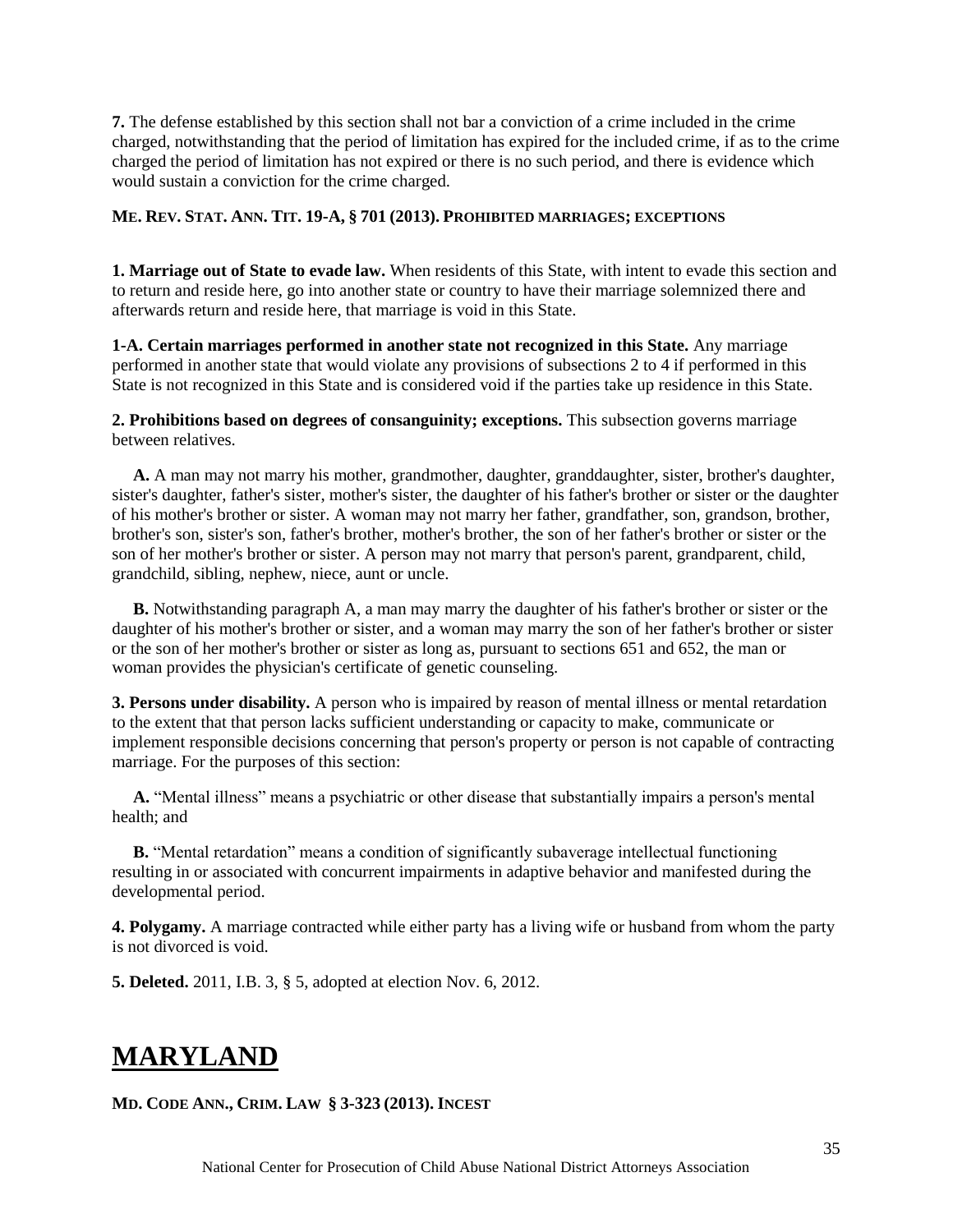#### Prohibited

(a) A person may not knowingly engage in vaginal intercourse with anyone whom the person may not marry under § 2-202 of [the Family Law Article.](https://a.next.westlaw.com/Link/Document/FullText?findType=L&pubNum=1000024&cite=MDFAS2-202&originatingDoc=N697D45B09CDB11DB9BCF9DAC28345A2A&refType=LQ&originationContext=document&transitionType=DocumentItem&contextData=(sc.Search))

#### Penalty

(b) A person who violates this section is guilty of a felony and on conviction is subject to imprisonment for not less than 1 year and not exceeding 10 years.

### **MD. CODE ANN., CRIM. LAW § 3-602 (2013). SEXUAL ABUSE OF A MINOR**

#### **Definitions**

(a)(1) In this section the following words have the meanings indicated.

(2) "Family member" has the meaning stated in [§ 3-601](https://a.next.westlaw.com/Link/Document/FullText?findType=L&pubNum=1016992&cite=MDCRLWS3-601&originatingDoc=N72FB63109CDB11DB9BCF9DAC28345A2A&refType=LQ&originationContext=document&transitionType=DocumentItem&contextData=(sc.Search)) of this subtitle.

(3) "Household member" has the meaning stated in [§ 3-601](https://a.next.westlaw.com/Link/Document/FullText?findType=L&pubNum=1016992&cite=MDCRLWS3-601&originatingDoc=N72FB63109CDB11DB9BCF9DAC28345A2A&refType=LQ&originationContext=document&transitionType=DocumentItem&contextData=(sc.Search)) of this subtitle.

(4)(i) "Sexual abuse" means an act that involves sexual molestation or exploitation of a minor, whether physical injuries are sustained or not.

- (ii) "Sexual abuse" includes:
	- 1. incest;
	- 2. rape;
	- 3. sexual offense in any degree;
	- 4. sodomy; and
	- 5. unnatural or perverted sexual practices.

#### Prohibited

(b)(1) A parent or other person who has permanent or temporary care or custody or responsibility for the supervision of a minor may not cause sexual abuse to the minor.

(2) A household member or family member may not cause sexual abuse to a minor.

Penalty

(c) A person who violates this section is guilty of a felony and on conviction is subject to imprisonment not exceeding 25 years.

#### Sentencing

(d) A sentence imposed under this section may be separate from and consecutive to or concurrent with a sentence for:

(1) any crime based on the act establishing the violation of this section; or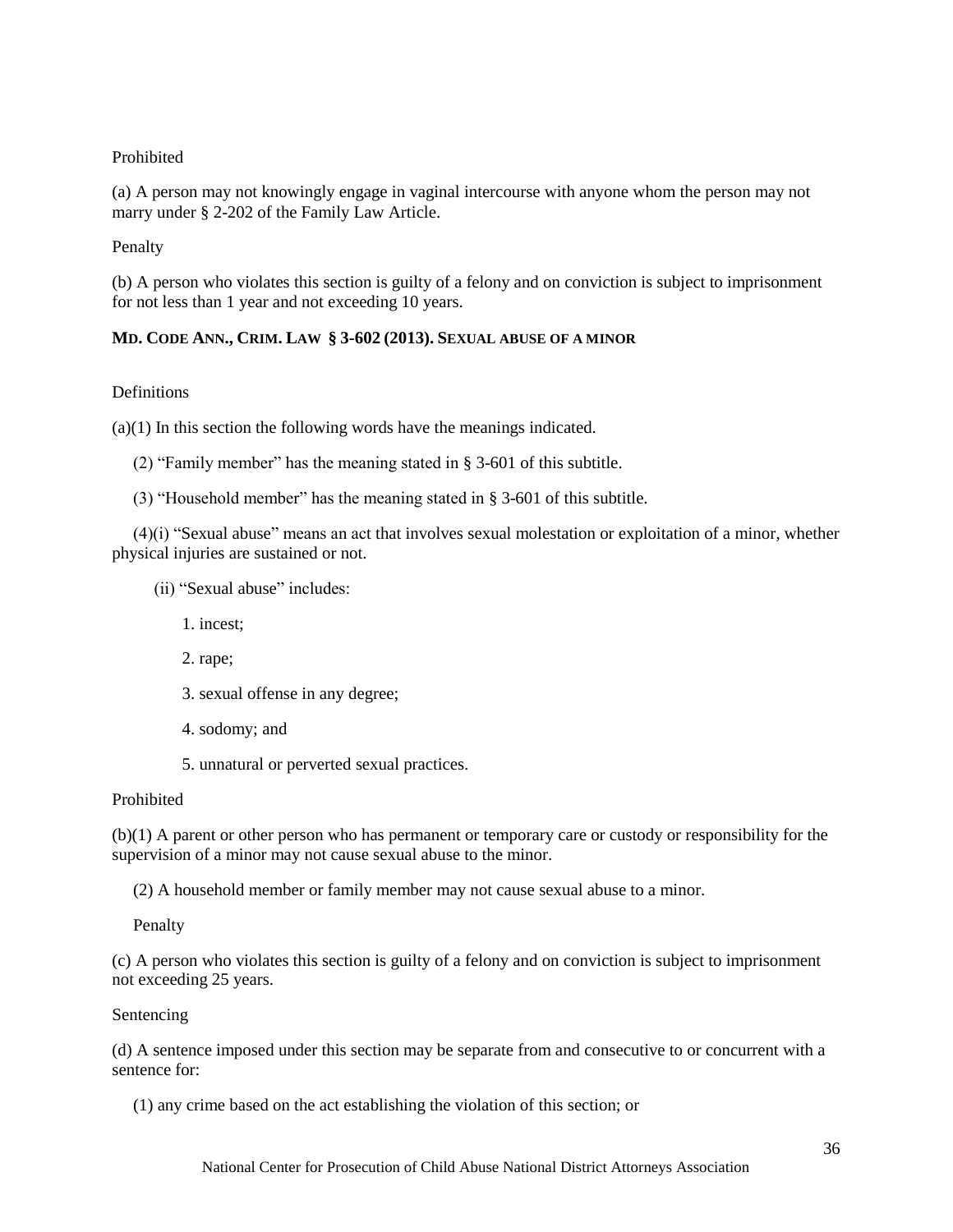(2) a violation of [§ 3-601](https://a.next.westlaw.com/Link/Document/FullText?findType=L&pubNum=1016992&cite=MDCRLWS3-601&originatingDoc=N72FB63109CDB11DB9BCF9DAC28345A2A&refType=LQ&originationContext=document&transitionType=DocumentItem&contextData=(sc.Search)) of this subtitle involving an act of abuse separate from sexual abuse under this section.

#### **MD. CODE ANN., FAM. LAW § 2-202 (2013). MARRIAGES WHICH ARE VOID**

In general

(a) Any marriage performed in this State that is prohibited by this section is void.

Marriages within 3 degrees of direct lineal consanguinity or within first degree of collateral consanguinity prohibited; penalties

(b)(1) An individual may not marry the individual's:

- (i) grandparent;
- (ii) parent;
- (iii) child;
- (iv) sibling; or
- (v) grandchild.

(2) An individual who violates any provision of this subsection is guilty of a misdemeanor and on conviction is subject to a fine of \$1,500.

Certain marriages within other degrees of affinity or consanguinity prohibited; penalties

 $(c)(1)$  An individual may not marry the individual's:

- (i) grandparent's spouse;
- (ii) spouse's grandparent;
- (iii) parent's sibling;
- (iv) stepparent;
- (v) spouse's parent;
- (vi) spouse's child;
- (vii) child's spouse;
- (viii) grandchild's spouse;
- (ix) spouse's grandchild; or
- (x) sibling's child.

(2) An individual who violates any provision of this subsection is guilty of a misdemeanor and on conviction is subject to a fine of \$500.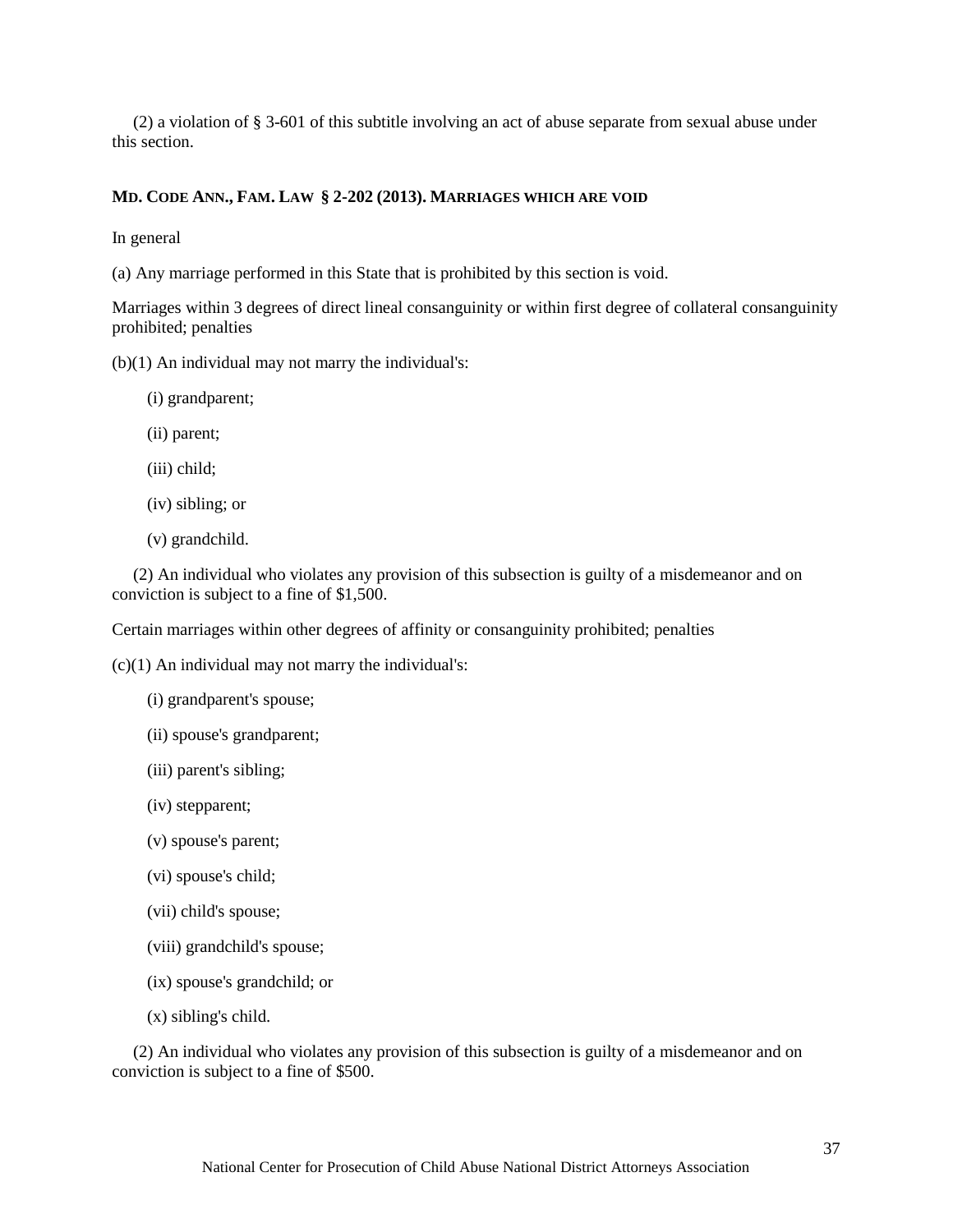# **MASSACHUSETTS**

#### **MASS. ANN LAWS CH. 272, § 17 (2013). I**NCESTUOUS **MARRIAGE OR SEXUAL ACTIVITIES**

Persons within degrees of consanguinity within which marriages are prohibited or declared by law to be incestuous and void, who intermarry or have sexual intercourse with each other, or who engage in sexual activities with each other, including but not limited to, oral or anal intercourse, fellatio, cunnilingus, or other penetration of a part of a person's body, or insertion of an object into the genital or anal opening of another person's body, or the manual manipulation of the genitalia of another person's body, shall be punished by imprisonment in the state prison for not more than 20 years or in the house of correction for not more than 2 ½ years.

#### **MASS. ANN LAWS CH. 278, § 16A (2013). EXCLUSION OF PUBLIC FROM TRIAL FOR SEX OFFENSES INVOLVING MINORS UNDER AGE OF EIGHTEEN**

At the trial of a complaint or indictment for rape, incest, carnal abuse or other crime involving sex, where a minor under eighteen years of age is the person upon, with or against whom the crime is alleged to have been committed, or at the trial of a complaint or indictment for getting a woman with child out of wedlock, or for the non-support of a child born out of wedlock, the presiding justice shall exclude the general public from the court room, admitting only such persons as may have a direct interest in the case.

#### **MASS. ANN LAWS CH. 278, § 16C (2013). EXCLUSION OF PUBLIC FROM TRIAL INVOLVING CRIME OF INCEST OR RAPE**

To protect the parties involved at a trial arising from a complaint or indictment for incest or rape, the trial judge may exclude all spectators from the courtroom in which such trial is being held, or from said courtroom during those portions of such trial when direct testimony is to be presented; provided, that either of the parties requests that all spectators be so excluded at the trial or portions thereof; and provided further, that the defendant in such trial by a written statement waives his right to a public trial for those portions from which spectators are so excluded.

#### MASS. ANN LAWS CH. 207, § 1 (2013). MARRIAGE OF MAN TO CERTAIN RELATIVES

No man shall marry his mother, grandmother, daughter, granddaughter, sister, stepmother, grandfather's wife, grandson's wife, wife's mother, wife's grandmother, wife's daughter, wife's granddaughter, brother's daughter, sister's daughter, father's sister or mother's sister.

#### MASS. ANN LAWS CH. 207, § 2 (2013). MARRIAGE OF WOMAN TO CERTAIN RELATIVES

No woman shall marry her father, grandfather, son, grandson, brother, stepfather, grandmother's husband, daughter's husband, granddaughter's husband, husband's grandfather, husband's son, husband's grandson, brother's son, sister's son, father's brother or mother's brother.

#### **MASS. ANN LAWS CH. 260, § 2C (2013). SEXUAL ABUSE OF MINORS**

Actions for assault and battery alleging the defendant sexually abused a minor shall be commenced within three years of the acts alleged to have caused an injury or condition or within three years of the time the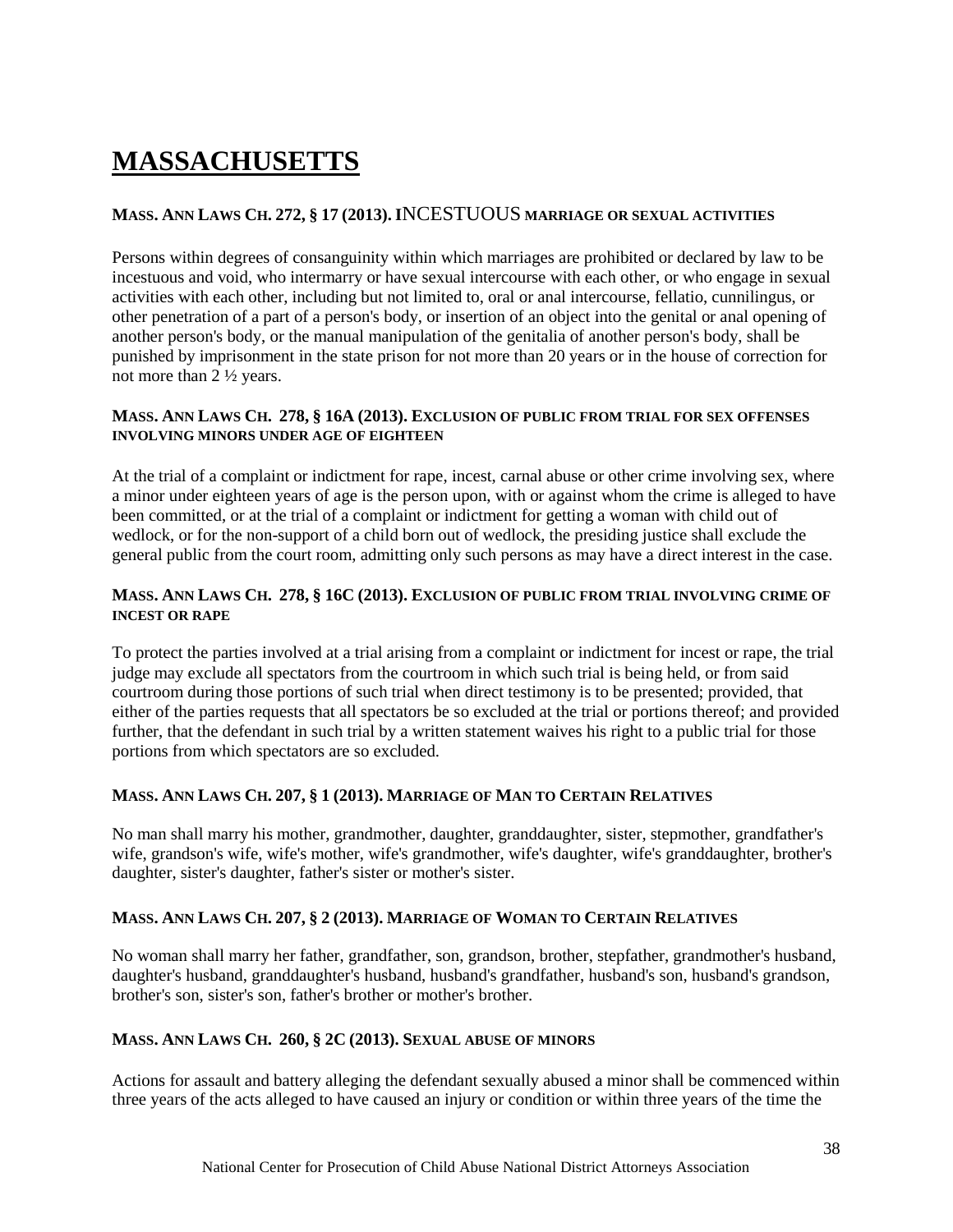victim discovered or reasonably should have discovered that an emotional or psychological injury or condition was caused by said act, whichever period expires later; provided, however, that the time limit for commencement of an action under this section is tolled for a child until the child reaches eighteen years of age.

For purposes of this section, "sexual abuse" shall mean the commission of any act against a minor as set forth in [section thirteen](https://a.next.westlaw.com/Link/Document/FullText?findType=L&pubNum=1000042&cite=MAST265S13&originatingDoc=N81BCB070252511E1962EC244A9AD5510&refType=LQ&originationContext=document&transitionType=DocumentItem&contextData=(sc.Search)) B, 13B ½, 13B ¾, thirteen H, twenty-two, twenty-two A, 22B, 22C, twenty-three, 23A, 23B, twenty-four, 24B or subsection (b) of [section 50 of chapter two hundred and sixty-five](https://a.next.westlaw.com/Link/Document/FullText?findType=L&pubNum=1000042&cite=MAST265S50&originatingDoc=N81BCB070252511E1962EC244A9AD5510&refType=LQ&originationContext=document&transitionType=DocumentItem&contextData=(sc.Search)) or [section two,](https://a.next.westlaw.com/Link/Document/FullText?findType=L&pubNum=1000042&cite=MAST272S2&originatingDoc=N81BCB070252511E1962EC244A9AD5510&refType=LQ&originationContext=document&transitionType=DocumentItem&contextData=(sc.Search)) [three,](https://a.next.westlaw.com/Link/Document/FullText?findType=L&pubNum=1000042&cite=MAST272S3&originatingDoc=N81BCB070252511E1962EC244A9AD5510&refType=LQ&originationContext=document&transitionType=DocumentItem&contextData=(sc.Search)) four, four A, four B, seven, eight, thirteen, seventeen, twenty-nine A, thirty-four, [thirty-five or thirty-five A of chapter two hundred and seventy-two.](https://a.next.westlaw.com/Link/Document/FullText?findType=L&pubNum=1000042&cite=MAST272S4&originatingDoc=N81BCB070252511E1962EC244A9AD5510&refType=LQ&originationContext=document&transitionType=DocumentItem&contextData=(sc.Search))

#### **MASS. ANN LAWS CH. 233, § 20 (2010). COMPETENCY OF WITNESSES; HUSBAND AND WIFE; CRIMINAL DEFENDANT; PARENT AND CHILD**

Any person of sufficient understanding, although a party, may testify in any proceeding, civil or criminal, in court or before a person who has authority to receive evidence, except as follows:

First, Except in a proceeding arising out of or involving a contract made by a married woman with her husband, a proceeding under chapter two hundred and nine D and in a prosecution begun under [sections](https://a.next.westlaw.com/Link/Document/FullText?findType=L&pubNum=1000042&cite=MAST273S1&originatingDoc=N98D51AD0173511DB9292C066B0348FB7&refType=LQ&originationContext=document&transitionType=DocumentItem&contextData=(sc.Search))  [one](https://a.next.westlaw.com/Link/Document/FullText?findType=L&pubNum=1000042&cite=MAST273S1&originatingDoc=N98D51AD0173511DB9292C066B0348FB7&refType=LQ&originationContext=document&transitionType=DocumentItem&contextData=(sc.Search)) to [ten, inclusive, of chapter two hundred and seventy-three,](https://a.next.westlaw.com/Link/Document/FullText?findType=L&pubNum=1000042&cite=MAST273S10&originatingDoc=N98D51AD0173511DB9292C066B0348FB7&refType=LQ&originationContext=document&transitionType=DocumentItem&contextData=(sc.Search)) any criminal proceeding in which one spouse is a defendant alleged to have committed a crime against the other spouse or to have violated a temporary or permanent vacate, restraining, or no-contact order or judgment issued pursuant to [section](https://a.next.westlaw.com/Link/Document/FullText?findType=L&pubNum=1000042&cite=MAST208S18&originatingDoc=N98D51AD0173511DB9292C066B0348FB7&refType=LQ&originationContext=document&transitionType=DocumentItem&contextData=(sc.Search))  [eighteen,](https://a.next.westlaw.com/Link/Document/FullText?findType=L&pubNum=1000042&cite=MAST208S18&originatingDoc=N98D51AD0173511DB9292C066B0348FB7&refType=LQ&originationContext=document&transitionType=DocumentItem&contextData=(sc.Search)) [thirty-four B](https://a.next.westlaw.com/Link/Document/FullText?findType=L&pubNum=1000042&cite=MAST208S34B&originatingDoc=N98D51AD0173511DB9292C066B0348FB7&refType=LQ&originationContext=document&transitionType=DocumentItem&contextData=(sc.Search)) or thirty-four C [of chapter two hundred and eight,](https://a.next.westlaw.com/Link/Document/FullText?findType=L&pubNum=1000042&cite=MAST208S34C&originatingDoc=N98D51AD0173511DB9292C066B0348FB7&refType=LQ&originationContext=document&transitionType=DocumentItem&contextData=(sc.Search)) [section thirty-two of chapter two](https://a.next.westlaw.com/Link/Document/FullText?findType=L&pubNum=1000042&cite=MAST209S32&originatingDoc=N98D51AD0173511DB9292C066B0348FB7&refType=LQ&originationContext=document&transitionType=DocumentItem&contextData=(sc.Search))  [hundred and nine,](https://a.next.westlaw.com/Link/Document/FullText?findType=L&pubNum=1000042&cite=MAST209S32&originatingDoc=N98D51AD0173511DB9292C066B0348FB7&refType=LQ&originationContext=document&transitionType=DocumentItem&contextData=(sc.Search)) section three, three B, three C, four, or five of chapter two hundred and nine A, or [sections fifteen](https://a.next.westlaw.com/Link/Document/FullText?findType=L&pubNum=1000042&cite=MAST209S15&originatingDoc=N98D51AD0173511DB9292C066B0348FB7&refType=LQ&originationContext=document&transitionType=DocumentItem&contextData=(sc.Search)) or twenty of chapter two hundred and nine C, or a similar protection order issued by another jurisdiction, obtained by the other spouse, and except in a proceeding involving abuse of a person under the age of eighteen, including incest, neither husband nor wife shall testify as to private conversations with the other.

Second, Except as otherwise provided in [section seven of chapter two hundred and seventy-three](https://a.next.westlaw.com/Link/Document/FullText?findType=L&pubNum=1000042&cite=MAST273S7&originatingDoc=N98D51AD0173511DB9292C066B0348FB7&refType=LQ&originationContext=document&transitionType=DocumentItem&contextData=(sc.Search)) and except in any proceeding relating to child abuse, including incest, neither husband nor wife shall be compelled to testify in the trial of an indictment, complaint or other criminal proceeding against the other;

Third, The defendant in the trial of an indictment, complaint or other criminal proceeding shall, at his own request, but not otherwise, be allowed to testify; but his neglect or refusal to testify shall not create any presumption against him.

Fourth, An unemancipated, minor child, living with a parent, shall not testify before a grand jury, trial of an indictment, complaint or other criminal proceeding, against said parent, where the victim in such proceeding is not a member of said parent's family and who does not reside in the said parent's household. For the purposes of this clause the term "parent" shall mean the natural or adoptive mother or father of said child.

# **MICHIGAN**

#### **MICH. COMP. LAWS SERV. § 750.520B (2013). CRIMINAL SEXUAL CONDUCT IN THE FIRST DEGREE**

(1) A person is guilty of criminal sexual conduct in the first degree if he or she engages in sexual penetration with another person and if any of the following circumstances exists: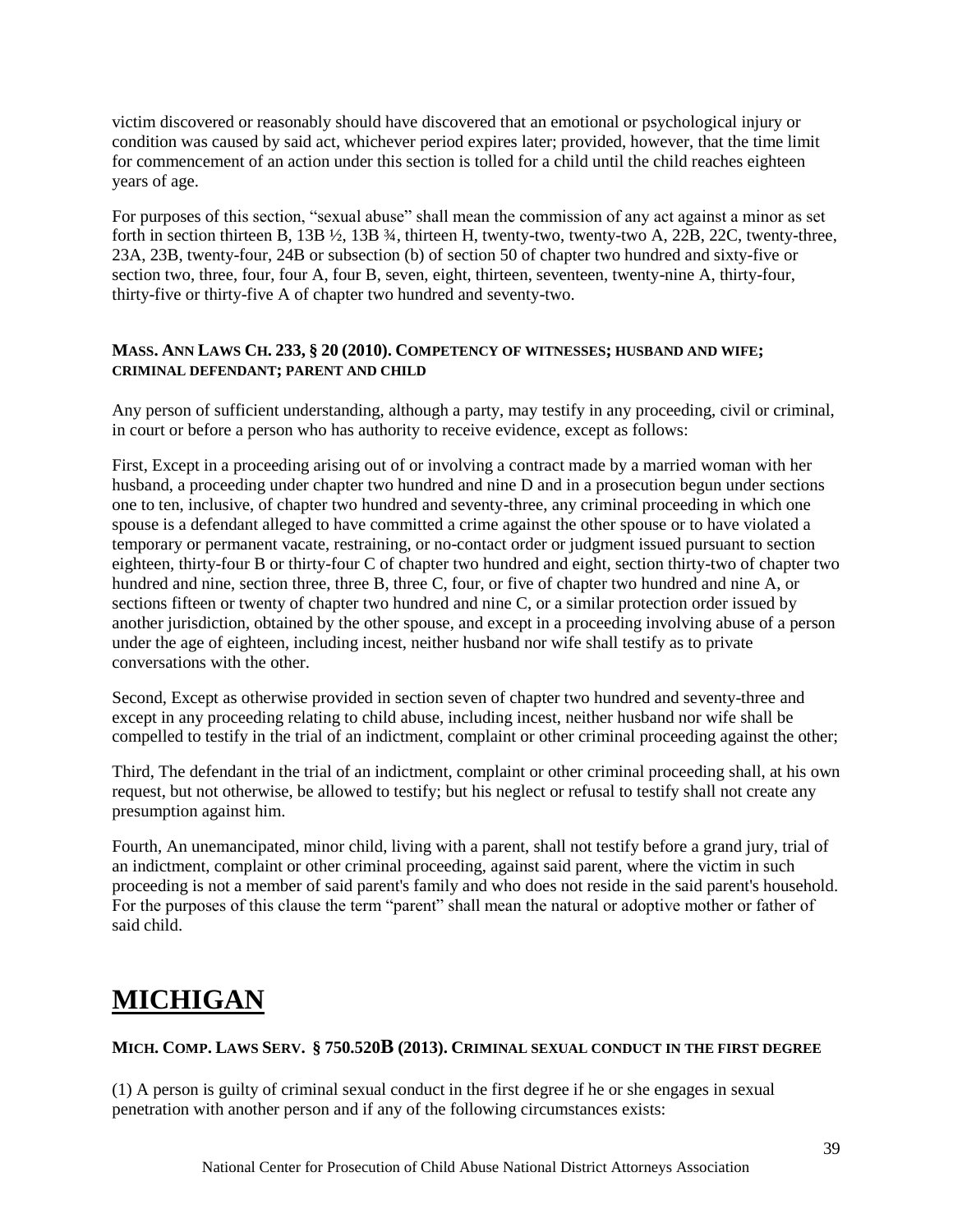(a) That other person is under 13 years of age.

(b) That other person is at least 13 but less than 16 years of age and any of the following:

(*i*) The actor is a member of the same household as the victim.

(*ii*) The actor is related to the victim by blood or affinity to the fourth degree.

(*iii*) The actor is in a position of authority over the victim and used this authority to coerce the victim to submit.

(*iv*) The actor is a teacher, substitute teacher, or administrator of the public school, nonpublic school, school district, or intermediate school district in which that other person is enrolled.

(*v*) The actor is an employee or a contractual service provider of the public school, nonpublic school, school district, or intermediate school district in which that other person is enrolled, or is a volunteer who is not a student in any public school or nonpublic school, or is an employee of this state or of a local unit of government of this state or of the United States assigned to provide any service to that public school, nonpublic school, school district, or intermediate school district, and the actor uses his or her employee, contractual, or volunteer status to gain access to, or to establish a relationship with, that other person.

(*vi*) The actor is an employee, contractual service provider, or volunteer of a child care organization, or a person licensed to operate a foster family home or a foster family group home in which that other person is a resident, and the sexual penetration occurs during the period of that other person's residency. As used in this subparagraph, "child care organization", "foster family home", and "foster family group home" mean those terms as defined in section 1 of 1973 PA 116, [MCL 722.111.](https://a.next.westlaw.com/Link/Document/FullText?findType=L&pubNum=1000043&cite=MIST722.111&originatingDoc=N8AA53591548611E2AAC7C79B3436DAB7&refType=LQ&originationContext=document&transitionType=DocumentItem&contextData=(sc.Search))

(c) Sexual penetration occurs under circumstances involving the commission of any other felony.

(d) The actor is aided or abetted by 1 or more other persons and either of the following circumstances exists:

(*i*) The actor knows or has reason to know that the victim is mentally incapable, mentally incapacitated, or physically helpless.

(*ii*) The actor uses force or coercion to accomplish the sexual penetration. Force or coercion includes, but is not limited to, any of the circumstances listed in subdivision (f).

(e) The actor is armed with a weapon or any article used or fashioned in a manner to lead the victim to reasonably believe it to be a weapon.

(f) The actor causes personal injury to the victim and force or coercion is used to accomplish sexual penetration. Force or coercion includes, but is not limited to, any of the following circumstances:

(*i*) When the actor overcomes the victim through the actual application of physical force or physical violence.

(*ii*) When the actor coerces the victim to submit by threatening to use force or violence on the victim, and the victim believes that the actor has the present ability to execute these threats.

(*iii*) When the actor coerces the victim to submit by threatening to retaliate in the future against the victim, or any other person, and the victim believes that the actor has the ability to execute this threat. As used in this subdivision, "to retaliate" includes threats of physical punishment, kidnapping, or extortion.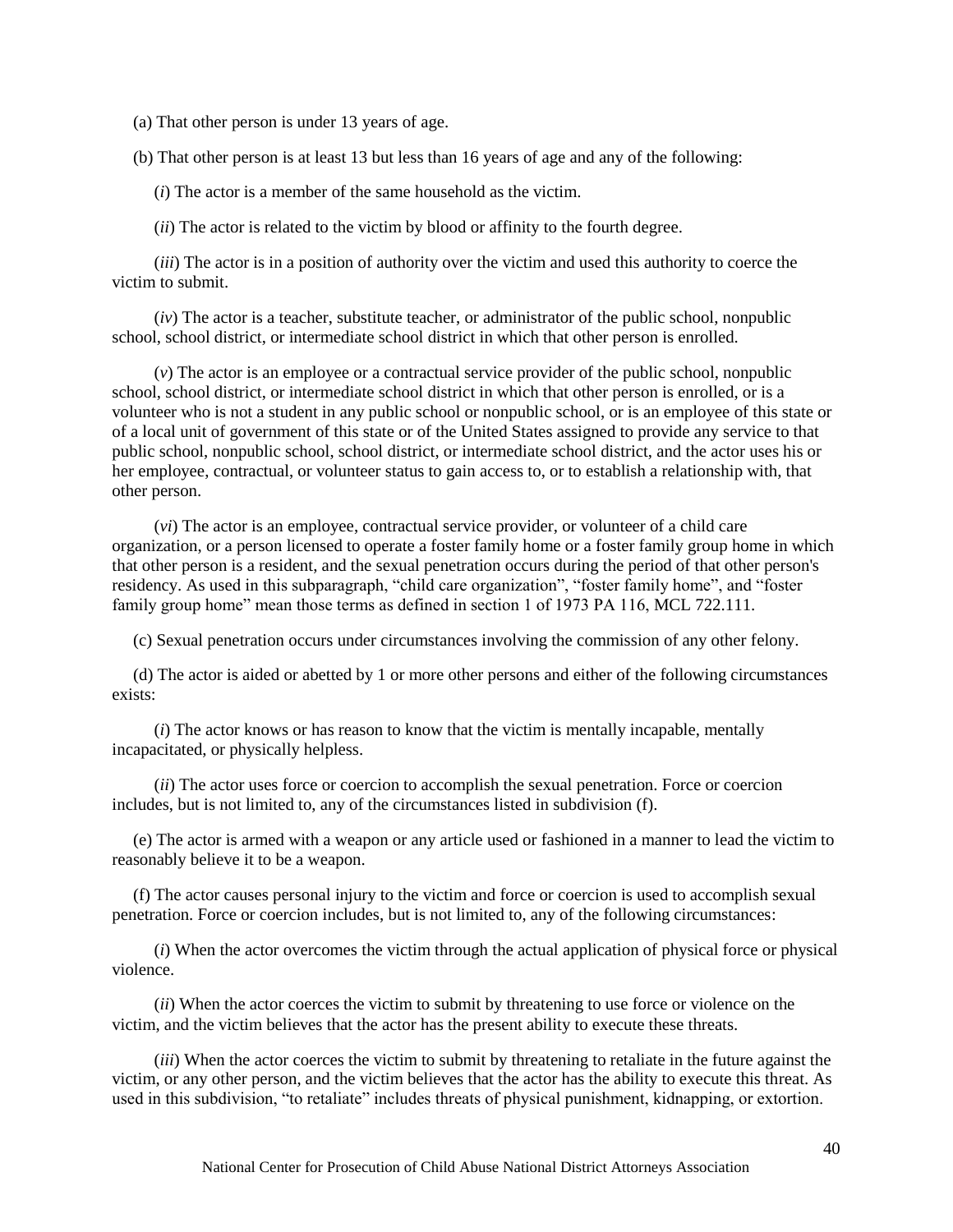(*iv*) When the actor engages in the medical treatment or examination of the victim in a manner or for purposes that are medically recognized as unethical or unacceptable.

(*v*) When the actor, through concealment or by the element of surprise, is able to overcome the victim.

(g) The actor causes personal injury to the victim, and the actor knows or has reason to know that the victim is mentally incapable, mentally incapacitated, or physically helpless.

(h) That other person is mentally incapable, mentally disabled, mentally incapacitated, or physically helpless, and any of the following:

(*i*) The actor is related to the victim by blood or affinity to the fourth degree.

(*ii*) The actor is in a position of authority over the victim and used this authority to coerce the victim to submit.

(2) Criminal sexual conduct in the first degree is a felony punishable as follows:

(a) Except as provided in subdivisions (b) and (c), by imprisonment for life or for any term of years.

(b) For a violation that is committed by an individual 17 years of age or older against an individual less than 13 years of age by imprisonment for life or any term of years, but not less than 25 years.

(c) For a violation that is committed by an individual 17 years of age or older against an individual less than 13 years of age, by imprisonment for life without the possibility of parole if the person was previously convicted of a violation of this section or section 520c, 520d, 520e, or 520[g1](https://a.next.westlaw.com/Document/N8AA53591548611E2AAC7C79B3436DAB7/View/FullText.html?navigationPath=Search%2Fv3%2Fsearch%2Fresults%2Fnavigation%2Fi0ad6040c0000013d42111d1583bb9285%3FNav%3DSTATUTE%26fragmentIdentifier%3DN8AA53591548611E2AAC7C79B3436DAB7%26startIndex%3D1%26contextData%3D%2528sc.Search%2529%26transitionType%3DSearchItem&listSource=Search&listPageSource=86e76022f0558fcedb6451f559babf6d&list=STATUTE&rank=2&grading=na&sessionScopeId=e288db61d380d534adfcd027969e3331&originationContext=Search%20Result&transitionType=SearchItem&contextData=%28sc.Search%29#co_footnote_ICF6520D1537011E28B66D7002D5DB479) committed against an individual less than 13 years of age or a violation of law of the United States, another state or political subdivision substantially corresponding to a violation of this section or section 520c, 520d, 520e, or 520g committed against an individual less than 13 years of age.

(d) In addition to any other penalty imposed under subdivision (a) or (b), the court shall sentence the defendant to lifetime electronic monitoring under section 520n[.2](https://a.next.westlaw.com/Document/N8AA53591548611E2AAC7C79B3436DAB7/View/FullText.html?navigationPath=Search%2Fv3%2Fsearch%2Fresults%2Fnavigation%2Fi0ad6040c0000013d42111d1583bb9285%3FNav%3DSTATUTE%26fragmentIdentifier%3DN8AA53591548611E2AAC7C79B3436DAB7%26startIndex%3D1%26contextData%3D%2528sc.Search%2529%26transitionType%3DSearchItem&listSource=Search&listPageSource=86e76022f0558fcedb6451f559babf6d&list=STATUTE&rank=2&grading=na&sessionScopeId=e288db61d380d534adfcd027969e3331&originationContext=Search%20Result&transitionType=SearchItem&contextData=%28sc.Search%29#co_footnote_IF17DE3C1537311E28B66D7002D5DB479)

(3) The court may order a term of imprisonment imposed under this section to be served consecutively to any term of imprisonment imposed for any other criminal offense arising from the same transaction.

#### **MICH. COMP. LAWS SERV. § 750.520E (2010). CRIMINAL SEXUAL CONDUCT IN THE FOURTH DEGREE; MISDEMEANOR**

(1) A person is guilty of criminal sexual conduct in the fourth degree if he or she engages in sexual contact with another person and if any of the following circumstances exist:

(a) That other person is at least 13 years of age but less than 16 years of age, and the actor is 5 or more years older than that other person.

(b) Force or coercion is used to accomplish the sexual contact. Force or coercion includes, but is not limited to, any of the following circumstances:

(i) When the actor overcomes the victim through the actual application of physical force or physical violence.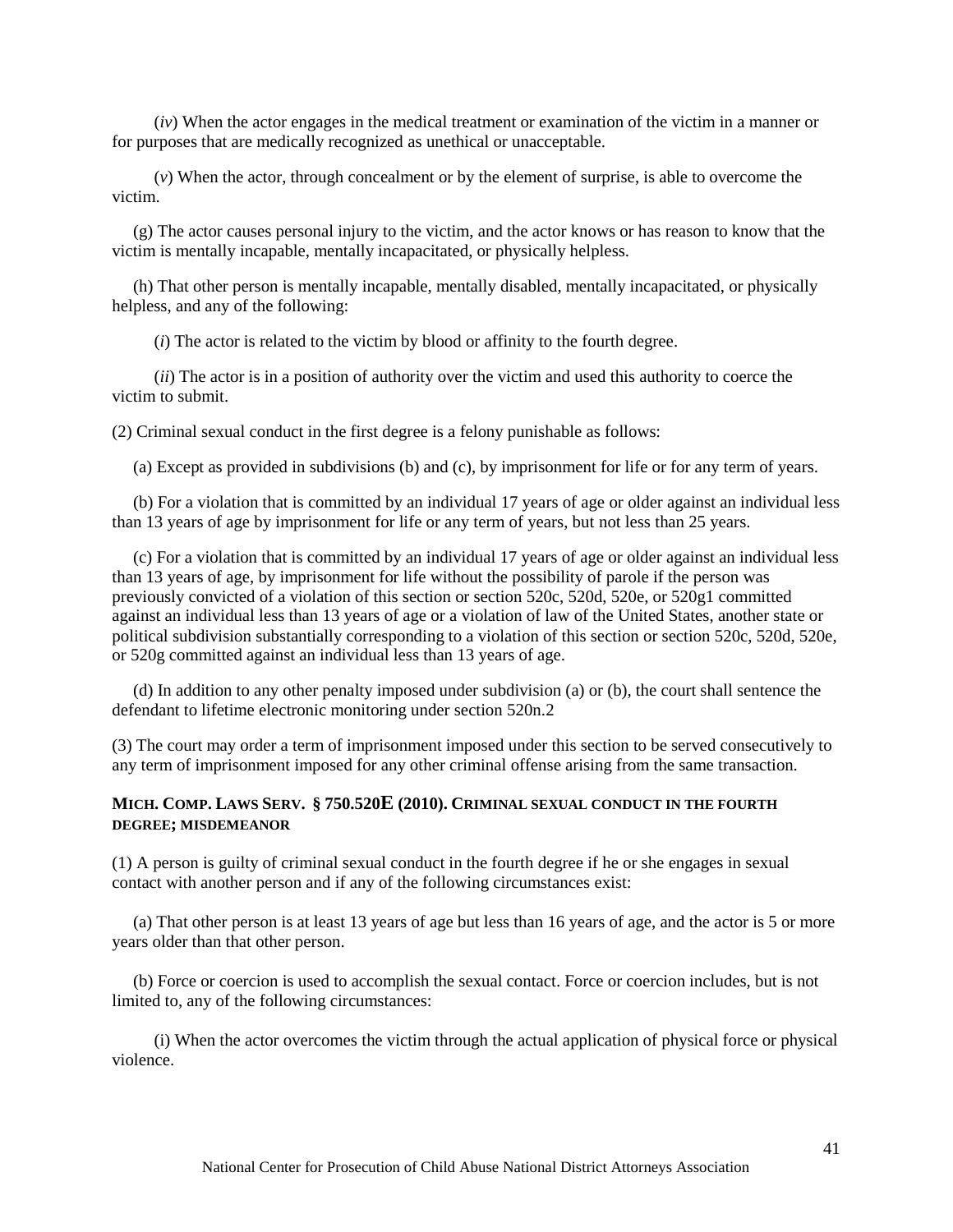(ii) When the actor coerces the victim to submit by threatening to use force or violence on the victim, and the victim believes that the actor has the present ability to execute that threat.

(iii) When the actor coerces the victim to submit by threatening to retaliate in the future against the victim, or any other person, and the victim believes that the actor has the ability to execute that threat. As used in this subparagraph, "to retaliate" includes threats of physical punishment, kidnapping, or extortion.

(iv) When the actor engages in the medical treatment or examination of the victim in a manner or for purposes which are medically recognized as unethical or unacceptable.

(v) When the actor achieves the sexual contact through concealment or by the element of surprise.

(c) The actor knows or has reason to know that the victim is mentally incapable, mentally incapacitated, or physically helpless.

(d) That other person is related to the actor by blood or affinity to the third degree and the sexual contact occurs under circumstances not otherwise prohibited by this chapter. It is an affirmative defense to a prosecution under this subdivision that the other person was in a position of authority over the defendant and used this authority to coerce the defendant to violate this subdivision. The defendant has the burden of proving this defense by a preponderance of the evidence. This subdivision does not apply if both persons are lawfully married to each other at the time of the alleged violation.

(e) The actor is a mental health professional and the sexual contact occurs during or within 2 years after the period in which the victim is his or her client or patient and not his or her spouse. The consent of the victim is not a defense to a prosecution under this subdivision. A prosecution under this subsection shall not be used as evidence that the victim is mentally incompetent.

(f) That other person is at least 16 years of age but less than 18 years of age and a student at a public school or nonpublic school, and either of the following applies:

(i) The actor is a teacher, substitute teacher, or administrator of that public school, nonpublic school, school district, or intermediate school district. This subparagraph does not apply if the other person is emancipated or if both persons are lawfully married to each other at the time of the alleged violation.

(ii) The actor is an employee or a contractual service provider of the public school, nonpublic school, school district, or intermediate school district in which that other person is enrolled, or is a volunteer who is not a student in any public school or nonpublic school, or is an employee of this state or of a local unit of government of this state or of the United States assigned to provide any service to that public school, nonpublic school, school district, or intermediate school district, and the actor uses his or her employee, contractual, or volunteer status to gain access to, or to establish a relationship with, that other person

(g) That other person is at least 16 years old but less than 26 years of age and is receiving special education services, and either of the following applies:

(i) The actor is a teacher, substitute teacher, administrator, employee, or contractual service provider of the public school, nonpublic school, school district, or intermediate school district from which that other person receives the special education services. This subparagraph does not apply if both persons are lawfully married to each other at the time of the alleged violation.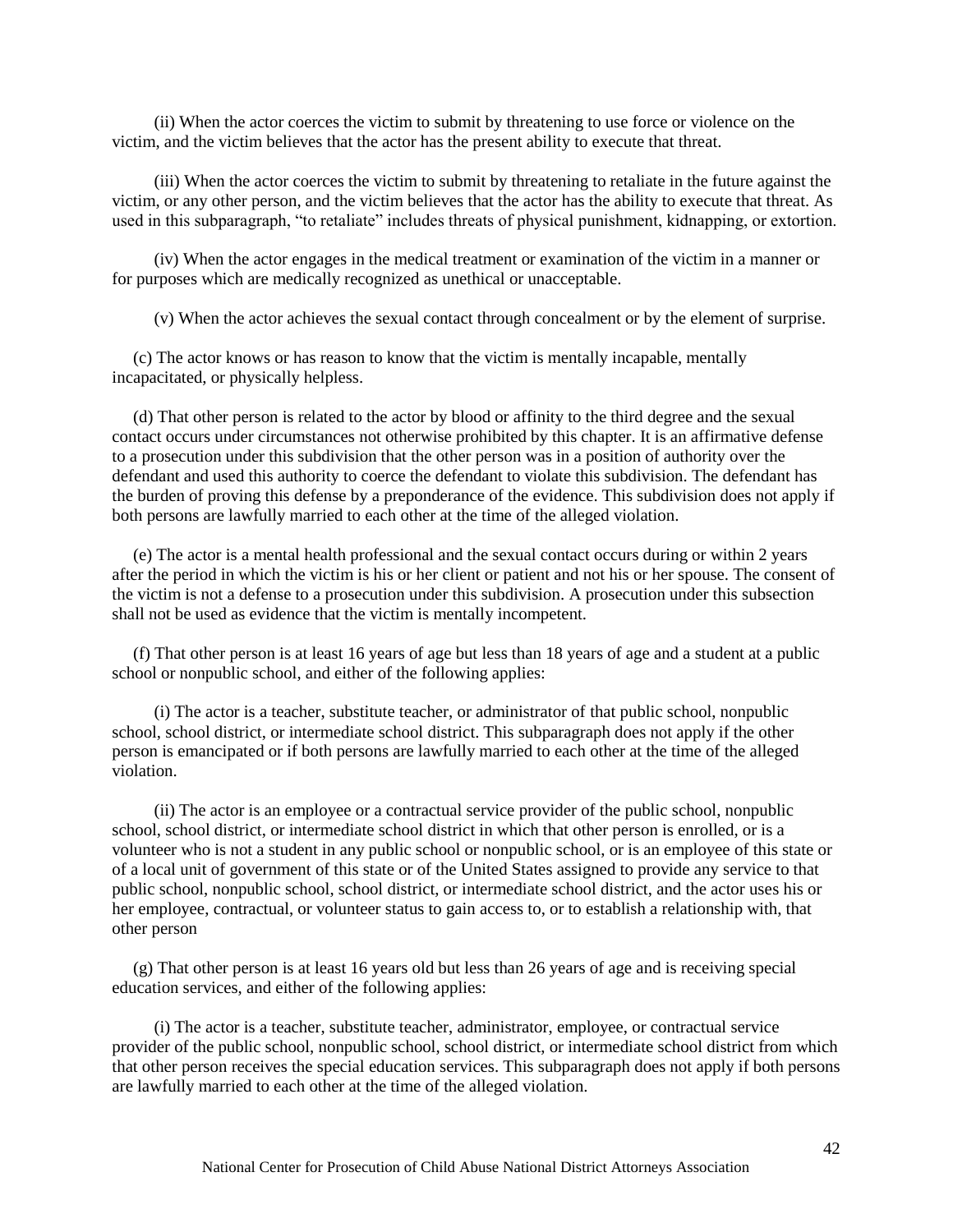(ii) The actor is a volunteer who is not a student in any public school or nonpublic school, or is an employee of this state or of a local unit of government of this state or of the United States assigned to provide any service to that public school, nonpublic school, school district, or intermediate school district, and the actor uses his or her employee, contractual, or volunteer status to gain access to, or to establish a relationship with, that other person.

(2) Criminal sexual conduct in the fourth degree is a misdemeanor punishable by imprisonment for not more than 2 years or a fine of not more than \$500.00, or both.

#### **MICH. COMP. LAWS SERV. § 551.3 (2013). INCAPACITY; PERSONS MAN PROHIBITED FROM MARRYING**

A man shall not marry his mother, sister, grandmother, daughter, granddaughter, stepmother, grandfather's wife, son's wife, grandson's wife, wife's mother, wife's grandmother, wife's daughter, wife's granddaughter, brother's daughter, sister's daughter, father's sister, mother's sister, or cousin of the first degree, or another man.

#### **MICH. COMP. LAWS SERV. § 551.4 (2013). INCAPACITY; PERSONS WOMAN PROHIBITED FROM MARRYING**

Sec. 4. A woman shall not marry her father, brother, grandfather, son, grandson, stepfather, grandmother's husband, daughter's husband, granddaughter's husband, husband's father, husband's grandfather, husband's son, husband's grandson, brother's son, sister's son, father's brother, mother's brother, or cousin of the first degree, or another woman.

### **MINNESOTA**

#### **MINN. STAT. § 609.365 (2013). INCEST**

Whoever has sexual intercourse with another nearer of kin to the actor than first cousin, computed by rules of the civil law, whether of the half or the whole blood, with knowledge of the relationship, is guilty of incest and may be sentenced to imprisonment for not more than ten years.

#### **MINN. STAT. § 517.03 (2013). PROHIBITED MARRIAGES**

**Subdivision 1. General.** (a) The following marriages are prohibited:

(1) a marriage entered into before the dissolution of an earlier marriage of one of the parties becomes final, as provided i[n section 518.145](https://a.next.westlaw.com/Link/Document/FullText?findType=L&pubNum=1000044&cite=MNSTS518.145&originatingDoc=N2E6E14C0B80F11DE88A0896789708CE3&refType=LQ&originationContext=document&transitionType=DocumentItem&contextData=(sc.Search)) or by the law of the jurisdiction where the dissolution was granted;

(2) a marriage between an ancestor and a descendant, or between a brother and a sister, whether the relationship is by the half or the whole blood or by adoption;

(3) a marriage between an uncle and a niece, between an aunt and a nephew, or between first cousins, whether the relationship is by the half or the whole blood, except as to marriages permitted by the established customs of aboriginal cultures; and

(4) a marriage between persons of the same sex.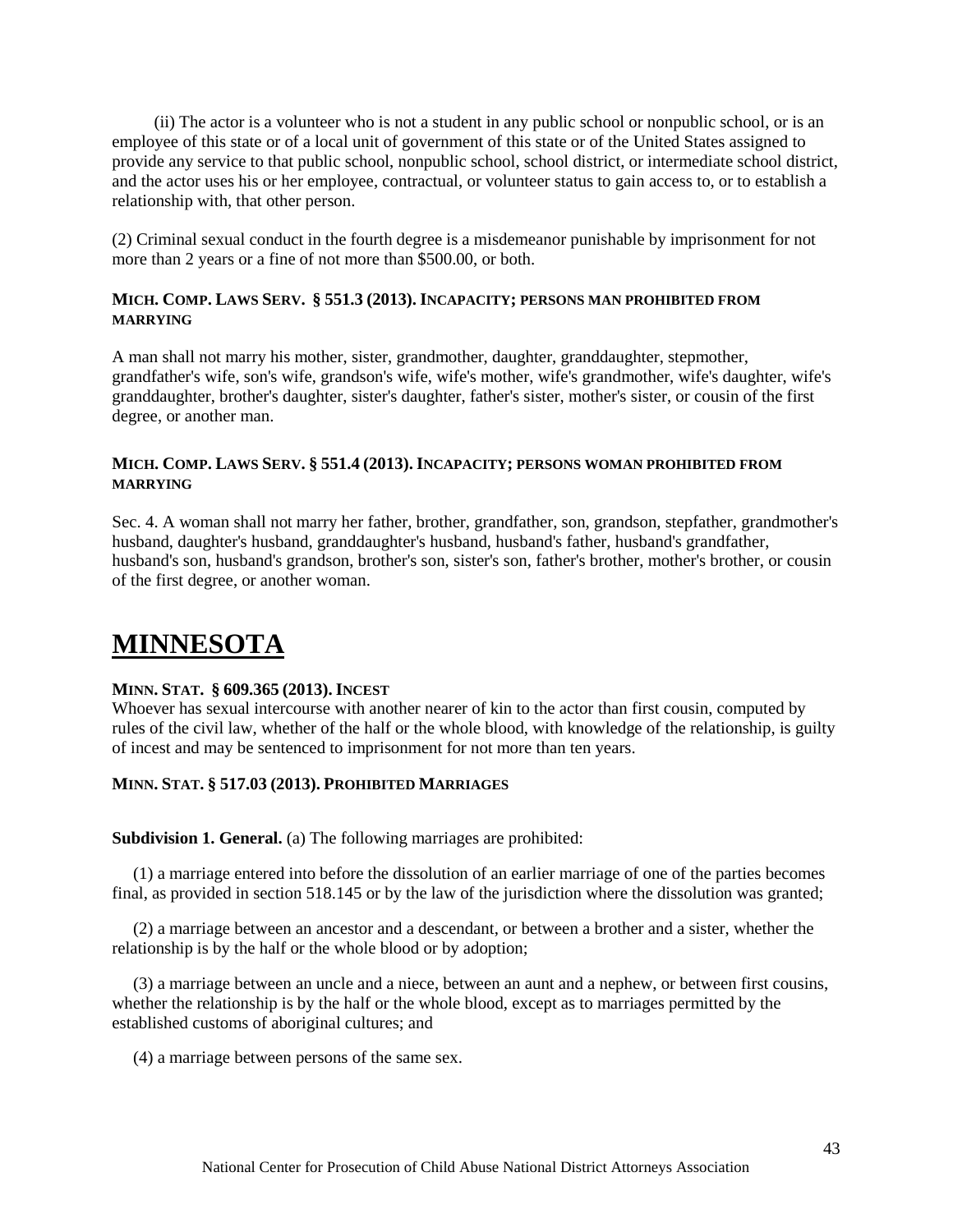(b) A marriage entered into by persons of the same sex, either under common law or statute, that is recognized by another state or foreign jurisdiction is void in this state and contractual rights granted by virtue of the marriage or its termination are unenforceable in this state.

#### **Subd. 2. Developmentally disabled persons; consent by commissioner of human services.**

Developmentally disabled persons committed to the guardianship of the commissioner of human services and developmentally disabled persons committed to the conservatorship of the commissioner of human services in which the terms of the conservatorship limit the right to marry, may marry on receipt of written consent of the commissioner. The commissioner shall grant consent unless it appears from the commissioner's investigation that the marriage is not in the best interest of the ward or conservatee and the public. The local registrar in the county where the application for a license is made by the ward or conservatee shall not issue the license unless the local registrar has received a signed copy of the consent of the commissioner of human services.

#### **MINN. STAT. § 518.01 (2013). VOID MARRIAGES**

All marriages which are prohibited by [section 517.03](https://a.next.westlaw.com/Link/Document/FullText?findType=L&pubNum=1000044&cite=MNSTS517.03&originatingDoc=N63ED8660067411E2A45D8BB51BDDC9C5&refType=LQ&originationContext=document&transitionType=DocumentItem&contextData=(sc.Search)) shall be absolutely void, without any decree of dissolution or other legal proceedings; except if a person whose husband or wife has been absent for four successive years, without being known to the person to be living during that time, marries during the lifetime of the absent husband or wife, the marriage shall be void only from the time that its nullity is duly adjudged. If the absentee is declared dead in accordance with [section 578.17,](https://a.next.westlaw.com/Link/Document/FullText?findType=L&pubNum=1000044&cite=MNSTS578.17&originatingDoc=N63ED8660067411E2A45D8BB51BDDC9C5&refType=LQ&originationContext=document&transitionType=DocumentItem&contextData=(sc.Search)) the subsequent marriage shall not be void.

### **MISSISSIPPI**

#### **MISS. CODE ANN. § 97-29-5 (2013). INCEST**

Persons being within the degrees within which marriages are prohibited by law to be incestuous and void, or persons who are prohibited from marrying by reason of blood and between whom marriage is declared to be unlawful and void, who shall cohabit, or live together as husband and wife, or be guilty of a single act of adultery or fornication, upon conviction, shall be punished by imprisonment in the penitentiary for a term not exceeding ten (10) years.

#### **MISS. CODE ANN. § 97-29-27 (2013). INCESTUOUS MARRIAGES**

If any person shall marry within the degrees prohibited by law, he shall be guilty of incest, and on conviction thereof he shall be fined five hundred dollars or imprisoned in the penitentiary not longer than ten years, or punished by both such fine and imprisonment, and such marriage shall be void.

#### **MISS. CODE ANN. § 97-29-29 (2013). PERSONS DIVORCED FOR INCEST**

If persons divorced for incest shall, after such divorce, cohabit or live together as man and wife, or be guilty of a single act of adultery or fornication, such persons so offending shall be guilty of incest and fined, on conviction, five hundred dollars or be imprisoned in the penitentiary not longer than ten years or both.

#### **MISS. CODE ANN. § 93-1-1 (2013). INCESTUOUS MARRIAGES VOID**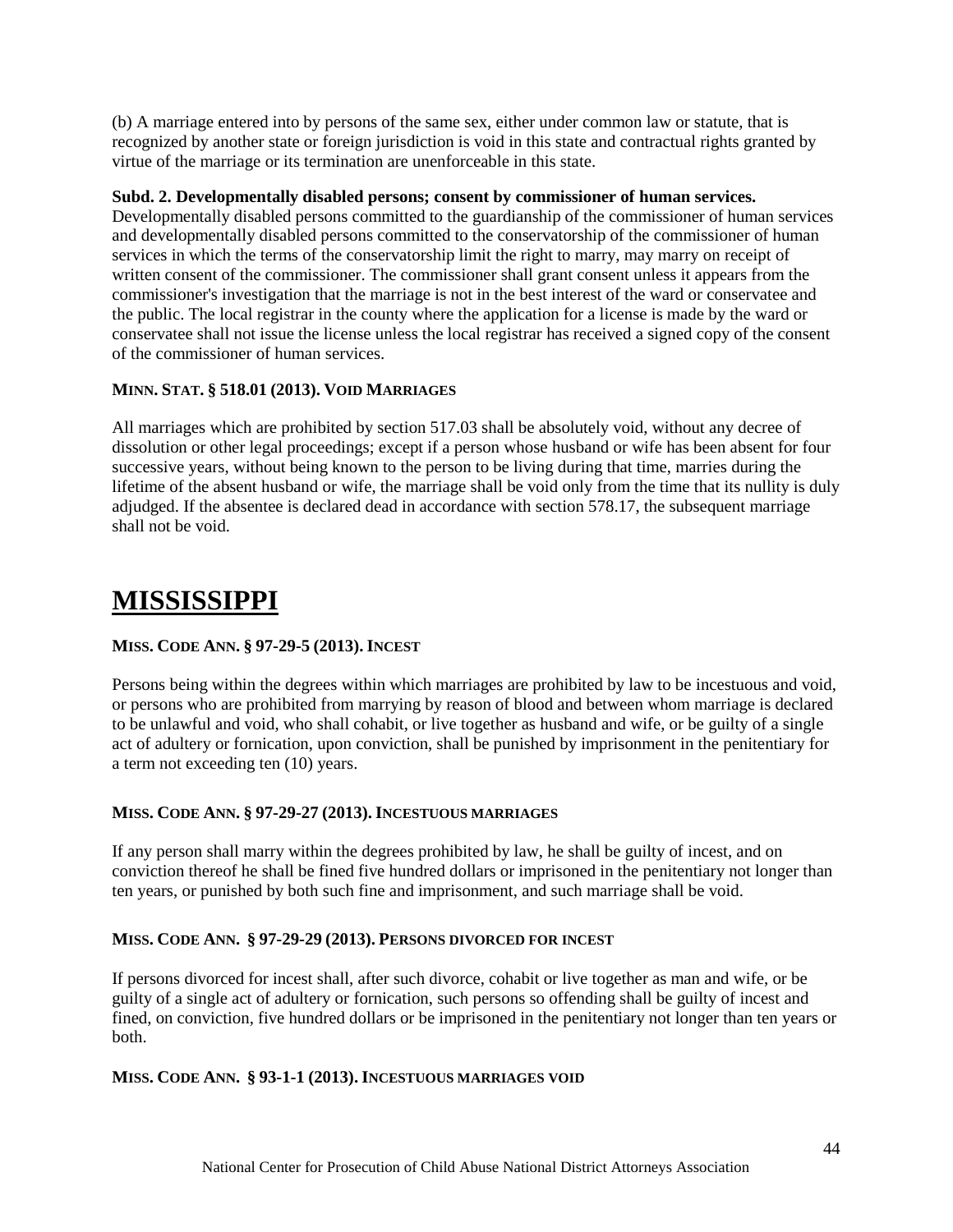(1) The son shall not marry his grandmother, his mother, or his stepmother; the brother his sister; the father his daughter, or his legally adopted daughter, or his grand-daughter; the son shall not marry the daughter of his father begotten of his stepmother, or his aunt, being his father's or mother's sister, nor shall the children of brother or sister, or brothers and sisters intermarry being first cousins by blood. The father shall not marry his son's widow; a man shall not marry his wife's daughter, or his wife's daughter's daughter, or his wife's son's daughter, or the daughter of his brother or sister; and the like prohibition shall extend to females in the same degrees. All marriages prohibited by this subsection are incestuous and void.

(2) Any marriage between persons of the same gender is prohibited and null and void from the beginning. Any marriage between persons of the same gender that is valid in another jurisdiction does not constitute a legal or valid marriage in Mississippi.

#### **MISS. CODE ANN. § 93-5-29 (2013). DIVORCED PERSONS NOT TO COHABIT**

If any person who shall be divorced on account of their being within the degrees prohibited by law, shall afterwards cohabit, they shall be liable to the pains and penalties provided by law against incest. If any persons who shall be divorced on account of a prior marriage, adultery, or other cause, shall afterwards cohabit, they shall be liable to all the pains provided by law against adultery.

#### **MISS. CODE ANN. § 93-7-1 (2013). DECLARATION OF NULLITY OBTAINABLE**

All bigamous or incestuous marriages are void, and a declaration of nullity may be obtained at the suit of either party.

## **MISSOURI**

#### **MO. REV. STAT. § 568.020 (2013). INCEST**

1. A person commits the crime of incest if he marries or purports to marry or engages in sexual intercourse or deviate sexual intercourse with a person he knows to be, without regard to legitimacy:

- (1) His ancestor or descendant by blood or adoption; or
- (2) His stepchild, while the marriage creating that relationship exists; or
- (3) His brother or sister of the whole or half-blood; or
- (4) His uncle, aunt, nephew or niece of the whole blood.
- 2. Incest is a class D felony.

#### **MO. REV. STAT. § 516.371 (2013). LIMITATIONS ON ACTION FOR SEXUAL CONTACT BY CERTAIN PERSONS**

Notwithstanding any provision of law to the contrary, there shall be a ten-year statute of limitation on any action for damages for personal injury caused to an individual by a person within the third degree of affinity or consanguinity who subjects such individual to sexual contact, as defined in section 566.010, RSMo.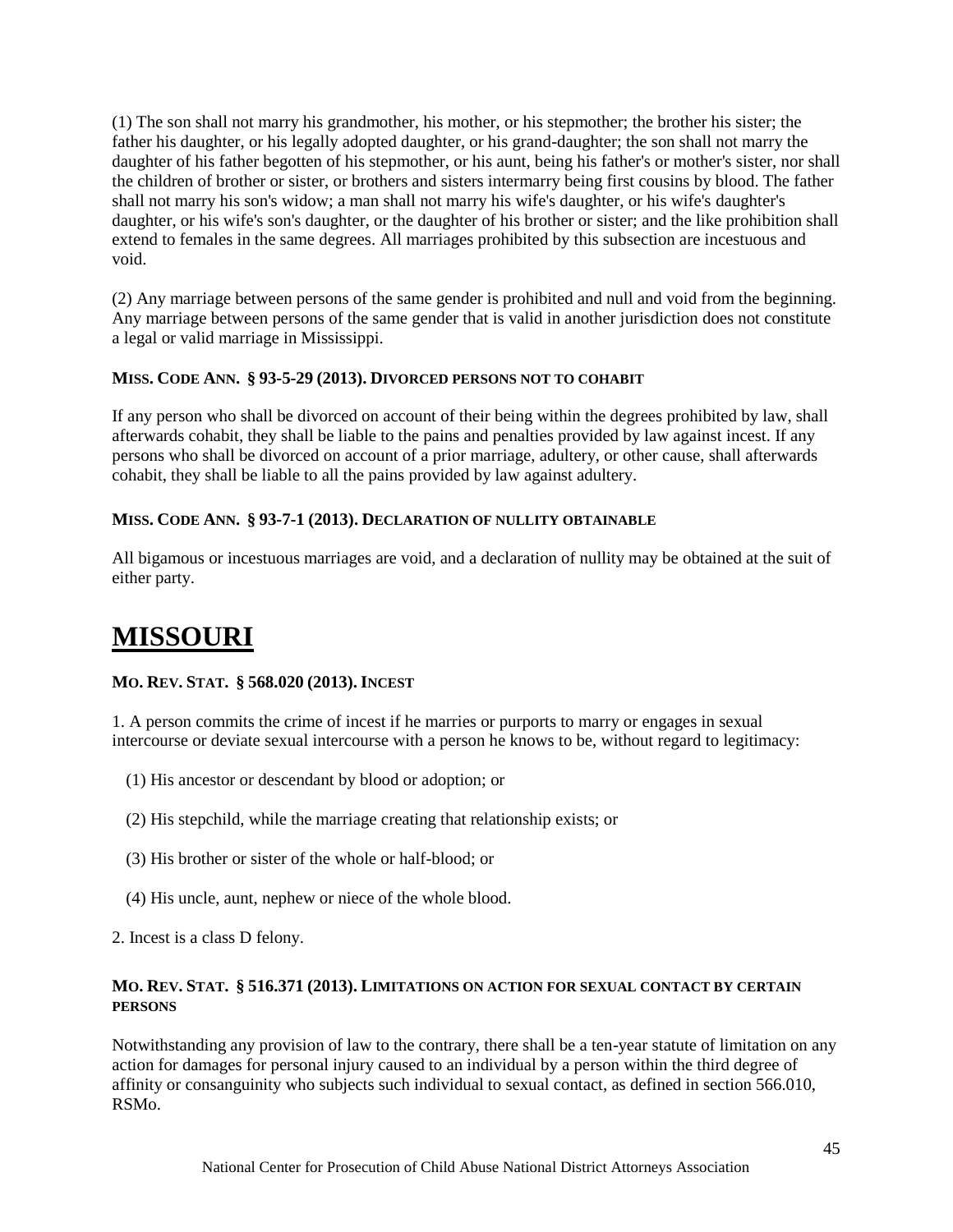#### **MO. REV. STAT. § 451.020 (2013). CERTAIN MARRIAGES PROHIBITED--OFFICIAL ISSUING LICENSES TO CERTAIN PERSONS GUILTY OF MISDEMEANOR**

All marriages between parents and children, including grandparents and grandchildren of every degree, between brothers and sisters of the half as well as the whole blood, between uncles and nieces, aunts and nephews, first cousins, and between persons who lack capacity to enter into a marriage contract, are presumptively void; and it shall be unlawful for any city, county or state official having authority to issue marriage licenses to issue such marriage licenses to the persons heretofore designated, and any such official who shall issue such licenses to the persons aforesaid knowing such persons to be within the prohibition of this section shall be deemed guilty of a misdemeanor; and this prohibition shall apply to persons born out of lawful wedlock as well as those in lawful wedlock. It shall be presumed that marriages between persons who lack capacity to enter into a marriage contract are prohibited unless the court having jurisdiction over such persons approves the marriage.

#### **MO. REV. STAT. § 451.115 (2013). MARRIAGES ILLEGALLY SOLEMNIZED -- PENALTY**

Every person who shall solemnize any marriage, having knowledge of any fact which renders such marriage unlawful or criminal in either of the parties under any law of this state, or, having knowledge or reasonable cause to believe that either of the parties shall be under the age of legal consent, or is prohibited b[y section 451.020](https://a.next.westlaw.com/Link/Document/FullText?findType=L&pubNum=1000229&cite=MOST451.020&originatingDoc=N54EA3BB04A4411DB9A80B90E4B840C8B&refType=LQ&originationContext=document&transitionType=DocumentItem&contextData=(sc.Search)) from entering into such marriage, or where to his knowledge, any other legal impediment exists to such marriage, and every person not authorized by law to solemnize marriages who shall falsely represent that he is so authorized, and who, by any pretended marriage ceremony which he may perform, shall deceive any innocent person or persons into the belief that they have been legally married, shall, on conviction, be adjudged guilty of a class C misdemeanor.

## **MONTANA**

#### **MONT. CODE ANN. § 45-5-507 (2013). INCEST**

(1) A person commits the offense of incest if the person knowingly marries, cohabits with, has sexual intercourse with, or has sexual contact, as defined in [45-2-101,](https://a.next.westlaw.com/Link/Document/FullText?findType=L&pubNum=1002018&cite=MTST45-2-101&originatingDoc=NF4587210B35611DE935C8B33164993F3&refType=LQ&originationContext=document&transitionType=DocumentItem&contextData=%28sc.Search%29) with an ancestor, a descendant, a brother or sister of the whole or half blood, or any stepson or stepdaughter. The relationships referred to in this subsection include blood relationships without regard to legitimacy, relationships of parent and child by adoption, and relationships involving a stepson or stepdaughter.

(2) Consent is a defense under this section to incest with or upon a stepson or stepdaughter, but consent is ineffective if the victim is less than 18 years old.

(3) Except as provided in subsections (4) and (5), a person convicted of incest shall be punished by life imprisonment or by imprisonment in the state prison for a term not to exceed 100 years or be fined an amount not to exceed \$50,000.

(4) If the victim is under 16 years of age and the offender is 3 or more years older than the victim or if the offender inflicts bodily injury upon anyone in the course of committing incest, the offender shall be punished by life imprisonment or by imprisonment in the state prison for a term of not less than 4 years or more than 100 years and may be fined not more than \$50,000.

(5)(a) If the victim was 12 years of age or younger and the offender was 18 years of age or older at the time of the offense, the offender: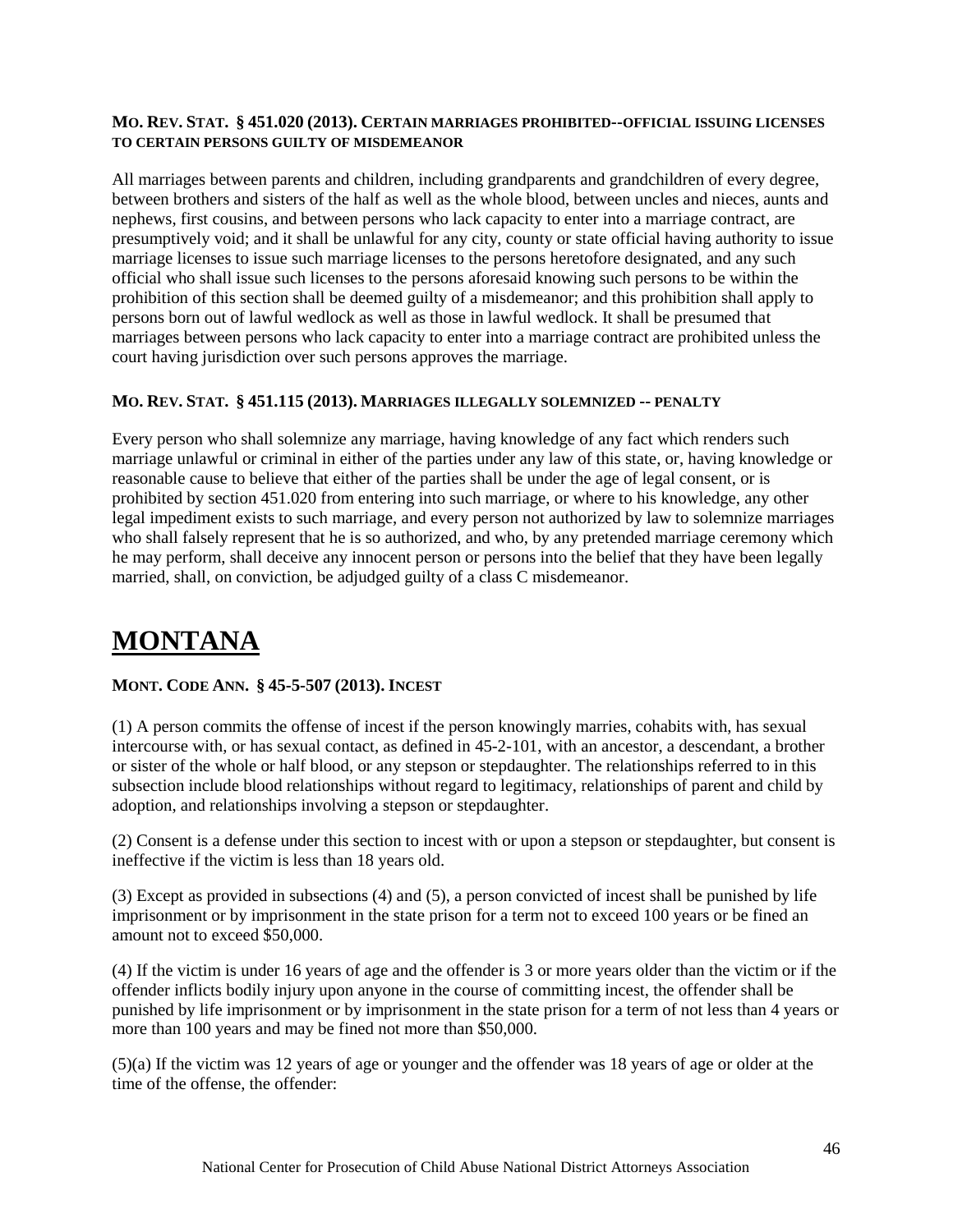(i) shall be punished by imprisonment in a state prison for a term of 100 years. The court may not suspend execution or defer imposition of the first 25 years of a sentence of imprisonment imposed under this subsection (5)(a)(i) except as provided in [46-18-222,](https://a.next.westlaw.com/Link/Document/FullText?findType=L&pubNum=1002018&cite=MTST46-18-222&originatingDoc=NF4587210B35611DE935C8B33164993F3&refType=LQ&originationContext=document&transitionType=DocumentItem&contextData=%28sc.Search%29) and during the first 25 years of imprisonment, the offender is not eligible for parole.

(ii) may be fined an amount not to exceed \$50,000; and

(iii) shall be ordered to enroll in and successfully complete the educational phase and the cognitive and behavioral phase of a sexual offender treatment program provided or approved by the department of corrections.

(b) If the offender is released after the mandatory minimum period of imprisonment, the offender is subject to supervision by the department of corrections for the remainder of the offender's life and shall participate in the program for continuous, satellite-based monitoring provided for in [46-23-1010.](https://a.next.westlaw.com/Link/Document/FullText?findType=L&pubNum=1002018&cite=MTST46-23-1010&originatingDoc=NF4587210B35611DE935C8B33164993F3&refType=LQ&originationContext=document&transitionType=DocumentItem&contextData=%28sc.Search%29)

(6) In addition to any sentence imposed under subsection (3), (4), or (5), after determining the financial resources and future ability of the offender to pay restitution as required by [46-18-242,](https://a.next.westlaw.com/Link/Document/FullText?findType=L&pubNum=1002018&cite=MTST46-18-242&originatingDoc=NF4587210B35611DE935C8B33164993F3&refType=LQ&originationContext=document&transitionType=DocumentItem&contextData=%28sc.Search%29) the court shall require the offender, if able, to pay the victim's reasonable costs of counseling that result from the offense. The amount, method, and time of payment must be determined in the same manner as provided for in [46-18-244.](https://a.next.westlaw.com/Link/Document/FullText?findType=L&pubNum=1002018&cite=MTST46-18-244&originatingDoc=NF4587210B35611DE935C8B33164993F3&refType=LQ&originationContext=document&transitionType=DocumentItem&contextData=%28sc.Search%29)

#### **MONT. CODE ANN. § 40-1-401 (2013). PROHIBITED MARRIAGES -- CONTRACTS**

(1) The following marriages are prohibited:

(a) a marriage entered into prior to the dissolution of an earlier marriage of one of the parties;

(b) a marriage between an ancestor and a descendant or between a brother and a sister, whether the relationship is by the half or the whole blood, or between first cousins;

(c) a marriage between an uncle and a niece or between an aunt and a nephew, whether the relationship is by the half or the whole blood;

(d) a marriage between persons of the same sex.

(2) Parties to a marriage prohibited under this section who cohabit after removal of the impediment are lawfully married as of the date of the removal of the impediment.

(3) Children born of a prohibited marriage are legitimate.

(4) A contractual relationship entered into for the purpose of achieving a civil relationship that is prohibited under subsection (1) is void as against public policy.

#### **MONT. CODE ANN. § 45-2-101 (2013). GENERAL DEFINITIONS**

Unless otherwise specified in the statute, all words must be taken in the objective standard rather than in the subjective, and unless a different meaning plainly is required, the following definitions apply in this title:

**(1)** "Acts" has its usual and ordinary meaning and includes any bodily movement, any form of communication, and when relevant, a failure or omission to take action.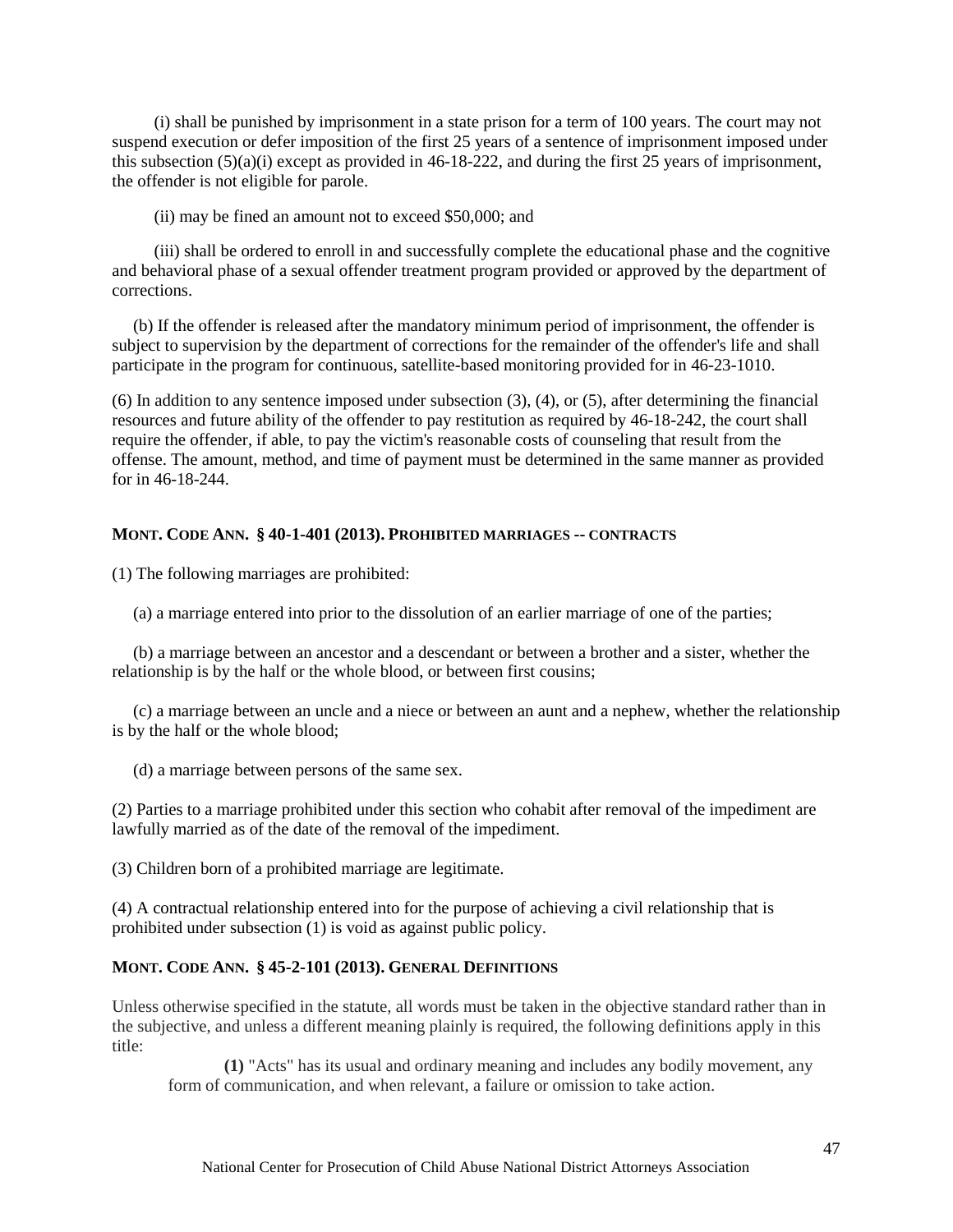**(2)** "Administrative proceeding" means a proceeding the outcome of which is required to be based on a record or documentation prescribed by law or in which a law or a regulation is particularized in its application to an individual.

**(3)** "Another" means a person or persons other than the offender.

**(4)**

**(a)** "Benefit" means gain or advantage or anything regarded by the beneficiary as gain or advantage, including benefit to another person or entity in whose welfare the beneficiary is interested.

**(b)** Benefit does not include an advantage promised generally to a group or class of voters as a consequence of public measures that a candidate engages to support or oppose.

**(5)** "Bodily injury" means physical pain, illness, or an impairment of physical condition and includes mental illness or impairment.

**(6)** "Child" or "children" means any individual or individuals under 18 years of age, unless a different age is specified.

**(7)** "Cohabit" means to live together under the representation of being married.

**(8)** "Common scheme" means a series of acts or omissions motivated by a purpose to accomplish a single criminal objective or by a common purpose or plan that results in the repeated commission of the same offense or that affects the same person or the same persons or the property of the same person or persons.

**(9)** "Computer" means an electronic device that performs logical, arithmetic, and memory functions by the manipulation of electronic or magnetic impulses and includes all input, output, processing, storage, software, or communication facilities that are connected or related to that device in a system or network.

**(10)** "Computer network" means the interconnection of communication systems between computers or computers and remote terminals.

**(11)** "Computer program" means an instruction or statement or a series of instructions or statements, in a form acceptable to a computer, that in actual or modified form permits the functioning of a computer or computer system and causes it to perform specified functions.

**(12)** "Computer services" include but are not limited to computer time, data processing, and storage functions.

**(13)** "Computer software" means a set of computer programs, procedures, and associated documentation concerned with the operation of a computer system.

**(14)** "Computer system" means a set of related, connected, or unconnected devices, computer software, or other related computer equipment.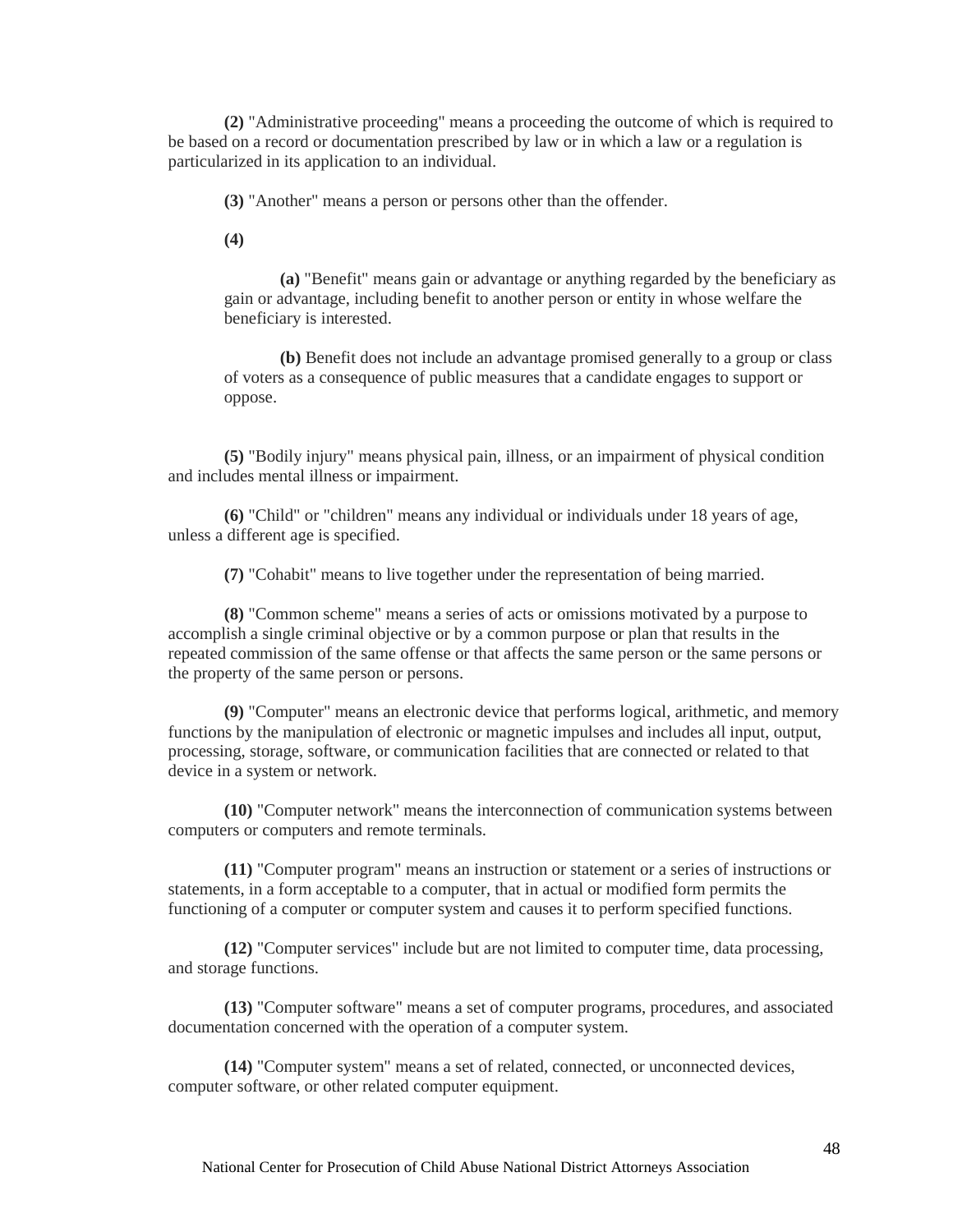**(15)** "Conduct" means an act or series of acts and the accompanying mental state.

**(16)** "Conviction" means a judgment of conviction or sentence entered upon a plea of guilty or nolo contendere or upon a verdict or finding of guilty of an offense rendered by a legally constituted jury or by a court of competent jurisdiction authorized to try the case without a jury.

**(17)** "Correctional institution" means a state prison, detention center, multijurisdictional detention center, private detention center, regional correctional facility, private correctional facility, or other institution for the incarceration of inmates under sentence for offenses or the custody of individuals awaiting trial or sentence for offenses.

**(18)** "Deception" means knowingly to:

**(a)** create or confirm in another an impression that is false and that the offender does not believe to be true;

**(b)** fail to correct a false impression that the offender previously has created or confirmed;

**(c)** prevent another from acquiring information pertinent to the disposition of the property involved;

**(d)** sell or otherwise transfer or encumber property without disclosing a lien, adverse claim, or other legal impediment to the enjoyment of the property, whether the impediment is or is not of value or is or is not a matter of official record; or

**(e)** promise performance that the offender does not intend to perform or knows will not be performed. Failure to perform, standing alone, is not evidence that the offender did not intend to perform.

**(19)** "Defamatory matter" means anything that exposes a person or a group, class, or association to hatred, contempt, ridicule, degradation, or disgrace in society or to injury to the person's or its business or occupation.

**(20)** "Deprive" means:

**(a)** to withhold property of another:

**(i)** permanently;

**(ii)** for such a period as to appropriate a portion of its value; or

**(iii)** with the purpose to restore it only upon payment of reward or other compensation; or

**(b)** to dispose of the property of another and use or deal with the property so as to make it unlikely that the owner will recover it.

**(21)** "Deviate sexual relations" means sexual contact or sexual intercourse between two persons of the same sex or any form of sexual intercourse with an animal.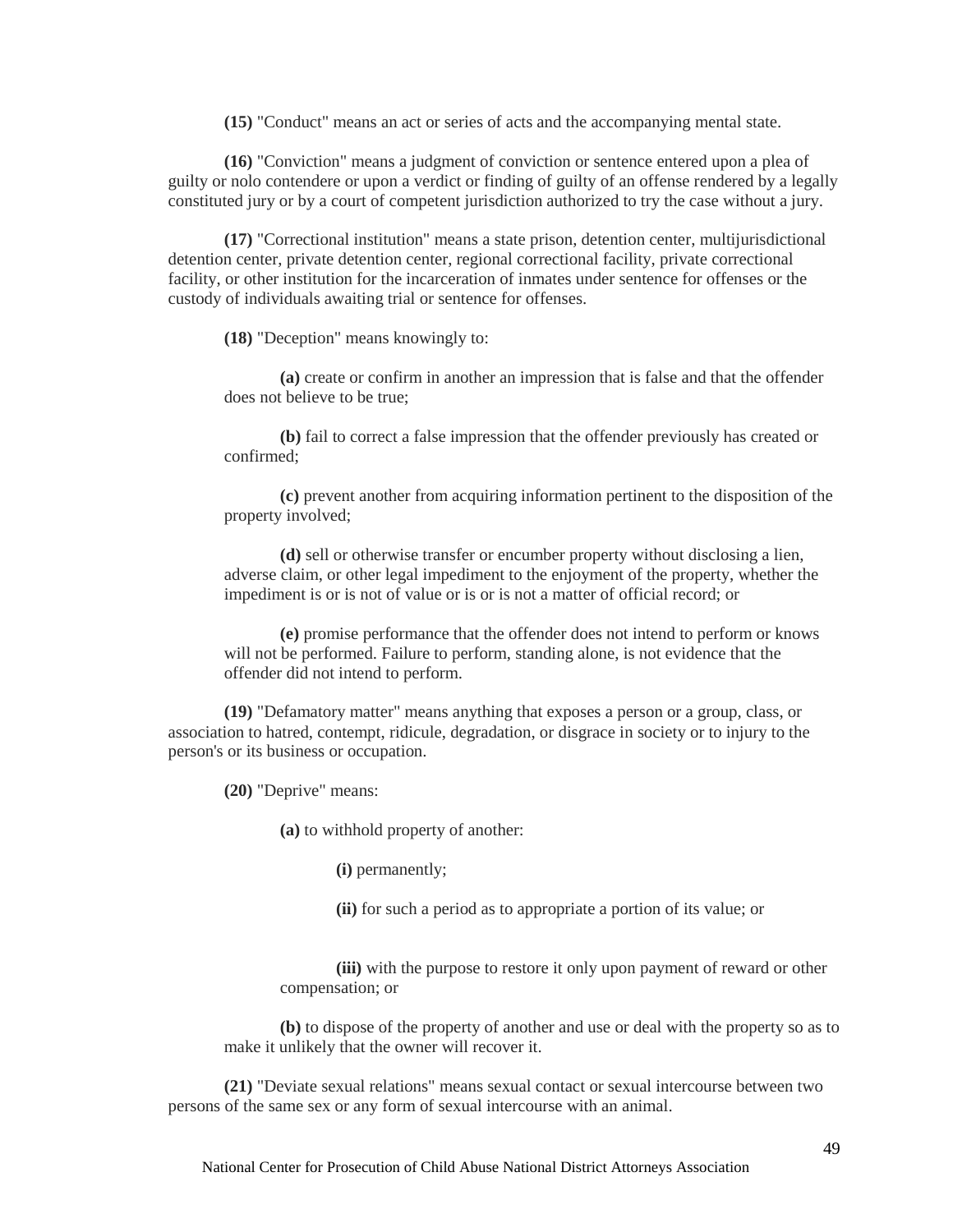**(22)** "Document" means, with respect to offenses involving the medicaid program, any application, claim, form, report, record, writing, or correspondence, whether in written, electronic, magnetic, microfilm, or other form.

**(23)** "Felony" means an offense in which the sentence imposed upon conviction is death or imprisonment in a state prison for a term exceeding 1 year.

**(24)** "Forcible felony" means a felony that involves the use or threat of physical force or violence against any individual.

**(25)** A "frisk" is a search by an external patting of a person's clothing.

**(26)** "Government" includes a branch, subdivision, or agency of the government of the state or a locality within it.

**(27)** "Harm" means loss, disadvantage, or injury or anything so regarded by the person affected, including loss, disadvantage, or injury to a person or entity in whose welfare the affected person is interested.

**(28)** A "house of prostitution" means a place where prostitution or promotion of prostitution is regularly carried on by one or more persons under the control, management, or supervision of another.

**(29)** "Human being" means a person who has been born and is alive.

**(30)** An "illegal article" is an article or thing that is prohibited by statute, rule, or order from being in the possession of a person subject to official detention.

**(31)** "Inmate" means a person who is confined in a correctional institution.

**(32)**

**(a)** "Intoxicating substance" means a controlled substance, as defined in Title 50, chapter 32, and an alcoholic beverage, including but not limited to a beverage containing 1/2 of 1% or more of alcohol by volume.

**(b)** Intoxicating substance does not include dealcoholized wine or a beverage or liquid produced by the process by which beer, ale, port, or wine is produced if it contains less than 1/2 of 1% of alcohol by volume.

**(33)** An "involuntary act" means an act that is:

**(a)** a reflex or convulsion;

**(b)** a bodily movement during unconsciousness or sleep;

**(c)** conduct during hypnosis or resulting from hypnotic suggestion; or

**(d)** a bodily movement that otherwise is not a product of the effort or determination of the actor, either conscious or habitual.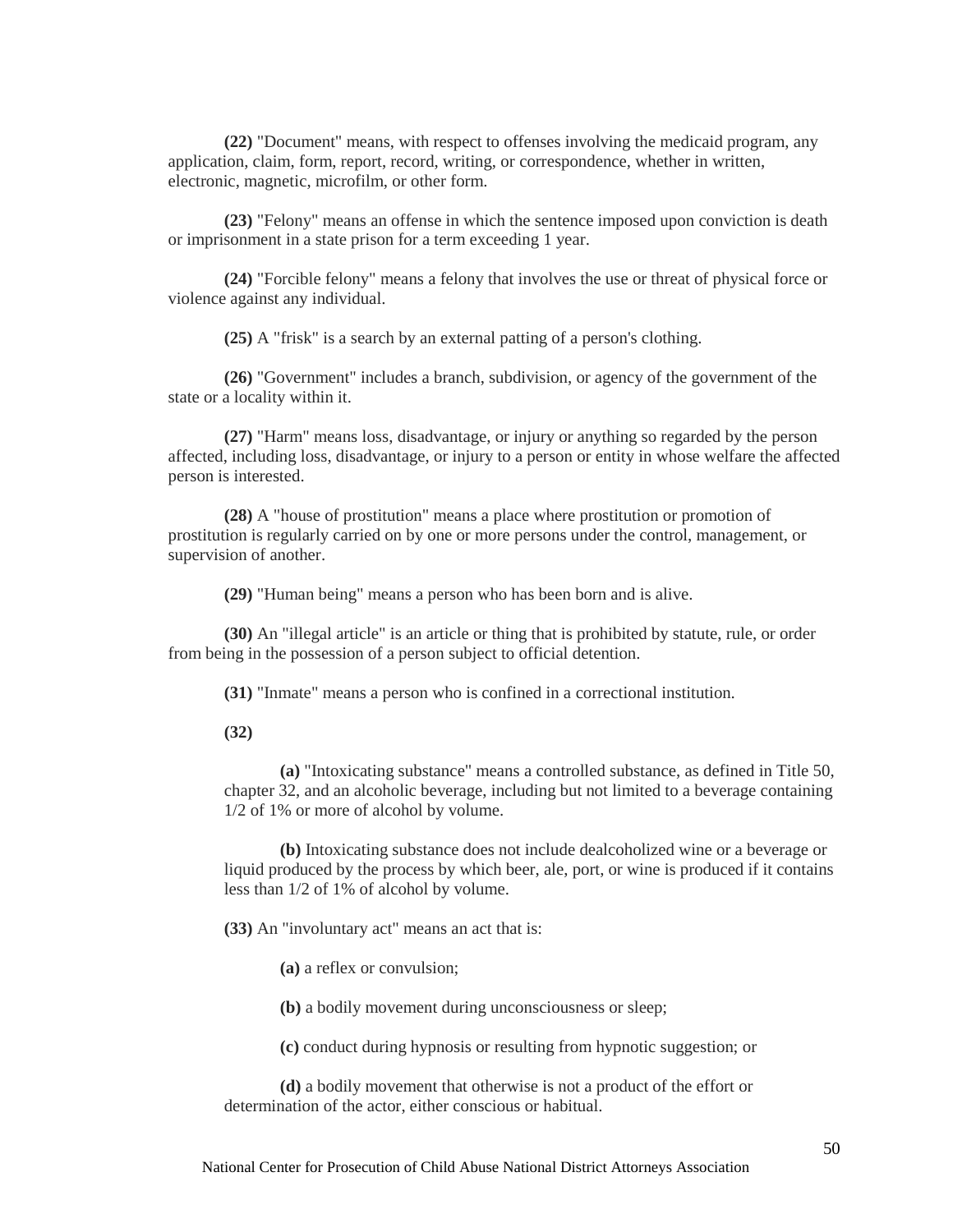**(34)** "Juror" means a person who is a member of a jury, including a grand jury, impaneled by a court in this state in an action or proceeding or by an officer authorized by law to impanel a jury in an action or proceeding. The term "juror" also includes a person who has been drawn or summoned to attend as a prospective juror.

**(35)** "Knowingly"--a person acts knowingly with respect to conduct or to a circumstance described by a statute defining an offense when the person is aware of the person's own conduct or that the circumstance exists. A person acts knowingly with respect to the result of conduct described by a statute defining an offense when the person is aware that it is highly probable that the result will be caused by the person's conduct. When knowledge of the existence of a particular fact is an element of an offense, knowledge is established if a person is aware of a high probability of its existence. Equivalent terms, such as "knowing" or "with knowledge", have the same meaning.

**(36)** "Medicaid" means the Montana medical assistance program provided for in Title 53, chapter 6.

**(37)** "Medicaid agency" has the meaning in 53-6-155.

**(38)** "Medicaid benefit" means the provision of anything of pecuniary value to or on behalf of a recipient under the medicaid program.

**(39)** (a) "Medicaid claim" means a communication, whether in oral, written, electronic, magnetic, or other form:

**(i)** that is used to claim specific services or items as payable or reimbursable under the medicaid program; or

**(ii)** that states income, expense, or other information that is or may be used to determine entitlement to or the rate of payment under the medicaid program.

**(b)** The term includes related documents submitted as a part of or in support of the claim.

**(40)** "Mentally defective" means that a person suffers from a mental disease or defect that renders the person incapable of appreciating the nature of the person's own conduct.

**(41)** "Mentally incapacitated" means that a person is rendered temporarily incapable of appreciating or controlling the person's own conduct as a result of the influence of an intoxicating substance.

**(42)** "Misdemeanor" means an offense for which the sentence imposed upon conviction is imprisonment in the county jail for a term or a fine, or both, or for which the sentence imposed is imprisonment in a state prison for a term of 1 year or less.

**(43)** "Negligently"--a person acts negligently with respect to a result or to a circumstance described by a statute defining an offense when the person consciously disregards a risk that the result will occur or that the circumstance exists or when the person disregards a risk of which the person should be aware that the result will occur or that the circumstance exists. The risk must be of a nature and degree that to disregard it involves a gross deviation from the standard of conduct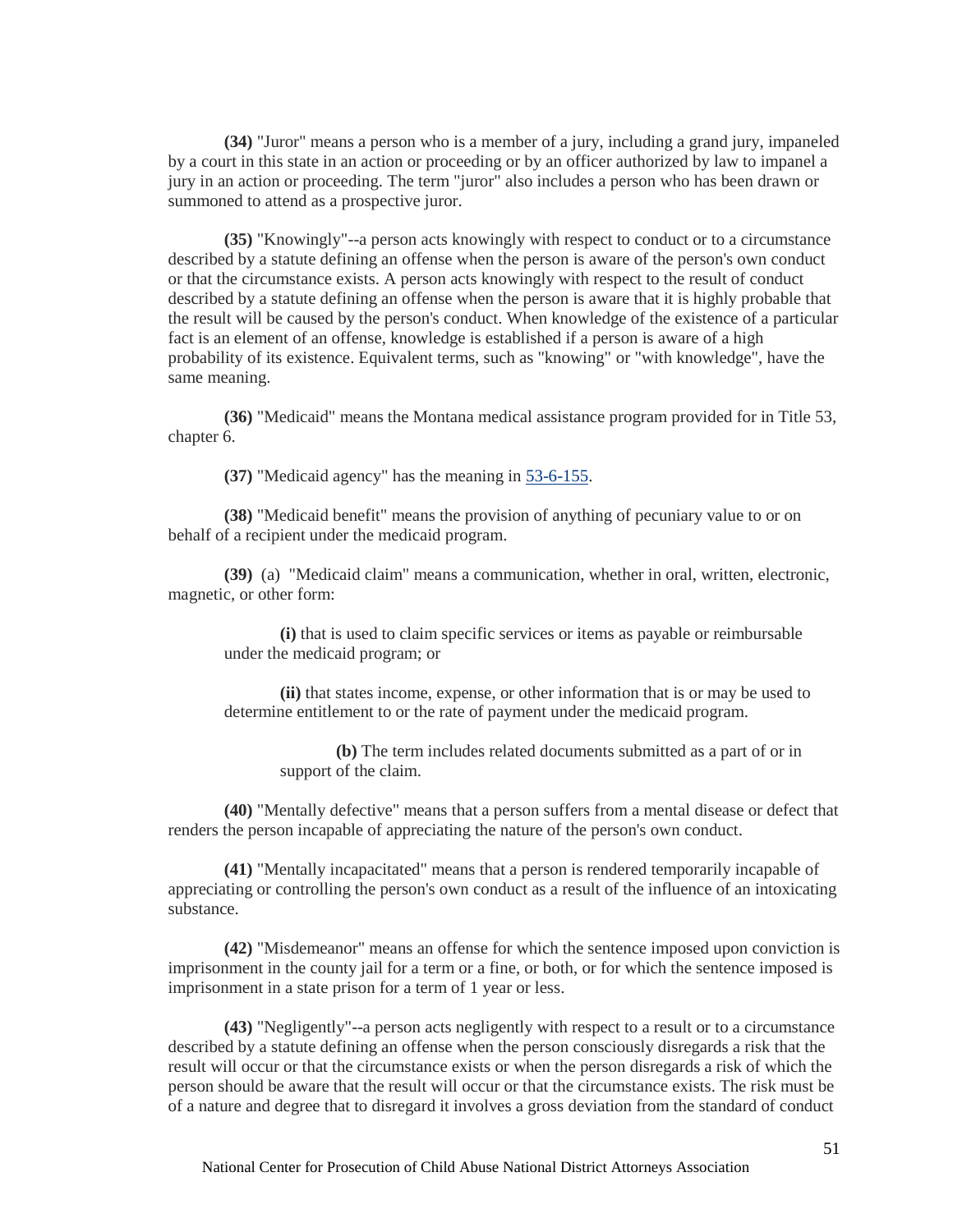that a reasonable person would observe in the actor's situation. "Gross deviation" means a deviation that is considerably greater than lack of ordinary care. Relevant terms, such as "negligent" and "with negligence", have the same meaning.

**(44)** "Nolo contendere" means a plea in which the defendant does not contest the charge or charges against the defendant and neither admits nor denies the charge or charges.

**(45)** "Obtain" means:

**(a)** in relation to property, to bring about a transfer of interest or possession, whether to the offender or to another; and

**(b)** in relation to labor or services, to secure the performance of the labor or service.

**(46)** "Obtains or exerts control" includes but is not limited to the taking, the carrying away, or the sale, conveyance, or transfer of title to, interest in, or possession of property.

**(47)** "Occupied structure" means any building, vehicle, or other place suitable for human occupancy or night lodging of persons or for carrying on business, whether or not a person is actually present, including any outbuilding that is immediately adjacent to or in close proximity to an occupied structure and that is habitually used for personal use or employment. Each unit of a building consisting of two or more units separately secured or occupied is a separate occupied structure.

**(48)** "Offender" means a person who has been or is liable to be arrested, charged, convicted, or punished for a public offense.

**(49)** "Offense" means a crime for which a sentence of death or of imprisonment or a fine is authorized. Offenses are classified as felonies or misdemeanors.

**(50)**

**(a)** "Official detention" means imprisonment resulting from a conviction for an offense, confinement for an offense, confinement of a person charged with an offense, detention by a peace officer pursuant to arrest, detention for extradition or deportation, or lawful detention for the purpose of the protection of the welfare of the person detained or for the protection of society.

**(b)** Official detention does not include supervision of probation or parole, constraint incidental to release on bail, or an unlawful arrest unless the person arrested employed physical force, a threat of physical force, or a weapon to escape.

**(51)** "Official proceeding" means a proceeding heard or that may be heard before a legislative, a judicial, an administrative, or another governmental agency or official authorized to take evidence under oath, including any referee, hearings examiner, commissioner, notary, or other person taking testimony or deposition in connection with the proceeding.

**(52)** "Other state" means a state or territory of the United States, the District of Columbia, and the Commonwealth of Puerto Rico.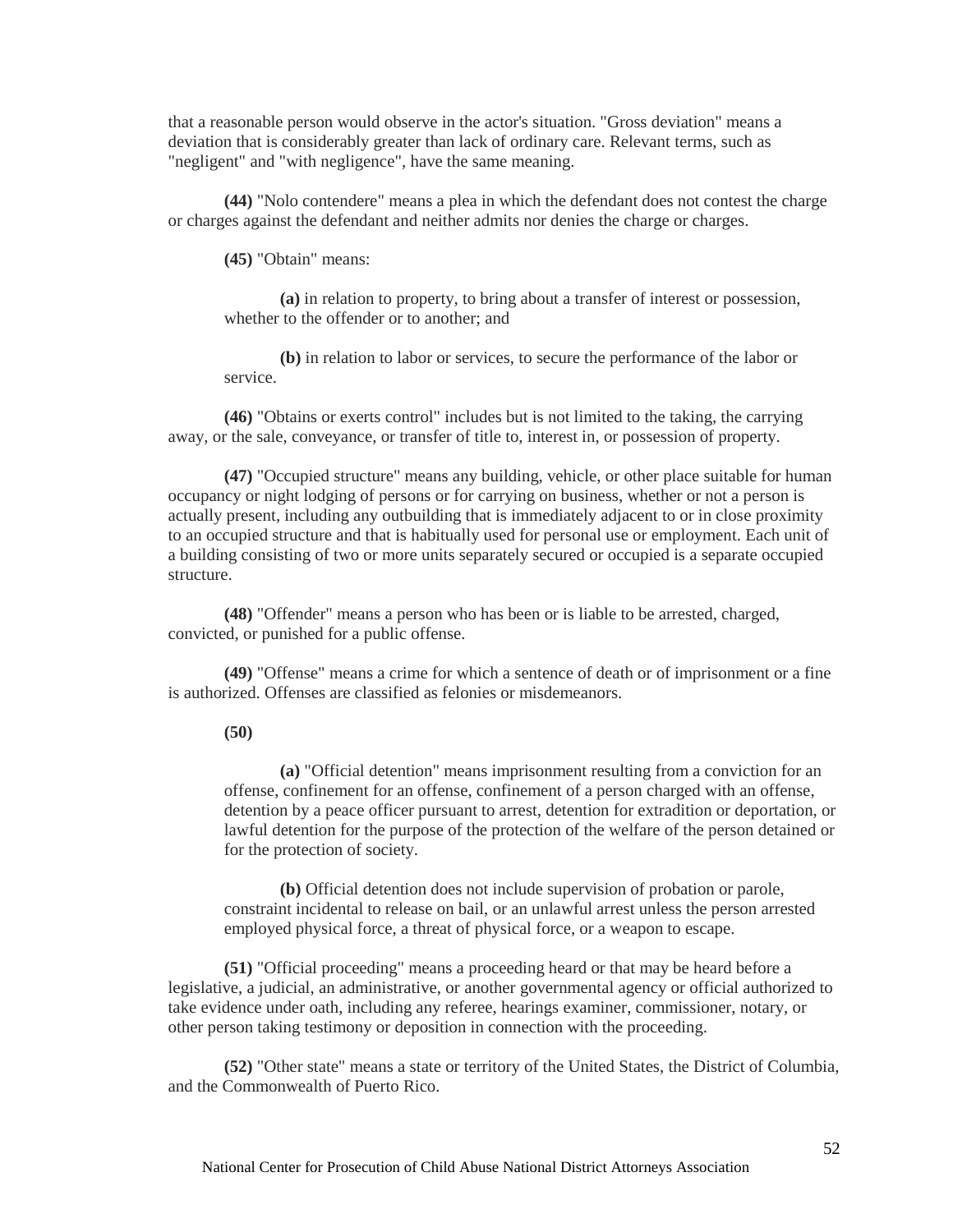**(53)** "Owner" means a person other than the offender who has possession of or other interest in the property involved, even though the interest or possession is unlawful, and without whose consent the offender has no authority to exert control over the property.

**(54)** "Party official" means a person who holds an elective or appointive post in a political party in the United States by virtue of which the person directs or conducts or participates in directing or conducting party affairs at any level of responsibility.

**(55)** "Peace officer" means a person who by virtue of the person's office or public employment is vested by law with a duty to maintain public order or to make arrests for offenses while acting within the scope of the person's authority.

**(56)** "Pecuniary benefit" is benefit in the form of money, property, commercial interests, or anything else the primary significance of which is economic gain.

**(57)** "Person" includes an individual, business association, partnership, corporation, government, or other legal entity and an individual acting or purporting to act for or on behalf of a government or subdivision of government.

**(58)** "Physically helpless" means that a person is unconscious or is otherwise physically unable to communicate unwillingness to act.

**(59)** "Possession" is the knowing control of anything for a sufficient time to be able to terminate control.

**(60)** "Premises" includes any type of structure or building and real property.

**(61)** "Property" means a tangible or intangible thing of value. Property includes but is not limited to:

**(a)** real estate;

**(b)** money;

**(c)** commercial instruments;

**(d)** admission or transportation tickets;

**(e)** written instruments that represent or embody rights concerning anything of value, including labor or services, or that are otherwise of value to the owner;

**(f)** things growing on, affixed to, or found on land and things that are part of or affixed to a building;

**(g)** electricity, gas, and water;

**(h)** birds, animals, and fish that ordinarily are kept in a state of confinement;

**(i)** food and drink, samples, cultures, microorganisms, specimens, records, recordings, documents, blueprints, drawings, maps, and whole or partial copies, descriptions, photographs, prototypes, or models thereof;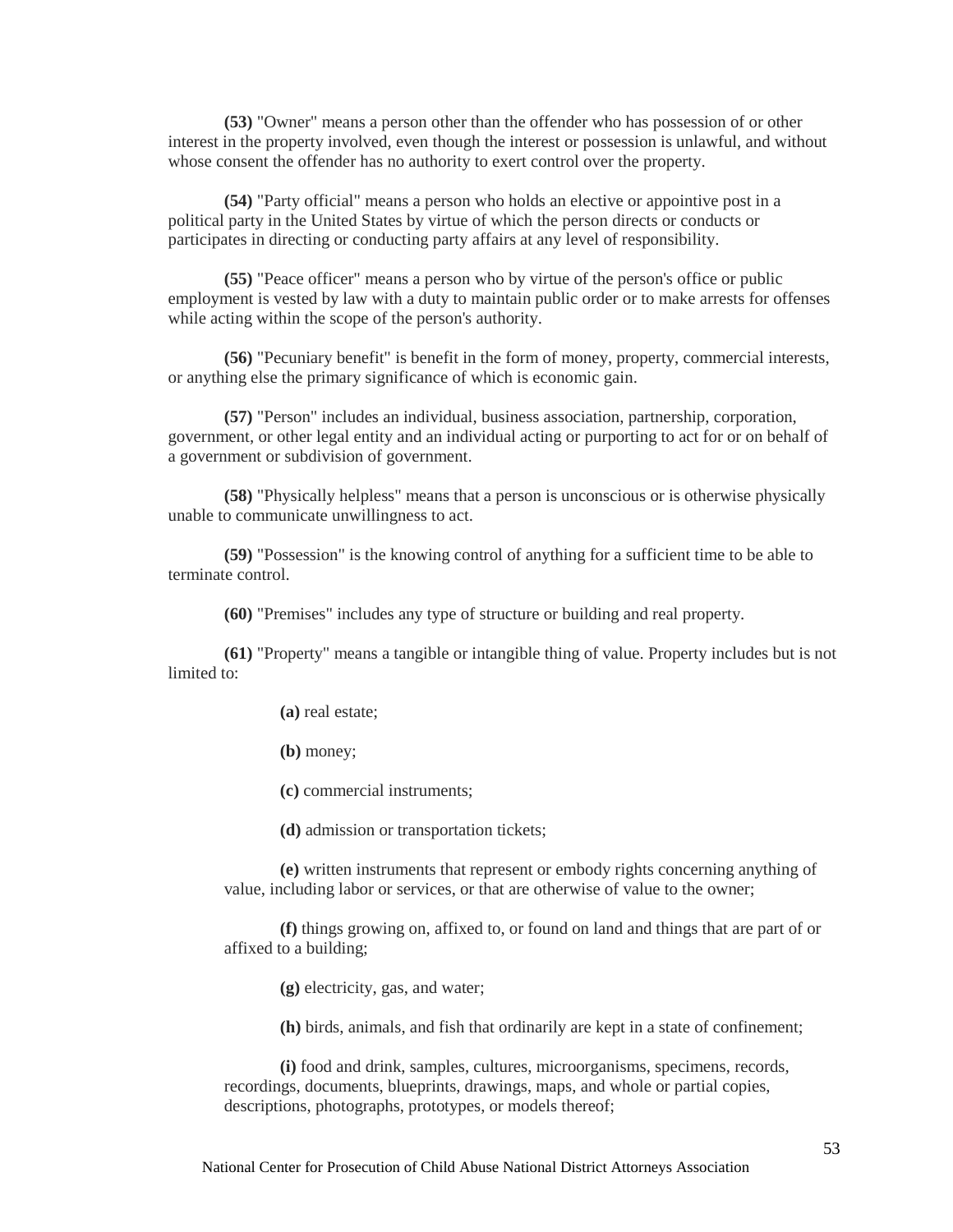**(j)** other articles, materials, devices, substances, and whole or partial copies, descriptions, photographs, prototypes, or models thereof that constitute, represent, evidence, reflect, or record secret scientific, technical, merchandising, production, or management information or a secret designed process, procedure, formula, invention, or improvement; and

**(k)** electronic impulses, electronically processed or produced data or information, commercial instruments, computer software or computer programs, in either machine- or human-readable form, computer services, any other tangible or intangible item of value relating to a computer, computer system, or computer network, and copies thereof.

**(62)** "Property of another" means real or personal property in which a person other than the offender has an interest that the offender has no authority to defeat or impair, even though the offender may have an interest in the property.

**(63)** "Public place" means a place to which the public or a substantial group has access.

**(64)**

**(a)** "Public servant" means an officer or employee of government, including but not limited to legislators, judges, and firefighters, and a person participating as a juror, adviser, consultant, administrator, executor, guardian, or court-appointed fiduciary. The term "public servant" includes one who has been elected or designated to become a public servant.

**(b)** The term does not include witnesses.

**(65)** "Purposely"--a person acts purposely with respect to a result or to conduct described by a statute defining an offense if it is the person's conscious object to engage in that conduct or to cause that result. When a particular purpose is an element of an offense, the element is established although the purpose is conditional, unless the condition negatives the harm or evil sought to be prevented by the law defining the offense. Equivalent terms, such as "purpose" and "with the purpose", have the same meaning.

**(66)** (a) "Serious bodily injury" means bodily injury that:

**(i)** creates a substantial risk of death;

**(ii)** causes serious permanent disfigurement or protracted loss or impairment of the function or process of a bodily member or organ; or

**(iii)** at the time of injury, can reasonably be expected to result in serious permanent disfigurement or protracted loss or impairment of the function or process of a bodily member or organ.

**(b)** The term includes serious mental illness or impairment.

**(67)** "Sexual contact" means touching of the sexual or other intimate parts of the person of another, directly or through clothing, in order to knowingly or purposely: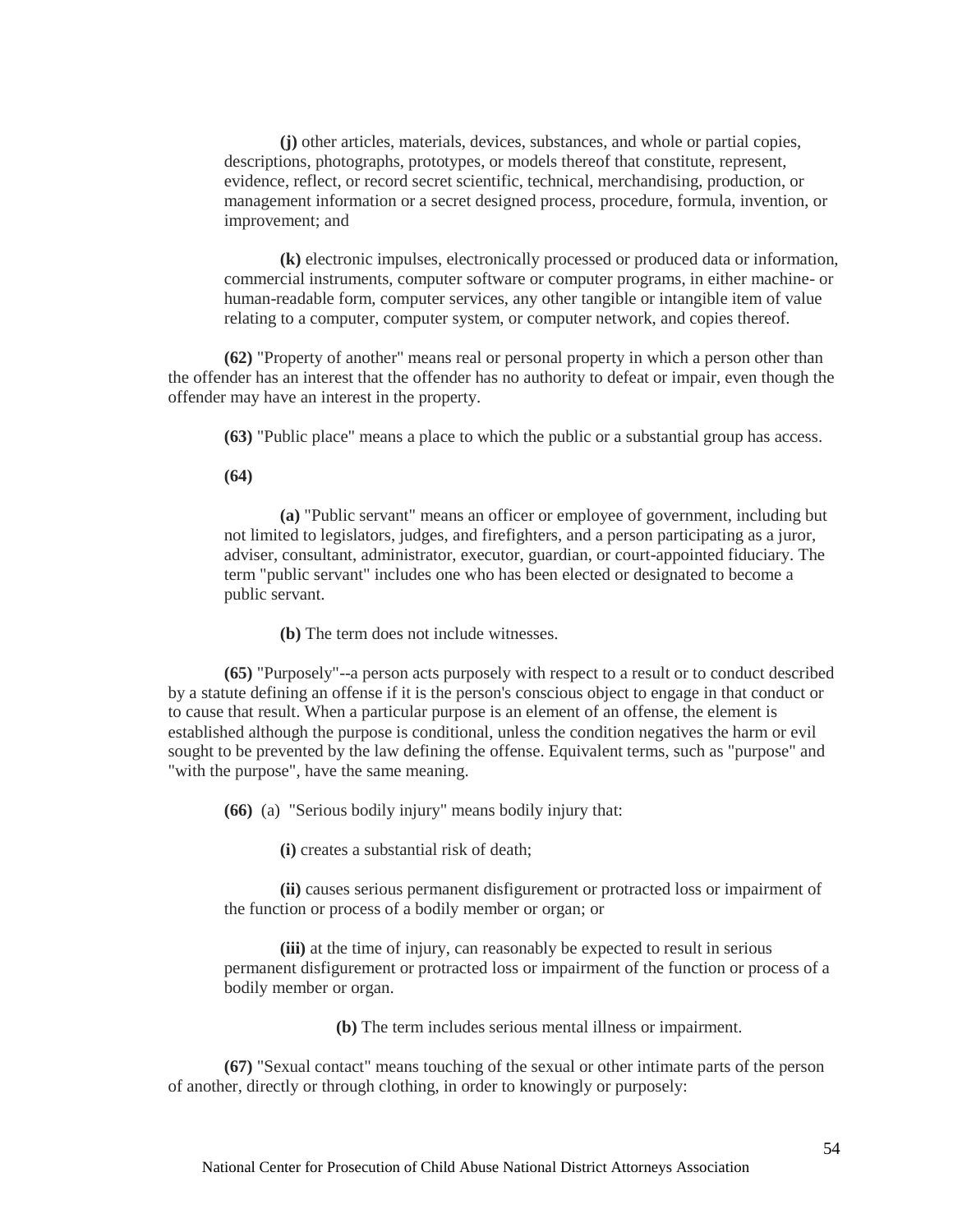**(a)** cause bodily injury to or humiliate, harass, or degrade another; or

**(b)** arouse or gratify the sexual response or desire of either party.

**(68)** (a) "Sexual intercourse" means penetration of the vulva, anus, or mouth of one person by the penis of another person, penetration of the vulva or anus of one person by a body member of another person, or penetration of the vulva or anus of one person by a foreign instrument or object manipulated by another person to knowingly or purposely:

**(i)** cause bodily injury or humiliate, harass, or degrade; or

**(ii)** arouse or gratify the sexual response or desire of either party.

**(b)** For purposes of subsection (68)(a), any penetration, however slight, is sufficient.

**(69)** "Solicit" or "solicitation" means to command, authorize, urge, incite, request, or advise another to commit an offense.

**(70)** "State" or "this state" means the state of Montana, all the land and water in respect to which the state of Montana has either exclusive or concurrent jurisdiction, and the air space above the land and water.

**(71)** "Statute" means an act of the legislature of this state.

**(72)** "Stolen property" means property over which control has been obtained by theft.

**(73)** A "stop" is the temporary detention of a person that results when a peace officer orders the person to remain in the peace officer's presence.

**(74)** "Tamper" means to interfere with something improperly, meddle with it, make unwarranted alterations in its existing condition, or deposit refuse upon it.

**(75)** "Telephone" means any type of telephone, including but not limited to a corded, uncorded, cellular, or satellite telephone.

**(76)** "Threat" means a menace, however communicated, to:

**(a)** inflict physical harm on the person threatened or any other person or on property;

**(b)** subject any person to physical confinement or restraint;

**(c)** commit a criminal offense;

**(d)** accuse a person of a criminal offense;

**(e)** expose a person to hatred, contempt, or ridicule;

**(f)** harm the credit or business repute of a person;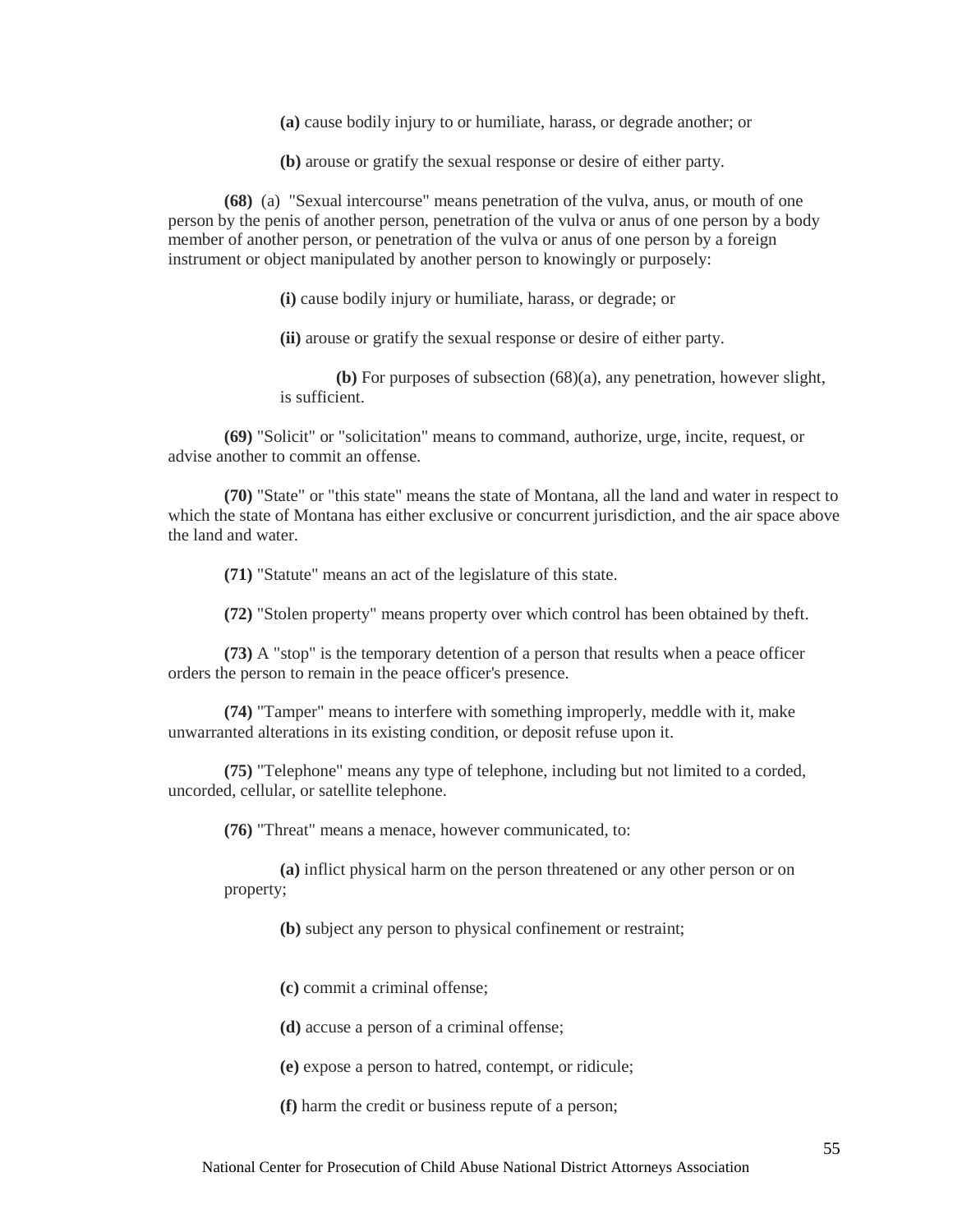**(g)** reveal information sought to be concealed by the person threatened;

**(h)** take action as an official against anyone or anything, withhold official action, or cause the action or withholding;

**(i)** bring about or continue a strike, boycott, or other similar collective action if the person making the threat demands or receives property that is not for the benefit of groups that the person purports to represent; or

**(j)** testify or provide information or withhold testimony or information with respect to another's legal claim or defense.

**(77)** (a) "Value" means the market value of the property at the time and place of the crime or, if the market value cannot be satisfactorily ascertained, the cost of the replacement of the property within a reasonable time after the crime. If the offender appropriates a portion of the value of the property, the value must be determined as follows:

**(i)** The value of an instrument constituting an evidence of debt, such as a check, draft, or promissory note, is considered the amount due or collectible. The figure is ordinarily the face amount of the indebtedness less any portion of the indebtedness that has been satisfied.

**(ii)** The value of any other instrument that creates, releases, discharges, or otherwise affects any valuable legal right, privilege, or obligation is considered the amount of economic loss that the owner of the instrument might reasonably suffer by virtue of the loss of the instrument.

**(iii)** The value of electronic impulses, electronically produced data or information, computer software or programs, or any other tangible or intangible item relating to a computer, computer system, or computer network is considered to be the amount of economic loss that the owner of the item might reasonably suffer by virtue of the loss of the item. The determination of the amount of economic loss includes but is not limited to consideration of the value of the owner's right to exclusive use or disposition of the item.

**(b)** When it cannot be determined if the value of the property is more or less than \$ 1,500 by the standards set forth in subsection  $(77)(a)$ , its value is considered to be an amount less than \$ 1,500.

**(c)** Amounts involved in thefts committed pursuant to a common scheme or the same transaction, whether from the same person or several persons, may be aggregated in determining the value of the property.

**(78)** "Vehicle" means a device for transportation by land, water, or air or by mobile equipment, with provision for transport of an operator.

**(79)** "Weapon" means an instrument, article, or substance that, regardless of its primary function, is readily capable of being used to produce death or serious bodily injury.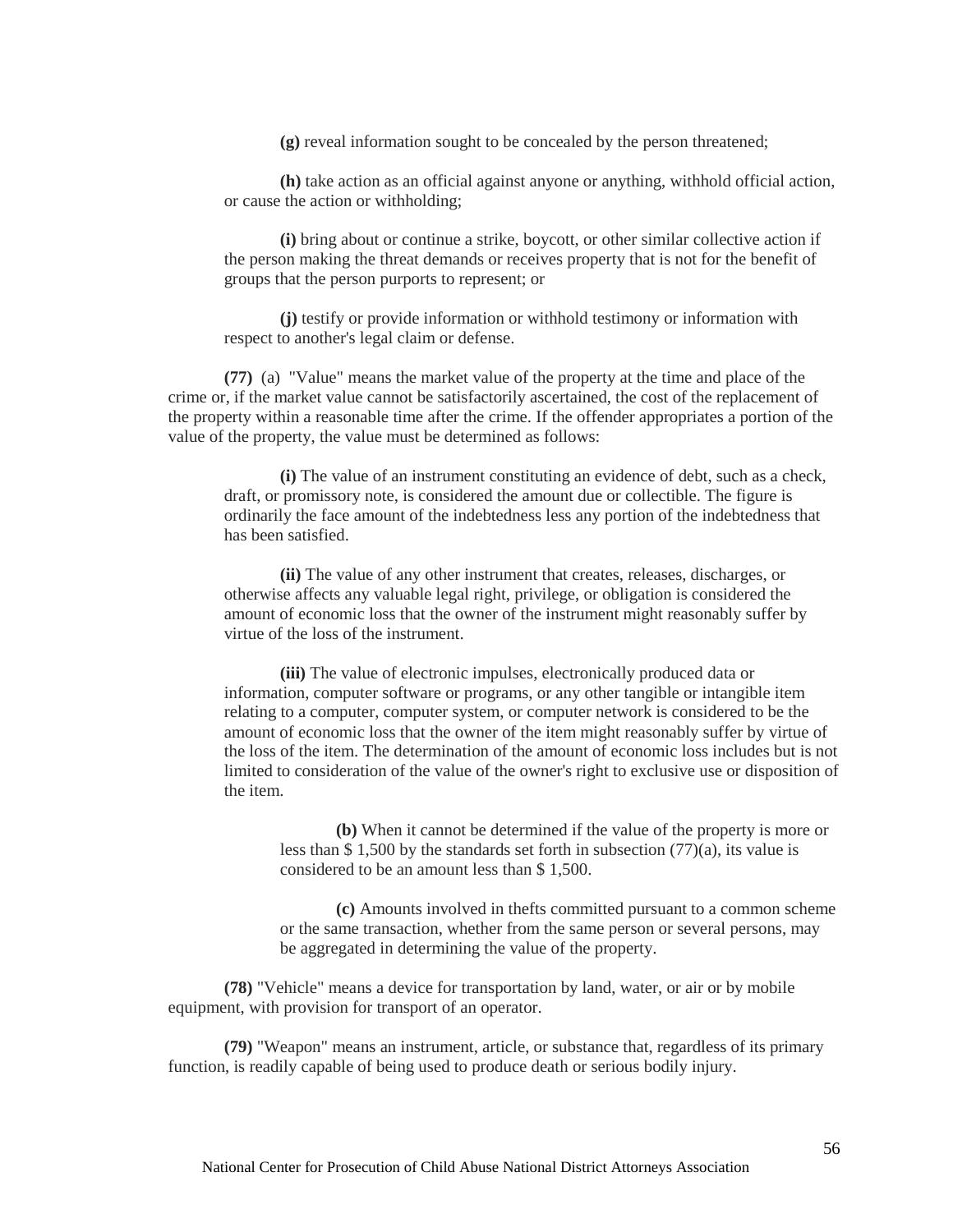**(80)** "Witness" means a person whose testimony is desired in an official proceeding, in any investigation by a grand jury, or in a criminal action, prosecution, or proceeding.

### **NEBRASKA**

#### **NEB. REV. STAT. ANN. § 28-702 (2013). INCESTUOUS MARRIAGES; DECLARED VOID**

Incestuous marriages are marriages between parents and children, grandparents and grandchildren of every degree, between brothers and sisters of the half as well as the whole blood, and between uncles and nieces, aunts and nephews. Incestuous marriages are declared to be absolutely void. This section shall extend to children and relations born out of wedlock.

#### **NEB. REV. STAT. ANN. § 28-703 (2013). INCEST; PENALTY**

(1) Any person who shall knowingly intermarry or engage in sexual penetration with any person who falls within the degrees of consanguinity set forth in [section 28-702](https://a.next.westlaw.com/Link/Document/FullText?findType=L&pubNum=1000257&cite=NESTS28-702&originatingDoc=NE268ECC0AEBE11DEA0C8A10D09B7A847&refType=LQ&originationContext=document&transitionType=DocumentItem&contextData=%28sc.Search%29) or any person who engages in sexual penetration with his or her minor stepchild commits incest.

(2) Incest is a Class III felony.

(3)(a) For purposes of this section, the definitions found in [section 28-318](https://a.next.westlaw.com/Link/Document/FullText?findType=L&pubNum=1000257&cite=NESTS28-318&originatingDoc=NE268ECC0AEBE11DEA0C8A10D09B7A847&refType=LQ&originationContext=document&transitionType=DocumentItem&contextData=%28sc.Search%29) shall be used.

(b) The testimony of a victim shall be entitled to the same weight as the testimony of victims of other crimes under this code.

#### **NEB. REV. STAT. ANN. § 28-201 (2013). CRIMINAL ATTEMPT; CONDUCT; PENALTIES**

(1) A person shall be guilty of an attempt to commit a crime if he or she:

(a) Intentionally engages in conduct which would constitute the crime if the attendant circumstances were as he or she believes them to be; or

(b) Intentionally engages in conduct which, under the circumstances as he or she believes them to be, constitutes a substantial step in a course of conduct intended to culminate in his or her commission of the crime.

(2) When causing a particular result is an element of the crime, a person shall be guilty of an attempt to commit the crime if, acting with the state of mind required to establish liability with respect to the attendant circumstances specified in the definition of the crime, he or she intentionally engages in conduct which is a substantial step in a course of conduct intended or known to cause such a result.

(3) Conduct shall not be considered a substantial step under this section unless it is strongly corroborative of the defendant's criminal intent.

(4) Criminal attempt is:

- (a) A Class II felony when the crime attempted is a Class I, IA, IB, IC, or ID felony;
- (b) A Class III felony when the crime attempted is a Class II felony;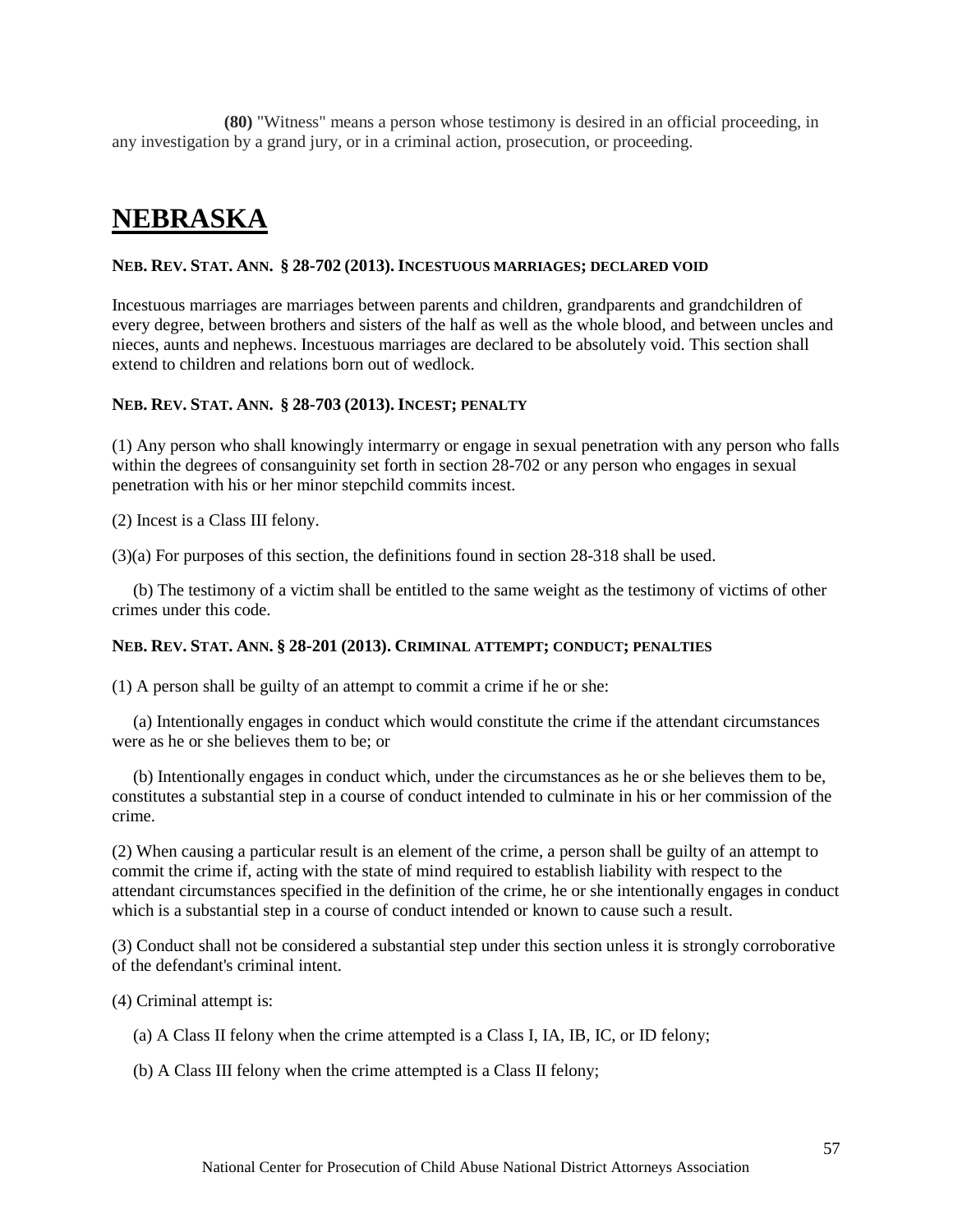(c) A Class IIIA felony when the crime attempted is sexual assault in the second degree under [section](https://a.next.westlaw.com/Link/Document/FullText?findType=L&pubNum=1000257&cite=NESTS28-320&originatingDoc=N40BC11E0AEBE11DEA0C8A10D09B7A847&refType=LQ&originationContext=document&transitionType=DocumentItem&contextData=%28sc.Search%29)  [28-320,](https://a.next.westlaw.com/Link/Document/FullText?findType=L&pubNum=1000257&cite=NESTS28-320&originatingDoc=N40BC11E0AEBE11DEA0C8A10D09B7A847&refType=LQ&originationContext=document&transitionType=DocumentItem&contextData=%28sc.Search%29) a violation of [subdivision \(2\)\(b\) of section 28-416,](https://a.next.westlaw.com/Link/Document/FullText?findType=L&pubNum=1000257&cite=NESTS28-416&originatingDoc=N40BC11E0AEBE11DEA0C8A10D09B7A847&refType=SP&originationContext=document&transitionType=DocumentItem&contextData=%28sc.Search%29#co_pp_58730000872b1) incest unde[r section 28-703,](https://a.next.westlaw.com/Link/Document/FullText?findType=L&pubNum=1000257&cite=NESTS28-703&originatingDoc=N40BC11E0AEBE11DEA0C8A10D09B7A847&refType=LQ&originationContext=document&transitionType=DocumentItem&contextData=%28sc.Search%29) or assault by a confined person with a deadly or dangerous weapon under [section 28-932;](https://a.next.westlaw.com/Link/Document/FullText?findType=L&pubNum=1000257&cite=NESTS28-932&originatingDoc=N40BC11E0AEBE11DEA0C8A10D09B7A847&refType=LQ&originationContext=document&transitionType=DocumentItem&contextData=%28sc.Search%29)

(d) A Class IV felony when the crime attempted is a Class III felony not listed in subdivision (4)(c) of this section;

(e) A Class I misdemeanor when the crime attempted is a Class IIIA or Class IV felony;

- (f) A Class II misdemeanor when the crime attempted is a Class I misdemeanor; and
- (g) A Class III misdemeanor when the crime attempted is a Class II misdemeanor.

#### **NEB. REV. STAT. ANN. § 28-367 (2013). SEXUAL ABUSE, DEFINED**

Sexual abuse shall include sexual assault as described in section 28-319 or 28-320 and incest as described in section 28-703.

#### NEB. REV. STAT. ANN. § 27-505 (2013). RULE 505 HUSBAND-WIFE PRIVILEGE; GENERAL RULE OF **PRIVILEGE; DEFINITIONS; WAIVER; CRIMINAL CASES; EXCEPTIONS TO THE PRIVILEGE**

(1) Neither husband nor wife can be examined in any case as to any confidential communication made by one to the other while married, nor shall they after the marriage relation ceases be permitted to reveal in testimony any such communication while the marriage subsisted except as otherwise provided by law. This privilege may be waived only with the consent of both spouses. After the death of one, it may be waived by the survivor.

For purposes of this section (a) a confidential communication shall mean a communication which is made privately by any person to his or her spouse with no intention that such communication be disclosed to any other person and (b) communication shall include any action on the part of a spouse if the action reasonably appears to have been intended to communicate a message from one spouse to the other.

(2) During the existence of the marriage, a husband and wife can in no criminal case be a witness against the other. This privilege may be waived only with the consent of both spouses.

(3) These privileges may not be claimed:

(a) In any criminal case where the crime charged is a crime of violence, bigamy, incest, or any crime committed by one against the person or property of the other or of a child of either or in any criminal prosecution against the husband for wife or child abandonment;

(b) In any case brought by either husband or wife against a third person relating to their marriage relationship or the interruption of or interference with such relationship; or

(c) In any case brought by either husband or wife against the other for divorce or annulment of the marriage or for support.

#### **NEB. REV. STAT. ANN. § 28-702 (2013). INCESTUOUS MARRIAGES; DECLARED VOID**

Incestuous marriages are marriages between parents and children, grandparents and grandchildren of every degree, between brothers and sisters of the half as well as the whole blood, and between uncles and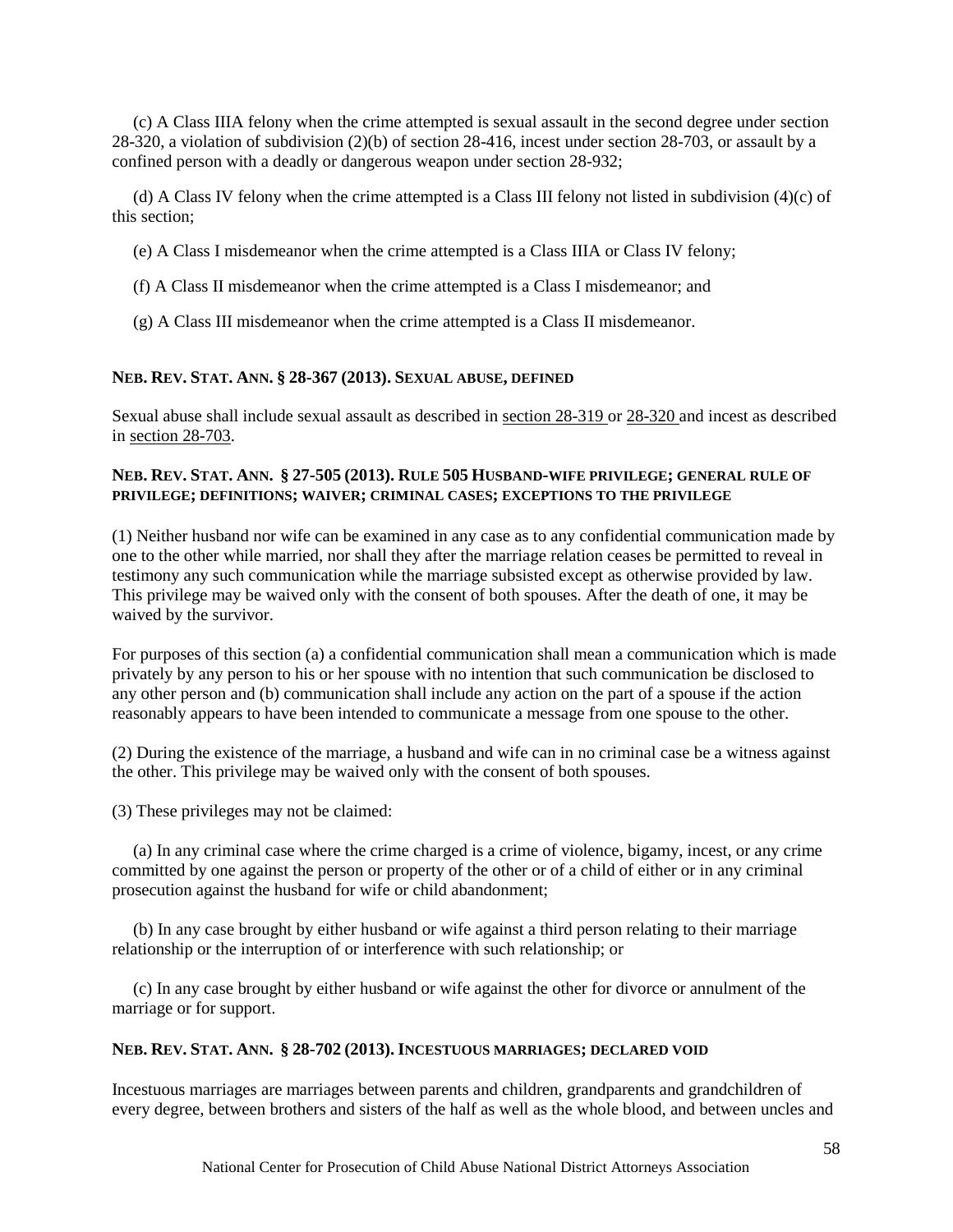nieces, aunts and nephews. Incestuous marriages are declared to be absolutely void. This section shall extend to children and relations born out of wedlock.

#### NEB. REV. STAT. ANN. § 29-110 (2010). PROSECUTIONS; COMPLAINT, INDICTMENT, OR **INFORMATION; FILING; TIME LIMITATIONS; EXCEPTIONS**

(1) Except as otherwise provided by law, no person shall be prosecuted for any felony unless the indictment is found by a grand jury within three years next after the offense has been done or committed or unless a complaint for the same is filed before the magistrate within three years next after the offense has been done or committed and a warrant for the arrest of the defendant has been issued.

(2) Except as otherwise provided by law, no person shall be prosecuted, tried, or punished for any misdemeanor or other indictable offense below the grade of felony or for any fine or forfeiture under any penal statute unless the suit, information, or indictment for such offense is instituted or found within one year and six months from the time of committing the offense or incurring the fine or forfeiture or within one year for any offense the punishment of which is restricted by a fine not exceeding one hundred dollars and to imprisonment not exceeding three months.

(3) Except as otherwise provided by law, no person shall be prosecuted for kidnapping under [section 28-](https://a.next.westlaw.com/Link/Document/FullText?findType=L&pubNum=1000257&cite=NESTS28-313&originatingDoc=N4A6F5E20AEC011DEA0C8A10D09B7A847&refType=LQ&originationContext=document&transitionType=DocumentItem&contextData=%28sc.Search%29) [313,](https://a.next.westlaw.com/Link/Document/FullText?findType=L&pubNum=1000257&cite=NESTS28-313&originatingDoc=N4A6F5E20AEC011DEA0C8A10D09B7A847&refType=LQ&originationContext=document&transitionType=DocumentItem&contextData=%28sc.Search%29) false imprisonment under [section 28-314](https://a.next.westlaw.com/Link/Document/FullText?findType=L&pubNum=1000257&cite=NESTS28-314&originatingDoc=N4A6F5E20AEC011DEA0C8A10D09B7A847&refType=LQ&originationContext=document&transitionType=DocumentItem&contextData=%28sc.Search%29) or [28-315,](https://a.next.westlaw.com/Link/Document/FullText?findType=L&pubNum=1000257&cite=NESTS28-315&originatingDoc=N4A6F5E20AEC011DEA0C8A10D09B7A847&refType=LQ&originationContext=document&transitionType=DocumentItem&contextData=%28sc.Search%29) child abuse under [section 28-707,](https://a.next.westlaw.com/Link/Document/FullText?findType=L&pubNum=1000257&cite=NESTS28-707&originatingDoc=N4A6F5E20AEC011DEA0C8A10D09B7A847&refType=LQ&originationContext=document&transitionType=DocumentItem&contextData=%28sc.Search%29) pandering under [section 28-802,](https://a.next.westlaw.com/Link/Document/FullText?findType=L&pubNum=1000257&cite=NESTS28-802&originatingDoc=N4A6F5E20AEC011DEA0C8A10D09B7A847&refType=LQ&originationContext=document&transitionType=DocumentItem&contextData=%28sc.Search%29) debauching a minor under [section 28-805,](https://a.next.westlaw.com/Link/Document/FullText?findType=L&pubNum=1000257&cite=NESTS28-805&originatingDoc=N4A6F5E20AEC011DEA0C8A10D09B7A847&refType=LQ&originationContext=document&transitionType=DocumentItem&contextData=%28sc.Search%29) or an offense under [section 28-813,](https://a.next.westlaw.com/Link/Document/FullText?findType=L&pubNum=1000257&cite=NESTS28-813&originatingDoc=N4A6F5E20AEC011DEA0C8A10D09B7A847&refType=LQ&originationContext=document&transitionType=DocumentItem&contextData=%28sc.Search%29) [28-](https://a.next.westlaw.com/Link/Document/FullText?findType=L&pubNum=1000257&cite=NESTS28-813.01&originatingDoc=N4A6F5E20AEC011DEA0C8A10D09B7A847&refType=LQ&originationContext=document&transitionType=DocumentItem&contextData=%28sc.Search%29) [813.01,](https://a.next.westlaw.com/Link/Document/FullText?findType=L&pubNum=1000257&cite=NESTS28-813.01&originatingDoc=N4A6F5E20AEC011DEA0C8A10D09B7A847&refType=LQ&originationContext=document&transitionType=DocumentItem&contextData=%28sc.Search%29) or [28-1463.03](https://a.next.westlaw.com/Link/Document/FullText?findType=L&pubNum=1000257&cite=NESTS28-1463.03&originatingDoc=N4A6F5E20AEC011DEA0C8A10D09B7A847&refType=LQ&originationContext=document&transitionType=DocumentItem&contextData=%28sc.Search%29) when the victim is under sixteen years of age at the time of the offense (a) unless the indictment for such offense is found by a grand jury within seven years next after the offense has been committed or within seven years next after the victim's sixteenth birthday, whichever is later, or (b) unless a complaint for such offense is filed before the magistrate within seven years next after the offense has been committed or within seven years next after the victim's sixteenth birthday, whichever is later, and a warrant for the arrest of the defendant has been issued.

(4) No person shall be prosecuted for a violation of the Securities Act of Nebraska under [section 8-1117](https://a.next.westlaw.com/Link/Document/FullText?findType=L&pubNum=1000257&cite=NESTS8-1117&originatingDoc=N4A6F5E20AEC011DEA0C8A10D09B7A847&refType=LQ&originationContext=document&transitionType=DocumentItem&contextData=%28sc.Search%29) unless the indictment for such offense is found by a grand jury within five years next after the offense has been done or committed or unless a complaint for such offense is filed before the magistrate within five years next after the offense has been done or committed and a warrant for the arrest of the defendant has been issued.

(5) No person shall be prosecuted for criminal impersonation under [section 28-638,](https://a.next.westlaw.com/Link/Document/FullText?findType=L&pubNum=1000257&cite=NESTS28-638&originatingDoc=N4A6F5E20AEC011DEA0C8A10D09B7A847&refType=LQ&originationContext=document&transitionType=DocumentItem&contextData=%28sc.Search%29) identity theft under [section 28-639,](https://a.next.westlaw.com/Link/Document/FullText?findType=L&pubNum=1000257&cite=NESTS28-639&originatingDoc=N4A6F5E20AEC011DEA0C8A10D09B7A847&refType=LQ&originationContext=document&transitionType=DocumentItem&contextData=%28sc.Search%29) or identity fraud under [section 28-640](https://a.next.westlaw.com/Link/Document/FullText?findType=L&pubNum=1000257&cite=NESTS28-640&originatingDoc=N4A6F5E20AEC011DEA0C8A10D09B7A847&refType=LQ&originationContext=document&transitionType=DocumentItem&contextData=%28sc.Search%29) unless the indictment for such offense is found by a grand jury within five years next after the offense has been done or committed or unless a complaint for such offense is filed before the magistrate within five years next after the offense has been done or committed and a warrant for the arrest of the defendant has been issued.

(6) No person shall be prosecuted for a violation of [section 68-1017](https://a.next.westlaw.com/Link/Document/FullText?findType=L&pubNum=1000257&cite=NESTS68-1017&originatingDoc=N4A6F5E20AEC011DEA0C8A10D09B7A847&refType=LQ&originationContext=document&transitionType=DocumentItem&contextData=%28sc.Search%29) if the aggregate value of all funds and other benefits obtained or attempted to be obtained is five hundred dollars or more unless the indictment for such offense is found by a grand jury within five years next after the offense has been done or committed or unless a complaint for such offense is filed before the magistrate within five years next after the offense has been done or committed and a warrant for the arrest of the defendant has been issued.

(7) There shall not be any time limitations for prosecution or punishment for treason, murder, arson, forgery, sexual assault in the first or second degree under [section 28-319](https://a.next.westlaw.com/Link/Document/FullText?findType=L&pubNum=1000257&cite=NESTS28-319&originatingDoc=N4A6F5E20AEC011DEA0C8A10D09B7A847&refType=LQ&originationContext=document&transitionType=DocumentItem&contextData=%28sc.Search%29) or [28-320,](https://a.next.westlaw.com/Link/Document/FullText?findType=L&pubNum=1000257&cite=NESTS28-320&originatingDoc=N4A6F5E20AEC011DEA0C8A10D09B7A847&refType=LQ&originationContext=document&transitionType=DocumentItem&contextData=%28sc.Search%29) sexual assault of a child in the second or third degree under [section 28-320.01,](https://a.next.westlaw.com/Link/Document/FullText?findType=L&pubNum=1000257&cite=NESTS28-320.01&originatingDoc=N4A6F5E20AEC011DEA0C8A10D09B7A847&refType=LQ&originationContext=document&transitionType=DocumentItem&contextData=%28sc.Search%29) incest under [section 28-703,](https://a.next.westlaw.com/Link/Document/FullText?findType=L&pubNum=1000257&cite=NESTS28-703&originatingDoc=N4A6F5E20AEC011DEA0C8A10D09B7A847&refType=LQ&originationContext=document&transitionType=DocumentItem&contextData=%28sc.Search%29) or sexual assault of a child in the first degree under [section 28-319.01;](https://a.next.westlaw.com/Link/Document/FullText?findType=L&pubNum=1000257&cite=NESTS28-319.01&originatingDoc=N4A6F5E20AEC011DEA0C8A10D09B7A847&refType=LQ&originationContext=document&transitionType=DocumentItem&contextData=%28sc.Search%29) nor shall there be any time limitations for prosecution or punishment for sexual assault in the third degree under [section 28-320](https://a.next.westlaw.com/Link/Document/FullText?findType=L&pubNum=1000257&cite=NESTS28-320&originatingDoc=N4A6F5E20AEC011DEA0C8A10D09B7A847&refType=LQ&originationContext=document&transitionType=DocumentItem&contextData=%28sc.Search%29) when the victim is under sixteen years of age at the time of the offense.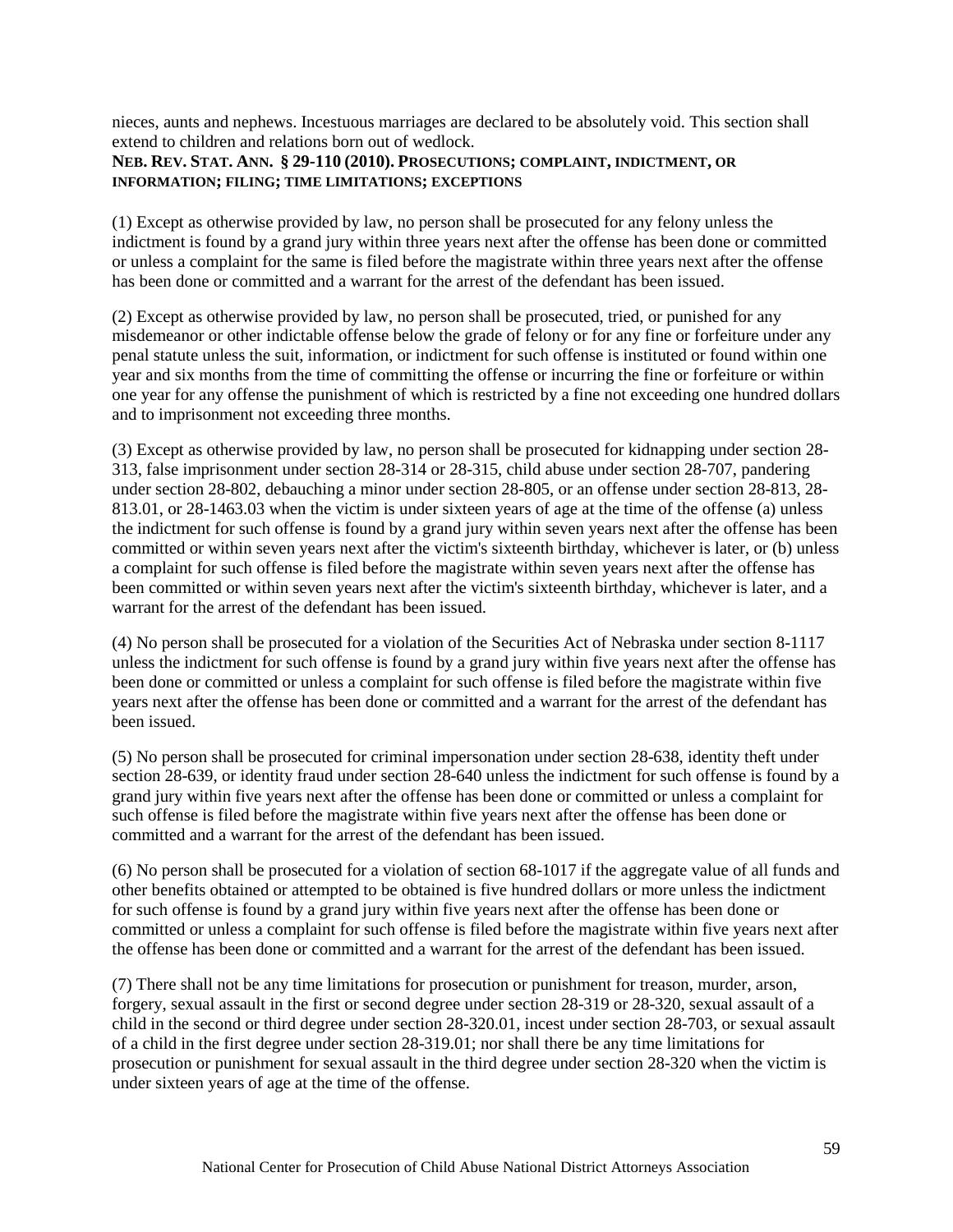(8) The time limitations prescribed in this section shall include all inchoate offenses pursuant to the Nebraska Criminal Code and compounding a felony pursuant to [section 28-301.](https://a.next.westlaw.com/Link/Document/FullText?findType=L&pubNum=1000257&cite=NESTS28-301&originatingDoc=N4A6F5E20AEC011DEA0C8A10D09B7A847&refType=LQ&originationContext=document&transitionType=DocumentItem&contextData=%28sc.Search%29)

(9) The time limitations prescribed in this section shall not extend to any person fleeing from justice.

(10) When any suit, information, or indictment for any crime or misdemeanor is limited by any statute to be brought or exhibited within any other time than is limited by this section, then the suit, information, or indictment shall be brought or exhibited within the time limited by such statute.

(11) If any suit, information, or indictment is quashed or the proceedings set aside or reversed on writ of error, the time during the pendency of such suit, information, or indictment so quashed, set aside, or reversed shall not be reckoned within this statute so as to bar any new suit, information, or indictment for the same offense.

(12) The changes made to this section by [Laws 2004, LB 943,](https://a.next.westlaw.com/Link/Document/FullText?findType=l&pubNum=1077005&cite=UUID%28I488770608F-C311D8A74D8-7B95E93B7F0%29&originationContext=document&transitionType=DocumentItem&contextData=%28sc.Search%29) shall apply to offenses committed prior to April 16, 2004, for which the statute of limitations has not expired as of such date and to offenses committed on or after such date.

(13) The changes made to this section by [Laws 2005, LB 713,](https://a.next.westlaw.com/Link/Document/FullText?findType=l&pubNum=1077005&cite=UUID%28IA2CD2260D4-5D11D99141F-7B46458522B%29&originationContext=document&transitionType=DocumentItem&contextData=%28sc.Search%29) shall apply to offenses committed prior to September 4, 2005, for which the statute of limitations has not expired as of such date and to offenses committed on or after such date.

(14) The changes made to this section by [Laws 2009, LB 97,](https://a.next.westlaw.com/Link/Document/FullText?findType=l&pubNum=1077005&cite=UUID%28I4801CCB04E-DD11DEB721B-9BF41E110A0%29&originationContext=document&transitionType=DocumentItem&contextData=%28sc.Search%29) and [Laws 2006, LB 1199,](https://a.next.westlaw.com/Link/Document/FullText?findType=l&pubNum=1077005&cite=UUID%28I2B1F55D0EB-DB11DA91B7D-03A70918862%29&originationContext=document&transitionType=DocumentItem&contextData=%28sc.Search%29) shall apply to offenses committed prior to May 21, 2009, for which the statute of limitations has not expired as of such date and to offenses committed on or after such date.

(15) The changes made to this section by [Laws 2010, LB 809,](https://a.next.westlaw.com/Link/Document/FullText?findType=l&pubNum=1077005&cite=UUID%28I714114304B-D211DF9207F-780FEE86151%29&originationContext=document&transitionType=DocumentItem&contextData=%28sc.Search%29) shall apply to offenses committed prior to July 15, 2010, for which the statute of limitations has not expired as of such date and to offenses committed on or after such date.

## **NEVADA**

#### **NEV. REV. STAT. ANN. § 201.180 (2013). INCEST: DEFINITION; PENALTY**

Persons being within the degree of consanguinity within which marriages are declared by law to be incestuous and void who intermarry with each other or who commit fornication or adultery with each other shall be punished for a category A felony by imprisonment in the state prison for a minimum term of not less than 2 years and a maximum term of life with the possibility of parole, and may be further punished by a fine of not more than \$10,000.

#### **NEV. REV. STAT. ANN. § 171.055 (2013). BIGAMY AND INCEST**

When the offense, either of bigamy or incest, is committed in one county and the defendant is apprehended in another, the venue is in either county.

#### NEV. REV. STAT. ANN. § 49.295 (2009). HUSBAND AND WIFE: GENERAL RULE OF PRIVILEGE; **EXCEPTIONS**

1. Except as otherwise provided in subsections 2 and 3 and [NRS 49.305:](https://a.next.westlaw.com/Link/Document/FullText?findType=L&pubNum=1000363&cite=NVST49.305&originatingDoc=N987D43204D7511DB8C22BE35EE8F8955&refType=LQ&originationContext=document&transitionType=DocumentItem&contextData=%28sc.Search%29)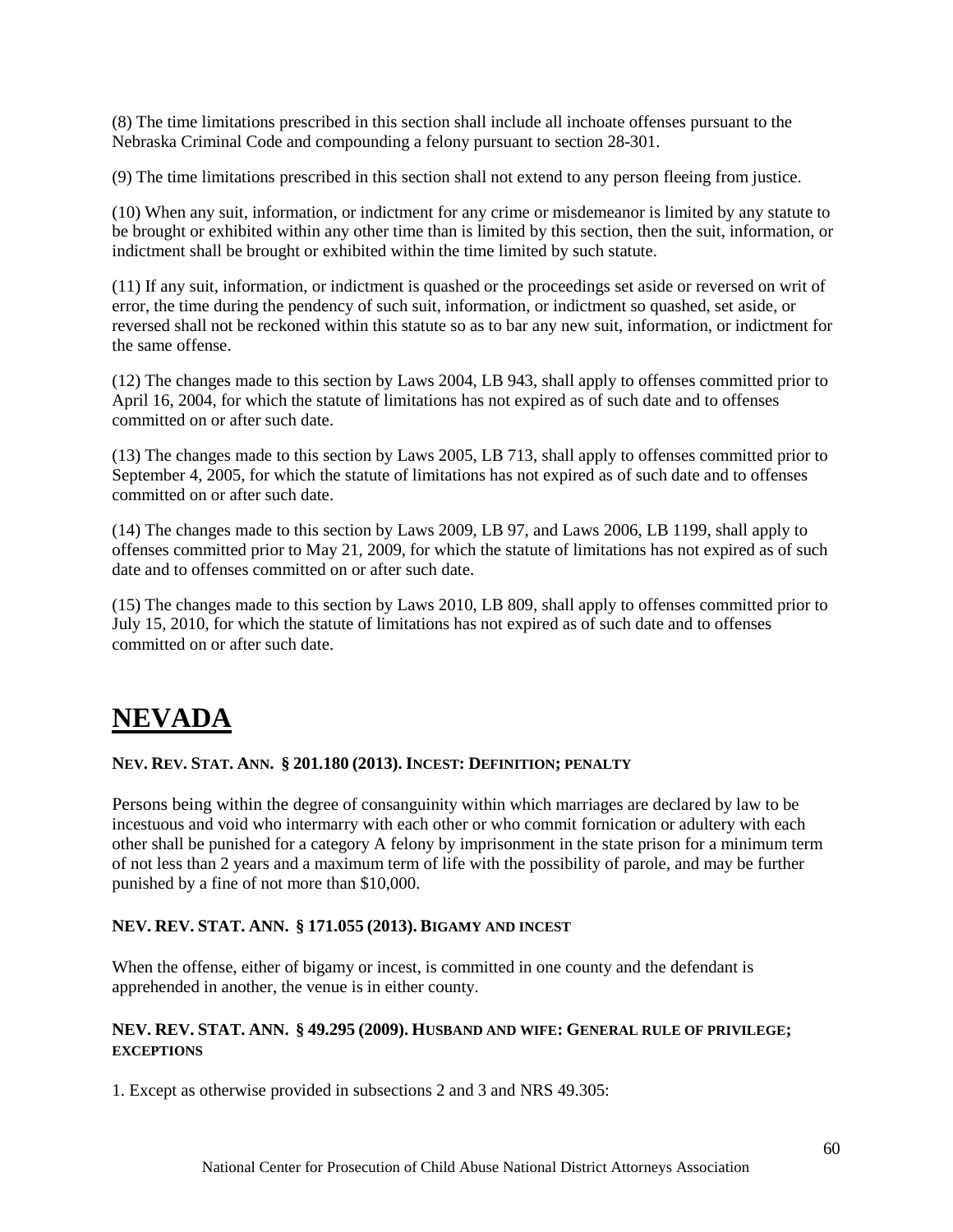(a) A husband cannot be examined as a witness for or against his wife without his consent, nor a wife for or against her husband without her consent.

(b) Neither a husband nor a wife can be examined, during the marriage or afterwards, without the consent of the other, as to any communication made by one to the other during marriage.

2. The provisions of subsection 1 do not apply to a:

(a) Civil proceeding brought by or on behalf of one spouse against the other spouse;

(b) Proceeding to commit or otherwise place a spouse, the property of the spouse or both the spouse and the property of the spouse under the control of another because of the alleged mental or physical condition of the spouse;

(c) Proceeding brought by or on behalf of a spouse to establish his or her competence;

(d) Proceeding in the juvenile court or family court pursuant to title 5 of NRS or [NRS 432B.410](https://a.next.westlaw.com/Link/Document/FullText?findType=L&pubNum=1000363&cite=NVST432B.410&originatingDoc=N987D43204D7511DB8C22BE35EE8F8955&refType=LQ&originationContext=document&transitionType=DocumentItem&contextData=%28sc.Search%29) to [432B.590,](https://a.next.westlaw.com/Link/Document/FullText?findType=L&pubNum=1000363&cite=NVST432B.590&originatingDoc=N987D43204D7511DB8C22BE35EE8F8955&refType=LQ&originationContext=document&transitionType=DocumentItem&contextData=%28sc.Search%29) inclusive; or

(e) Criminal proceeding in which one spouse is charged with:

(1) A crime against the person or the property of the other spouse or of a child of either, or of a child in the custody or control of either, whether the crime was committed before or during marriage.

(2) Bigamy or incest.

(3) A crime related to abandonment of a child or nonsupport of the other spouse or child.

3. The provisions of subsection 1 do not apply in any criminal proceeding to events which took place before the husband and wife were married.

#### NEV. REV. STAT. ANN. § 122.020 (2013). PERSONS CAPABLE OF MARRIAGE; CONSENT OF PARENT **OR GUARDIAN**

1. Except as otherwise provided in this section, a male and a female person, at least 18 years of age, not nearer of kin than second cousins or cousins of the half blood, and not having a husband or wife living, may be joined in marriage.

2. A male and a female person who are the husband and wife of each other may be rejoined in marriage if the record of their marriage has been lost or destroyed or is otherwise unobtainable.

3. A person at least 16 years of age but less than 18 years of age may marry only if the person has the consent of:

- (a) Either parent; or
- (b) Such person's legal guardian.

### **NEW HAMPSHIRE**

**N.H. REV. STAT. ANN. § 632-A:2 (2010). AGGRAVATED FELONIOUS SEXUAL ASSAULT**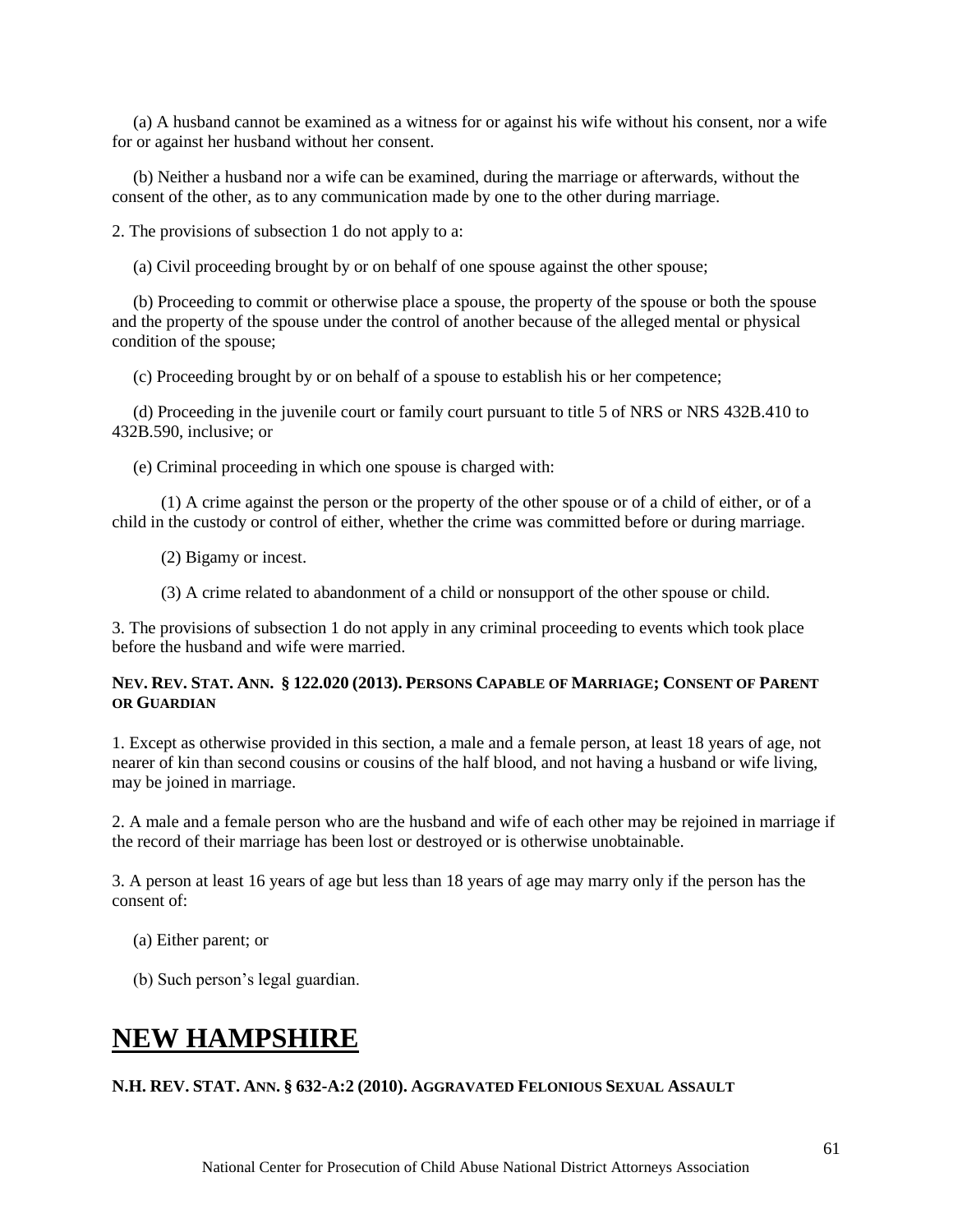I. A person is guilty of the felony of aggravated felonious sexual assault if such person engages in sexual penetration with another person under any of the following circumstances:

(a) When the actor overcomes the victim through the actual application of physical force, physical violence or superior physical strength.

(b) When the victim is physically helpless to resist.

(c) When the actor coerces the victim to submit by threatening to use physical violence or superior physical strength on the victim, and the victim believes that the actor has the present ability to execute these threats.

(d) When the actor coerces the victim to submit by threatening to retaliate against the victim, or any other person, and the victim believes that the actor has the ability to execute these threats in the future.

(e) When the victim submits under circumstances involving false imprisonment, kidnapping or extortion.

(f) When the actor, without the prior knowledge or consent of the victim, administers or has knowledge of another person administering to the victim any intoxicating substance which mentally incapacitates the victim.

(g) When the actor provides therapy, medical treatment or examination of the victim and in the course of that therapeutic or treating relationship or within one year of termination of that therapeutic or treating relationship:

(1) Acts in a manner or for purposes which are not professionally recognized as ethical or acceptable; or

(2) Uses this position as such provider to coerce the victim to submit.

(h) When, except as between legally married spouses, the victim has a disability that renders him or her incapable of freely arriving at an independent choice as to whether or not to engage in sexual conduct, and the actor knows or has reason to know that the victim has such a disability.

(i) When the actor through concealment or by the element of surprise is able to cause sexual penetration with the victim before the victim has an adequate chance to flee or resist.

(j) When, except as between legally married spouses, the victim is 13 years of age or older and under 16 years of age and:

(1) the actor is a member of the same household as the victim; or

(2) the actor is related by blood or affinity to the victim.

(k) When, except as between legally married spouses, the victim is 13 years of age or older and under 18 years of age and the actor is in a position of authority over the victim and uses this authority to coerce the victim to submit.

(*l*) When the victim is less than 13 years of age.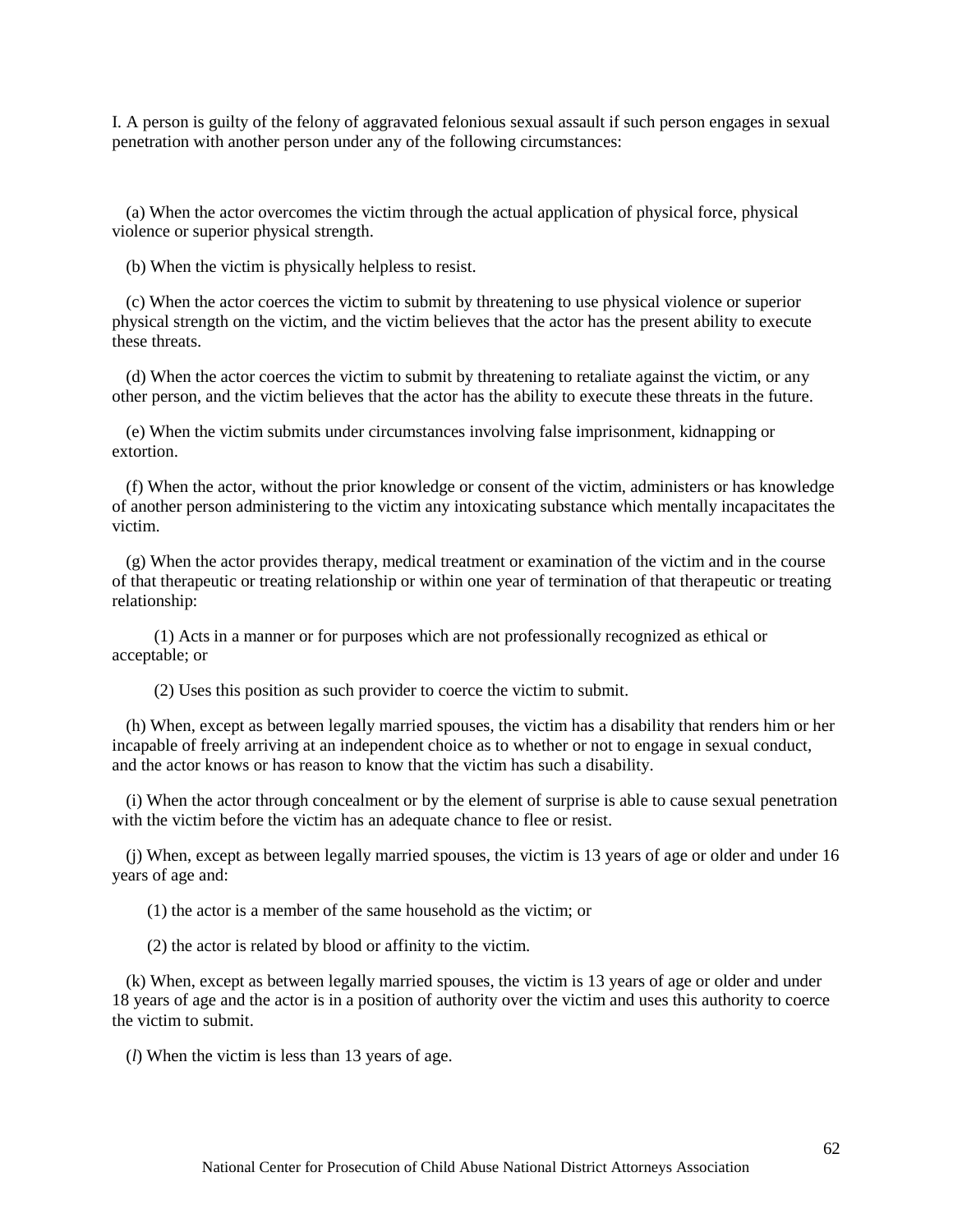(m) When at the time of the sexual assault, the victim indicates by speech or conduct that there is not freely given consent to performance of the sexual act.

(n) When the actor is in a position of authority over the victim and uses this authority to coerce the victim to submit under any of the following circumstances:

(1) When the actor has direct supervisory or disciplinary authority over the victim by virtue of the victim being incarcerated in a correctional institution, the secure psychiatric unit, or juvenile detention facility where the actor is employed; or

(2) When the actor is a probation or parole officer or a juvenile probation and parole officer who has direct supervisory or disciplinary authority over the victim while the victim is on parole or probation or under juvenile probation.

Consent of the victim under any of the circumstances set forth in subparagraph (n) shall not be considered a defense.

II. A person is guilty of aggravated felonious sexual assault without penetration when he intentionally touches whether directly, through clothing, or otherwise, the genitalia of a person under the age of 13 under circumstances that can be reasonably construed as being for the purpose of sexual arousal or gratification.

III. A person is guilty of aggravated felonious sexual assault when such person engages in a pattern of sexual assault against another person, not the actor's legal spouse, who is less than 16 years of age. The mental state applicable to the underlying acts of sexual assault need not be shown with respect to the element of engaging in a pattern of sexual assault.

IV. A person is guilty of aggravated felonious sexual assault when such person engages in sexual penetration as defined in [RSA 632-A:1,](https://a.next.westlaw.com/Link/Document/FullText?findType=L&pubNum=1000864&cite=NHSTS632-A%3a1&originatingDoc=NB6D30FF1E7C311E188F9F174F318E185&refType=LQ&originationContext=document&transitionType=DocumentItem&contextData=%28sc.Search%29) V with another person under 18 years of age whom such person knows to be his or her ancestor, descendant, brother or sister of the whole or half blood, uncle, aunt, nephew, or niece. The relationships referred to herein include blood relationships without regard to legitimacy, stepchildren, and relationships of parent and child by adoption.

#### **N.H. REV. STAT. ANN. § 639:2 (2013). INCEST**

I. A person is guilty of a class B felony if he or she marries or engages in sexual penetration as defined in [RSA 632-A:1,](https://a.next.westlaw.com/Link/Document/FullText?findType=L&pubNum=1000864&cite=NHSTS632-A%3a1&originatingDoc=N18AD00106D3811DDB3128FB7D85B486B&refType=LQ&originationContext=document&transitionType=DocumentItem&contextData=%28sc.Search%29) V, or lives together with, under the representation of being married, a person 18 years or older whom he or she knows to be his or her ancestor, descendant, brother, or sister, of the whole or half blood, or an uncle, aunt, nephew, or niece; provided, however, that no person under the age of 18 shall be liable under this section if the other party is at least 3 years older at the time of the act. The relationships referred to herein include blood relationships without regard to legitimacy, stepchildren, and relationships of parent and child by adoption.

II. In cases of alleged incest where the victim is under the age of 18 when the alleged offense occurred, the statute of limitations shall run pursuant to [RSA 625:8,](https://a.next.westlaw.com/Link/Document/FullText?findType=L&pubNum=1000864&cite=NHSTS625%3a8&originatingDoc=N18AD00106D3811DDB3128FB7D85B486B&refType=LQ&originationContext=document&transitionType=DocumentItem&contextData=%28sc.Search%29) III(d).

III. Notwithstanding the provisions of paragraph I, a person convicted of incest where the victim is under the age of 18 shall be sentenced to a maximum sentence which is not to exceed 20 years and a minimum which is not to exceed  $\frac{1}{2}$  the maximum. Notwithstanding the provisions of this paragraph, no person under 18 years of age shall be subject to any minimum sentence of imprisonment for a conviction of incest under this section.

#### **N.H. REV. STAT. ANN. § 457:2 (2013). MARRIAGES PROHIBITED**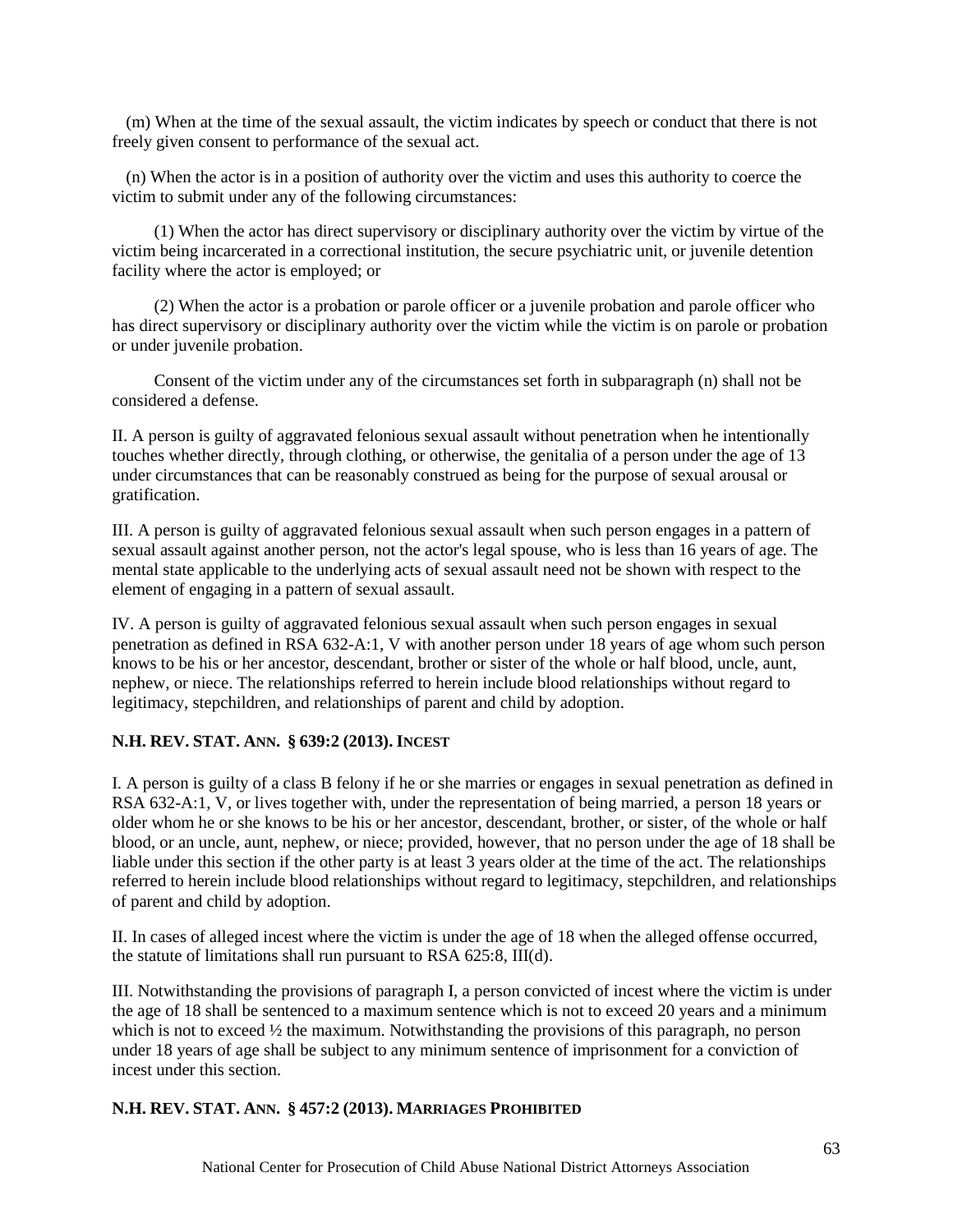No person shall marry his or her father, mother, father's brother, father's sister, mother's brother, mother's sister, son, daughter, brother, sister, son's son, son's daughter, daughter's son, daughter's daughter, brother's son, brother's daughter, sister's son, sister's daughter, father's brother's son, father's brother's daughter, mother's brother's son, mother's brother's daughter, father's sister's son, father's sister's daughter, mother's sister's son, or mother's sister's daughter. No person shall be allowed to be married to more than one person at any given time.

### **NEW JERSEY**

#### **N.J. STAT. ANN. § 2C:14-2 (2013). SEXUAL ASSAULT**

a. An actor is guilty of aggravated sexual assault if he commits an act of sexual penetration with another person under any one of the following circumstances:

(1) The victim is less than 13 years old;

(2) The victim is at least 13 but less than 16 years old; and

(a) The actor is related to the victim by blood or affinity to the third degree, or

(b) The actor has supervisory or disciplinary power over the victim by virtue of the actor's legal, professional, or occupational status, or

(c) The actor is a resource family parent, a guardian, or stands in loco parentis within the household;

(3) The act is committed during the commission, or attempted commission, whether alone or with one or more other persons, of robbery, kidnapping, homicide, aggravated assault on another, burglary, arson or criminal escape;

(4) The actor is armed with a weapon or any object fashioned in such a manner as to lead the victim to reasonably believe it to be a weapon and threatens by word or gesture to use the weapon or object;

(5) The actor is aided or abetted by one or more other persons and the actor uses physical force or coercion;

(6) The actor uses physical force or coercion and severe personal injury is sustained by the victim;

(7) The victim is one whom the actor knew or should have known was physically helpless, mentally incapacitated, or had a mental disease or defect which rendered the victim temporarily or permanently incapable of understanding the nature of his conduct, including, but not limited to, being incapable of providing consent.

Aggravated sexual assault is a crime of the first degree.

b. An actor is guilty of sexual assault if he commits an act of sexual contact with a victim who is less than 13 years old and the actor is at least four years older than the victim.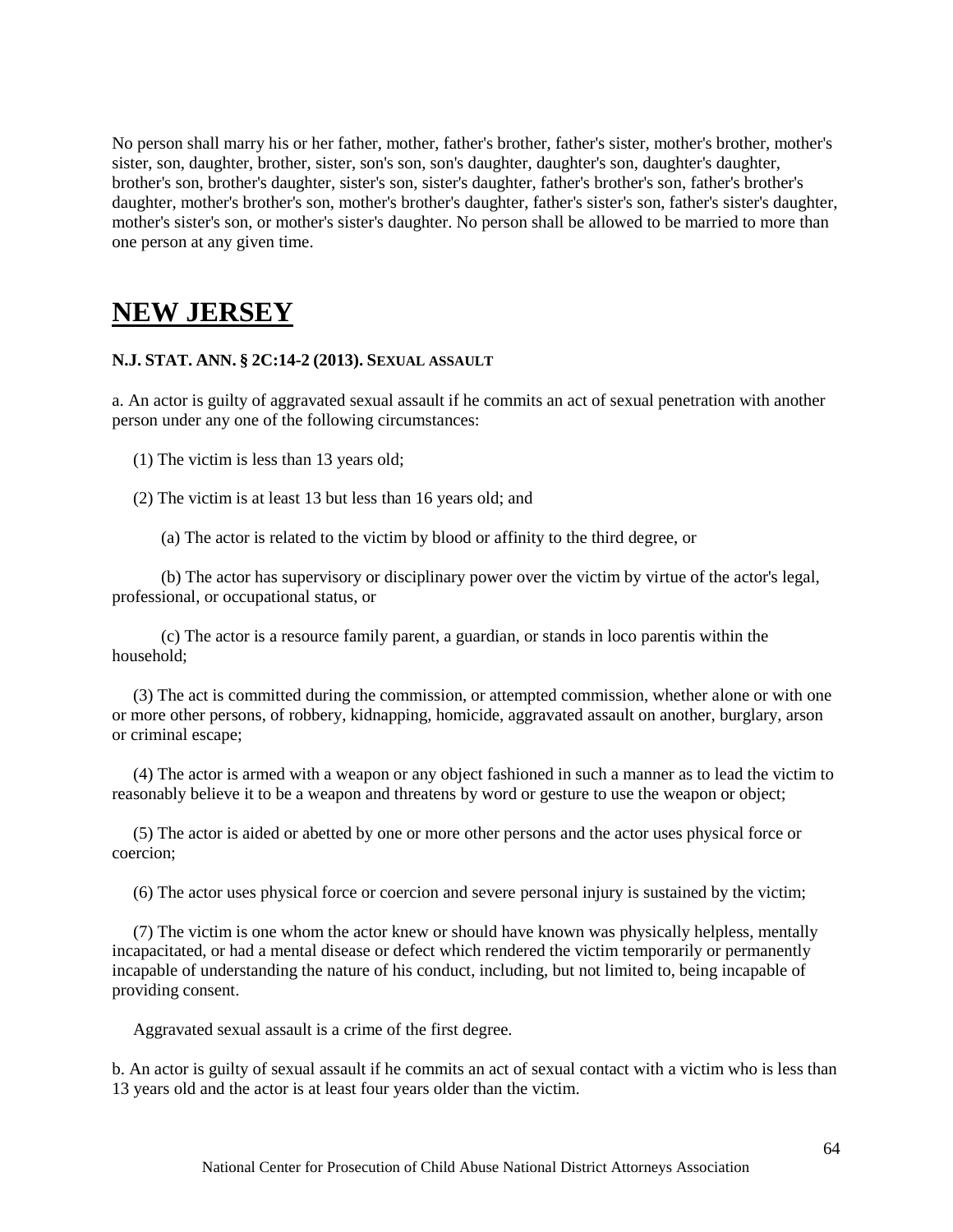c. An actor is guilty of sexual assault if he commits an act of sexual penetration with another person under any one of the following circumstances:

(1) The actor uses physical force or coercion, but the victim does not sustain severe personal injury;

(2) The victim is on probation or parole, or is detained in a hospital, prison or other institution and the actor has supervisory or disciplinary power over the victim by virtue of the actor's legal, professional or occupational status;

(3) The victim is at least 16 but less than 18 years old and:

(a) The actor is related to the victim by blood or affinity to the third degree; or

(b) The actor has supervisory or disciplinary power of any nature or in any capacity over the victim; or

(c) The actor is a resource family parent, a guardian, or stands in loco parentis within the household;

(4) The victim is at least 13 but less than 16 years old and the actor is at least four years older than the victim.

Sexual assault is a crime of the second degree.

#### **N.J. STAT. ANN. § 37:1-1 (2013). CERTAIN MARRIAGES OR CIVIL UNIONS PROHIBITED**

a. A man shall not marry or enter into a civil union with any of his ancestors or descendants, or his sister or brother, or the daughter or son of his brother or sister, or the sister or brother of his father or mother, whether such collateral kindred be of the whole or half blood.

b. A woman shall not marry or enter into a civil union with any of her ancestors or descendants, or her sister or brother, or the daughter or son of her brother or sister, or the sister or brother of her father or mother, whether such collateral kindred be of the whole or half blood.

c. A marriage or civil union in violation of any of the foregoing provisions shall be absolutely void.

### **NEW MEXICO**

#### **N.M. STAT. ANN. § 30-10-3 (2013). INCEST**

Incest consists of knowingly intermarrying or having sexual intercourse with persons within the following degrees of consanguinity: parents and children including grandparents and grandchildren of every degree, brothers and sisters of the half as well as of the whole blood, uncles and nieces, aunts and nephews.

Whoever commits incest is guilty of a third degree felony.

#### **N.M. STAT. ANN. § 40-1-9 (2013). PROHIBITED MARRIAGES; ANNULMENT**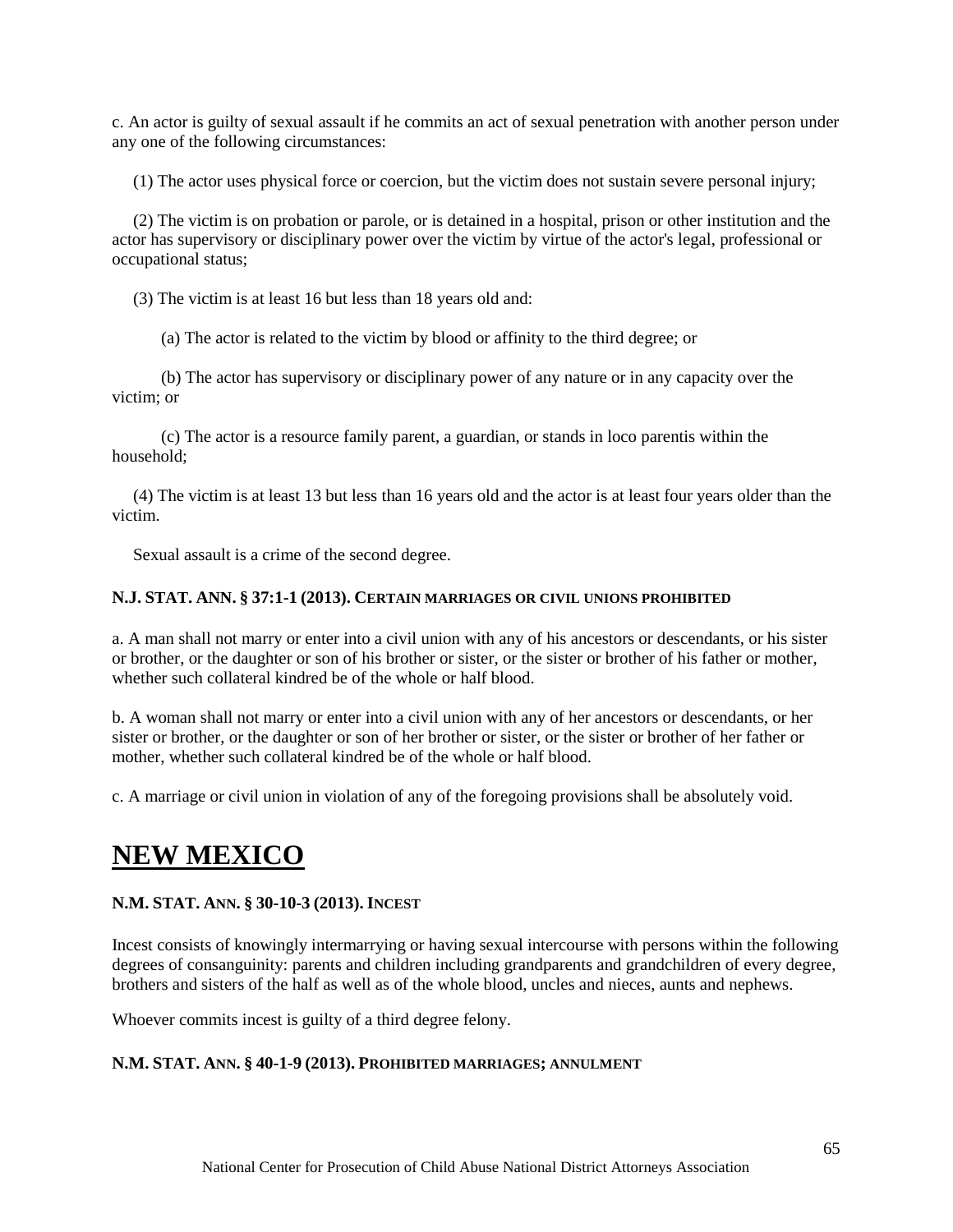No marriage between relatives within the prohibited degrees or between or with infants under the prohibited ages, shall be declared void, except by a decree of the district court upon proper proceedings being had therein. A cause of action may be instituted by the minor, by next friend, by either parent or legal guardian of such minor or by the district attorney. In the case of minors, no party to the marriage who may be over the prohibited age shall be allowed to apply for or obtain a decree of the court declaring such marriage void; but such minor may do so, and the court may in its discretion grant alimony until the minor becomes of age or remarries. All children of marriage so declared void as aforesaid shall be deemed and held as legitimate with the right of inheritance from both parents; and also in the case of minors, if the parties should live together until they arrive at the age under which marriage is prohibited [permitted] by statute, then and in that case, such marriage shall be deemed legal and binding.

## **NEW YORK**

#### **N.Y. PENAL LAW § 255.25 (2013). INCEST IN THE THIRD DEGREE**

A person is guilty of incest in the third degree when he or she marries or engages in sexual intercourse, oral sexual conduct or anal sexual conduct with a person whom he or she knows to be related to him or her, whether through marriage or not, as an ancestor, descendant, brother or sister of either the whole or the half blood, uncle, aunt, nephew or niece.

Incest in the third degree is a class E felony.

#### **N.Y. PENAL LAW § 255.26 (2013). INCEST IN THE SECOND DEGREE**

A person is guilty of incest in the second degree when he or she commits the crime of rape in the second degree, as defined in [section 130.30](https://a.next.westlaw.com/Link/Document/FullText?findType=L&pubNum=1000115&cite=NYPES130.30&originatingDoc=N44325380442111DB856CDC1F9C06CDC8&refType=LQ&originationContext=document&transitionType=DocumentItem&contextData=%28sc.Search%29) of this part, or criminal sexual act in the second degree, as defined in [section 130.45](https://a.next.westlaw.com/Link/Document/FullText?findType=L&pubNum=1000115&cite=NYPES130.45&originatingDoc=N44325380442111DB856CDC1F9C06CDC8&refType=LQ&originationContext=document&transitionType=DocumentItem&contextData=%28sc.Search%29) of this part, against a person whom he or she knows to be related to him or her, whether through marriage or not, as an ancestor, descendant, brother or sister of either the whole or the half blood, uncle, aunt, nephew or niece.

Incest in the second degree is a class D felony

#### **N.Y. PENAL LAW § 255.27 (2013). INCEST IN THE FIRST DEGREE**

A person is guilty of incest in the first degree when he or she commits the crime of rape in the first degree, as defined in [subdivision three](https://a.next.westlaw.com/Link/Document/FullText?findType=L&pubNum=1000115&cite=NYPES130.35&originatingDoc=N43A04CB0442111DBA020E1111D59F04F&refType=SP&originationContext=document&transitionType=DocumentItem&contextData=%28sc.Search%29#co_pp_236f00000e5f2) or [four of section 130.35](https://a.next.westlaw.com/Link/Document/FullText?findType=L&pubNum=1000115&cite=NYPES130.35&originatingDoc=N43A04CB0442111DBA020E1111D59F04F&refType=SP&originationContext=document&transitionType=DocumentItem&contextData=%28sc.Search%29#co_pp_e3c60000039e4) of this part, or criminal sexual act in the first degree, as defined in [subdivision three](https://a.next.westlaw.com/Link/Document/FullText?findType=L&pubNum=1000115&cite=NYPES130.50&originatingDoc=N43A04CB0442111DBA020E1111D59F04F&refType=SP&originationContext=document&transitionType=DocumentItem&contextData=%28sc.Search%29#co_pp_236f00000e5f2) or [four of section 130.50](https://a.next.westlaw.com/Link/Document/FullText?findType=L&pubNum=1000115&cite=NYPES130.50&originatingDoc=N43A04CB0442111DBA020E1111D59F04F&refType=SP&originationContext=document&transitionType=DocumentItem&contextData=%28sc.Search%29#co_pp_e3c60000039e4) of this part, against a person whom he or she knows to be related to him or her, whether through marriage or not, as an ancestor, descendant, brother or sister of either the whole or half blood, uncle, aunt, nephew or niece.

Incest in the first degree is a class B felony.

#### **N.Y. PENAL LAW § 255.30 (2013). ADULTERY AND INCEST; CORROBORATION**

1. A person shall not be convicted of adultery or of an attempt to commit adultery solely upon the testimony of the other party to the adulterous act or attempted act, unsupported by other evidence tending to establish that the defendant attempted to engage with the other party in sexual intercourse, and that the defendant or the other party had a living spouse at the time of the adulterous act or attempted act.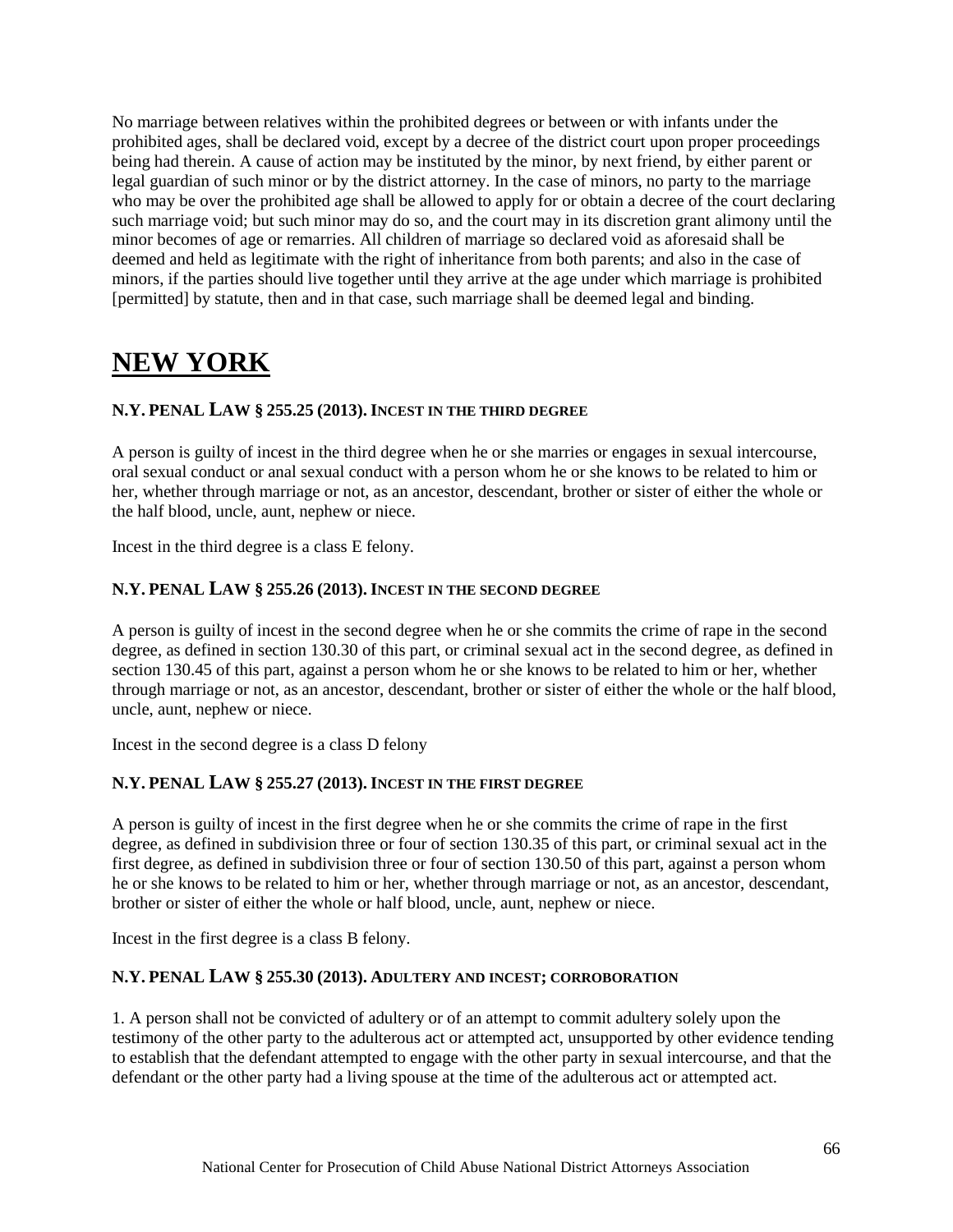2. A person shall not be convicted of incest or of an attempt to commit incest solely upon the testimony of the other party unsupported by other evidence tending to establish that the defendant married the other party, or that the defendant was a relative of the other party of a kind specified in [section 255.25.](https://a.next.westlaw.com/Link/Document/FullText?findType=L&pubNum=1000115&cite=NYPES255.25&originatingDoc=NAEC54F708C9211D882FF83A3182D7B4A&refType=LQ&originationContext=document&transitionType=DocumentItem&contextData=%28sc.Search%29)

#### **N.Y. DOM. REL. § 5 (2013). INCESTUOUS AND VOID MARRIAGES**

A marriage is incestuous and void whether the relatives are legitimate or illegitimate between either:

- 1. An ancestor and a descendant;
- 2. A brother and sister of either the whole or the half blood;
- 3. An uncle and niece or an aunt and nephew.

If a marriage prohibited by the foregoing provisions of this section be solemnized it shall be void, and the parties thereto shall each be fined not less than fifty nor more than one hundred dollars and may, in the discretion of the court in addition to said fine, be imprisoned for a term not exceeding six months. Any person who shall knowingly and wilfully solemnize such marriage, or procure or aid in the solemnization of the same, shall be deemed guilty of a misdemeanor and shall be fined or imprisoned in like manner.

## **NORTH CAROLINA**

#### **N.C. GEN. STAT. § 14-178 (2013). INCEST**

(a) Offense. - A person commits the offense of incest if the person engages in carnal intercourse with the person's (i) grandparent or grandchild, (ii) parent or child or stepchild or legally adopted child, (iii) brother or sister of the half or whole blood, or (iv) uncle, aunt, nephew, or niece.

(b) Punishment and Sentencing. -

(1) A person is guilty of a Class B1 felony if either of the following occurs:

a. The person commits incest against a child under the age of 13 and the person is at least 12 years old and is at least four years older than the child when the incest occurred.

b. The person commits incest against a child who is 13, 14, or 15 years old and the person is at least six years older than the child when the incest occurred.

(2) A person is guilty of a Class C felony if the person commits incest against a child who is 13, 14, or 15 and the person is more than four but less than six years older than the child when the incest occurred.

(3) In all other cases of incest, the parties are guilty of a Class F felony.

(c) No Liability for Children Under 16. - No child under the age of 16 is liable under this section if the other person is at least four years older when the incest occurred.

#### **N.Y. PENAL LAW. § 51-3 (2013). WANT OF CAPACITY; VOID AND VOIDABLE MARRIAGES**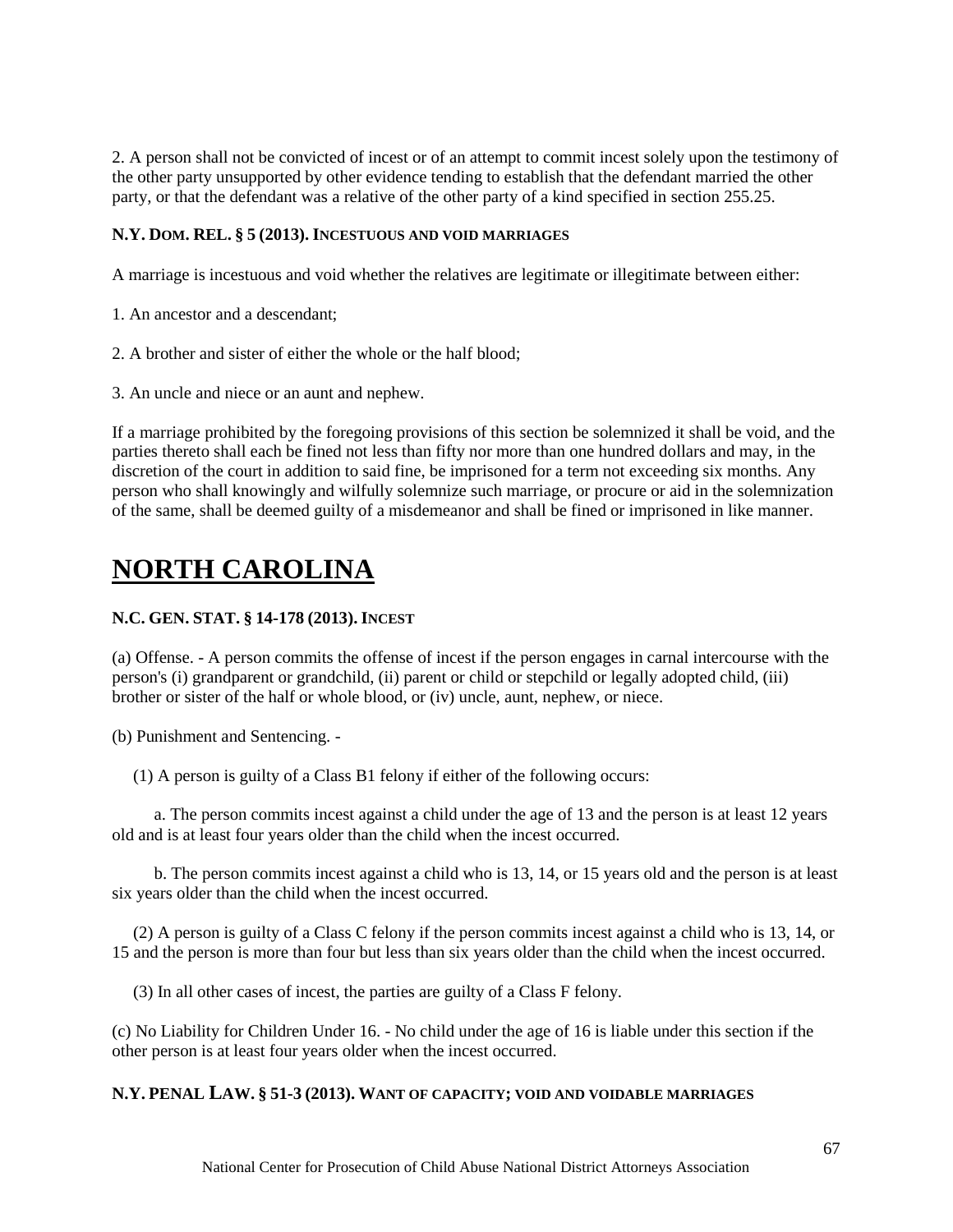All marriages between any two persons nearer of kin than first cousins, or between double first cousins, or between a male person under 16 years of age and any female, or between a female person under 16 years of age and any male, or between persons either of whom has a husband or wife living at the time of such marriage, or between persons either of whom is at the time physically impotent, or between persons either of whom is at the time incapable of contracting from want of will or understanding, shall be void. No marriage followed by cohabitation and the birth of issue shall be declared void after the death of either of the parties for any of the causes stated in this section except for bigamy. No marriage by persons either of whom may be under 16 years of age, and otherwise competent to marry, shall be declared void when the girl shall be pregnant, or when a child shall have been born to the parties unless such child at the time of the action to annul shall be dead. A marriage contracted under a representation and belief that the female partner to the marriage is pregnant, followed by the separation of the parties within 45 days of the marriage which separation has been continuous for a period of one year, shall be voidable unless a child shall have been born to the parties within 10 lunar months of the date of separation.

## **NORTH DAKOTA**

#### **N.D. CENT. CODE § 12.1-20-11 (2013). INCEST**

A person who intermarries, cohabits, or engages in a sexual act with another person related to him within a degree of consanguinity within which marriages are declared incestuous and void by [section 14-03-03,](https://a.next.westlaw.com/Link/Document/FullText?findType=L&pubNum=1002016&cite=NDST14-03-03&originatingDoc=NEEB42BA0529611DD9BC4CC4EC7A9E1EC&refType=LQ&originationContext=document&transitionType=DocumentItem&contextData=%28sc.Search%29) knowing such other person to be within said degree of relationship, is guilty of a class C felony.

#### **N.D. CENT. CODE § 14-03-03 (2013). VOID MARRIAGES**

The following marriages are incestuous and void:

- 1. Marriage between parents and children, including grandparents and grandchildren of every degree.
- 2. Marriage between brothers and sisters of the half as well as the whole blood.
- 3. Marriage between uncles and nieces of the half as well as the whole blood.
- 4. Marriage between aunts and nephews of the half as well as the whole blood.
- 5. Marriage between first cousins of the half as well as the whole blood.

This section applies to illegitimate as well as legitimate children and relatives.

## **OHIO**

#### **OHIO REV. CODE ANN. § 2907.03 (2010). SEXUAL BATTERY**

(A) No person shall engage in sexual conduct with another, not the spouse of the offender, when any of the following apply:

(1) The offender knowingly coerces the other person to submit by any means that would prevent resistance by a person of ordinary resolution.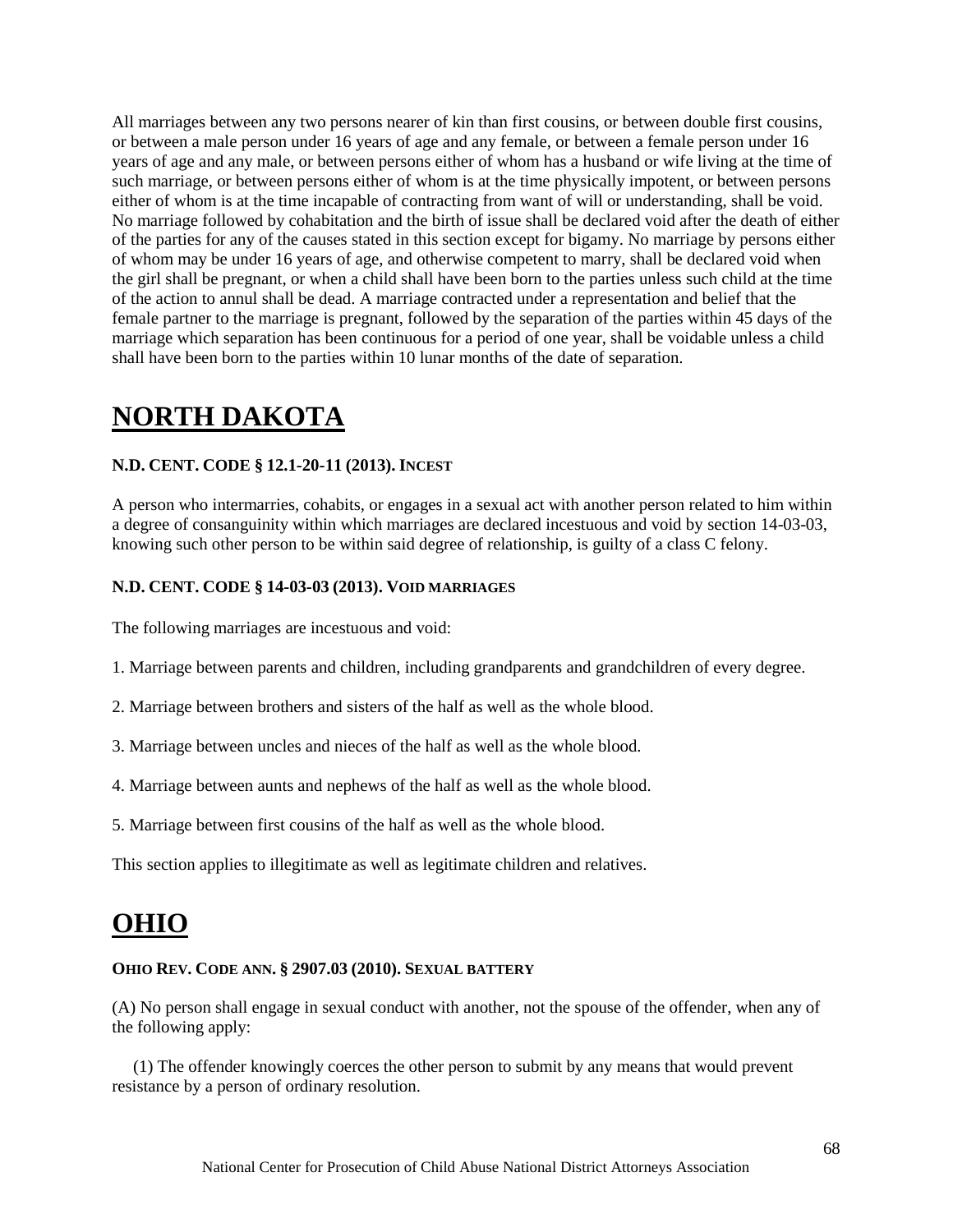(2) The offender knows that the other person's ability to appraise the nature of or control the other person's own conduct is substantially impaired.

(3) The offender knows that the other person submits because the other person is unaware that the act is being committed.

(4) The offender knows that the other person submits because the other person mistakenly identifies the offender as the other person's spouse.

(5) The offender is the other person's natural or adoptive parent, or a stepparent, or guardian, custodian, or person in loco parentis of the other person.

(6) The other person is in custody of law or a patient in a hospital or other institution, and the offender has supervisory or disciplinary authority over the other person.

(7) The offender is a teacher, administrator, coach, or other person in authority employed by or serving in a school for which the state board of education prescribes minimum standards pursuant to [division \(D\)](https://a.next.westlaw.com/Link/Document/FullText?findType=L&pubNum=1000279&cite=OHSTS3301.07&originatingDoc=N5C971670E0DE11DD893ABBC9B8315ED8&refType=SP&originationContext=document&transitionType=DocumentItem&contextData=%28sc.Search%29#co_pp_fda500001bf37)  [of section 3301.07 of the Revised Code,](https://a.next.westlaw.com/Link/Document/FullText?findType=L&pubNum=1000279&cite=OHSTS3301.07&originatingDoc=N5C971670E0DE11DD893ABBC9B8315ED8&refType=SP&originationContext=document&transitionType=DocumentItem&contextData=%28sc.Search%29#co_pp_fda500001bf37) the other person is enrolled in or attends that school, and the offender is not enrolled in and does not attend that school.

(8) The other person is a minor, the offender is a teacher, administrator, coach, or other person in authority employed by or serving in an institution of higher education, and the other person is enrolled in or attends that institution.

(9) The other person is a minor, and the offender is the other person's athletic or other type of coach, is the other person's instructor, is the leader of a scouting troop of which the other person is a member, or is a person with temporary or occasional disciplinary control over the other person.

(10) The offender is a mental health professional, the other person is a mental health client or patient of the offender, and the offender induces the other person to submit by falsely representing to the other person that the sexual conduct is necessary for mental health treatment purposes.

(11) The other person is confined in a detention facility, and the offender is an employee of that detention facility.

(12) The other person is a minor, the offender is a cleric, and the other person is a member of, or attends, the church or congregation served by the cleric.

(13) The other person is a minor, the offender is a peace officer, and the offender is more than two years older than the other person.

(B) Whoever violates this section is guilty of sexual battery. Except as otherwise provided in this division, sexual battery is a felony of the third degree. If the other person is less than thirteen years of age, sexual battery is a felony of the second degree, and the court shall impose upon the offender a mandatory prison term equal to one of the prison terms prescribed in [section 2929.14 of the](https://a.next.westlaw.com/Link/Document/FullText?findType=L&pubNum=1000279&cite=OHSTS2929.14&originatingDoc=N5C971670E0DE11DD893ABBC9B8315ED8&refType=LQ&originationContext=document&transitionType=DocumentItem&contextData=%28sc.Search%29) Revised Code for a felony of the second degree.

(C) As used in this section:

(1) "Cleric" has the same meaning as in [section 2317.02 of the Revised Code.](https://a.next.westlaw.com/Link/Document/FullText?findType=L&pubNum=1000279&cite=OHSTS2317.02&originatingDoc=N5C971670E0DE11DD893ABBC9B8315ED8&refType=LQ&originationContext=document&transitionType=DocumentItem&contextData=%28sc.Search%29)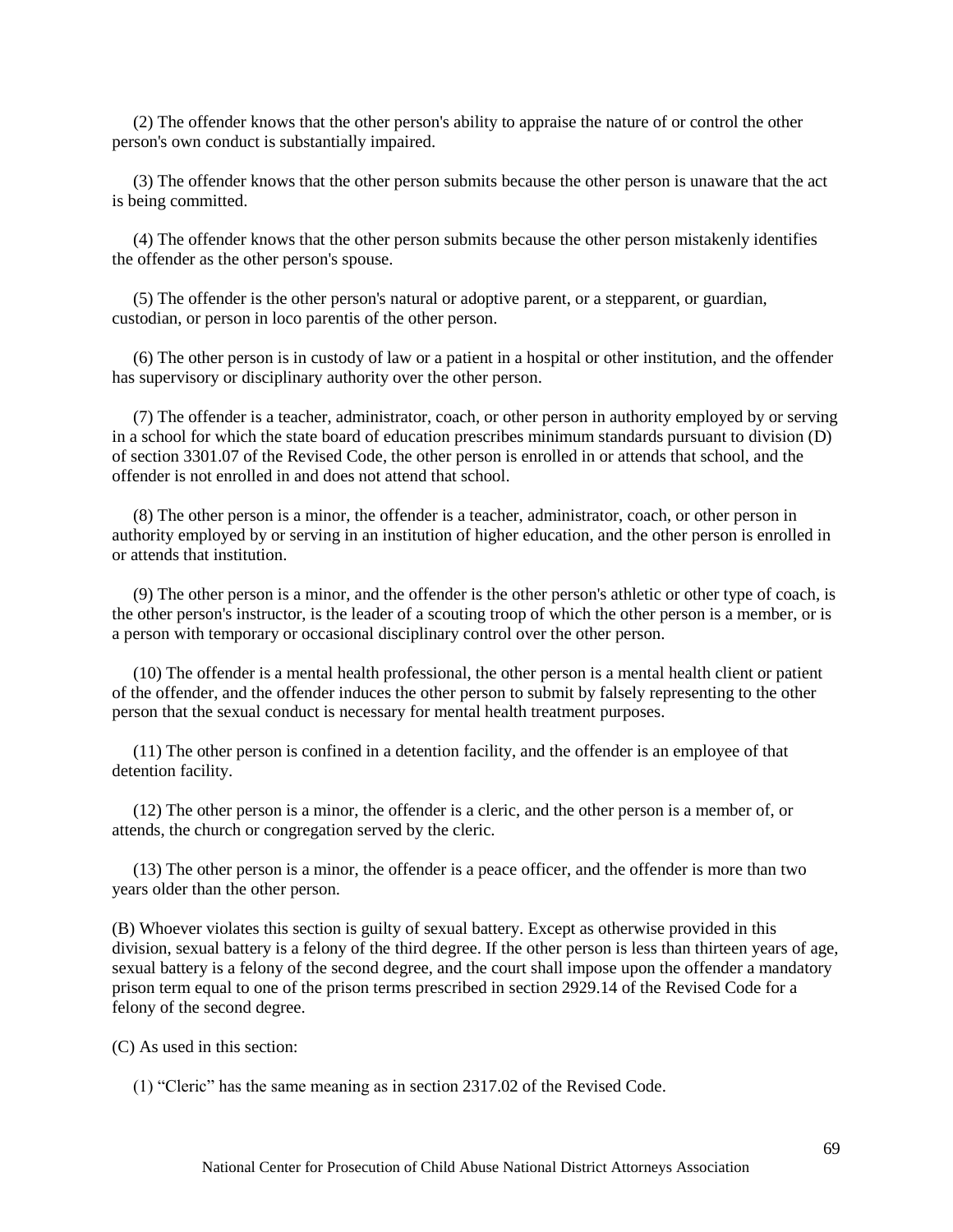(2) "Detention facility" has the same meaning as in [section 2921.01 of the Revised Code.](https://a.next.westlaw.com/Link/Document/FullText?findType=L&pubNum=1000279&cite=OHSTS2921.01&originatingDoc=N5C971670E0DE11DD893ABBC9B8315ED8&refType=LQ&originationContext=document&transitionType=DocumentItem&contextData=%28sc.Search%29)

(3) "Institution of higher education" means a state institution of higher education defined in [section](https://a.next.westlaw.com/Link/Document/FullText?findType=L&pubNum=1000279&cite=OHSTS3345.011&originatingDoc=N5C971670E0DE11DD893ABBC9B8315ED8&refType=LQ&originationContext=document&transitionType=DocumentItem&contextData=%28sc.Search%29)  [3345.011 of the Revised Code,](https://a.next.westlaw.com/Link/Document/FullText?findType=L&pubNum=1000279&cite=OHSTS3345.011&originatingDoc=N5C971670E0DE11DD893ABBC9B8315ED8&refType=LQ&originationContext=document&transitionType=DocumentItem&contextData=%28sc.Search%29) a private nonprofit college or university located in this state that possesses a certificate of authorization issued by the Ohio board of regents pursuant to Chapter 1713. of the Revised Code, or a school certified under Chapter 3332. of the Revised Code.

(4) "Peace officer" has the same meaning as in [section 2935.01 of the Revised Code.](https://a.next.westlaw.com/Link/Document/FullText?findType=L&pubNum=1000279&cite=OHSTS2935.01&originatingDoc=N5C971670E0DE11DD893ABBC9B8315ED8&refType=LQ&originationContext=document&transitionType=DocumentItem&contextData=%28sc.Search%29)

#### **OHIO REV. CODE. ANN. § 3101.01 (2010). PERSONS WHO MAY BE JOINED IN MARRIAGE; MINOR TO OBTAIN CONSENT; PUBLIC POLICY OF STATE CONCERNING SAME-SEX MARRIAGE AND EXTENSION OF CERTAIN BENEFITS TO NONMARITAL RELATIONSHIPS**

(A) Male persons of the age of eighteen years, and female persons of the age of sixteen years, not nearer of kin than second cousins, and not having a husband or wife living, may be joined in marriage. A marriage may only be entered into by one man and one woman. A minor shall first obtain the consent of the minor's parents, surviving parent, parent who is designated the residential parent and legal custodian of the minor by a court of competent jurisdiction, guardian, or any one of the following who has been awarded permanent custody of the minor by a court exercising juvenile jurisdiction:

(1) An adult person;

(2) The department of job and family services or any child welfare organization certified by the department;

(3) A public children services agency.

(B) For the purposes of division (A) of this section, a minor shall not be required to obtain the consent of a parent who resides in a foreign country, has neglected or abandoned the minor for a period of one year or longer immediately preceding the minor's application for a marriage license, has been adjudged incompetent, is an inmate of a state mental or correctional institution, has been permanently deprived of parental rights and responsibilities for the care of the minor and the right to have the minor live with the parent and to be the legal custodian of the minor by a court exercising juvenile jurisdiction, or has been deprived of parental rights and responsibilities for the care of the minor and the right to have the minor live with the parent and to be the legal custodian of the minor by the appointment of a guardian of the person of the minor by the probate court or by another court of competent jurisdiction.

(C)(1) Any marriage between persons of the same sex is against the strong public policy of this state. Any marriage between persons of the same sex shall have no legal force or effect in this state and, if attempted to be entered into in this state, is void ab initio and shall not be recognized by this state.

(2) Any marriage entered into by persons of the same sex in any other jurisdiction shall be considered and treated in all respects as having no legal force or effect in this state and shall not be recognized by this state.

(3) The recognition or extension by the state of the specific statutory benefits of a legal marriage to nonmarital relationships between persons of the same sex or different sexes is against the strong public policy of this state. Any public act, record, or judicial proceeding of this state, as defined in [section 9.82](https://a.next.westlaw.com/Link/Document/FullText?findType=L&pubNum=1000279&cite=OHSTS9.82&originatingDoc=ND6E9D9C062C911DB9C8C9169D98EA1E5&refType=LQ&originationContext=document&transitionType=DocumentItem&contextData=%28sc.Search%29)  [of the Revised Code,](https://a.next.westlaw.com/Link/Document/FullText?findType=L&pubNum=1000279&cite=OHSTS9.82&originatingDoc=ND6E9D9C062C911DB9C8C9169D98EA1E5&refType=LQ&originationContext=document&transitionType=DocumentItem&contextData=%28sc.Search%29) that extends the specific statutory benefits of legal marriage to nonmarital relationships between persons of the same sex or different sexes is void ab initio. Nothing in division  $(C)(3)$  of this section shall be construed to do either of the following: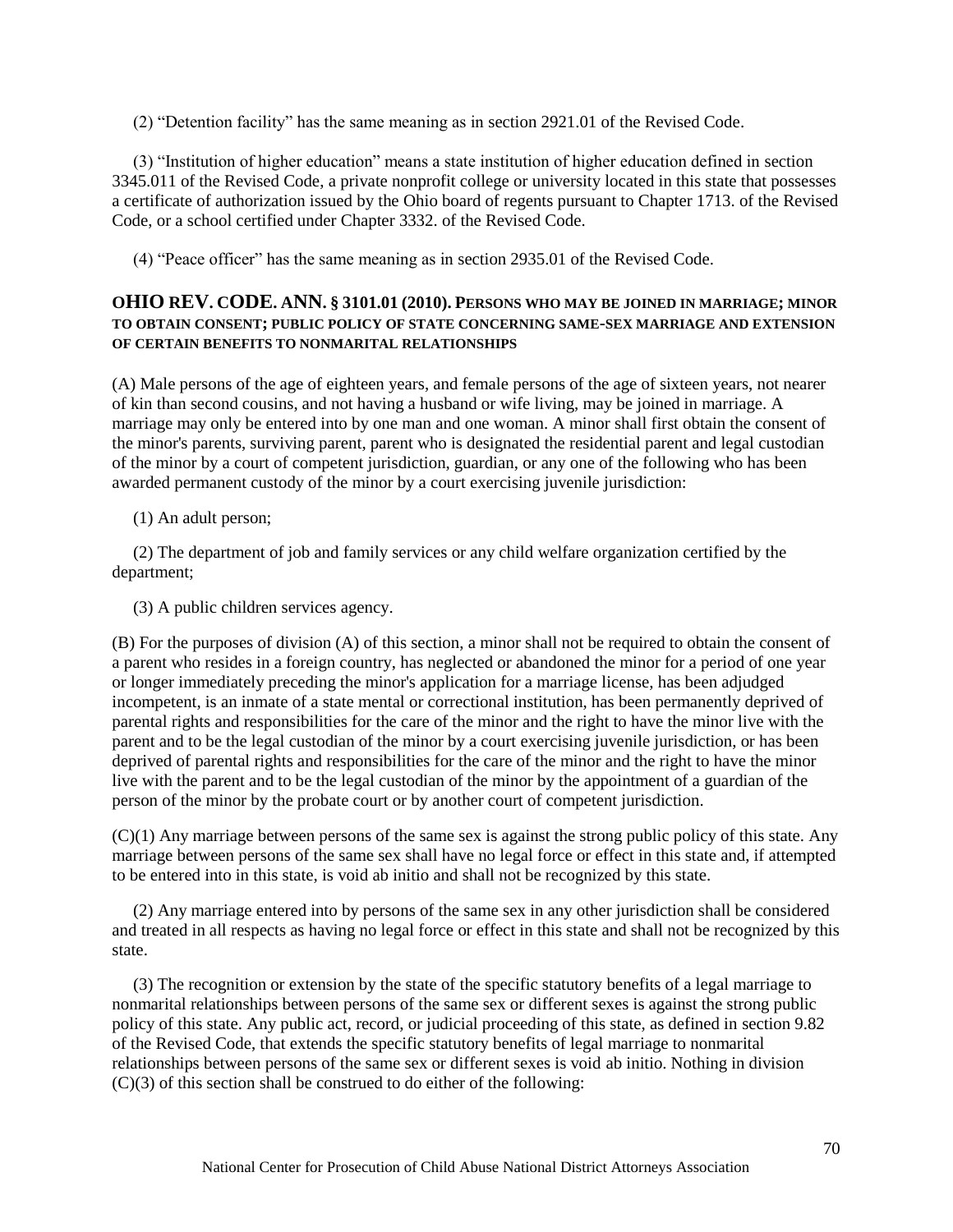(a) Prohibit the extension of specific benefits otherwise enjoyed by all persons, married or unmarried, to nonmarital relationships between persons of the same sex or different sexes, including the extension of benefits conferred by any statute that is not expressly limited to married persons, which includes but is not limited to benefits available under Chapter 4117. of the Revised Code;

(b) Affect the validity of private agreements that are otherwise valid under the laws of this state.

(4) Any public act, record, or judicial proceeding of any other state, country, or other jurisdiction outside this state that extends the specific benefits of legal marriage to nonmarital relationships between persons of the same sex or different sexes shall be considered and treated in all respects as having no legal force or effect in this state and shall not be recognized by this state.

# **OKLAHOMA**

#### **OKLA. STAT. ANN. TIT. 21, § 885 (2013). INCEST**

Persons who, being within the degrees of consanguinity within which marriages are by the laws of the state declared incestuous and void, intermarry with each other, or commit adultery or fornication with each other, shall be guilty of a felony punishable by imprisonment in the custody of the Department of Corrections not exceeding ten (10) years. Except for persons sentenced to life or life without parole, any person sentenced to imprisonment for two (2) years or more for a violation of this subsection shall be required to serve a term of post-imprisonment supervision pursuant to [subparagraph f of paragraph 1 of](https://a.next.westlaw.com/Link/Document/FullText?findType=L&pubNum=1000165&cite=OKSTT22S991A&originatingDoc=N8FC03200C76A11DB8F04FB3E68C8F4C5&refType=SP&originationContext=document&transitionType=DocumentItem&contextData=%28sc.Search%29#co_pp_12f40000b0d36)  [subsection A of Section 991a of Title 22 of the Oklahoma Statutes](https://a.next.westlaw.com/Link/Document/FullText?findType=L&pubNum=1000165&cite=OKSTT22S991A&originatingDoc=N8FC03200C76A11DB8F04FB3E68C8F4C5&refType=SP&originationContext=document&transitionType=DocumentItem&contextData=%28sc.Search%29#co_pp_12f40000b0d36) under conditions determined by the Department of Corrections. The jury shall be advised that the mandatory post-imprisonment supervision shall be in addition to the actual imprisonment.

#### **OKLA. STAT. ANN. TIT. 43, § 2 (2013). CONSANGUINITY**

Marriages between ancestors and descendants of any degree, of a stepfather with a stepdaughter, stepmother with stepson, between uncles and nieces, aunts and nephews, except in cases where such relationship is only by marriage, between brothers and sisters of the half as well as the whole blood, and first cousins are declared to be incestuous, illegal and void, and are expressly prohibited. Provided, that any marriage of first cousins performed in another state authorizing such marriages, which is otherwise legal, is hereby recognized as valid and binding in this state as of the date of such marriage.

### **OREGON**

#### **OR. REV. STAT. § 163.525 (2013). INCEST**

(1) A person commits the crime of incest if the person marries or engages in sexual intercourse or deviate sexual intercourse with a person whom the person knows to be related to the person, either legitimately or illegitimately, as an ancestor, descendant or brother or sister of either the whole or half blood.

(2) Incest is a Class C felony.

#### **OR. REV. STAT. § 131.125 (2010). TIME LIMITATIONS**

(1) A prosecution for aggravated murder, murder, attempted murder or aggravated murder, conspiracy or solicitation to commit aggravated murder or murder or any degree of manslaughter may be commenced at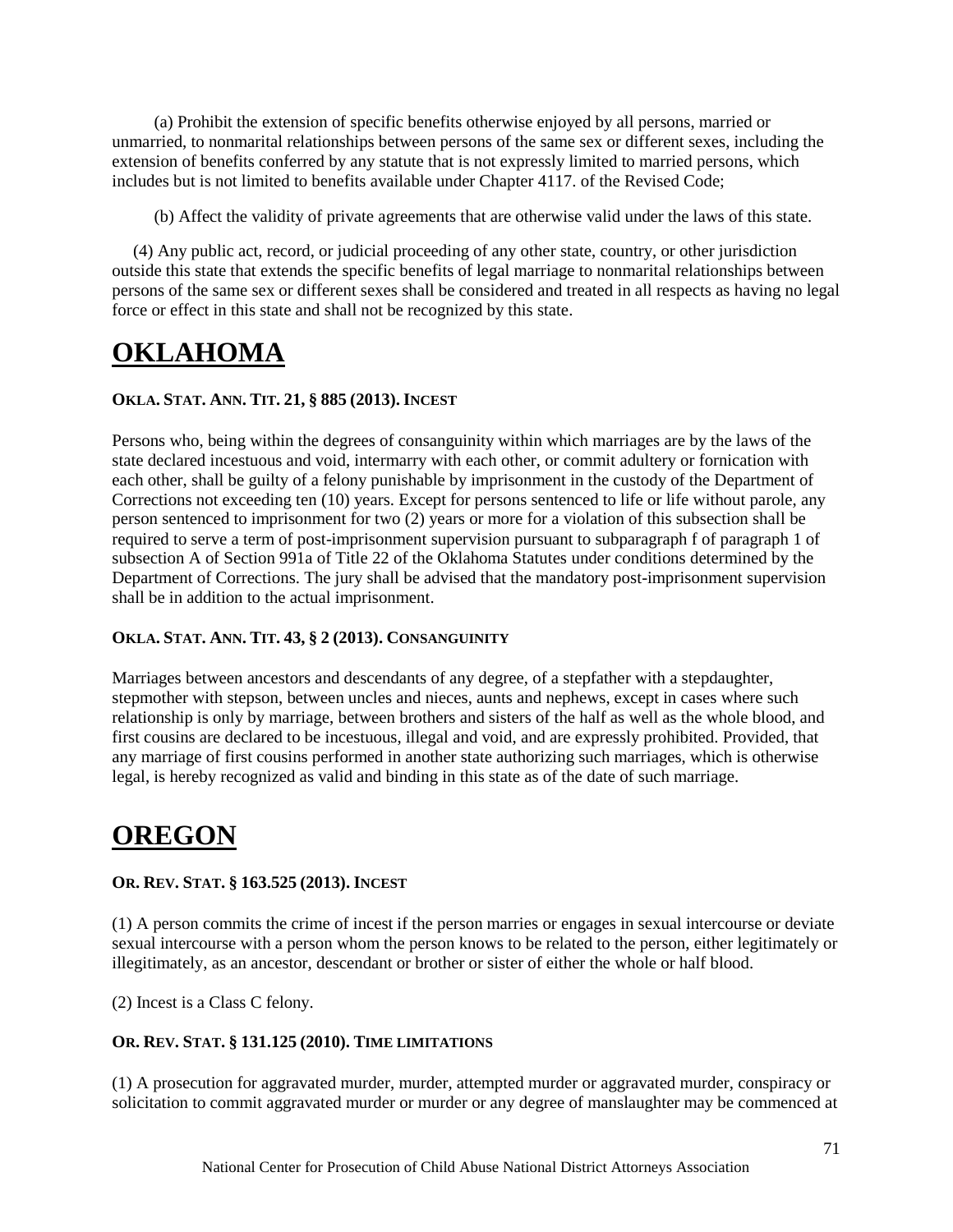any time after the commission of the attempt, conspiracy or solicitation to commit aggravated murder or murder, or the death of the person killed.

(2) A prosecution for any of the following felonies may be commenced within six years after the commission of the crime or, if the victim at the time of the crime was under 18 years of age, anytime before the victim attains 30 years of age or within 12 years after the offense is reported to a law enforcement agency or the Department of Human Services, whichever occurs first:

- (a) Strangulation under [ORS 163.187 \(4\).](https://a.next.westlaw.com/Link/Document/FullText?findType=L&pubNum=1000534&cite=ORSTS163.187&originatingDoc=N09CF1E70119A11E1881E99E408895842&refType=SP&originationContext=document&transitionType=DocumentItem&contextData=%28sc.Search%29#co_pp_0bd500007a412)
- (b) Criminal mistreatment in the first degree under [ORS 163.205.](https://a.next.westlaw.com/Link/Document/FullText?findType=L&pubNum=1000534&cite=ORSTS163.205&originatingDoc=N09CF1E70119A11E1881E99E408895842&refType=LQ&originationContext=document&transitionType=DocumentItem&contextData=%28sc.Search%29)
- (c) Rape in the third degree unde[r ORS 163.355.](https://a.next.westlaw.com/Link/Document/FullText?findType=L&pubNum=1000534&cite=ORSTS163.355&originatingDoc=N09CF1E70119A11E1881E99E408895842&refType=LQ&originationContext=document&transitionType=DocumentItem&contextData=%28sc.Search%29)
- (d) Rape in the second degree under [ORS 163.365.](https://a.next.westlaw.com/Link/Document/FullText?findType=L&pubNum=1000534&cite=ORSTS163.365&originatingDoc=N09CF1E70119A11E1881E99E408895842&refType=LQ&originationContext=document&transitionType=DocumentItem&contextData=%28sc.Search%29)
- (e) Rape in the first degree unde[r ORS 163.375.](https://a.next.westlaw.com/Link/Document/FullText?findType=L&pubNum=1000534&cite=ORSTS163.375&originatingDoc=N09CF1E70119A11E1881E99E408895842&refType=LQ&originationContext=document&transitionType=DocumentItem&contextData=%28sc.Search%29)
- (f) Sodomy in the third degree under [ORS 163.385.](https://a.next.westlaw.com/Link/Document/FullText?findType=L&pubNum=1000534&cite=ORSTS163.385&originatingDoc=N09CF1E70119A11E1881E99E408895842&refType=LQ&originationContext=document&transitionType=DocumentItem&contextData=%28sc.Search%29)
- (g) Sodomy in the second degree under [ORS 163.395.](https://a.next.westlaw.com/Link/Document/FullText?findType=L&pubNum=1000534&cite=ORSTS163.395&originatingDoc=N09CF1E70119A11E1881E99E408895842&refType=LQ&originationContext=document&transitionType=DocumentItem&contextData=%28sc.Search%29)
- (h) Sodomy in the first degree under [ORS 163.405.](https://a.next.westlaw.com/Link/Document/FullText?findType=L&pubNum=1000534&cite=ORSTS163.405&originatingDoc=N09CF1E70119A11E1881E99E408895842&refType=LQ&originationContext=document&transitionType=DocumentItem&contextData=%28sc.Search%29)
- (i) Unlawful sexual penetration in the second degree unde[r ORS 163.408.](https://a.next.westlaw.com/Link/Document/FullText?findType=L&pubNum=1000534&cite=ORSTS163.408&originatingDoc=N09CF1E70119A11E1881E99E408895842&refType=LQ&originationContext=document&transitionType=DocumentItem&contextData=%28sc.Search%29)
- (j) Unlawful sexual penetration in the first degree under [ORS 163.411.](https://a.next.westlaw.com/Link/Document/FullText?findType=L&pubNum=1000534&cite=ORSTS163.411&originatingDoc=N09CF1E70119A11E1881E99E408895842&refType=LQ&originationContext=document&transitionType=DocumentItem&contextData=%28sc.Search%29)
- (k) Sexual abuse in the second degree under [ORS 163.425.](https://a.next.westlaw.com/Link/Document/FullText?findType=L&pubNum=1000534&cite=ORSTS163.425&originatingDoc=N09CF1E70119A11E1881E99E408895842&refType=LQ&originationContext=document&transitionType=DocumentItem&contextData=%28sc.Search%29)
- (L) Sexual abuse in the first degree under [ORS 163.427.](https://a.next.westlaw.com/Link/Document/FullText?findType=L&pubNum=1000534&cite=ORSTS163.427&originatingDoc=N09CF1E70119A11E1881E99E408895842&refType=LQ&originationContext=document&transitionType=DocumentItem&contextData=%28sc.Search%29)
- (m) Using a child in a display of sexual conduct under [ORS 163.670.](https://a.next.westlaw.com/Link/Document/FullText?findType=L&pubNum=1000534&cite=ORSTS163.670&originatingDoc=N09CF1E70119A11E1881E99E408895842&refType=LQ&originationContext=document&transitionType=DocumentItem&contextData=%28sc.Search%29)
- (n) Encouraging child sexual abuse in the first degree under [ORS 163.684.](https://a.next.westlaw.com/Link/Document/FullText?findType=L&pubNum=1000534&cite=ORSTS163.684&originatingDoc=N09CF1E70119A11E1881E99E408895842&refType=LQ&originationContext=document&transitionType=DocumentItem&contextData=%28sc.Search%29)
- (o) Incest under [ORS 163.525.](https://a.next.westlaw.com/Link/Document/FullText?findType=L&pubNum=1000534&cite=ORSTS163.525&originatingDoc=N09CF1E70119A11E1881E99E408895842&refType=LQ&originationContext=document&transitionType=DocumentItem&contextData=%28sc.Search%29)
- (p) Promoting prostitution under [ORS 167.012.](https://a.next.westlaw.com/Link/Document/FullText?findType=L&pubNum=1000534&cite=ORSTS167.012&originatingDoc=N09CF1E70119A11E1881E99E408895842&refType=LQ&originationContext=document&transitionType=DocumentItem&contextData=%28sc.Search%29)
- (q) Compelling prostitution under [ORS 167.017.](https://a.next.westlaw.com/Link/Document/FullText?findType=L&pubNum=1000534&cite=ORSTS167.017&originatingDoc=N09CF1E70119A11E1881E99E408895842&refType=LQ&originationContext=document&transitionType=DocumentItem&contextData=%28sc.Search%29)
- (r) Luring a minor under [ORS 167.057.](https://a.next.westlaw.com/Link/Document/FullText?findType=L&pubNum=1000534&cite=ORSTS167.057&originatingDoc=N09CF1E70119A11E1881E99E408895842&refType=LQ&originationContext=document&transitionType=DocumentItem&contextData=%28sc.Search%29)

(3) A prosecution for any of the following misdemeanors may be commenced within four years after the commission of the crime or, if the victim at the time of the crime was under 18 years of age, anytime before the victim attains 22 years of age or within four years after the offense is reported to a law enforcement agency or the Department of Human Services, whichever occurs first:

- (a) Strangulation under [ORS 163.187 \(3\).](https://a.next.westlaw.com/Link/Document/FullText?findType=L&pubNum=1000534&cite=ORSTS163.187&originatingDoc=N09CF1E70119A11E1881E99E408895842&refType=SP&originationContext=document&transitionType=DocumentItem&contextData=%28sc.Search%29#co_pp_d08f0000f5f67)
- (b) Sexual abuse in the third degree under [ORS 163.415.](https://a.next.westlaw.com/Link/Document/FullText?findType=L&pubNum=1000534&cite=ORSTS163.415&originatingDoc=N09CF1E70119A11E1881E99E408895842&refType=LQ&originationContext=document&transitionType=DocumentItem&contextData=%28sc.Search%29)
- (c) Exhibiting an obscene performance to a minor under [ORS 167.075.](https://a.next.westlaw.com/Link/Document/FullText?findType=L&pubNum=1000534&cite=ORSTS167.075&originatingDoc=N09CF1E70119A11E1881E99E408895842&refType=LQ&originationContext=document&transitionType=DocumentItem&contextData=%28sc.Search%29)
- (d) Displaying obscene materials to minors under [ORS 167.080.](https://a.next.westlaw.com/Link/Document/FullText?findType=L&pubNum=1000534&cite=ORSTS167.080&originatingDoc=N09CF1E70119A11E1881E99E408895842&refType=LQ&originationContext=document&transitionType=DocumentItem&contextData=%28sc.Search%29)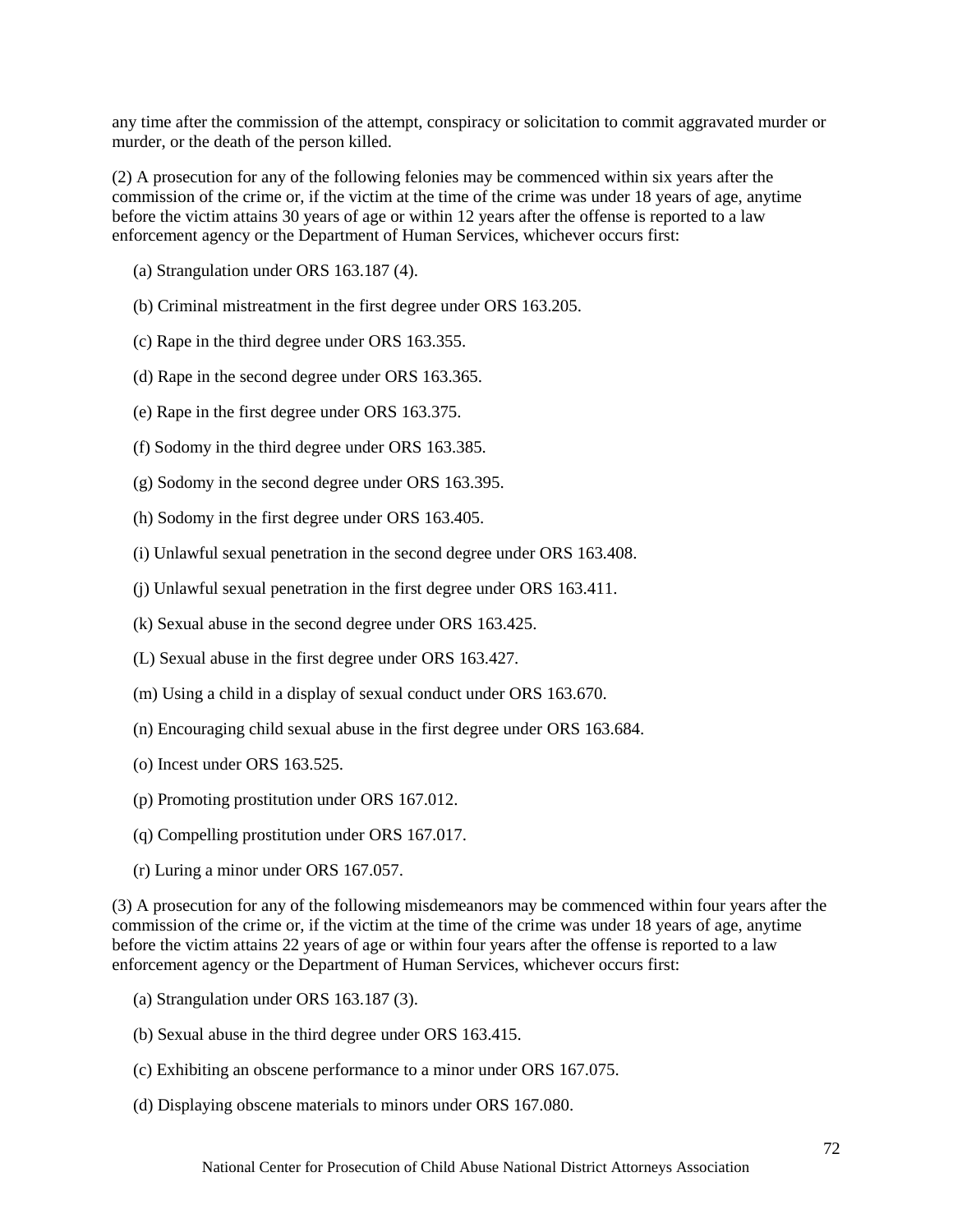(4) In the case of crimes described in subsection (2)(m) of this section, the victim is the child engaged in sexual conduct. In the case of the crime described in subsection (2)(o) of this section, the victim is the party to the incest other than the party being prosecuted. In the case of crimes described in subsection (2)(p) and (q) of this section, the victim is the child whose acts of prostitution are promoted or compelled.

(5) A prosecution for arson in any degree may be commenced within six years after the commission of the crime.

(6) A prosecution for any of the following felonies may be commenced within six years after the commission of the crime if the victim at the time of the crime was 65 years of age or older:

- (a) Theft in the first degree under [ORS 164.055.](https://a.next.westlaw.com/Link/Document/FullText?findType=L&pubNum=1000534&cite=ORSTS164.055&originatingDoc=N09CF1E70119A11E1881E99E408895842&refType=LQ&originationContext=document&transitionType=DocumentItem&contextData=%28sc.Search%29)
- (b) Aggravated theft in the first degree under [ORS 164.057.](https://a.next.westlaw.com/Link/Document/FullText?findType=L&pubNum=1000534&cite=ORSTS164.057&originatingDoc=N09CF1E70119A11E1881E99E408895842&refType=LQ&originationContext=document&transitionType=DocumentItem&contextData=%28sc.Search%29)
- (c) Theft by extortion under [ORS 164.075.](https://a.next.westlaw.com/Link/Document/FullText?findType=L&pubNum=1000534&cite=ORSTS164.075&originatingDoc=N09CF1E70119A11E1881E99E408895842&refType=LQ&originationContext=document&transitionType=DocumentItem&contextData=%28sc.Search%29)
- (d) Robbery in the third degree under [ORS 164.395.](https://a.next.westlaw.com/Link/Document/FullText?findType=L&pubNum=1000534&cite=ORSTS164.395&originatingDoc=N09CF1E70119A11E1881E99E408895842&refType=LQ&originationContext=document&transitionType=DocumentItem&contextData=%28sc.Search%29)
- (e) Robbery in the second degree unde[r ORS 164.405.](https://a.next.westlaw.com/Link/Document/FullText?findType=L&pubNum=1000534&cite=ORSTS164.405&originatingDoc=N09CF1E70119A11E1881E99E408895842&refType=LQ&originationContext=document&transitionType=DocumentItem&contextData=%28sc.Search%29)
- (f) Robbery in the first degree unde[r ORS 164.415.](https://a.next.westlaw.com/Link/Document/FullText?findType=L&pubNum=1000534&cite=ORSTS164.415&originatingDoc=N09CF1E70119A11E1881E99E408895842&refType=LQ&originationContext=document&transitionType=DocumentItem&contextData=%28sc.Search%29)
- (g) Forgery in the first degree under [ORS 165.013.](https://a.next.westlaw.com/Link/Document/FullText?findType=L&pubNum=1000534&cite=ORSTS165.013&originatingDoc=N09CF1E70119A11E1881E99E408895842&refType=LQ&originationContext=document&transitionType=DocumentItem&contextData=%28sc.Search%29)
- (h) Fraudulent use of a credit card unde[r ORS 165.055 \(4\)\(b\).](https://a.next.westlaw.com/Link/Document/FullText?findType=L&pubNum=1000534&cite=ORSTS165.055&originatingDoc=N09CF1E70119A11E1881E99E408895842&refType=SP&originationContext=document&transitionType=DocumentItem&contextData=%28sc.Search%29#co_pp_ea5b0000e1ba5)
- (i) Identity theft under [ORS 165.800.](https://a.next.westlaw.com/Link/Document/FullText?findType=L&pubNum=1000534&cite=ORSTS165.800&originatingDoc=N09CF1E70119A11E1881E99E408895842&refType=LQ&originationContext=document&transitionType=DocumentItem&contextData=%28sc.Search%29)

(7) Except as provided in subsection (8) of this section or as otherwise expressly provided by law, prosecutions for other offenses must be commenced within the following periods of limitations after their commission:

- (a) For any other felony, three years.
- (b) For any misdemeanor, two years.
- (c) For a violation, six months.

(8) If the period prescribed in subsection (7) of this section has expired, a prosecution nevertheless may be commenced as follows:

(a) If the offense has as a material element either fraud or the breach of a fiduciary obligation, prosecution may be commenced within one year after discovery of the offense by an aggrieved party or by a person who has a legal duty to represent an aggrieved party and who is not a party to the offense, but in no case shall the period of limitation otherwise applicable be extended by more than three years;

(b) If the offense is based upon misconduct in office by a public officer or employee, prosecution may be commenced at any time while the defendant is in public office or employment or within two years thereafter, but in no case shall the period of limitation otherwise applicable be extended by more than three years; or

(c) If the offense is an invasion of personal privacy under [ORS 163.700,](https://a.next.westlaw.com/Link/Document/FullText?findType=L&pubNum=1000534&cite=ORSTS163.700&originatingDoc=N09CF1E70119A11E1881E99E408895842&refType=LQ&originationContext=document&transitionType=DocumentItem&contextData=%28sc.Search%29) prosecution may be commenced within one year after discovery of the offense by the person aggrieved by the offense, by a person who has a legal duty to represent the person aggrieved by the offense or by a law enforcement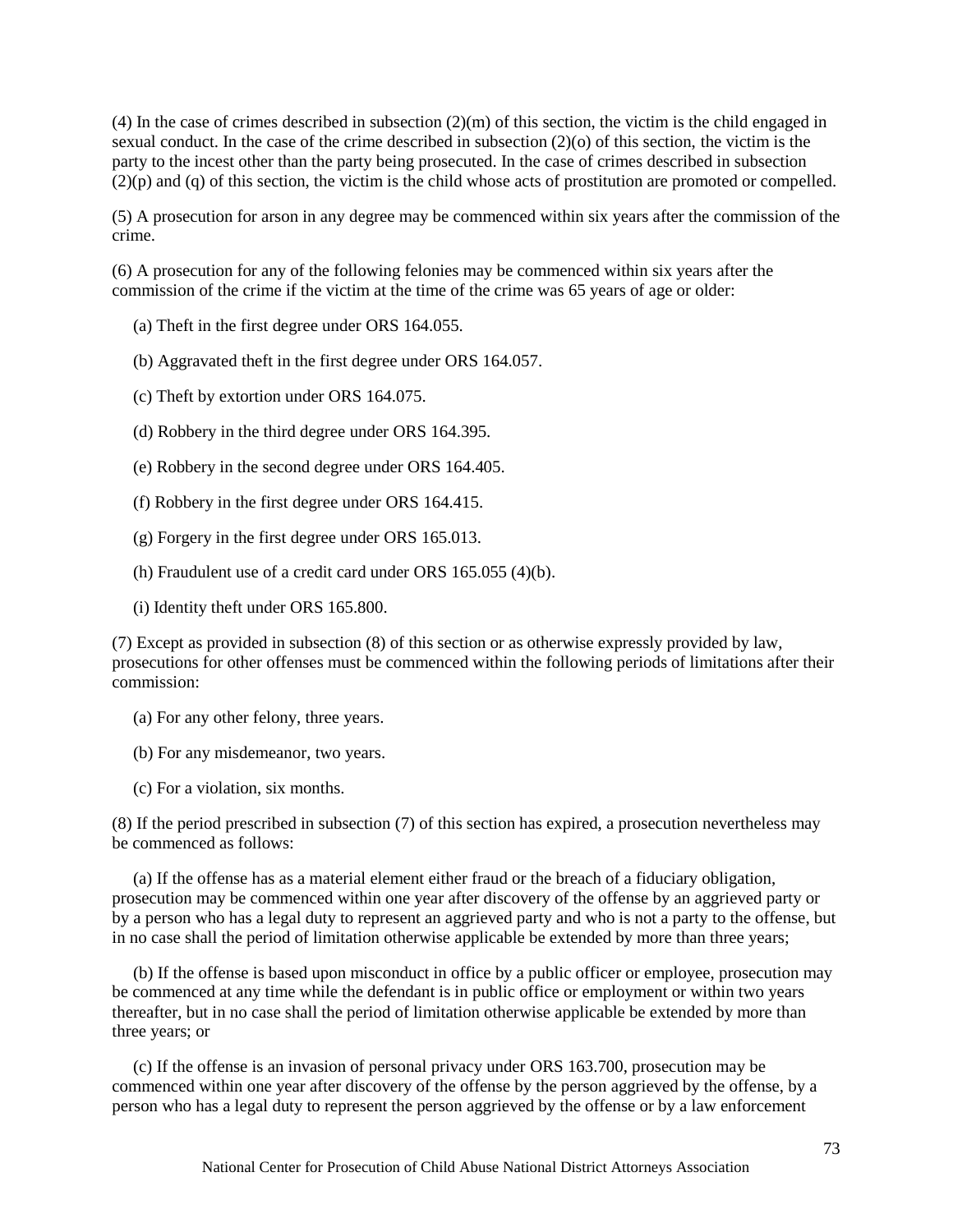agency, but in no case shall the period of limitation otherwise applicable be extended by more than three years.

(9) Notwithstanding subsection (2) of this section, if the defendant is identified after the period described in subsection (2) of this section on the basis of DNA (deoxyribonucleic acid) sample comparisons, a prosecution for:

(a) Rape in the first degree, sodomy in the first degree, unlawful sexual penetration in the first degree or sexual abuse in the first degree may be commenced at any time after the commission of the crime.

(b) Rape in the second degree, sodomy in the second degree or unlawful sexual penetration in the second degree may be commenced within 25 years after the commission of the crime.

(10) Notwithstanding subsection (9) of this section, if a prosecution for a felony listed in subsection (9) of this section would otherwise be barred by subsection (2) of this section, the prosecution must be commenced within two years of the DNA-based identification of the defendant.

## **OR. REV. STAT. § 106.020 (2013). PROHIBITED AND VOID MARRIAGES**

The following marriages are prohibited; and, if solemnized within this state, are absolutely void:

(1) When either party thereto had a wife or husband living at the time of such marriage.

(2) When the parties thereto are first cousins or any nearer of kin to each other, whether of the whole or half blood, whether by blood or adoption, computing by the rules of the civil law, except that when the parties are first cousins by adoption only, the marriage is not prohibited or void.

## **PENNSYLVANIA**

## **18 PA. CONS. STAT. ANN. § 4302 (2012). INCEST**

**(**a) General rule.--Except as provided under subsection (b), a person is guilty of incest, a felony of the second degree, if that person knowingly marries or cohabits or has sexual intercourse with an ancestor or descendant, a brother or sister of the whole or half blood or an uncle, aunt, nephew or niece of the whole blood.

(b) Incest of a minor.--A person is guilty of incest of a minor, a felony of the second degree, if that person knowingly marries, cohabits with or has sexual intercourse with a complainant who is an ancestor or descendant, a brother or sister of the whole or half blood or an uncle, aunt, nephew or niece of the whole blood and:

(1) is under the age of 13 years; or

(2) is 13 to 18 years of age and the person is four or more years older than the complainant.

(c) Relationships.--The relationships referred to in this section include blood relationships without regard to legitimacy, and relationship of parent and child by adoption.

#### **23 PA. CONS. STAT. ANN. § 1703 (2013). MARRIAGE WITHIN DEGREE OF CONSANGUINITY**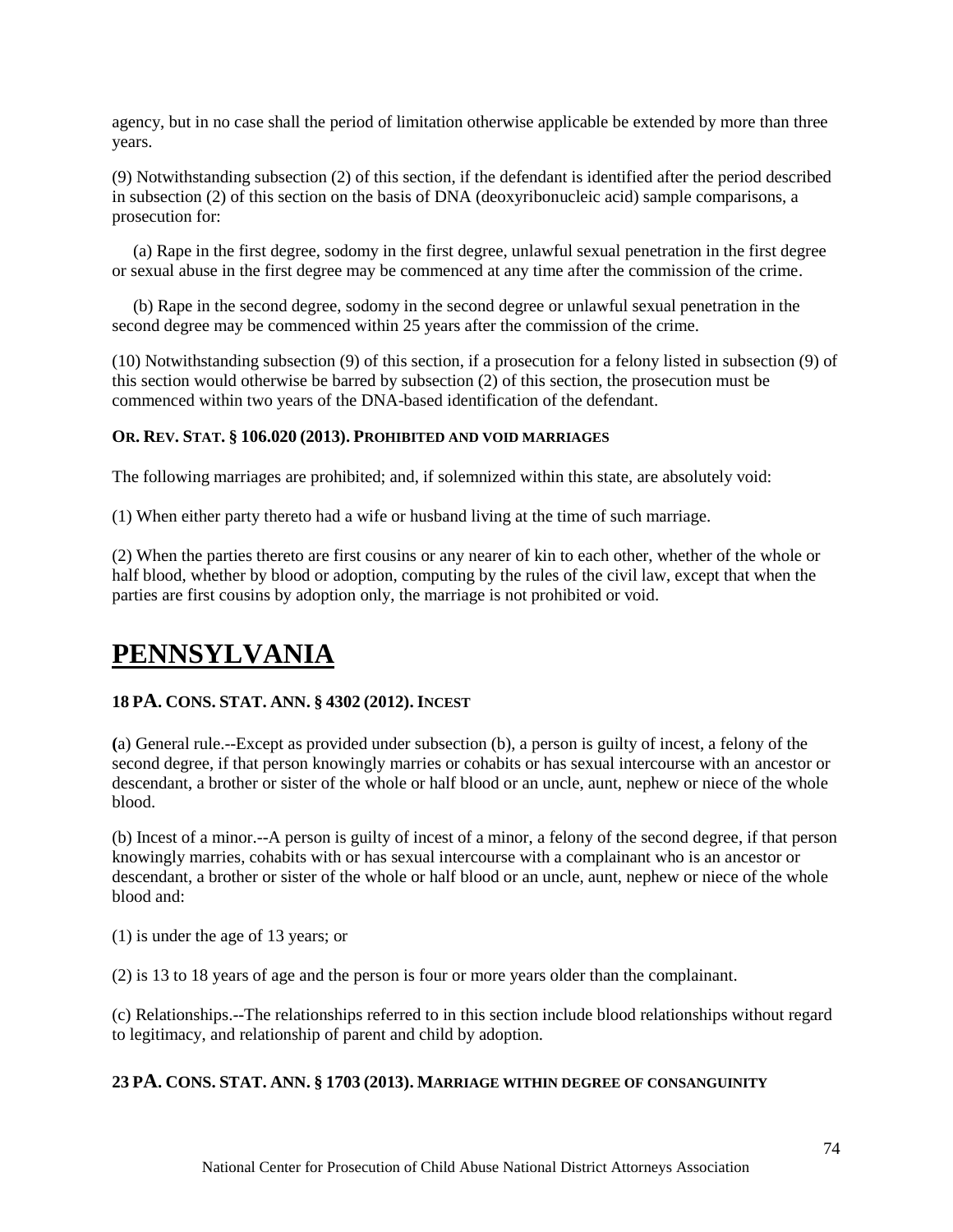All marriages within the prohibited degrees of consanguinity as set forth in this part are voidable, but, when any of these marriages have not been dissolved during the lifetime of the parties, the unlawfulness of the marriage shall not be inquired into after the death of either of the parties to the marriage.

# **RHODE ISLAND**

## **R.I. GEN. LAWS § 15-1-1 (2012). MEN FORBIDDEN TO MARRY KINDRED**

No man shall marry his mother, grandmother, daughter, son's daughter, daughter's daughter, stepmother, grandfather's wife, son's wife, son's son's wife, daughter's son's wife, wife's mother, wife's grandmother, wife's daughter, wife's son's daughter, wife's daughter's daughter, sister, brother's daughter, sister's daughter, father's sister, or mother's sister.

## **R.I. GEN. LAWS § 15-1-2 (2012). WOMEN FORBIDDEN TO MARRY KINDRED**

No woman shall marry her father, grandfather, son, son's son, daughter's son, stepfather, grandmother's husband, daughter's husband, son's daughter's husband, daughter's daughter's husband, husband's father, husband's grandfather, husband's son, husband's son's son, husband's daughter's son, brother, brother's son, sister's son, father's brother, or mother's brother.

## **R.I. GEN. LAWS § 15-1-3 (2012). INCESTUOUS MARRIAGES VOID**

If any man or woman intermarries within the degrees stated in [§ 15-1-1](https://a.next.westlaw.com/Link/Document/FullText?findType=L&pubNum=1000038&cite=RISTS15-1-1&originatingDoc=NF88235803ACA11DC8298E5AC3AD5E501&refType=LQ&originationContext=document&transitionType=DocumentItem&contextData=%28sc.Search%29) or [§ 15-1-2,](https://a.next.westlaw.com/Link/Document/FullText?findType=L&pubNum=1000038&cite=RISTS15-1-2&originatingDoc=NF88235803ACA11DC8298E5AC3AD5E501&refType=LQ&originationContext=document&transitionType=DocumentItem&contextData=%28sc.Search%29) the marriage shall be null and void.

## **R.I. GEN. LAWS § 15-1-4 (2012). MARRIAGES OF KINDRED ALLOWED BY JEWISH RELIGION**

The provisions of [§§ 15-1-1-](https://a.next.westlaw.com/Link/Document/FullText?findType=L&pubNum=1000038&cite=RISTS15-1-1&originatingDoc=NF89436E03ACA11DC8298E5AC3AD5E501&refType=LQ&originationContext=document&transitionType=DocumentItem&contextData=%28sc.Search%29)[-15-1-3](https://a.next.westlaw.com/Link/Document/FullText?findType=L&pubNum=1000038&cite=RISTS15-1-3&originatingDoc=NF89436E03ACA11DC8298E5AC3AD5E501&refType=LQ&originationContext=document&transitionType=DocumentItem&contextData=%28sc.Search%29) shall not extend to, or in any way affect, any marriage which shall be solemnized among the Jewish people, within the degrees of affinity or consanguinity allowed by their religion.

# **SOUTH CAROLINA**

## **S.C. CODE ANN. § 16-15-20 (2013). INCEST**

Any persons who shall have carnal intercourse with each other within the following degrees of relationship, to wit:

(1) A man with his mother, grandmother, daughter, granddaughter, stepmother, sister, grandfather's wife, son's wife, grandson's wife, wife's mother, wife's grandmother, wife's daughter, wife's granddaughter, brother's daughter, sister's daughter, father's sister or mother's sister; or

(2) A woman with her father, grandfather, son, grandson, stepfather, brother, grandmother's husband, daughter's husband, granddaughter's husband, husband's father, husband's grandfather, husband's son, husband's grandson, brother's son, sister's son, father's brother or mother's brother; Shall be guilty of incest and shall be punished by a fine of not less than five hundred dollars or imprisonment not less than one year in the Penitentiary, or both such fine and imprisonment.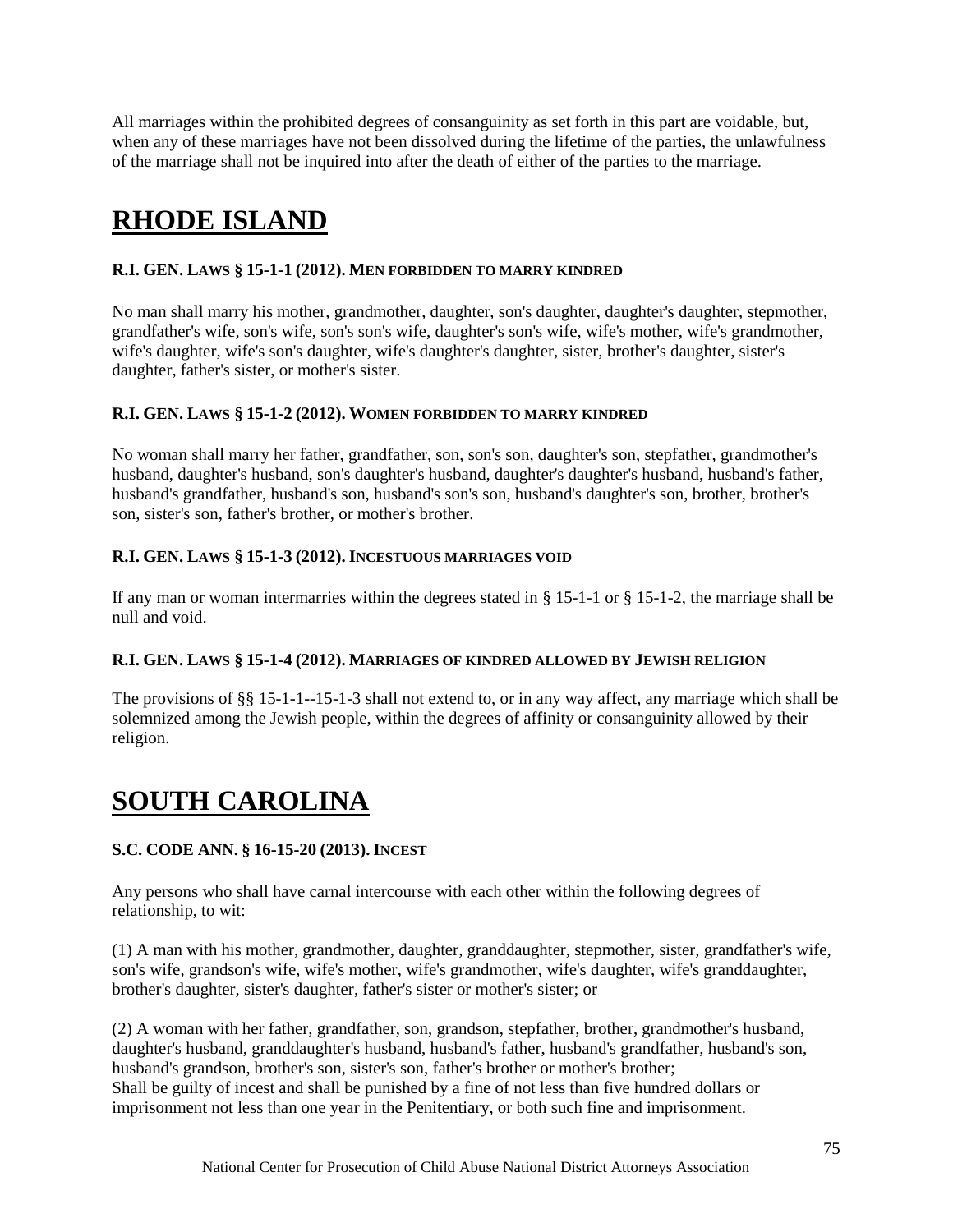## **S.C. CODE ANN. § 20-1-10 (2013). PERSONS WHO MAY CONTRACT MATRIMONY**

(A) All persons, except mentally incompetent persons and persons whose marriage is prohibited by this section, may lawfully contract matrimony.

(B) No man shall marry his mother, grandmother, daughter, granddaughter, stepmother, sister, grandfather's wife, son's wife, grandson's wife, wife's mother, wife's grandmother, wife's daughter, wife's granddaughter, brother's daughter, sister's daughter, father's sister, mother's sister, or another man.

(C) No woman shall marry her father, grandfather, son, grandson, stepfather, brother, grandmother's husband, daughter's husband, granddaughter's husband, husband's father, husband's grandfather, husband's son, husband's grandson, brother's son, sister's son, father's brother, mother's brother, or another woman.

### **S.C. CODE ANN. § 13-5-555 (2013). STATUTE OF LIMITATIONS FOR ACTION BASED ON SEXUAL ABUSE OR INCEST.**

(A) An action to recover damages for injury to a person arising out of an act of sexual abuse or incest must be commenced within six years after the person becomes twenty-one years of age or within three years from the time of discovery by the person of the injury and the causal relationship between the injury and the sexual abuse or incest, whichever occurs later.

(B) Parental immunity is not a defense against claims based on sexual abuse or incest that occurred before, on, or after this section's effective date.

# **SOUTH DAKOTA**

## **S.D. CODIFIED LAWS § 22-22A-2 (2013). INCEST—PROHIBITED SEXUAL CONTACT—FELONY**

Any persons, eighteen years of age or older, who knowingly engage in a mutually consensual act of sexual penetration with each other:

(1) Who are not legally married; and

(2) Who are within degrees of consanguinity within which marriages are, by the laws of this state, declared void pursuant to [§ 25-1-6;](https://a.next.westlaw.com/Link/Document/FullText?findType=L&pubNum=1000359&cite=SDSTS25-1-6&originatingDoc=N1A43C0D00A3311DCA70DD4F7C18D1D6E&refType=LQ&originationContext=document&transitionType=DocumentItem&contextData=%28sc.Search%29)

are guilty of incest. Incest is a Class 5 felony.

## **S.D. CODIFIED LAWS § 22-22A-3 (2013). AGGRAVATED INCEST -- PROHIBITED SEXUAL CONTACT -- FELONY**

Any person who knowingly engages in an act of sexual penetration with a person who is less than eighteen years of age and is either:

(1) The child of the perpetrator or the child of a spouse or former spouse of the perpetrator; or

(2) Related to the perpetrator within degrees of consanguinity within which marriages are, by the laws of this state, declared void pursuant to [§ 25-1-6;](https://a.next.westlaw.com/Link/Document/FullText?findType=L&pubNum=1000359&cite=SDSTS25-1-6&originatingDoc=N1AC6AC700A3311DCA70DD4F7C18D1D6E&refType=LQ&originationContext=document&transitionType=DocumentItem&contextData=%28sc.Search%29)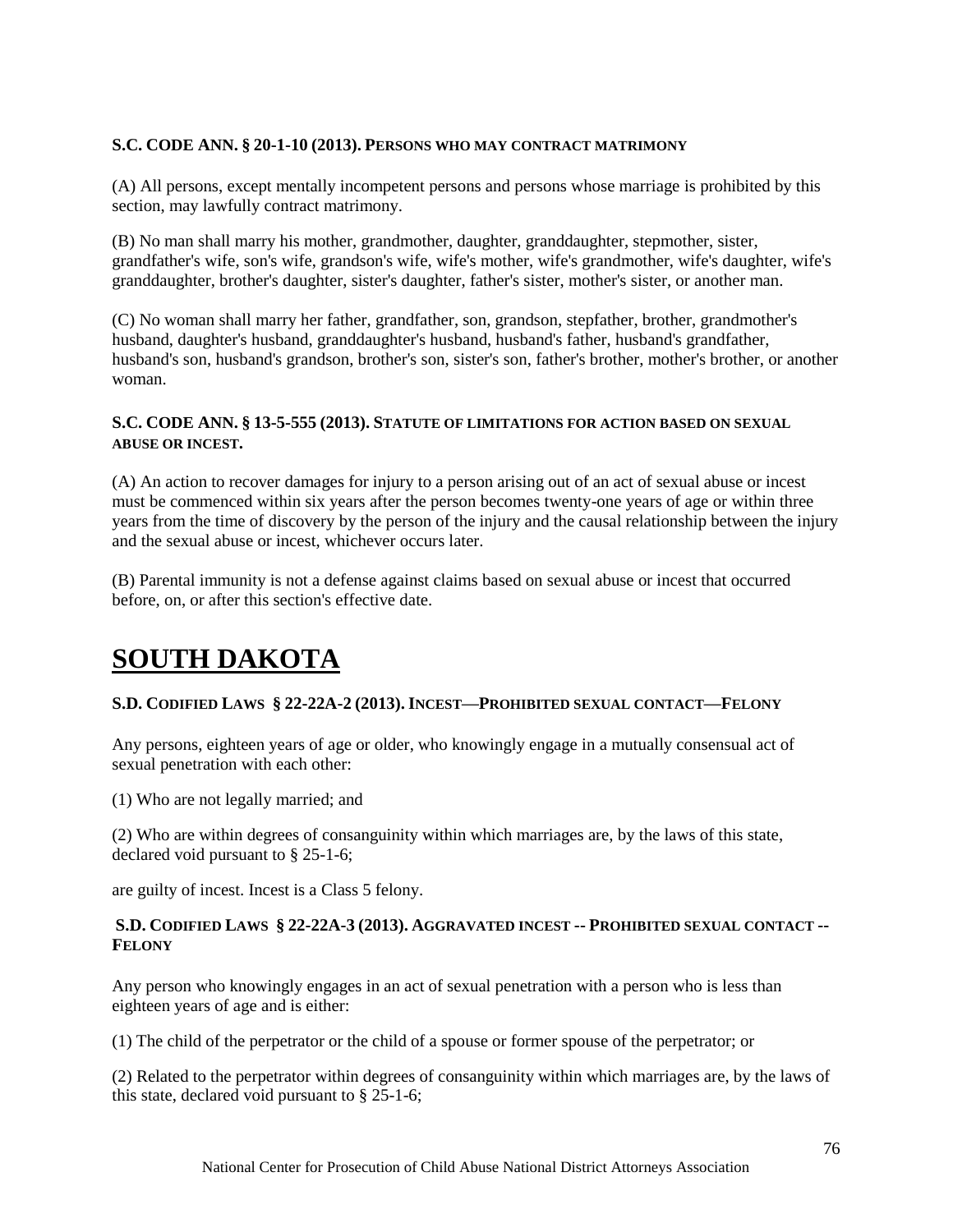is guilty of aggravated incest. Aggravated incest is a Class 3 felony.

## **S.D. CODIFIED LAWS § 22-22A-3.1 (2013). AGGRAVATED INCEST – FOSTER CHILD -- FELONY**

Any person eighteen years of age or older, who knowingly engages in an act of sexual penetration with a person who is less than eighteen years of age and who, at the time of the offense, has been placed, and resides, in a licensed foster home is guilty of aggravated incest if the perpetrator is:

(1) The licensed foster care provider; or

(2) A resident of the licensed foster care provider's home and related to the licensed foster care provider by blood or marriage.

Aggravated incest is a Class 3 felony.

#### **S.D. CODIFIED LAWS § 25-1-6 (2013). MARRIAGE BETWEEN SPECIFIED RELATIVES VOID**

Marriages between parents and children, ancestors and descendants of every degree, and between brothers and sisters of the half as well as the whole blood, and between uncles and nieces, or aunts and nephews, and between cousins of the half as well as of the whole blood, are null and void from the beginning, whether the relationship is legitimate or illegitimate. The relationships provided for in this section include such relationships that arise through adoption.

## **TENNESSEE**

## **TENN. CODE ANN. § 39-15-302 (2013). INCEST**

(a) A person commits incest who engages in sexual penetration as defined in [§ 39-13-501,](https://a.next.westlaw.com/Link/Document/FullText?findType=L&pubNum=1000039&cite=TNSTS39-13-501&originatingDoc=N50E86960CCE411DB8F04FB3E68C8F4C5&refType=LQ&originationContext=document&transitionType=DocumentItem&contextData=%28sc.Search%29) with a person, knowing the person to be, without regard to legitimacy:

(1) The person's natural parent, child, grandparent, grandchild, uncle, aunt, nephew, niece, stepparent, stepchild, adoptive parent, adoptive child; or

(2) The person's brother or sister of the whole or half-blood or by adoption.

(b) Incest is a Class C felony.

#### **TENN. CODE ANN. § 36-3-101 (2013). DEGREES OF RELATIONSHIP**

Marriage cannot be contracted with a lineal ancestor or descendant, nor the lineal ancestor or descendant of either parent, nor the child of a grandparent, nor the lineal descendants of husband or wife, as the case may be, nor the husband or wife of a parent or lineal descendant.

## **TEXAS**

## **TEX. PENAL CODE ANN. § 25.02 (2013). PROHIBITED SEXUAL CONDUCT**

(a) A person commits an offense if the person engages in sexual intercourse or deviate sexual intercourse with another person the actor knows to be, without regard to legitimacy: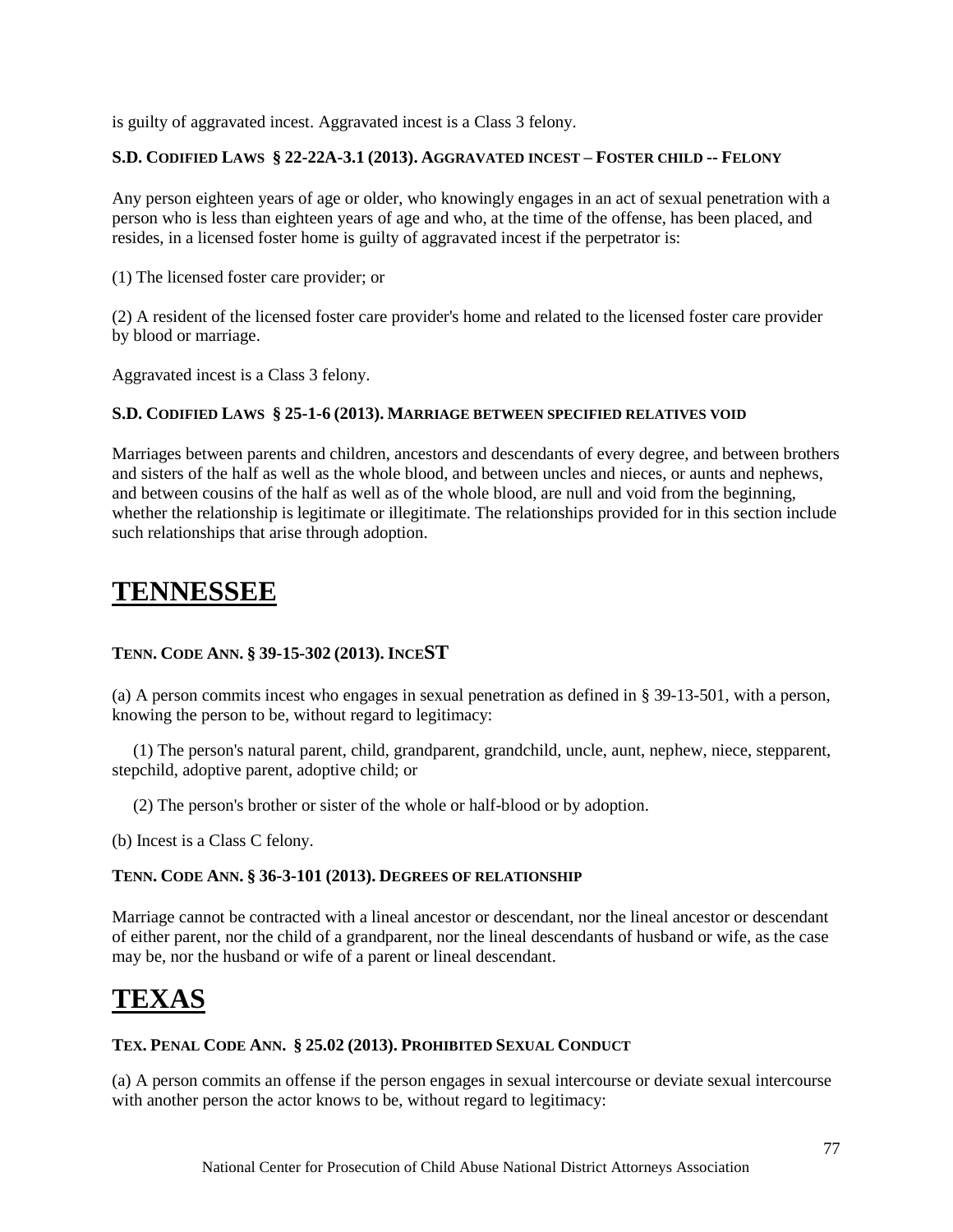- (1) the actor's ancestor or descendant by blood or adoption;
- (2) the actor's current or former stepchild or stepparent;
- (3) the actor's parent's brother or sister of the whole or half blood;
- (4) the actor's brother or sister of the whole or half blood or by adoption;
- (5) the children of the actor's brother or sister of the whole or half blood or by adoption; or
- (6) the son or daughter of the actor's aunt or uncle of the whole or half blood or by adoption.

(b) For purposes of this section:

(1) "Deviate sexual intercourse" means any contact between the genitals of one person and the mouth or anus of another person with intent to arouse or gratify the sexual desire of any person.

(2) "Sexual intercourse" means any penetration of the female sex organ by the male sex organ.

(c) An offense under this section is a felony of the third degree, unless the offense is committed under Subsection  $(a)(1)$ , in which event the offense is a felony of the second degree.

#### **TEX. FAM. CODE ANN. § 6.201 (2013). CONSANGUINITY**

A marriage is void if one party to the marriage is related to the other as:

(1) an ancestor or descendant, by blood or adoption;

(2) a brother or sister, of the whole or half blood or by adoption;

- (3) a parent's brother or sister, of the whole or half blood or by adoption; or
- (4) a son or daughter of a brother or sister, of the whole or half blood or by adoption.

## **UTAH**

#### **UTAH CODE ANN. § 76-5-406 (2013). SEXUAL OFFENSES AGAINST THE VICTIM WITHOUT CONSENT OF VICTIM -- CIRCUMSTANCES**

An act of sexual intercourse, rape, attempted rape, rape of a child, attempted rape of a child, object rape, attempted object rape, object rape of a child, attempted object rape of a child, sodomy, attempted sodomy, forcible sodomy, attempted forcible sodomy, sodomy upon a child, attempted sodomy upon a child, forcible sexual abuse, attempted forcible sexual abuse, sexual abuse of a child, attempted sexual abuse of a child, aggravated sexual abuse of a child, attempted aggravated sexual abuse of a child, or simple sexual abuse is without consent of the victim under any of the following circumstances:

- (1) the victim expresses lack of consent through words or conduct;
- (2) the actor overcomes the victim through the actual application of physical force or violence;
- (3) the actor is able to overcome the victim through concealment or by the element of surprise;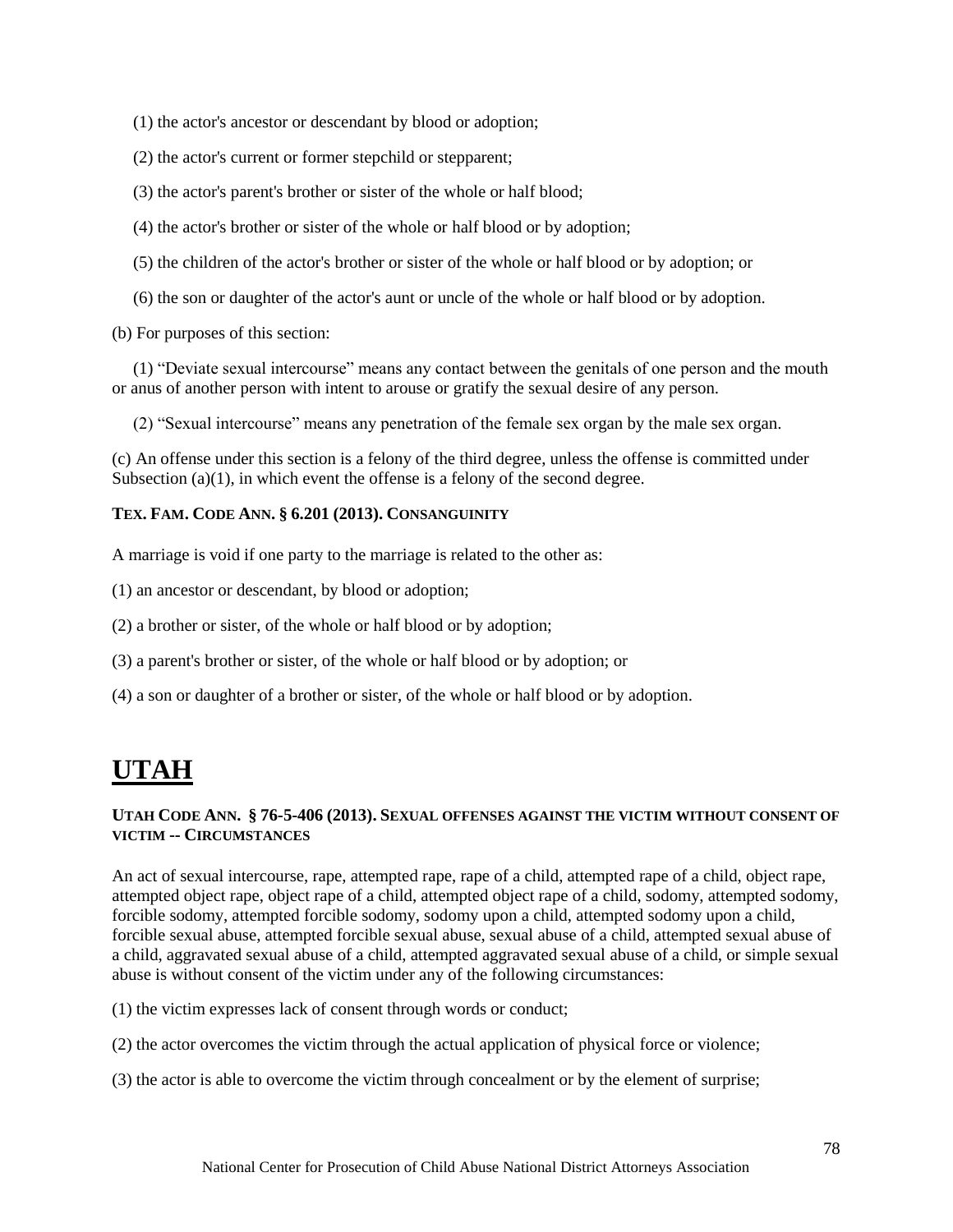$(4)(a)(i)$  the actor coerces the victim to submit by threatening to retaliate in the immediate future against the victim or any other person, and the victim perceives at the time that the actor has the ability to execute this threat; or

(ii) the actor coerces the victim to submit by threatening to retaliate in the future against the victim or any other person, and the victim believes at the time that the actor has the ability to execute this threat;

(b) as used in this Subsection (4) "to retaliate" includes but is not limited to threats of physical force, kidnaping, or extortion;

(5) the victim has not consented and the actor knows the victim is unconscious, unaware that the act is occurring, or physically unable to resist;

(6) the actor knows that as a result of mental disease or defect, the victim is at the time of the act incapable either of appraising the nature of the act or of resisting it;

(7) the actor knows that the victim submits or participates because the victim erroneously believes that the actor is the victim's spouse;

(8) the actor intentionally impaired the power of the victim to appraise or control his or her conduct by administering any substance without the victim's knowledge;

(9) the victim is younger than 14 years of age;

(10) the victim is younger than 18 years of age and at the time of the offense the actor was the victim's parent, stepparent, adoptive parent, or legal guardian or occupied a position of special trust in relation to the victim as defined in Subsection 76-5-404.1(4)(h);

(11) the victim is 14 years of age or older, but younger than 18 years of age, and the actor is more than three years older than the victim and entices or coerces the victim to submit or participate, under circumstances not amounting to the force or threat required under Subsection (2) or (4); or

(12) the actor is a health professional or religious counselor, as those terms are defined in this Subsection (12), the act is committed under the guise of providing professional diagnosis, counseling, or treatment, and at the time of the act the victim reasonably believed that the act was for medically or professionally appropriate diagnosis, counseling, or treatment to the extent that resistance by the victim could not reasonably be expected to have been manifested. For purposes of this Subsection (12):

(a) "health professional" means an individual who is licensed or who holds himself out to be licensed, or who otherwise provides professional physical or mental health services, diagnosis, treatment, or counseling including, but not limited to, a physician, osteopathic physician, nurse, dentist, physical therapist, chiropractor, mental health therapist, social service worker, clinical social worker, certified social worker, marriage and family therapist, professional counselor, psychiatrist, psychologist, psychiatric mental health nurse specialist, or substance abuse counselor; and

(b) "religious counselor" means a minister, priest, rabbi, bishop, or other recognized member of the clergy.

## **UTAH CODE ANN. § 76-7-102 (2013). INCEST—DEFINITIONS--PENALTY**

(1) As used in this section:

(a) "Provider" means a person who provides or makes available his seminal fluid or her human egg.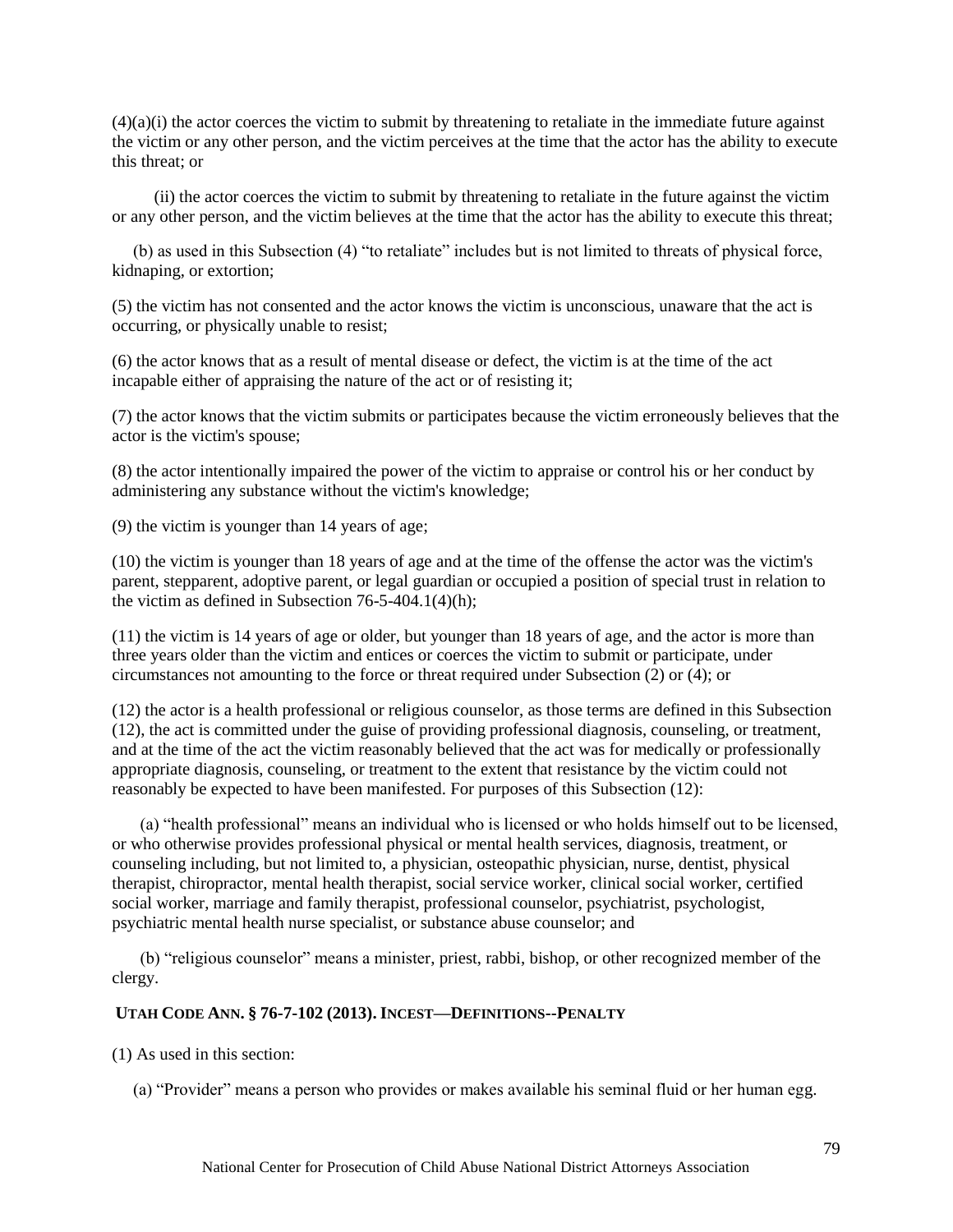(b) "Related person" means a person related to the provider or actor as an ancestor, descendant, brother, sister, uncle, aunt, nephew, niece, or first cousin, and includes:

(i) blood relationships of the whole or half blood without regard to legitimacy;

(ii) the relationship of parent and child by adoption; and

(iii) the relationship of stepparent and stepchild while the marriage creating the relationship of a stepparent and stepchild exists.

(2)(a) An actor is guilty of incest when, under circumstances not amounting to rape, rape of a child, or aggravated sexual assault, the actor knowingly and intentionally:

(i) engages in conduct under Subsection  $(2)(b)(i)$ , (ii), (iii), or (iv); or

(ii) provides a human egg or seminal fluid under Subsection  $(2)(b)(v)$ .

(b) Conduct referred to under Subsection (2)(a) is:

(i) sexual intercourse between the actor and a person the actor knows has kinship to the actor as a related person;

(ii) the insertion or placement of the provider's seminal fluid into the vagina, cervix, or uterus of a related person by means other than sexual intercourse;

(iii) providing or making available his seminal fluid for the purpose of insertion or placement of the fluid into the vagina, cervix, or uterus of a related person by means other than sexual intercourse;

(iv) a woman 18 years of age or older who:

(A) knowingly allows the insertion of the seminal fluid of a provider into her vagina, cervix, or uterus by means other than sexual intercourse; and

(B) knows that the seminal fluid is that of a person with whom she has kinship as a related person; or

(v) providing the actor's sperm or human egg that is used to conduct in vitro fertilization, or any other means of fertilization, with the human egg or sperm of a person who is a related person.

(c) This Subsection (2) does not prohibit providing a fertilized human egg if the provider of the fertilizing sperm is not a related person regarding the person providing the egg.

(3) Incest is a third degree felony.

(4) A provider under this section is not a donor under [Section 78B-15-702.](https://a.next.westlaw.com/Link/Document/FullText?findType=L&pubNum=1000511&cite=UTSTS78B-15-702&originatingDoc=N1DDE33A08F8711DBAEB0F162C0EFAF87&refType=LQ&originationContext=document&transitionType=DocumentItem&contextData=%28sc.Search%29)

#### **UTAH CODE ANN. § 30-1-1 (2013). INCESTUOUS MARRIAGES VOID**

(1) The following marriages are incestuous and void from the beginning, whether the relationship is legitimate or illegitimate:

(a) marriages between parents and children;

(b) marriages between ancestors and descendants of every degree;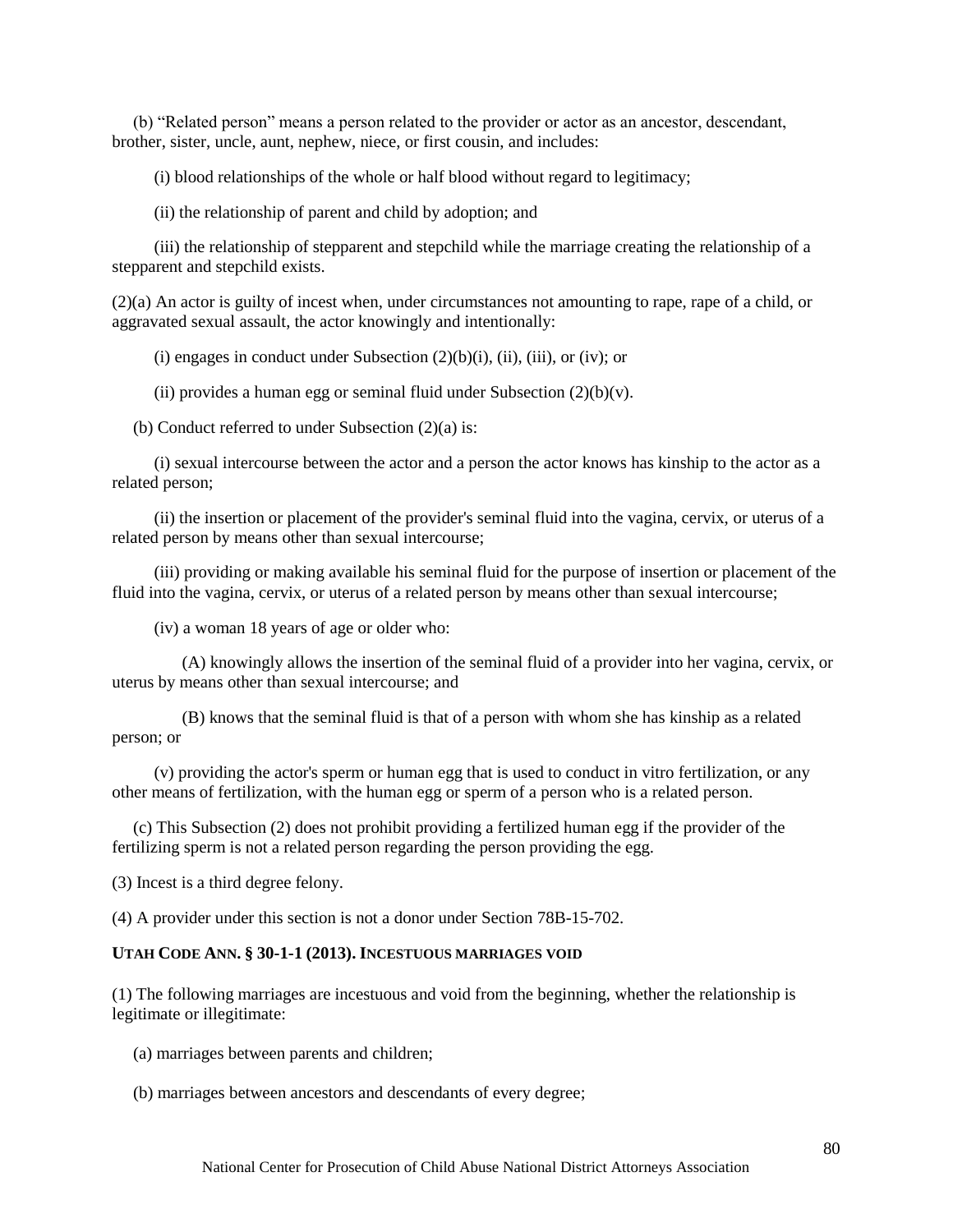(c) marriages between brothers and sisters of the half as well as the whole blood;

- (d) marriages between uncles and nieces or aunts and nephews;
- (e) marriages between first cousins, except as provided in Subsection (2); or

(f) marriages between any persons related to each other within and not including the fifth degree of consanguinity computed according to the rules of the civil law, except as provided in Subsection (2).

(2) First cousins may marry under the following circumstances:

(a) both parties are 65 years of age or older; or

(b) if both parties are 55 years of age or older, upon a finding by the district court, located in the district in which either party resides, that either party is unable to reproduce.

# **VERMONT**

### **VT. STAT. ANN. TIT. 13, § 205 (2013). INTERMARRIAGE OF OR FORNICATION BY PERSONS PROHIBITED TO MARRY**

Persons between whom marriages are prohibited by the laws of this state who intermarry or commit fornication with each other shall be imprisoned not more than five years or fined not more than \$1,000.00, or both.

## VT. STAT. ANN. TIT. 15, § 511 (2013). VOID CIVIL MARRIAGES; CONSANGUINITY, AFFINITY, OR **LIVING SPOUSE**

(a) Civil marriages prohibited by law on account of consanguinity or affinity between the parties or on account of either party having a wife or husband living, if solemnized within this state, shall be void without decree of divorce or other legal process.

(b) When the validity of a civil marriage is uncertain for causes mentioned in subsection (a) of this section, either party may file a complaint to annul the same. Upon proof of the nullity of the marriage it shall be declared void by a decree of nullity.

## V.T. RULES OF EVIDENCE RULE 804A (2013). HEARSAY EXCEPTION; PUTATIVE VICTIM AGE 12 OR **UNDER; PERSON IN NEED OF GUARDIANSHIP**

(a) Statements by a person who is a child 12 years of age or under or a person in need of guardianship as defined in [14 V.S.A. § 3061](https://a.next.westlaw.com/Link/Document/FullText?findType=L&pubNum=1000883&cite=VTST14S3061&originatingDoc=N8B5F991048A711DEAD12BEA02CC7AE7E&refType=LQ&originationContext=document&transitionType=DocumentItem&contextData=%28sc.Search%29) at the time the statements were made are not excluded by the hearsay rule if the court specifically finds at the time they are offered that:

(1) the statements are offered in a civil, criminal, or administrative proceeding in which the child or person in need of guardianship is a putative victim of sexual assault under [13 V.S.A. § 3252,](https://a.next.westlaw.com/Link/Document/FullText?findType=L&pubNum=1000883&cite=VTST13S3252&originatingDoc=N8B5F991048A711DEAD12BEA02CC7AE7E&refType=LQ&originationContext=document&transitionType=DocumentItem&contextData=%28sc.Search%29) aggravated sexual assault under [13 V.S.A. § 3253,](https://a.next.westlaw.com/Link/Document/FullText?findType=L&pubNum=1000883&cite=VTST13S3253&originatingDoc=N8B5F991048A711DEAD12BEA02CC7AE7E&refType=LQ&originationContext=document&transitionType=DocumentItem&contextData=%28sc.Search%29) aggravated sexual assault of a child under [13 V.S.A. § 3253a,](https://a.next.westlaw.com/Link/Document/FullText?findType=L&pubNum=1000883&cite=VTST13S3253A&originatingDoc=N8B5F991048A711DEAD12BEA02CC7AE7E&refType=LQ&originationContext=document&transitionType=DocumentItem&contextData=%28sc.Search%29) lewd or lascivious conduct under [13 V.S.A. § 2601,](https://a.next.westlaw.com/Link/Document/FullText?findType=L&pubNum=1000883&cite=VTST13S2601&originatingDoc=N8B5F991048A711DEAD12BEA02CC7AE7E&refType=LQ&originationContext=document&transitionType=DocumentItem&contextData=%28sc.Search%29) lewd or lascivious conduct with a child under [13](https://a.next.westlaw.com/Link/Document/FullText?findType=L&pubNum=1000883&cite=VTST13S2602&originatingDoc=N8B5F991048A711DEAD12BEA02CC7AE7E&refType=LQ&originationContext=document&transitionType=DocumentItem&contextData=%28sc.Search%29)  [V.S.A. § 2602,](https://a.next.westlaw.com/Link/Document/FullText?findType=L&pubNum=1000883&cite=VTST13S2602&originatingDoc=N8B5F991048A711DEAD12BEA02CC7AE7E&refType=LQ&originationContext=document&transitionType=DocumentItem&contextData=%28sc.Search%29) incest under [13 V.S.A. § 205,](https://a.next.westlaw.com/Link/Document/FullText?findType=L&pubNum=1000883&cite=VTST13S205&originatingDoc=N8B5F991048A711DEAD12BEA02CC7AE7E&refType=LQ&originationContext=document&transitionType=DocumentItem&contextData=%28sc.Search%29) abuse, neglect, or exploitation under [33 V.S.A. § 6913,](https://a.next.westlaw.com/Link/Document/FullText?findType=L&pubNum=1000883&cite=VTST33S6913&originatingDoc=N8B5F991048A711DEAD12BEA02CC7AE7E&refType=LQ&originationContext=document&transitionType=DocumentItem&contextData=%28sc.Search%29) sexual abuse of a vulnerable adult under [13 V.S.A. § 1379,](https://a.next.westlaw.com/Link/Document/FullText?findType=L&pubNum=1000883&cite=VTST13S1379&originatingDoc=N8B5F991048A711DEAD12BEA02CC7AE7E&refType=LQ&originationContext=document&transitionType=DocumentItem&contextData=%28sc.Search%29) or wrongful sexual activity and the statements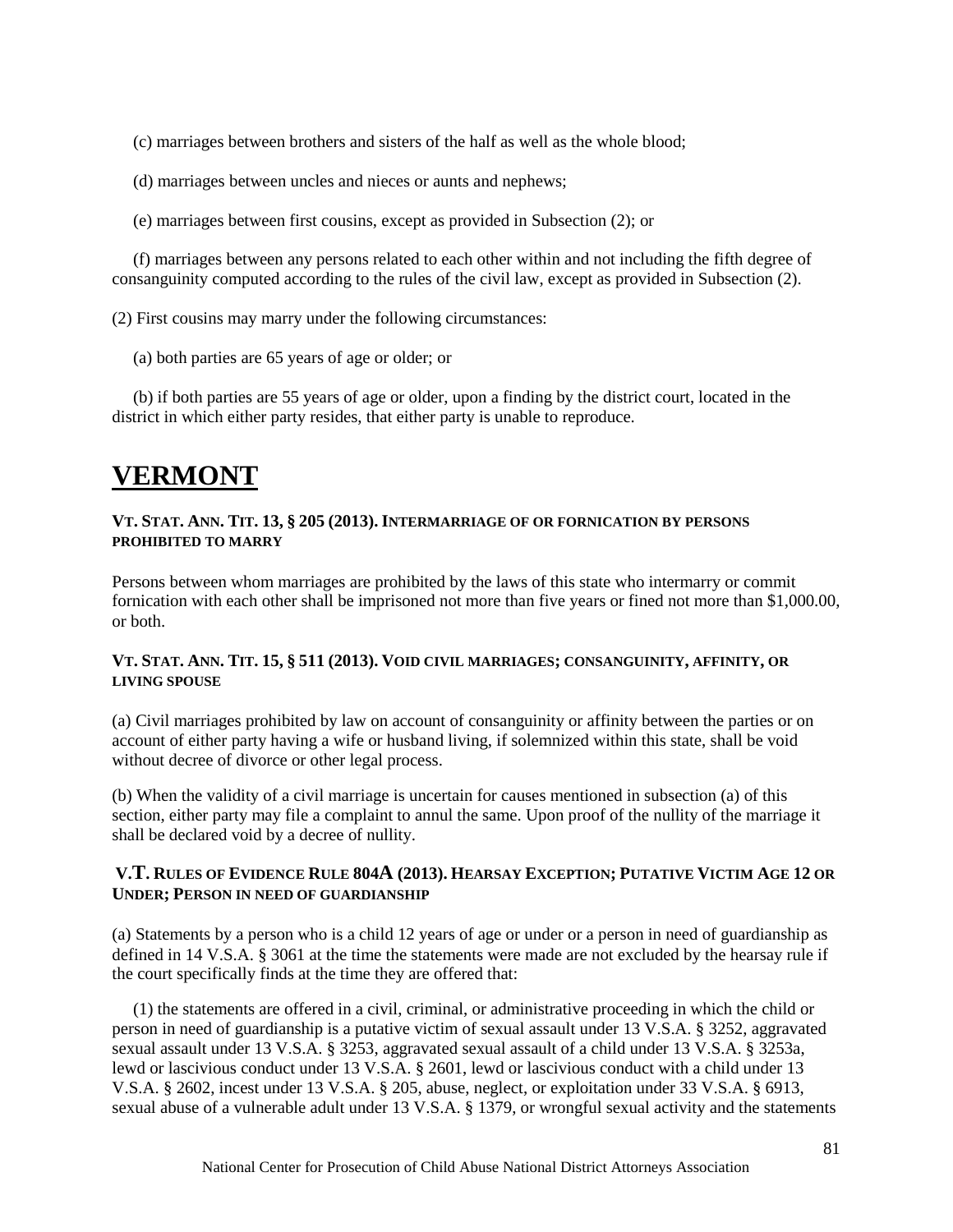concern the alleged crime or the wrongful sexual activity; or the statements are offered in a juvenile proceeding under chapter 52 of Title 33 involving a delinquent act alleged to have been committed against a child 13 years of age or under or a person in need of guardianship, if the delinquent act would be an offense listed herein if committed by an adult and the statements concern the alleged delinquent act; or the child is the subject of a petition alleging that the child is in need of care or supervision under chapter 53 of Title 33, and the statement relates to the sexual abuse of the child;

(2) the statements were not taken in preparation for a legal proceeding and, if a criminal or delinquency proceeding has been initiated, the statements were made prior to the defendant's initial appearance before a judicial officer under [Rule 5 of the Vermont Rules of Criminal Procedure;](https://a.next.westlaw.com/Link/Document/FullText?findType=L&pubNum=1008267&cite=VTRRCRPR5&originatingDoc=N8B5F991048A711DEAD12BEA02CC7AE7E&refType=LQ&originationContext=document&transitionType=DocumentItem&contextData=%28sc.Search%29)

(3) the child or person in need of guardianship is available to testify in court or under [Rule 807;](https://a.next.westlaw.com/Link/Document/FullText?findType=L&pubNum=1008268&cite=VTRREVR807&originatingDoc=N8B5F991048A711DEAD12BEA02CC7AE7E&refType=LQ&originationContext=document&transitionType=DocumentItem&contextData=%28sc.Search%29) and

(4) the time, content, and circumstances of the statements provide substantial indicia of trustworthiness.

(b) Upon motion of either party in a criminal or delinquency proceeding, the court shall require the child or person in need of guardianship to testify for the state.

# **VIRGINIA**

## **VA. CODE ANN. § 18.2-366 (2013). ADULTERY AND FORNICATION BY PERSONS FORBIDDEN TO MARRY; INCEST**

A. Any person who commits adultery or fornication with any person whom he or she is forbidden by law to marry shall be guilty of a Class 1 misdemeanor except as provided by subsection B.

B. Any person who commits adultery or fornication with his daughter or granddaughter, or with her son or grandson, or her father or his mother, shall be guilty of a Class 5 felony. However, if a parent or grandparent commits adultery or fornication with his or her child or grandchild, and such child or grandchild is at least thirteen years of age but less than eighteen years of age at the time of the offense, such parent or grandparent shall be guilty of a Class 3 felony.

## **VA. CODE ANN. § 20-38.1 (2013). CERTAIN MARRIAGES PROHIBITED**

(a) The following marriages are prohibited:

(1) A marriage entered into prior to the dissolution of an earlier marriage of one of the parties;

(2) A marriage between an ancestor and descendant, or between a brother and a sister, whether the relationship is by the half or the whole blood or by adoption;

(3) A marriage between an uncle and a niece or between an aunt and a nephew, whether the relationship is by the half or the whole blood.

(b) Repealed.

## **VA. CODE ANN. § 19.2-271.2 (2013). TESTIMONY OF HUSBAND AND WIFE IN CRIMINAL CASES (SUBSECTION (B) OF SUPREME COURT RULE 2:504 DERIVED FROM THIS SECTION)**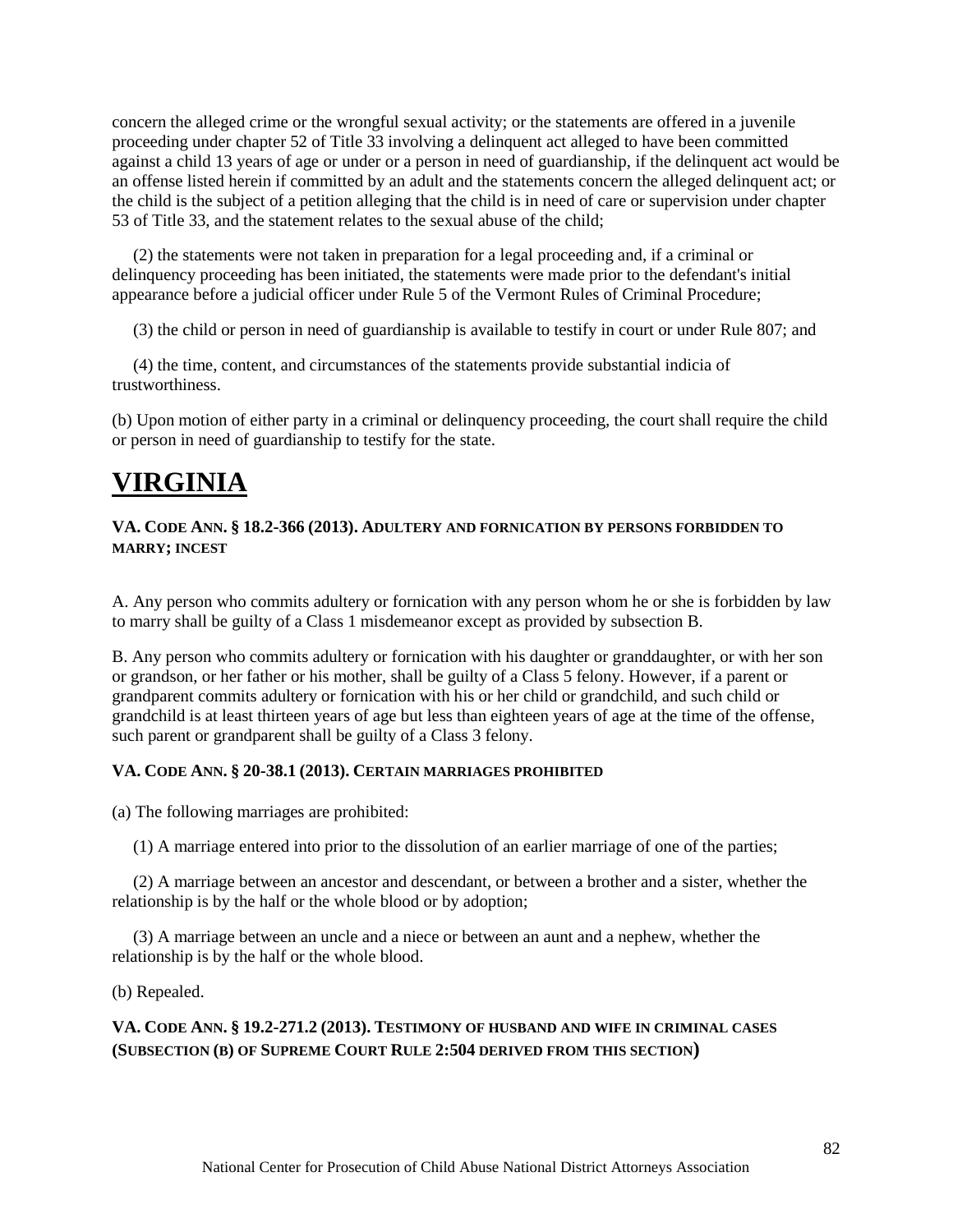In criminal cases husband and wife shall be allowed, and, subject to the rules of evidence governing other witnesses, may be compelled to testify in behalf of each other, but neither shall be compelled to be called as a witness against the other, except (i) in the case of a prosecution for an offense committed by one against the other , against a minor child of either, or against the property of either; (ii) in any case where either is charged with forgery of the name of the other or uttering or attempting to utter a writing bearing the allegedly forged signature of the other; or (iii) in any proceeding relating to a violation of the laws pertaining to criminal sexual assault [\(§§ 18.2-61](https://a.next.westlaw.com/Link/Document/FullText?findType=L&pubNum=1000040&cite=VASTS18.2-61&originatingDoc=NF4DB0DD08F9411DBAEB0F162C0EFAF87&refType=LQ&originationContext=document&transitionType=DocumentItem&contextData=%28sc.Search%29) through [18.2-67.10\)](https://a.next.westlaw.com/Link/Document/FullText?findType=L&pubNum=1000040&cite=VASTS18.2-67.10&originatingDoc=NF4DB0DD08F9411DBAEB0F162C0EFAF87&refType=LQ&originationContext=document&transitionType=DocumentItem&contextData=%28sc.Search%29), crimes against nature [\(§ 18.2-361\)](https://a.next.westlaw.com/Link/Document/FullText?findType=L&pubNum=1000040&cite=VASTS18.2-361&originatingDoc=NF4DB0DD08F9411DBAEB0F162C0EFAF87&refType=LQ&originationContext=document&transitionType=DocumentItem&contextData=%28sc.Search%29) involving a minor as a victim and provided the defendant and the victim are not married to each other, incest [\(§ 18.2-366\)](https://a.next.westlaw.com/Link/Document/FullText?findType=L&pubNum=1000040&cite=VASTS18.2-366&originatingDoc=NF4DB0DD08F9411DBAEB0F162C0EFAF87&refType=LQ&originationContext=document&transitionType=DocumentItem&contextData=%28sc.Search%29), or abuse of children [\(§§ 18.2-370](https://a.next.westlaw.com/Link/Document/FullText?findType=L&pubNum=1000040&cite=VASTS18.2-370&originatingDoc=NF4DB0DD08F9411DBAEB0F162C0EFAF87&refType=LQ&originationContext=document&transitionType=DocumentItem&contextData=%28sc.Search%29) through [18.2-371\)](https://a.next.westlaw.com/Link/Document/FullText?findType=L&pubNum=1000040&cite=VASTS18.2-371&originatingDoc=NF4DB0DD08F9411DBAEB0F162C0EFAF87&refType=LQ&originationContext=document&transitionType=DocumentItem&contextData=%28sc.Search%29). The failure of either husband or wife to testify, however, shall create no presumption against the accused, nor be the subject of any comment before the court or jury by any attorney.

Except in the prosecution for a criminal offense as set forth in (i), (ii) or (iii) above, in any criminal proceeding, a person has a privilege to refuse to disclose, and to prevent anyone else from disclosing, any confidential communication between his spouse and him during their marriage, regardless of whether he is married to that spouse at the time he objects to disclosure. For the purposes of this section, "confidential communication" means a communication made privately by a person to his spouse that is not intended for disclosure to any other person.

# **WASHINGTON**

## **WASH. REV. CODE ANN. § 9A.64.020 (2013). INCEST**

(1)(a) A person is guilty of incest in the first degree if he or she engages in sexual intercourse with a person whom he or she knows to be related to him or her, either legitimately or illegitimately, as an ancestor, descendant, brother, or sister of either the whole or the half blood.

(b) Incest in the first degree is a class B felony.

(2)(a) A person is guilty of incest in the second degree if he or she engages in sexual contact with a person whom he or she knows to be related to him or her, either legitimately or illegitimately, as an ancestor, descendant, brother, or sister of either the whole or the half blood.

(b) Incest in the second degree is a class C felony.

(3) As used in this section:

- (a) "Descendant" includes stepchildren and adopted children under eighteen years of age;
- (b) "Sexual contact" has the same meaning as in [RCW 9A.44.010;](https://a.next.westlaw.com/Link/Document/FullText?findType=L&pubNum=1000259&cite=WAST9A.44.010&originatingDoc=NCC625E109D8911DABE2EFA883A08D708&refType=LQ&originationContext=document&transitionType=DocumentItem&contextData=%28sc.Search%29) and
- (c) "Sexual intercourse" has the same meaning as in RCW [9A.44.010.](https://a.next.westlaw.com/Link/Document/FullText?findType=L&pubNum=1000259&cite=WAST9A.44.010&originatingDoc=NCC625E109D8911DABE2EFA883A08D708&refType=LQ&originationContext=document&transitionType=DocumentItem&contextData=%28sc.Search%29)

#### **WASH. REV. CODE. ANN. § 26.04.020 (2013). PROHIBITED MARRIAGES**

(1) Marriages in the following cases are prohibited:

(a) When either party thereto has a spouse or registered domestic partner living at the time of such marriage, unless the registered domestic partner is the other party to the marriage; or

(b) When the spouses are nearer of kin to each other than second cousins, whether of the whole or half blood computing by the rules of the civil law.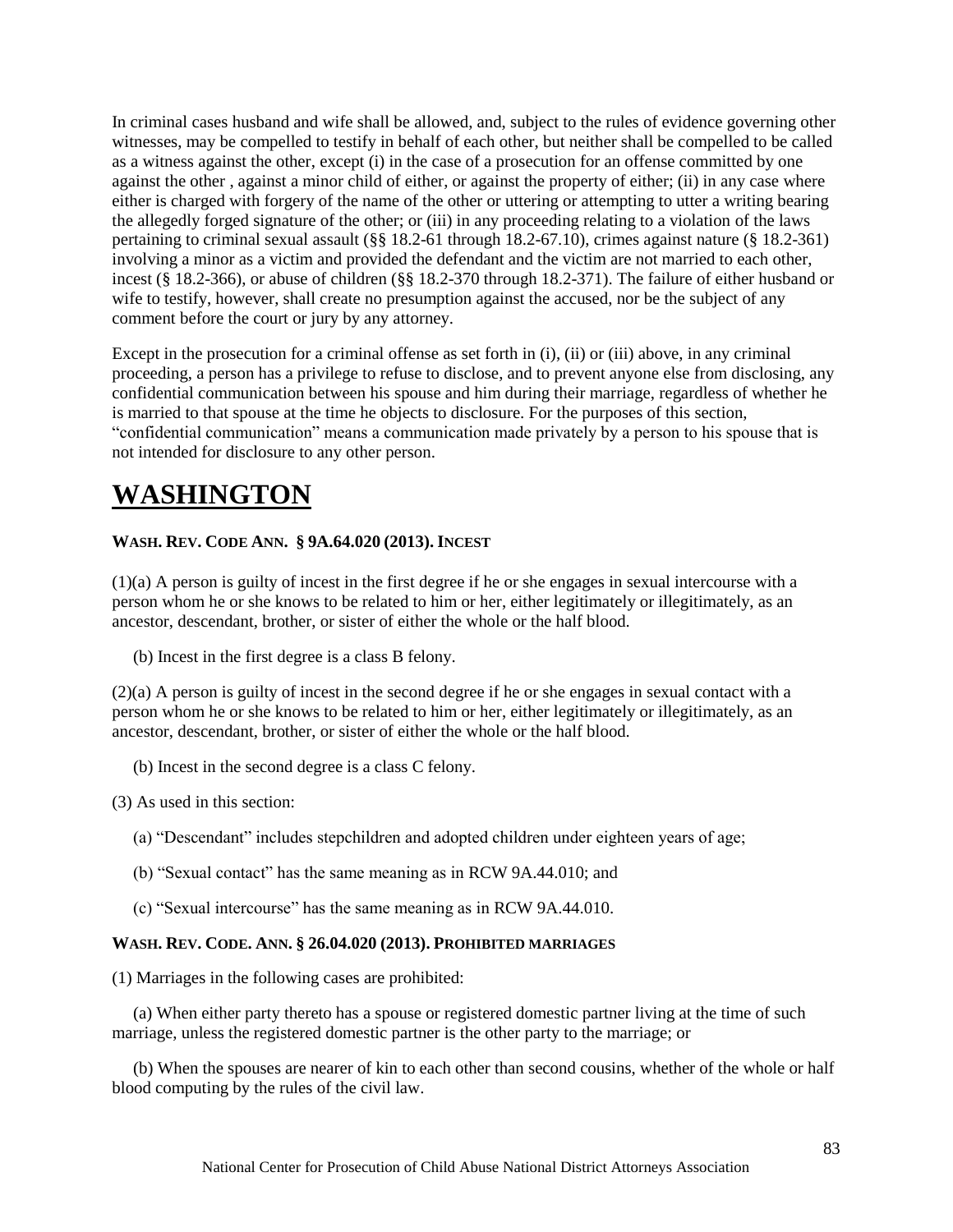(2) It is unlawful for any person to marry his or her sibling, child, grandchild, aunt, uncle, niece, or nephew.

(3) A marriage between two persons that is recognized as valid in another jurisdiction is valid in this state only if the marriage is not prohibited or made unlawful under subsection (1)(a) or (2) of this section.

(4) A legal union, other than a marriage, between two individuals that was validly formed in another state or jurisdiction and that provides substantially the same rights, benefits, and responsibilities as a marriage, does not prohibit those same two individuals from obtaining a marriage license in Washington.

(5) No state agency or local government may base a decision to penalize, withhold benefits from, license, or refuse to contract with any religious organization based on the opposition to or refusal to provide accommodations, facilities, advantages, privileges, service, or goods related to the solemnization or celebration of a marriage.

(6) No religiously affiliated educational institution shall be required to provide accommodations, facilities, advantages, privileges, service, or goods related to the solemnization or celebration of a marriage, including a use of any campus chapel or church. A religiously affiliated educational institution shall be immune from a civil claim or cause of action, including a claim pursuant to chapter 49.60 RCW, based on its refusal to provide accommodations, facilities, advantages, privileges, service, or goods related to the solemnization or celebration of a marriage under this subsection shall be immune for civil claim or cause of action, including a claim pursuant to chapter 49.60 RCW.

# **WEST VIRGINIA**

## **W. VA. CODE ANN. § 61-8-12 (2013). INCEST; PENALTY**

(a) For the purposes of this section:

- (1) "Aunt" means the sister of a person's mother or father;
- (2) "Brother" means the son of a person's mother or father;

(3) "Daughter" means a person's natural daughter, adoptive daughter or the daughter of a person's husband or wife;

- (4) "Father" means a person's natural father, adoptive father or the husband of a person's mother;
- (5) "Granddaughter" means the daughter of a person's son or daughter;
- (6) "Grandfather" means the father of a person's father or mother;
- (7) "Grandmother" means the mother of a person's father or mother;
- (8) "Grandson" means the son of a person's son or daughter;
- (9) "Mother" means a person's natural mother, adoptive mother or the wife of a person's father;
- (10) "Niece" means the daughter of a person's brother or sister;
- (11) "Nephew" means the son of a person's brother or sister;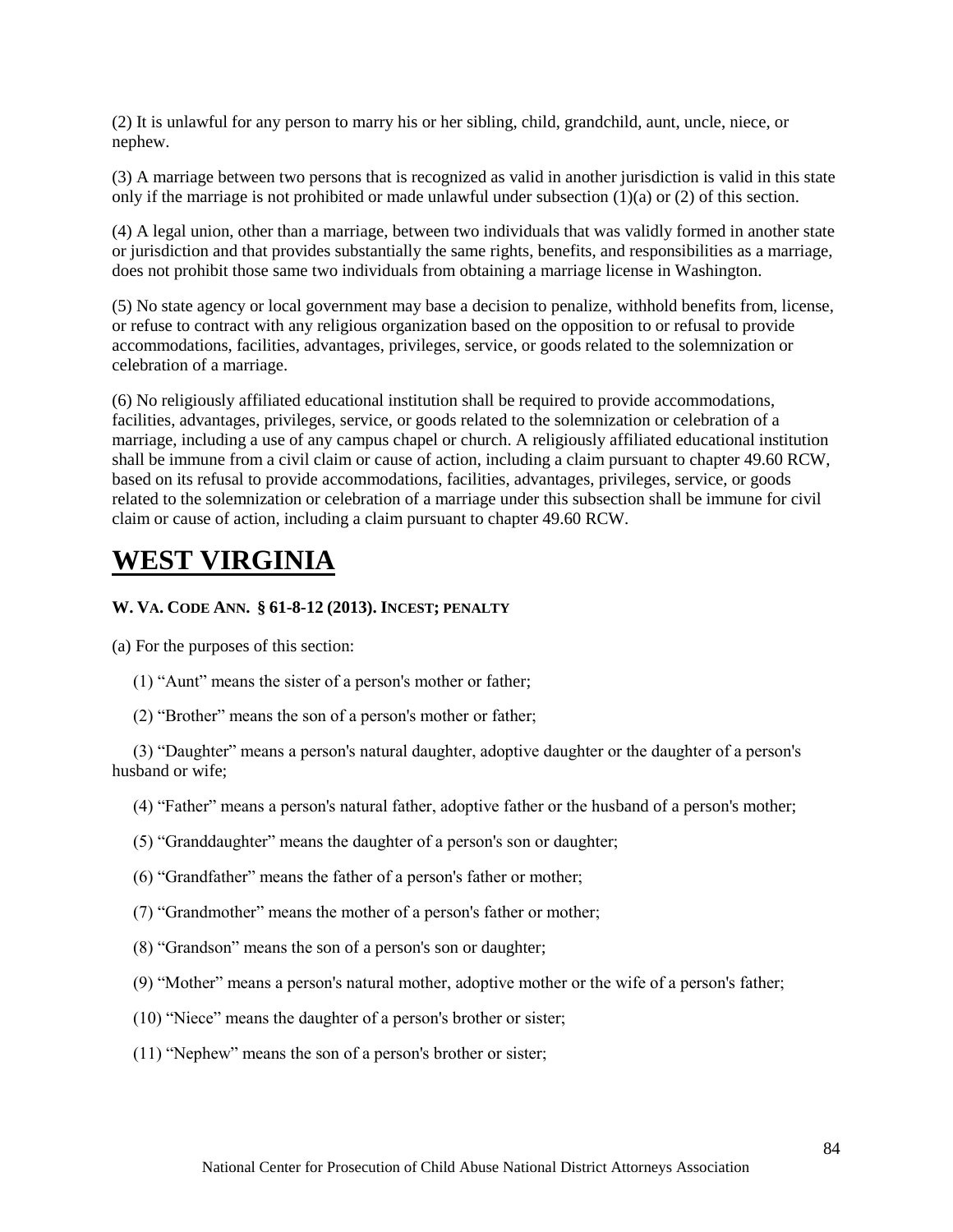(12) "Sexual intercourse" means any act between persons involving penetration, however slight, of the female sex organ by the male sex organ or involving contact between the sex organs of one person and the mouth or anus of another person;

(13) "Sexual intrusion" means any act between persons involving penetration, however slight, of the female sex organ or of the anus of any person by an object for the purpose of degrading or humiliating the person so penetrated or for gratifying the sexual desire of either party;

(14) "Sister" means the daughter of a person's father or mother;

(15) "Son" means a person's natural son, adoptive son or the son of a person's husband or wife; and

(16) "Uncle" means the brother of a person's father or mother.

(b) A person is guilty of incest when such person engages in sexual intercourse or sexual intrusion with his or her father, mother, brother, sister, daughter, son, grandfather, grandmother, grandson, granddaughter, nephew, niece, uncle or aunt.

(c) Any person who violates the provisions of this section shall be guilty of a felony, and, upon conviction thereof, shall be imprisoned in the penitentiary not less than five years nor more than fifteen years, or fined not less than five hundred dollars nor more than five thousand dollars and imprisoned in the penitentiary not less than five years nor more than fifteen years.

(d) In addition to any penalty provided under this section and any restitution which may be ordered by the court under article eleven-a of this chapter, the court may order any person convicted under the provisions of this section where the victim is a minor to pay all or any portion of the cost of medical, psychological or psychiatric treatment of the victim, the need for which results from the act or acts for which the person is convicted, whether or not the victim is considered to have sustained bodily injury.

(e) In any case where a person is convicted of an offense described herein against a child and further has or may have custodial, visitation or other parental rights to the child, the court shall find that the person is an abusing parent within the meaning of article six, chapter forty-nine of this code, and shall take such further action in accord with the provisions of said article.

## **W. VA. CODE ANN. § 48-2-302 (2013). PROHIBITION AGAINST MARRIAGE OF PERSONS RELATED WITHIN CERTAIN DEGREES**

(a) A man is prohibited from marrying his mother, grandmother, sister, daughter, granddaughter, half sister, aunt, brother's daughter, sister's daughter, first cousin or double cousin. A woman is prohibited from marrying her father, grandfather, brother, son, grandson, half brother, uncle, brother's son, sister's son, first cousin or double cousin.

(b) The prohibitions described in subsection (a) of this section are applicable to consanguineous relationships where persons are blood related by virtue of having a common ancestor.

(c) The prohibitions described in subsection (a) of this section are applicable to persons related by affinity, where the relationship is founded on a marriage, and the prohibition continues in force even though the marriage is terminated by death or divorce, unless the divorce was ordered for a cause which made the marriage, originally, unlawful or void.

## **WISCONSIN**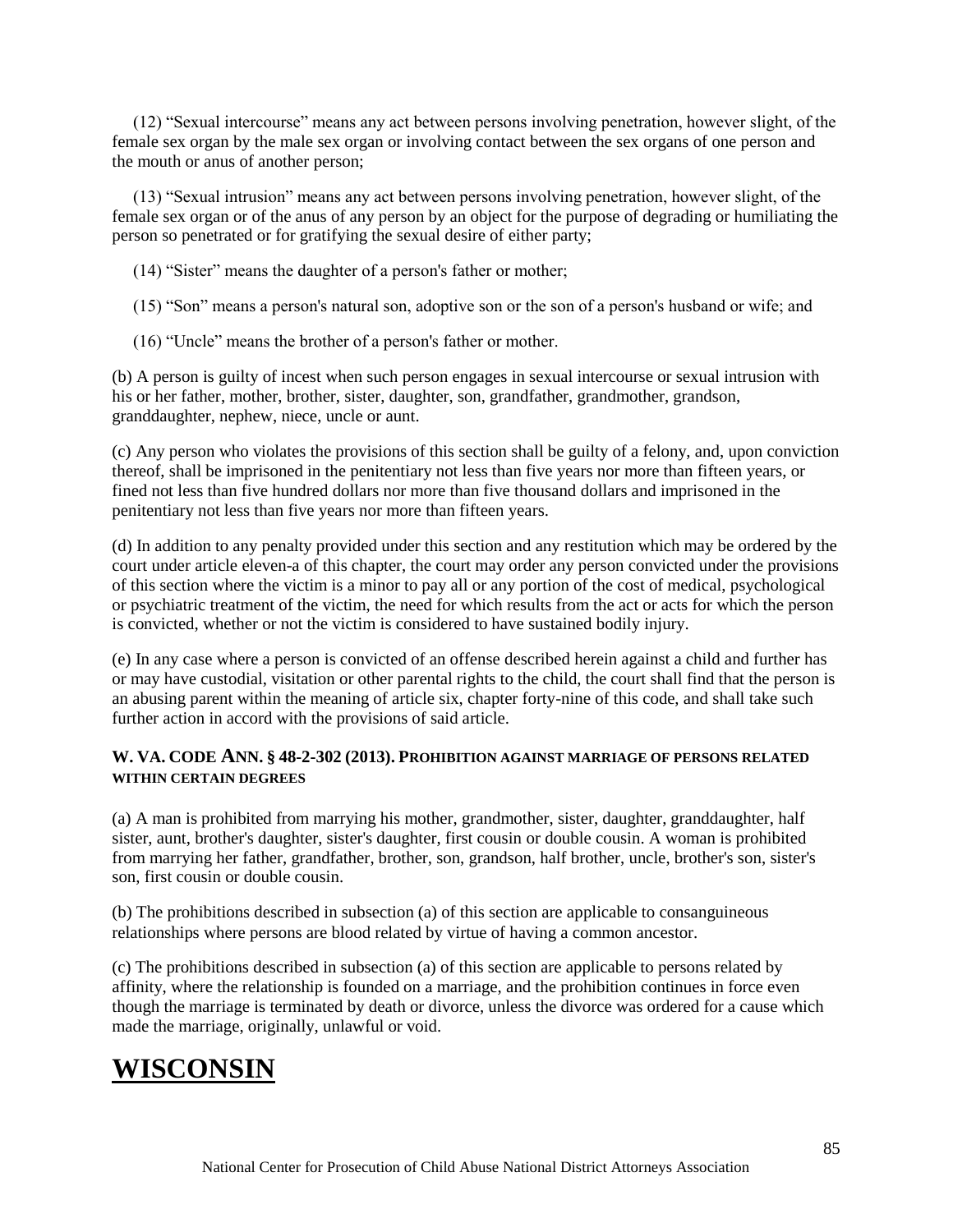#### **WIS. STAT. § 944.06 (2013). INCEST**

Whoever marries or has nonmarital sexual intercourse, as defined in [s. 948.01\(6\),](https://a.next.westlaw.com/Link/Document/FullText?findType=L&pubNum=1000260&cite=WIST948.01&originatingDoc=NACAF92804B8311DE8ECCA4811EF4AE93&refType=SP&originationContext=document&transitionType=DocumentItem&contextData=%28sc.Search%29#co_pp_1e9a0000fd6a3) with a person he or she knows is a blood relative and such relative is in fact related in a degree within which the marriage of the parties is prohibited by the law of this state is guilty of a Class F felony.

#### **WIS. STAT.. § 948.06 (2013). INCEST WITH A CHILD**

Whoever does any of the following is guilty of a Class C felony:

(1) Marries or has sexual intercourse or sexual contact with a child he or she knows is related, either by blood or adoption, and the child is related in a degree of kinship closer than 2nd cousin.

(1m) Has sexual contact or sexual intercourse with a child if the actor is the child's stepparent.

(2) Is a person responsible for the child's welfare and:

(a) Has knowledge that another person who is related to the child by blood or adoption in a degree of kinship closer than 2nd cousin or who is a child's stepparent has had or intends to have sexual intercourse or sexual contact with the child;

(b) Is physically and emotionally capable of taking action that will prevent the intercourse or contact from occurring or being repeated;

(c) Fails to take that action; and

(d) The failure to act exposes the child to an unreasonable risk that intercourse or contact may occur between the child and the other person or facilitates the intercourse or contact that does occur between the child and the other person.

#### **WIS. STAT. § 765.03 (2013). WHO SHALL NOT MARRY; DIVORCED PERSONS**

(1) No marriage shall be contracted while either of the parties has a husband or wife living, nor between persons who are nearer of kin than 2nd cousins except that marriage may be contracted between first cousins where the female has attained the age of 55 years or where either party, at the time of application for a marriage license, submits an affidavit signed by a physician stating that either party is permanently sterile. Relationship under this section shall be computed by the rule of the civil law, whether the parties to the marriage are of the half or of the whole blood. A marriage may not be contracted if either party has such want of understanding as renders him or her incapable of assenting to marriage.

(2) It is unlawful for any person, who is or has been a party to an action for divorce in any court in this state, or elsewhere, to marry again until 6 months after judgment of divorce is granted, and the marriage of any such person solemnized before the expiration of 6 months from the date of the granting of judgment of divorce shall be void.

## **WYOMING**

**WYO. STAT. ANN. § 6-4-402 (2013). INCEST; PENALTIES; DISCLOSURE OR PUBLICATION OF IDENTIFYING INFORMATION; "MINOR VICTIM"**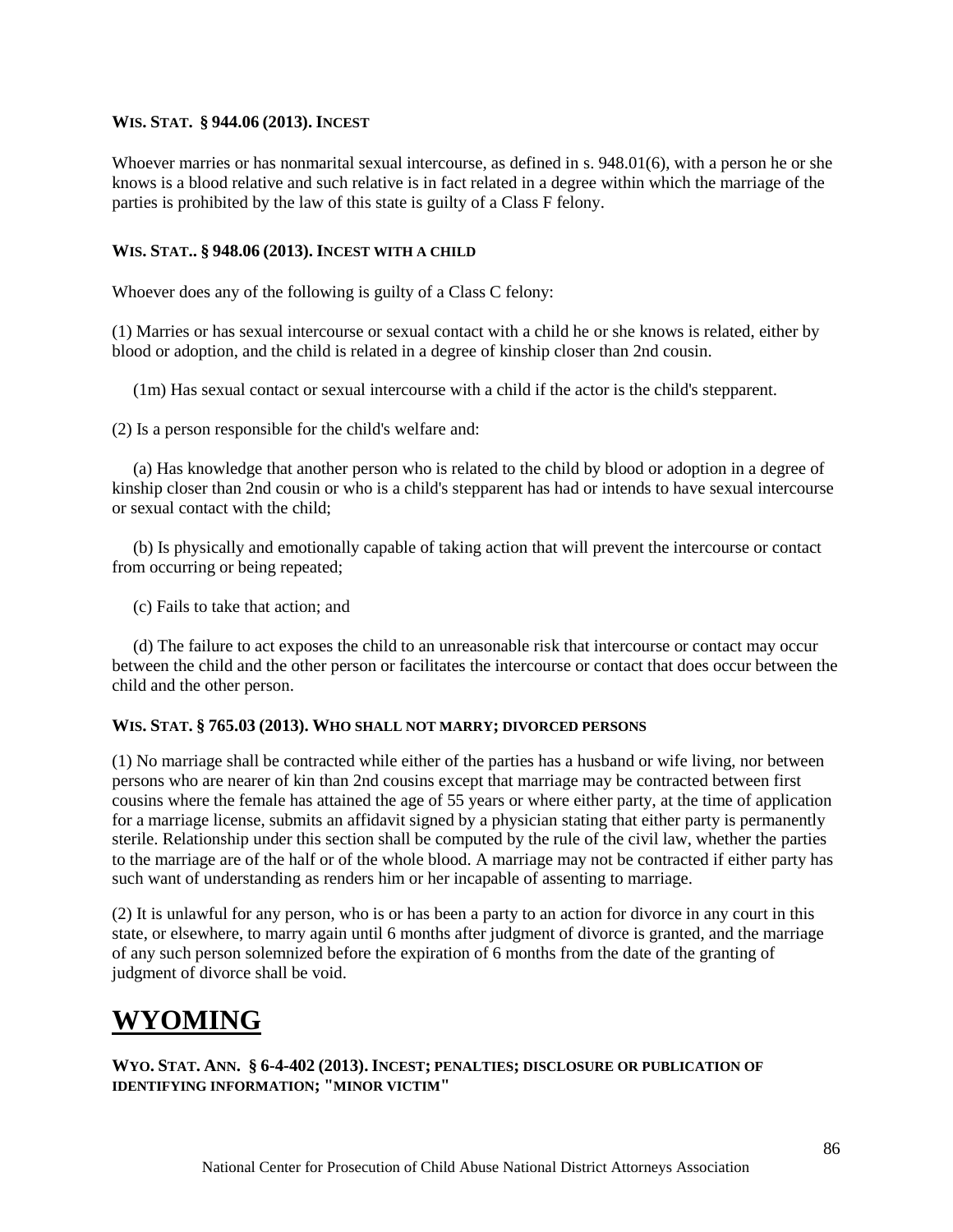(a) A person is guilty of incest if he knowingly commits sexual intrusion, as defined by [W.S. 6-2-](https://a.next.westlaw.com/Link/Document/FullText?findType=L&pubNum=1000377&cite=WYSTS6-2-301&originatingDoc=N4DA6FF10130F11DDACA2D74AB301C686&refType=SP&originationContext=document&transitionType=DocumentItem&contextData=%28sc.Search%29#co_pp_2fcf0000bc5e2)  $301(a)(vii)$ , or sexual contact, as defined by [W.S. 6-2-301\(a\)\(vi\),](https://a.next.westlaw.com/Link/Document/FullText?findType=L&pubNum=1000377&cite=WYSTS6-2-301&originatingDoc=N4DA6FF10130F11DDACA2D74AB301C686&refType=SP&originationContext=document&transitionType=DocumentItem&contextData=%28sc.Search%29#co_pp_915a000069954) with an ancestor or descendant or a brother or sister of the whole or half blood. The relationships referred to herein include relationships of:

- (i) Parent and child by adoption;
- (ii) Blood relationships without regard to legitimacy; and
- (iii) Stepparent and stepchild.

(b) Incest is a felony punishable by imprisonment for not more than fifteen (15) years, a fine of not more than ten thousand dollars (\$10,000.00), or both.

(c) Prior to the filing of an information or indictment charging a violation under this section, neither the name of the person accused or the victim nor any other information reasonably likely to disclose their identity shall be released or negligently allowed to be released to the public by any public employee, except as authorized by the judge with jurisdiction over the criminal charges. The name of the person accused may be released to the public to aid or facilitate an arrest.

(d) After the filing of an information or indictment and absent a request to release the identity of a minor victim by the victim or another acting on behalf of a minor victim, the trial court shall restrict the disclosure or publication of information reasonably likely to identify the minor victim.

(e) Any person who willfully violates subsection (c) or (d) of this section or who willfully neglects or refuses to obey any court order made pursuant thereto is guilty of contempt and, upon conviction, shall be fined not more than seven hundred fifty dollars (\$750.00) or be imprisoned in the county jail not more than ninety (90) days, or both.

(f) A release of a name or other information to the public in violation of the proscriptions of subsection (c) or (d) of this section shall not stand as a bar to the prosecution of a defendant nor be grounds for dismissal of any charges against a defendant.

(g) As used in this section, "minor victim" means a person under the age of eighteen (18) years.

## **WYO. STAT. ANN. § 20-2-101 (2010). VOID AND VOIDABLE MARRIAGES DEFINED; ANNULMENTS**

(a) Marriages contracted in Wyoming are void without any decree of divorce:

(i) When either party has a husband or wife living at the time of contracting the marriage;

(ii) When either party is mentally incompetent at the time of contracting the marriage;

(iii) When the parties stand in the relation to each other of parent and child, grandparent and grandchild, brother and sister of half or whole blood, uncle and niece, aunt and nephew, or first cousins, whether either party is illegitimate. This paragraph does not apply to persons not related by consanguinity.

(b) A marriage is voidable if solemnized when either party was under the age of legal consent unless a judge gave consent, if they separated during nonage and did not cohabit together afterwards, or if the consent of one (1) of the parties was obtained by force or fraud and there was no subsequent voluntary cohabitation of the parties.

(c) Either party may file a petition in the district court of the county where the parties or one (1) of them reside, to annul a marriage for reasons stated in subsections (a) and (b) of this section and proceedings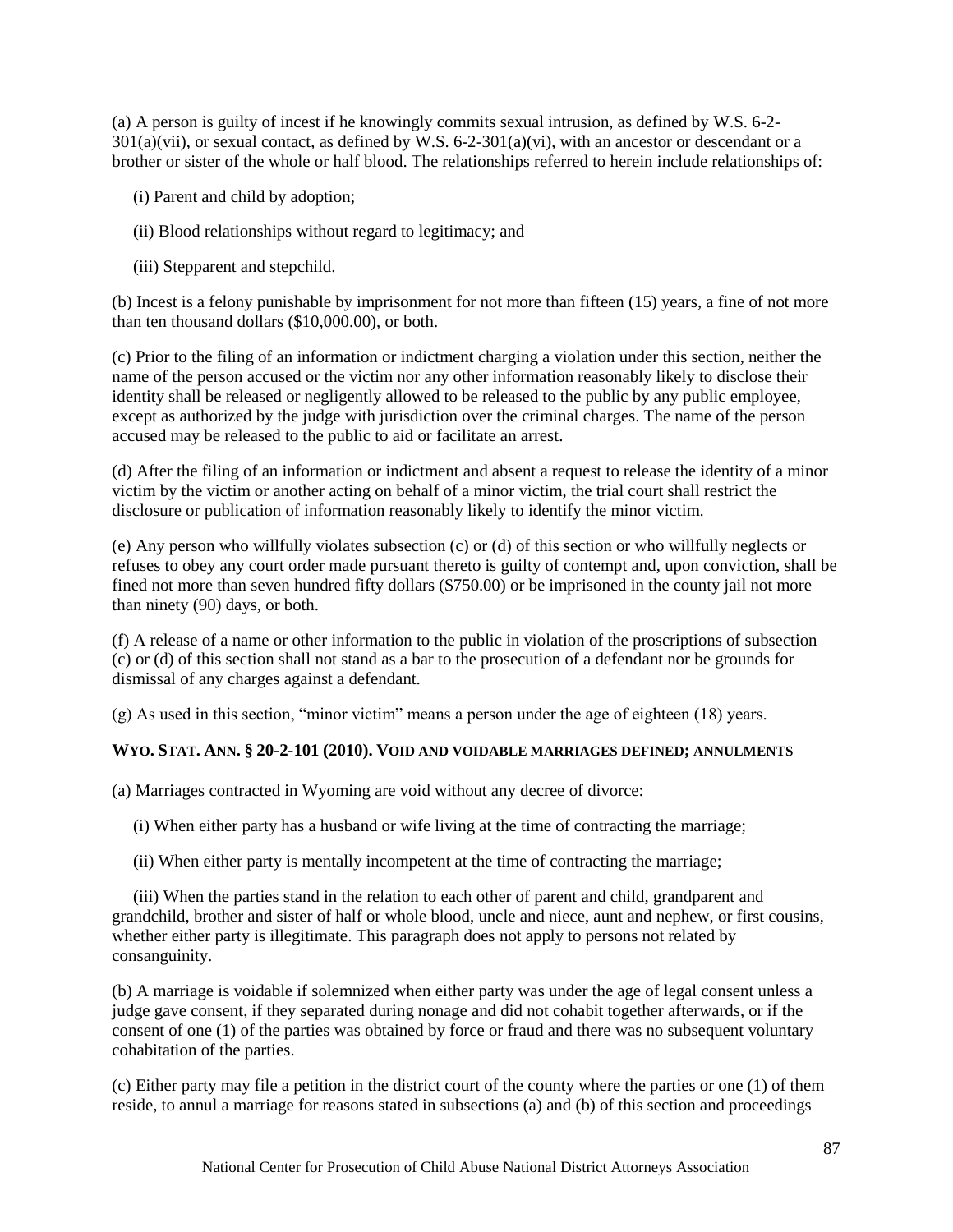shall be held as in the case of a petition for divorce except as otherwise provided. Upon due proof the marriage shall be declared void by a decree of nullity.

(d) An action to annul a marriage on the ground that one of the parties was under the age of legal consent provided b[y W.S. 20-1-102\(a\)](https://a.next.westlaw.com/Link/Document/FullText?findType=L&pubNum=1000377&cite=WYSTS20-1-102&originatingDoc=N365804A0131211DDACA2D74AB301C686&refType=SP&originationContext=document&transitionType=DocumentItem&contextData=%28sc.Search%29#co_pp_8b3b0000958a4) may be filed by the parent or guardian entitled to the custody of the minor. The marriage may not be annulled on the application of a party who was of the age of legal consent at the time of the marriage nor when it appears that the parties, after they had attained the age of consent, had freely cohabited as man and wife.

(e) An action to annul a marriage on the grounds of mental incompetency may be commenced on behalf of a mentally incompetent person by his guardian or next friend. A mentally incompetent person restored to competency may maintain an action of annulment, but no decree may be granted if the parties freely cohabited as husband and wife after restoration of competency.

(f) An action to annul a marriage on the grounds of physical incapacity may only be maintained by the injured party against the party whose incapacity is alleged and may only be commenced within two (2) years from the solemnization of the marriage.

(g) All decrees of annulment may include provisions for the custody and support of children pursuant to this article, [W.S. 20-2-201](https://a.next.westlaw.com/Link/Document/FullText?findType=L&pubNum=1000377&cite=WYSTS20-2-201&originatingDoc=N365804A0131211DDACA2D74AB301C686&refType=LQ&originationContext=document&transitionType=DocumentItem&contextData=%28sc.Search%29) through [20-2-204](https://a.next.westlaw.com/Link/Document/FullText?findType=L&pubNum=1000377&cite=WYSTS20-2-204&originatingDoc=N365804A0131211DDACA2D74AB301C686&refType=LQ&originationContext=document&transitionType=DocumentItem&contextData=%28sc.Search%29) and [20-2-301](https://a.next.westlaw.com/Link/Document/FullText?findType=L&pubNum=1000377&cite=WYSTS20-2-301&originatingDoc=N365804A0131211DDACA2D74AB301C686&refType=LQ&originationContext=document&transitionType=DocumentItem&contextData=%28sc.Search%29) through [20-2-315](https://a.next.westlaw.com/Link/Document/FullText?findType=L&pubNum=1000377&cite=WYSTS20-2-315&originatingDoc=N365804A0131211DDACA2D74AB301C686&refType=LQ&originationContext=document&transitionType=DocumentItem&contextData=%28sc.Search%29) and for the division of property pursuant to [W. S. 20-2-114.](https://a.next.westlaw.com/Link/Document/FullText?findType=L&pubNum=1000377&cite=WYSTS20-2-114&originatingDoc=N365804A0131211DDACA2D74AB301C686&refType=LQ&originationContext=document&transitionType=DocumentItem&contextData=%28sc.Search%29)

## **FEDERAL LEGISLATION**

### **18 U.S.C.S. § 3509 (2013). CHILD VICTIMS' AND CHILD WITNESSES' RIGHTS**

**(a) Definitions.**--For purposes of this section--

**(1)** the term "adult attendant" means an adult described in subsection (i) who accompanies a child throughout the judicial process for the purpose of providing emotional support;

**(2)** the term "child" means a person who is under the age of 18, who is or is alleged to be--

**(A)** a victim of a crime of physical abuse, sexual abuse, or exploitation; or

**(B)** a witness to a crime committed against another person;

**(3)** the term "child abuse" means the physical or mental injury, sexual abuse or exploitation, or negligent treatment of a child;

**(4)** the term "physical injury" includes lacerations, fractured bones, burns, internal injuries, severe bruising or serious bodily harm;

**(5)** the term "mental injury" means harm to a child's psychological or intellectual functioning which may be exhibited by severe anxiety, depression, withdrawal or outward aggressive behavior, or a combination of those behaviors, which may be demonstrated by a change in behavior, emotional response, or cognition;

**(6)** the term "exploitation" means child pornography or child prostitution;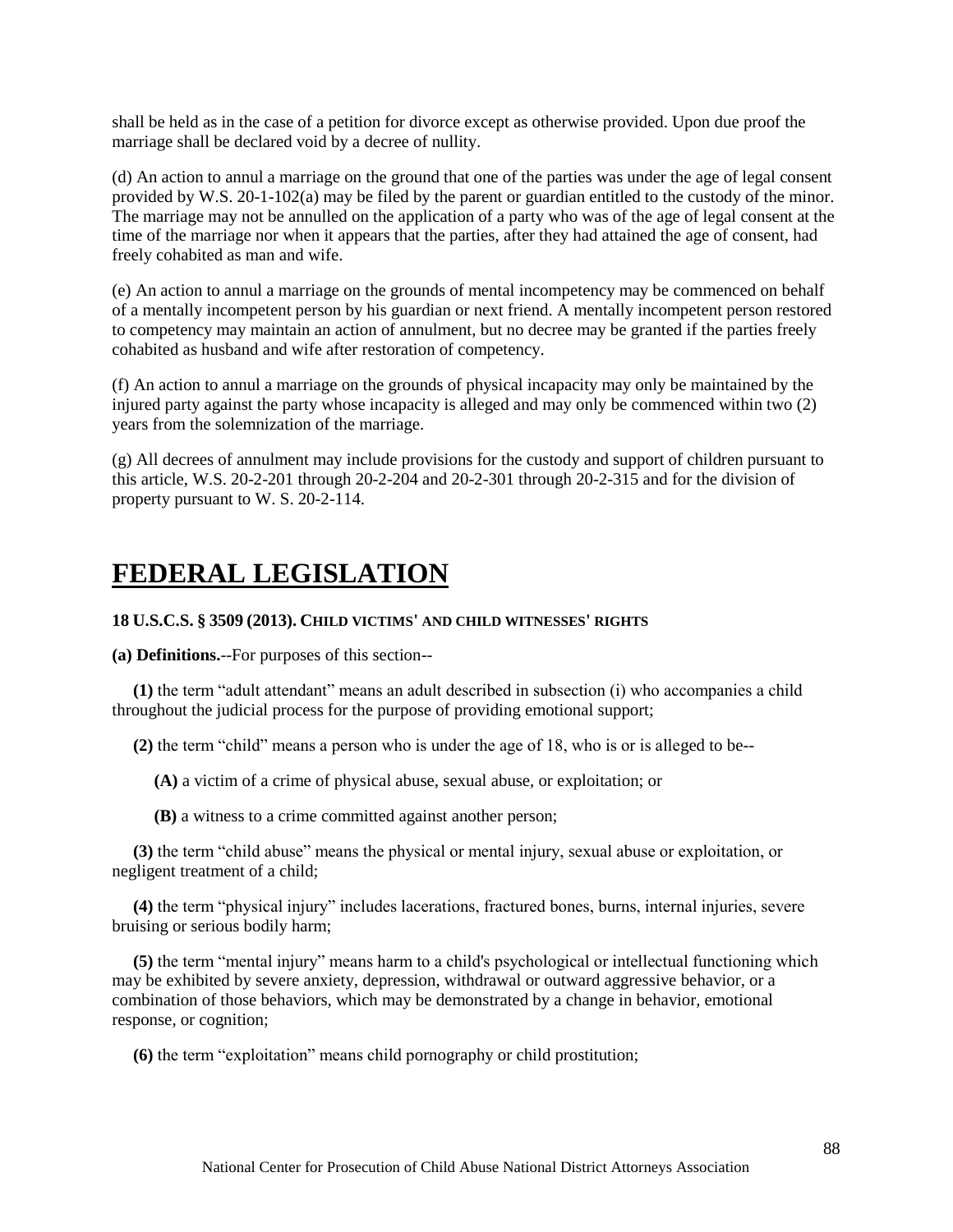**(7)** the term "multidisciplinary child abuse team" means a professional unit composed of representatives from health, social service, law enforcement, and legal service agencies to coordinate the assistance needed to handle cases of child abuse;

**(8)** the term "sexual abuse" includes the employment, use, persuasion, inducement, enticement, or coercion of a child to engage in, or assist another person to engage in, sexually explicit conduct or the rape, molestation, prostitution, or other form of sexual exploitation of children, or incest with children;

**(9)** the term "sexually explicit conduct" means actual or simulated--

**(A)** sexual intercourse, including sexual contact in the manner of genital-genital, oral-genital, analgenital, or oral-anal contact, whether between persons of the same or of opposite sex; sexual contact means the intentional touching, either directly or through clothing, of the genitalia, anus, groin, breast, inner thigh, or buttocks of any person with an intent to abuse, humiliate, harass, degrade, or arouse or gratify sexual desire of any person;

**(B)** bestiality;

**(C)** masturbation;

**(D)** lascivious exhibition of the genitals or pubic area of a person or animal; or

**(E)** sadistic or masochistic abuse;

**(10)** the term "sex crime" means an act of sexual abuse that is a criminal act;

**(11)** the term "negligent treatment" means the failure to provide, for reasons other than poverty, adequate food, clothing, shelter, or medical care so as to seriously endanger the physical health of the child; and

**(12)** the term "child abuse" does not include discipline administered by a parent or legal guardian to his or her child provided it is reasonable in manner and moderate in degree and otherwise does not constitute cruelty.

#### **(b) Alternatives to live in-court testimony.--**

#### **(1) Child's live testimony by 2-way closed circuit television.--**

**(A)** In a proceeding involving an alleged offense against a child, the attorney for the Government, the child's attorney, or a guardian ad litem appointed under subsection (h) may apply for an order that the child's testimony be taken in a room outside the courtroom and be televised by 2-way closed circuit television. The person seeking such an order shall apply for such an order at least 7 days before the trial date, unless the court finds on the record that the need for such an order was not reasonably foreseeable.

**(B)** The court may order that the testimony of the child be taken by closed-circuit television as provided in subparagraph (A) if the court finds that the child is unable to testify in open court in the presence of the defendant, for any of the following reasons:

**(i)** The child is unable to testify because of fear.

**(ii)** There is a substantial likelihood, established by expert testimony, that the child would suffer emotional trauma from testifying.

**(iii)** The child suffers a mental or other infirmity.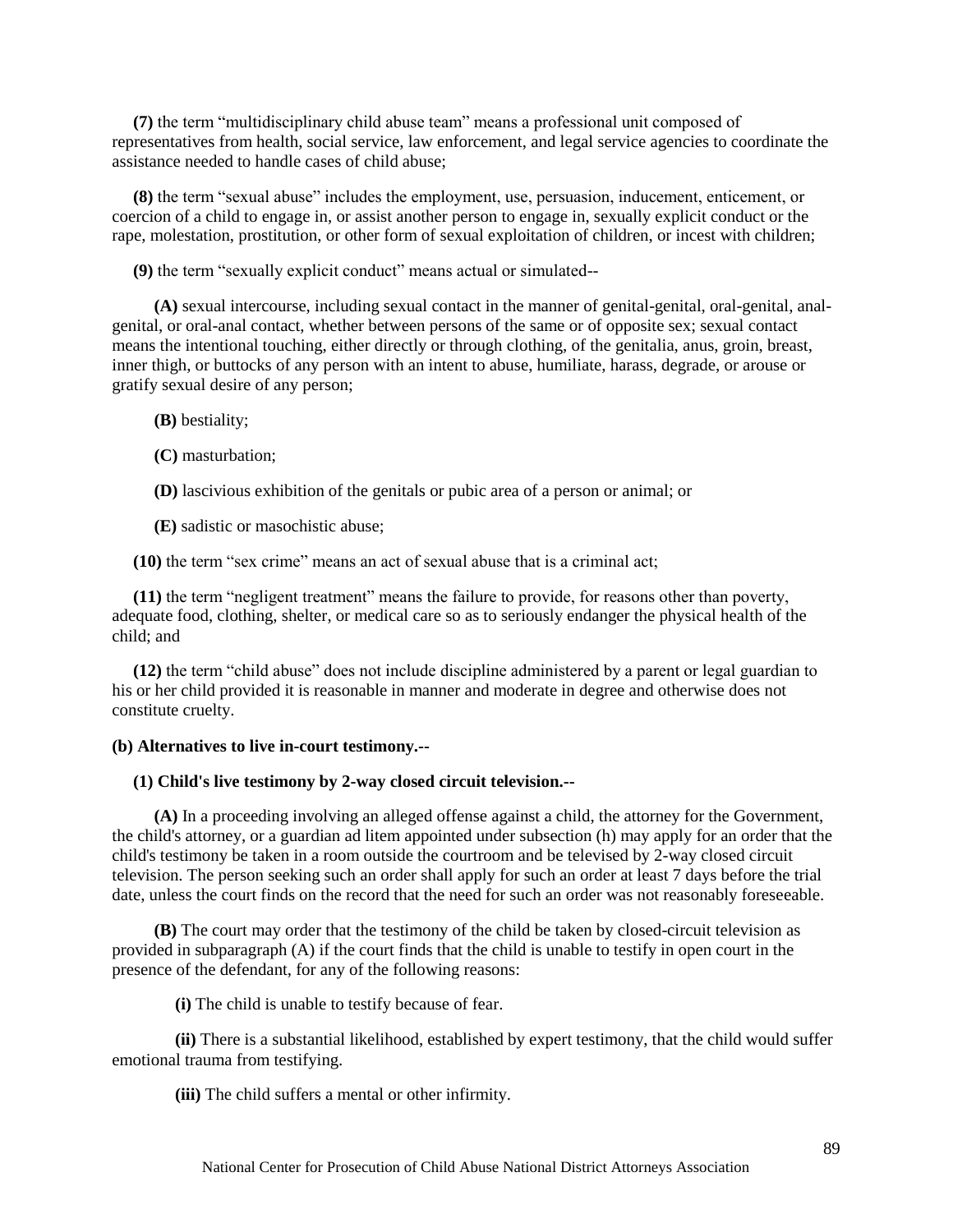**(iv)** Conduct by defendant or defense counsel causes the child to be unable to continue testifying.

**(C)** The court shall support a ruling on the child's inability to testify with findings on the record. In determining whether the impact on an individual child of one or more of the factors described in subparagraph (B) is so substantial as to justify an order under subparagraph (A), the court may question the minor in chambers, or at some other comfortable place other than the courtroom, on the record for a reasonable period of time with the child attendant, the prosecutor, the child's attorney, the guardian ad litem, and the defense counsel present.

**(D)** If the court orders the taking of testimony by television, the attorney for the Government and the attorney for the defendant not including an attorney pro se for a party shall be present in a room outside the courtroom with the child and the child shall be subjected to direct and cross-examination. The only other persons who may be permitted in the room with the child during the child's testimony are--

**(i)** the child's attorney or guardian ad litem appointed under subsection (h);

**(ii)** Persons necessary to operate the closed-circuit television equipment;

**(iii)** A judicial officer, appointed by the court; and

**(iv)** Other persons whose presence is determined by the court to be necessary to the welfare and well-being of the child, including an adult attendant.

The child's testimony shall be transmitted by closed circuit television into the courtroom for viewing and hearing by the defendant, jury, judge, and public. The defendant shall be provided with the means of private, contemporaneous communication with the defendant's attorney during the testimony. The closed circuit television transmission shall relay into the room in which the child is testifying the defendant's image, and the voice of the judge.

#### **(2) Videotaped deposition of child.—**

**(A)** In a proceeding involving an alleged offense against a child, the attorney for the Government, the child's attorney, the child's parent or legal guardian, or the guardian ad litem appointed under subsection (h) may apply for an order that a deposition be taken of the child's testimony and that the deposition be recorded and preserved on videotape.

**(B)(i)** Upon timely receipt of an application described in subparagraph (A), the court shall make a preliminary finding regarding whether at the time of trial the child is likely to be unable to testify in open court in the physical presence of the defendant, jury, judge, and public for any of the following reasons:

**(I)** The child will be unable to testify because of fear.

**(II)** There is a substantial likelihood, established by expert testimony, that the child would suffer emotional trauma from testifying in open court.

**(III)** The child suffers a mental or other infirmity.

**(IV)** Conduct by defendant or defense counsel causes the child to be unable to continue testifying.

**(ii)** If the court finds that the child is likely to be unable to testify in open court for any of the reasons stated in clause (i), the court shall order that the child's deposition be taken and preserved by videotape.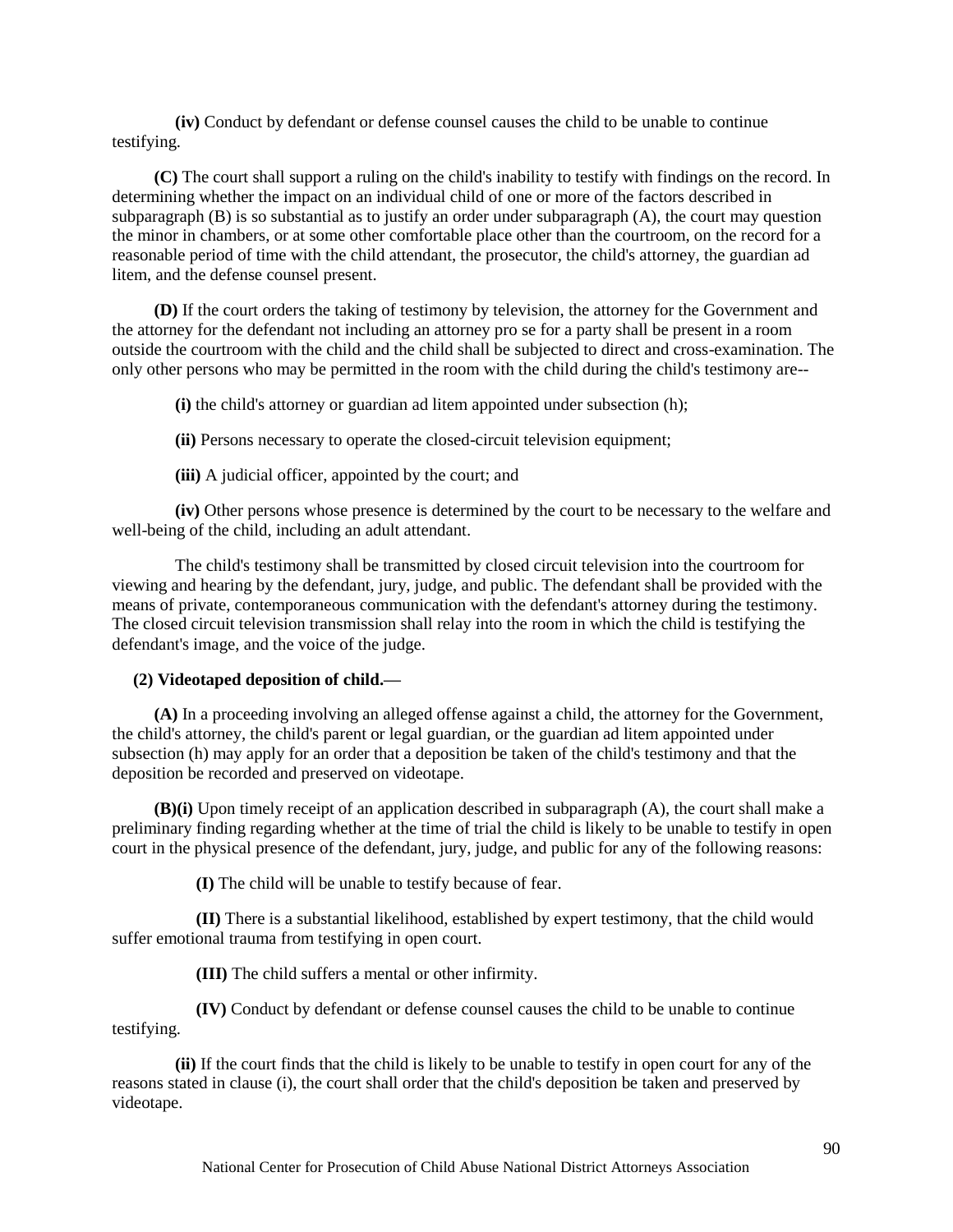**(iii)** The trial judge shall preside at the videotape deposition of a child and shall rule on all questions as if at trial. The only other persons who may be permitted to be present at the proceeding are--

**(I)** the attorney for the Government;

**(II)** the attorney for the defendant;

**(III)** the child's attorney or guardian ad litem appointed under subsection (h);

**(IV)** persons necessary to operate the videotape equipment;

**(V)** subject to clause (iv), the defendant; and

**(VI)** other persons whose presence is determined by the court to be necessary to the welfare and well-being of the child.

The defendant shall be afforded the rights applicable to defendants during trial, including the right to an attorney, the right to be confronted with the witness against the defendant, and the right to cross-examine the child.

**(iv)** If the preliminary finding of inability under clause (i) is based on evidence that the child is unable to testify in the physical presence of the defendant, the court may order that the defendant, including a defendant represented pro se, be excluded from the room in which the deposition is conducted. If the court orders that the defendant be excluded from the deposition room, the court shall order that 2-way closed circuit television equipment relay the defendant's image into the room in which the child is testifying, and the child's testimony into the room in which the defendant is viewing the proceeding, and that the defendant be provided with a means of private, contemporaneous communication with the defendant's attorney during the deposition.

**(v) Handling of videotape.**--The complete record of the examination of the child, including the image and voices of all persons who in any way participate in the examination, shall be made and preserved on video tape in addition to being stenographically recorded. The videotape shall be transmitted to the clerk of the court in which the action is pending and shall be made available for viewing to the prosecuting attorney, the defendant, and the defendant's attorney during ordinary business hours.

**(C)** If at the time of trial the court finds that the child is unable to testify as for a reason described in subparagraph (B)(i), the court may admit into evidence the child's videotaped deposition in lieu of the child's testifying at the trial. The court shall support a ruling under this subparagraph with findings on the record.

**(D)** Upon timely receipt of notice that new evidence has been discovered after the original videotaping and before or during trial, the court, for good cause shown, may order an additional videotaped deposition. The testimony of the child shall be restricted to the matters specified by the court as the basis for granting the order.

**(E)** In connection with the taking of a videotaped deposition under this paragraph, the court may enter a protective order for the purpose of protecting the privacy of the child.

**(F)** The videotape of a deposition taken under this paragraph shall be destroyed 5 years after the date on which the trial court entered its judgment, but not before a final judgment is entered on appeal including Supreme Court review. The videotape shall become part of the court record and be kept by the court until it is destroyed.

#### **(c) Competency examinations.--**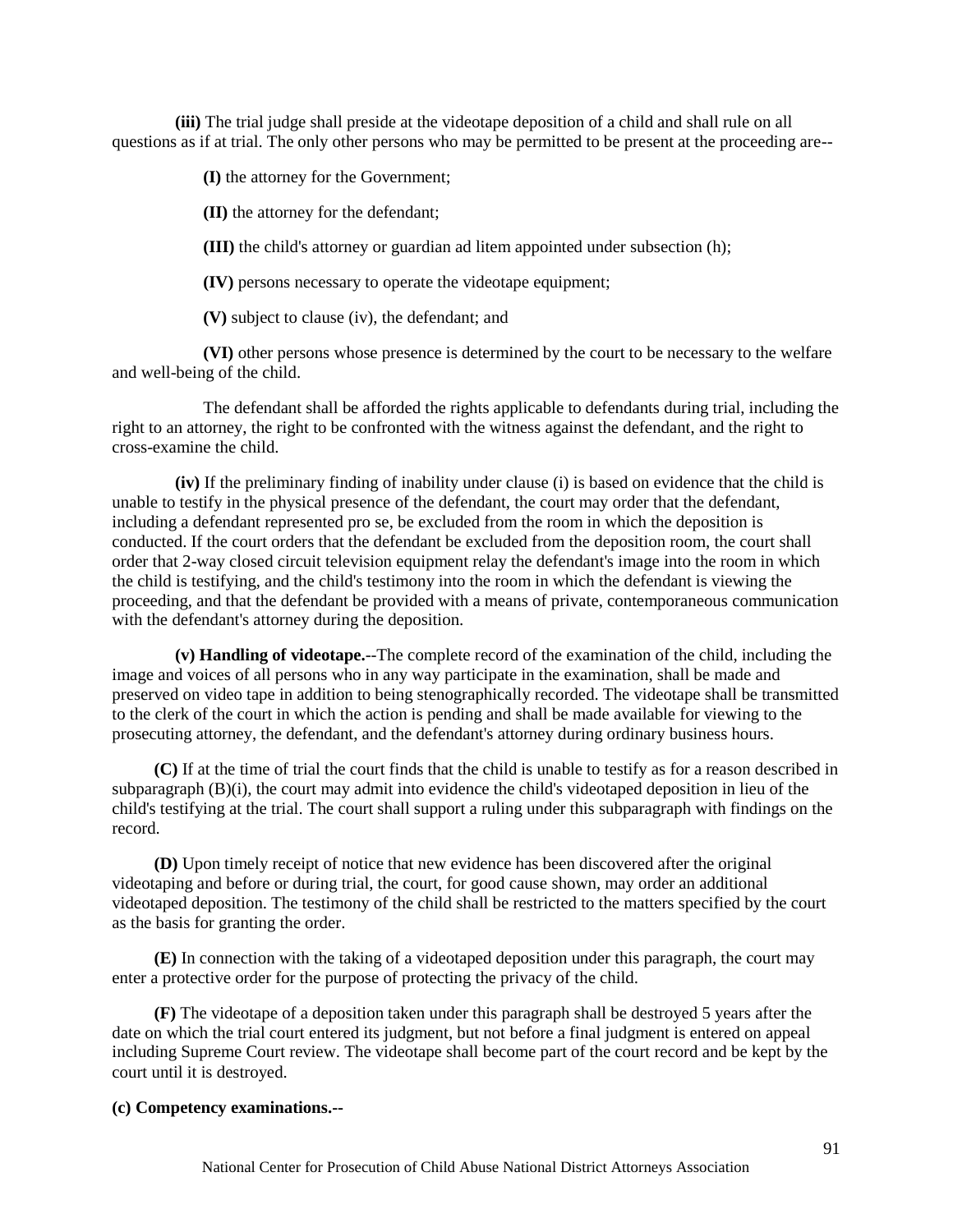**(1) Effect on Federal Rules of Evidence.**--Nothing in this subsection shall be construed to abrogate [rule 601 of the Federal Rules of Evidence.](https://a.next.westlaw.com/Link/Document/FullText?findType=L&pubNum=1000607&cite=USFRER601&originatingDoc=N43C2E7C0E34C11DE873DE94F41B0F9AD&refType=LQ&originationContext=document&transitionType=DocumentItem&contextData=%28sc.Search%29)

**(2) Presumption.**--A child is presumed to be competent.

**(3) Requirement of written motion.**--A competency examination regarding a child witness may be conducted by the court only upon written motion and offer of proof of incompetency by a party.

**(4) Requirement of compelling reasons.**--A competency examination regarding a child may be conducted only if the court determines, on the record, that compelling reasons exist. A child's age alone is not a compelling reason.

**(5) Persons permitted to be present.**--The only persons who may be permitted to be present at a competency examination are--

**(A)** the judge;

**(B)** the attorney for the Government;

**(C)** the attorney for the defendant;

**(D)** a court reporter; and

**(E)** persons whose presence, in the opinion of the court, is necessary to the welfare and well-being of the child, including the child's attorney, guardian ad litem, or adult attendant.

**(6) Not before jury.**--A competency examination regarding a child witness shall be conducted out of the sight and hearing of a jury.

**(7) Direct examination of child.**--Examination of a child related to competency shall normally be conducted by the court on the basis of questions submitted by the attorney for the Government and the attorney for the defendant including a party acting as an attorney pro se. The court may permit an attorney but not a party acting as an attorney pro se to examine a child directly on competency if the court is satisfied that the child will not suffer emotional trauma as a result of the examination.

**(8) Appropriate questions.**--The questions asked at the competency examination of a child shall be appropriate to the age and developmental level of the child, shall not be related to the issues at trial, and shall focus on determining the child's ability to understand and answer simple questions.

**(9) Psychological and psychiatric examinations.**--Psychological and psychiatric examinations to assess the competency of a child witness shall not be ordered without a showing of compelling need.

#### **(d) Privacy protection.--**

#### **(1) Confidentiality of information.—**

**(A)** A person acting in a capacity described in subparagraph (B) in connection with a criminal proceeding shall--

**(i)** keep all documents that disclose the name or any other information concerning a child in a secure place to which no person who does not have reason to know their contents has access; and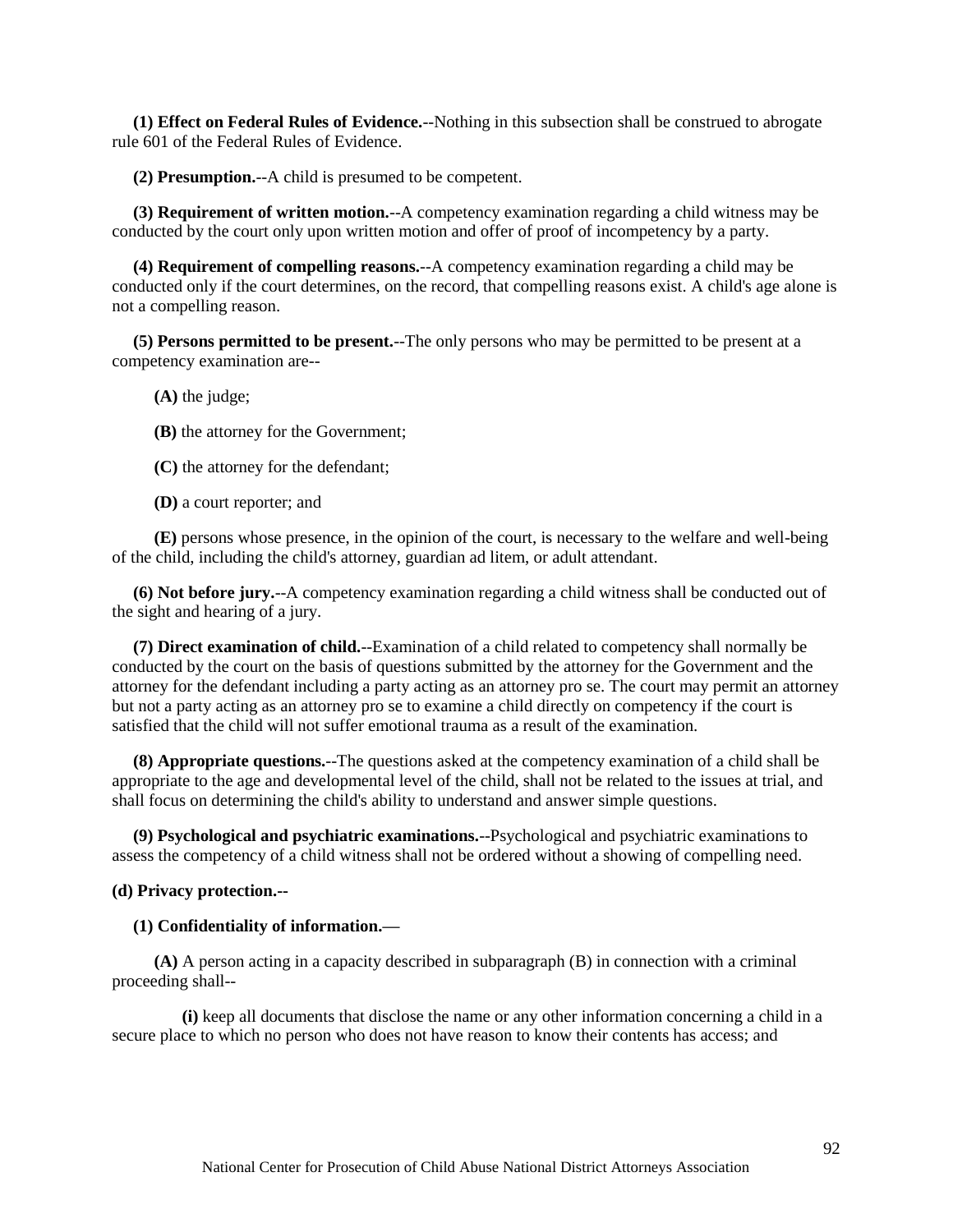**(ii)** disclose documents described in clause (i) or the information in them that concerns a child only to persons who, by reason of their participation in the proceeding, have reason to know such information.

**(B)** Subparagraph (A) applies to--

**(i)** all employees of the Government connected with the case, including employees of the Department of Justice, any law enforcement agency involved in the case, and any person hired by the Government to provide assistance in the proceeding;

**(ii)** employees of the court;

**(iii)** the defendant and employees of the defendant, including the attorney for the defendant and persons hired by the defendant or the attorney for the defendant to provide assistance in the proceeding; and

**(iv)** members of the jury.

**(2) Filing under seal.**--All papers to be filed in court that disclose the name of or any other information concerning a child shall be filed under seal without necessity of obtaining a court order. The person who makes the filing shall submit to the clerk of the court--

**(A)** the complete paper to be kept under seal; and

**(B)** the paper with the portions of it that disclose the name of or other information concerning a child redacted, to be placed in the public record.

### **(3) Protective orders.—**

**(A)** On motion by any person the court may issue an order protecting a child from public disclosure of the name of or any other information concerning the child in the course of the proceedings, if the court determines that there is a significant possibility that such disclosure would be detrimental to the child.

**(B)** A protective order issued under subparagraph (A) may--

**(i)** provide that the testimony of a child witness, and the testimony of any other witness, when the attorney who calls the witness has reason to anticipate that the name of or any other information concerning a child may be divulged in the testimony, be taken in a closed courtroom; and

**(ii)** provide for any other measures that may be necessary to protect the privacy of the child.

**(4) Disclosure of information.**--This subsection does not prohibit disclosure of the name of or other information concerning a child to the defendant, the attorney for the defendant, a multidisciplinary child abuse team, a guardian ad litem, or an adult attendant, or to anyone to whom, in the opinion of the court, disclosure is necessary to the welfare and well-being of the child.

**(e) Closing the courtroom.**--When a child testifies the court may order the exclusion from the courtroom of all persons, including members of the press, who do not have a direct interest in the case. Such an order may be made if the court determines on the record that requiring the child to testify in open court would cause substantial psychological harm to the child or would result in the child's inability to effectively communicate. Such an order shall be narrowly tailored to serve the Government's specific compelling interest.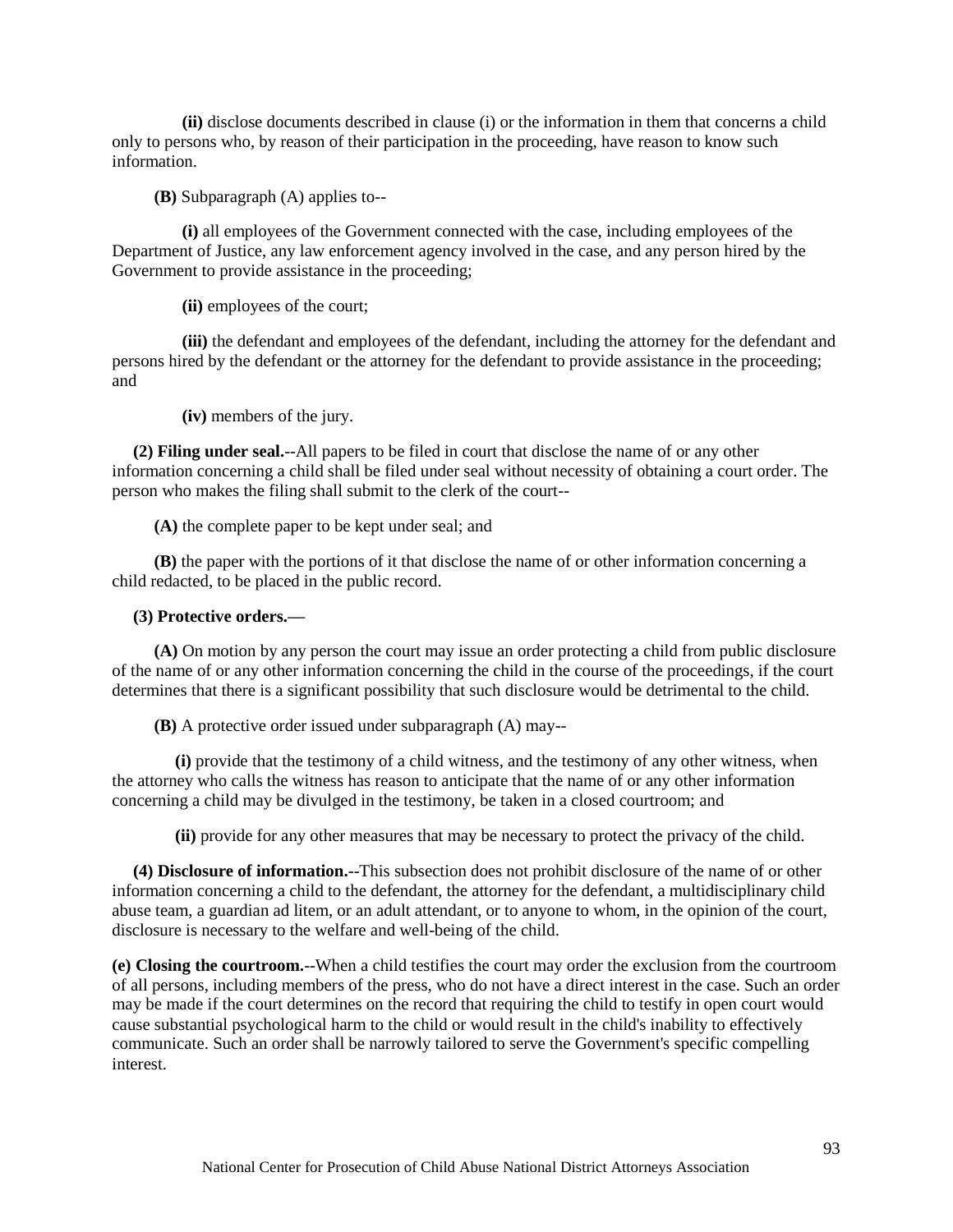**(f) Victim impact statement.**--In preparing the presentence report pursuant to [rule 32\(c\) of the Federal](https://a.next.westlaw.com/Link/Document/FullText?findType=L&pubNum=1000598&cite=USFRCRPR32&originationContext=document&transitionType=DocumentItem&contextData=%28sc.Search%29#co_pp_4b24000003ba5)  [Rules of Criminal Procedure,](https://a.next.westlaw.com/Link/Document/FullText?findType=L&pubNum=1000598&cite=USFRCRPR32&originationContext=document&transitionType=DocumentItem&contextData=%28sc.Search%29#co_pp_4b24000003ba5) the probation officer shall request information from the multidisciplinary child abuse team and other appropriate sources to determine the impact of the offense on the child victim and any other children who may have been affected. A guardian ad litem appointed under subsection (h) shall make every effort to obtain and report information that accurately expresses the child's and the family's views concerning the child's victimization. A guardian ad litem shall use forms that permit the child to express the child's views concerning the personal consequences of the child's victimization, at a level and in a form of communication commensurate with the child's age and ability.

### **(g) Use of multidisciplinary child abuse teams.--**

**(1) In general.**--A multidisciplinary child abuse team shall be used when it is feasible to do so. The court shall work with State and local governments that have established multidisciplinary child abuse teams designed to assist child victims and child witnesses, and the court and the attorney for the Government shall consult with the multidisciplinary child abuse team as appropriate.

**(2) Role of multidisciplinary child abuse teams.**--The role of the multidisciplinary child abuse team shall be to provide for a child services that the members of the team in their professional roles are capable of providing, including--

**(A)** medical diagnoses and evaluation services, including provision or interpretation of x-rays, laboratory tests, and related services, as needed, and documentation of findings;

**(B)** telephone consultation services in emergencies and in other situations;

**(C)** medical evaluations related to abuse or neglect;

**(D)** psychological and psychiatric diagnoses and evaluation services for the child, parent or parents, guardian or guardians, or other caregivers, or any other individual involved in a child victim or child witness case;

**(E)** expert medical, psychological, and related professional testimony;

**(F)** case service coordination and assistance, including the location of services available from public and private agencies in the community; and

**(G)** training services for judges, litigators, court officers and others that are involved in child victim and child witness cases, in handling child victims and child witnesses.

#### **(h) Guardian ad litem.--**

**(1) In general.**--The court may appoint, and provide reasonable compensation and payment of expenses for, a guardian ad litem for a child who was a victim of, or a witness to, a crime involving abuse or exploitation to protect the best interests of the child. In making the appointment, the court shall consider a prospective guardian's background in, and familiarity with, the judicial process, social service programs, and child abuse issues. The guardian ad litem shall not be a person who is or may be a witness in a proceeding involving the child for whom the guardian is appointed.

**(2) Duties of guardian ad litem.**--A guardian ad litem may attend all the depositions, hearings, and trial proceedings in which a child participates, and make recommendations to the court concerning the welfare of the child. The guardian ad litem may have access to all reports, evaluations and records, except attorney's work product, necessary to effectively advocate for the child. (The extent of access to grand jury materials is limited to the access routinely provided to victims and their representatives.) A guardian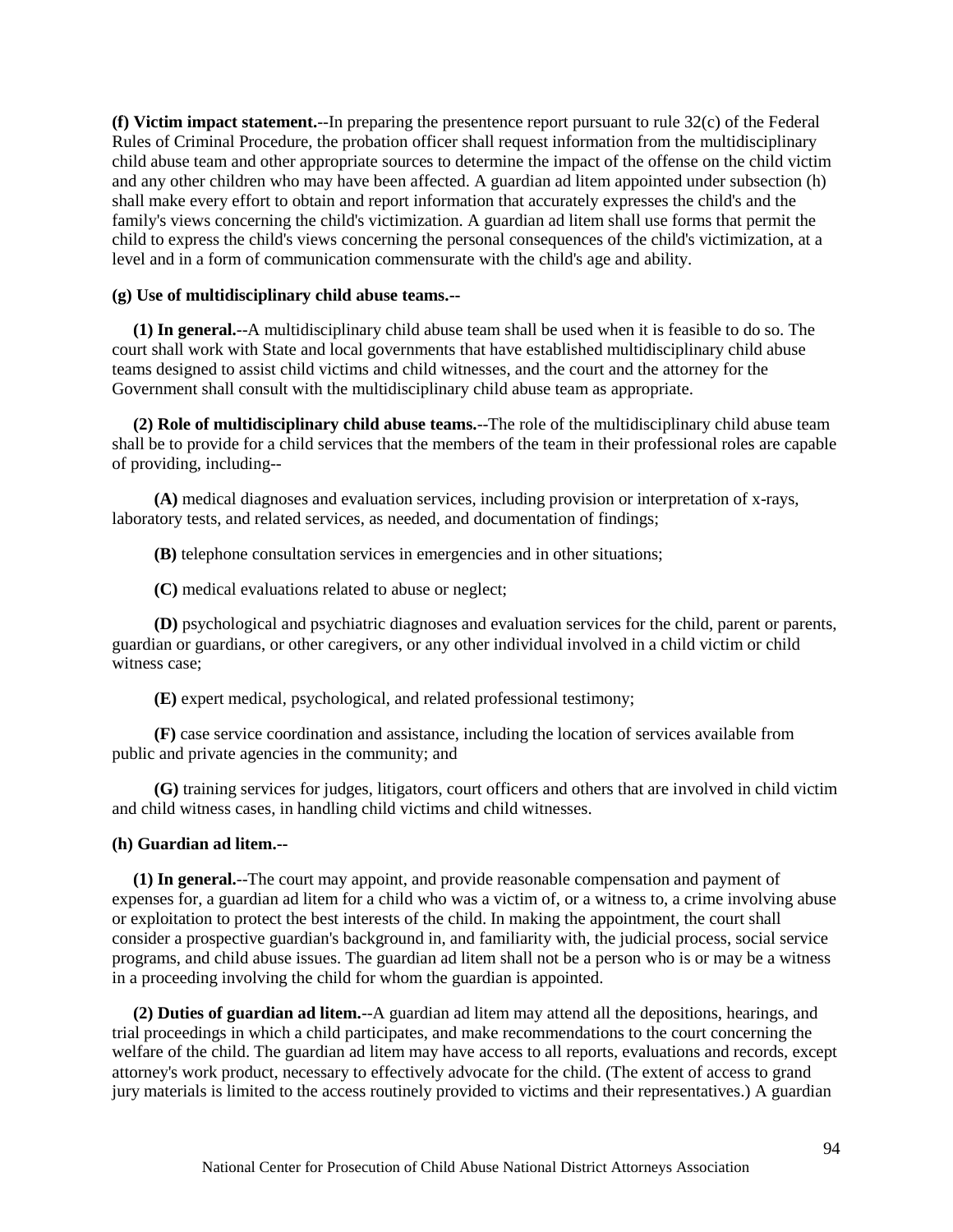ad litem shall marshal and coordinate the delivery of resources and special services to the child. A guardian ad litem shall not be compelled to testify in any court action or proceeding concerning any information or opinion received from the child in the course of serving as a guardian ad litem.

**(3) Immunities.**--A guardian ad litem shall be presumed to be acting in good faith and shall be immune from civil and criminal liability for complying with the guardian's lawful duties described in paragraph (2).

**(i) Adult attendant.**--A child testifying at or attending a judicial proceeding shall have the right to be accompanied by an adult attendant to provide emotional support to the child. The court, at its discretion, may allow the adult attendant to remain in close physical proximity to or in contact with the child while the child testifies. The court may allow the adult attendant to hold the child's hand or allow the child to sit on the adult attendant's lap throughout the course of the proceeding. An adult attendant shall not provide the child with an answer to any question directed to the child during the course of the child's testimony or otherwise prompt the child. The image of the child attendant, for the time the child is testifying or being deposed, shall be recorded on videotape.

**(j) Speedy trial.**--In a proceeding in which a child is called to give testimony, on motion by the attorney for the Government or a guardian ad litem, or on its own motion, the court may designate the case as being of special public importance. In cases so designated, the court shall, consistent with these rules, expedite the proceeding and ensure that it takes precedence over any other. The court shall ensure a speedy trial in order to minimize the length of time the child must endure the stress of involvement with the criminal process. When deciding whether to grant a continuance, the court shall take into consideration the age of the child and the potential adverse impact the delay may have on the child's wellbeing. The court shall make written findings of fact and conclusions of law when granting a continuance in cases involving a child.

**(k) Stay of civil action.**--If, at any time that a cause of action for recovery of compensation for damage or injury to the person of a child exists, a criminal action is pending which arises out of the same occurrence and in which the child is the victim, the civil action shall be stayed until the end of all phases of the criminal action and any mention of the civil action during the criminal proceeding is prohibited. As used in this subsection, a criminal action is pending until its final adjudication in the trial court.

**(l) Testimonial aids.**--The court may permit a child to use anatomical dolls, puppets, drawings, mannequins, or any other demonstrative device the court deems appropriate for the purpose of assisting a child in testifying.

## **(m) Prohibition on reproduction of child pornography.**--

**(1)** In any criminal proceeding, any property or material that constitutes child pornography (as defined by [section 2256](https://a.next.westlaw.com/Link/Document/FullText?findType=L&pubNum=1000546&cite=18USCAS2256&originatingDoc=N43C2E7C0E34C11DE873DE94F41B0F9AD&refType=LQ&originationContext=document&transitionType=DocumentItem&contextData=%28sc.Search%29) of this title) shall remain in the care, custody, and control of either the Government or the court.

**(2)(A)** Notwithstanding [Rule 16 of the Federal Rules of Criminal Procedure,](https://a.next.westlaw.com/Link/Document/FullText?findType=L&pubNum=1000598&cite=USFRCRPR16&originatingDoc=N43C2E7C0E34C11DE873DE94F41B0F9AD&refType=LQ&originationContext=document&transitionType=DocumentItem&contextData=%28sc.Search%29) a court shall deny, in any criminal proceeding, any request by the defendant to copy, photograph, duplicate, or otherwise reproduce any property or material that constitutes child pornography (as defined by [section 2256](https://a.next.westlaw.com/Link/Document/FullText?findType=L&pubNum=1000546&cite=18USCAS2256&originatingDoc=N43C2E7C0E34C11DE873DE94F41B0F9AD&refType=LQ&originationContext=document&transitionType=DocumentItem&contextData=%28sc.Search%29) of this title), so long as the Government makes the property or material reasonably available to the defendant.

**(B)** For the purposes of subparagraph (A), property or material shall be deemed to be reasonably available to the defendant if the Government provides ample opportunity for inspection, viewing, and examination at a Government facility of the property or material by the defendant, his or her attorney, and any individual the defendant may seek to qualify to furnish expert testimony at trial.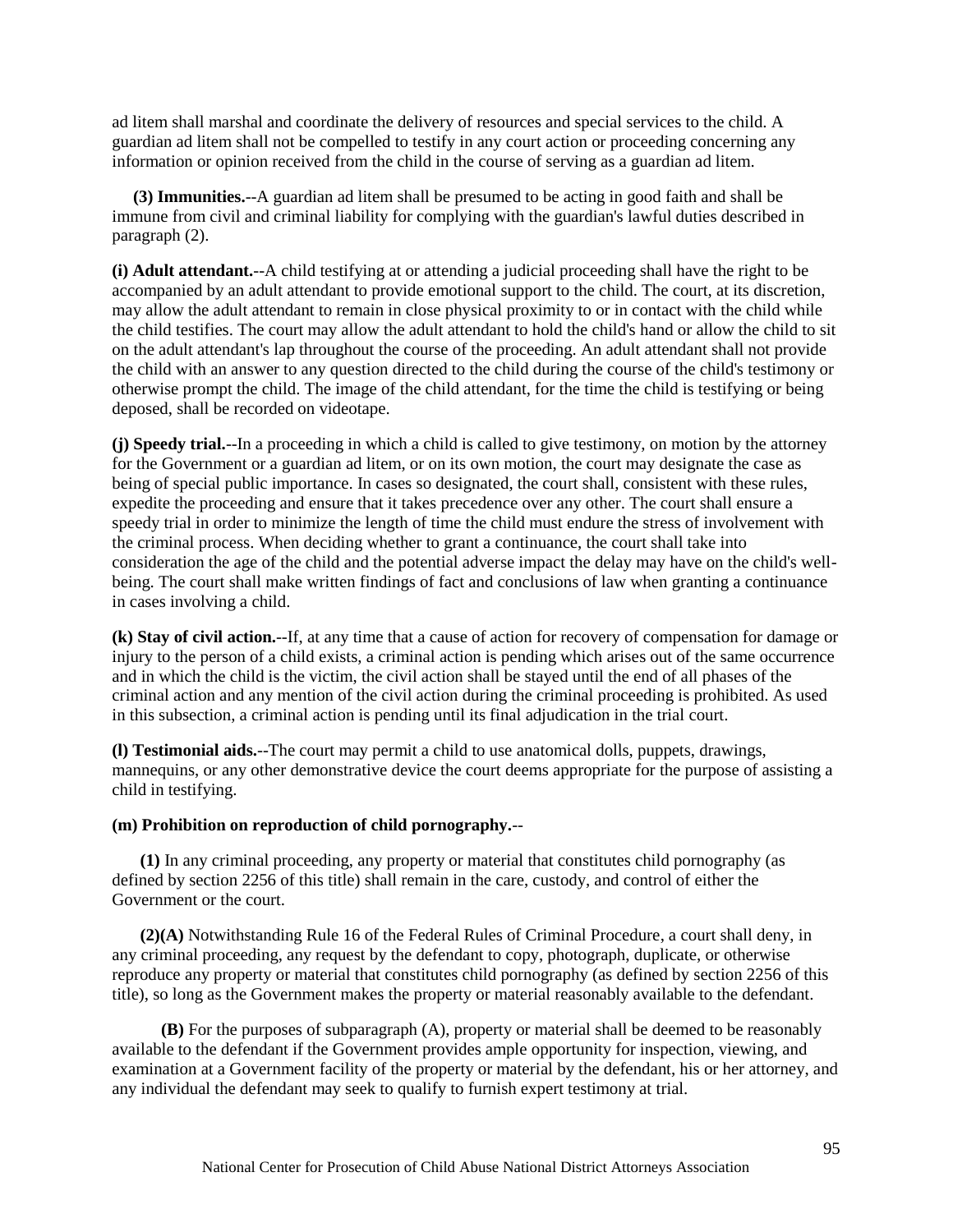# **U.S. TERRITORIES**

# **AMERICAN SAMOA**

#### **AM. SAMOA CODE ANN. § 46.3802 (2007). INCEST**

(a) A person commits the crime of incest if he marries or purports to marry or engages in sexual intercourse or deviate sexual intercourse with a person he knows to be:

(1) his ancestor or descendant by blood or adoption;

(2) his stepchild or stepparent, while the marriage creating that relationship exists and while the stepchild is 18 years of age or less;

(3) his brother or sister of the whole or half-blood; or

- (4) his uncle, aunt, nephew, or niece of the whole blood.
- (b) For purposes of this section:
- (1) "Sexual intercourse" has the meaning specified in subsection (c) of 46.2001.

(2) "Deviate sexual intercourse" has the meaning specified in subsection (a) of 46.3601.

(3) Incest is a class D felony.

#### **AM. SAMOA CODE ANN. § 42.0101 (2007). REQUISITES OF VALID MARRIAGE**

To enter into a valid marriage contract:

- (a) The parties must not be related to each other nearer than the fourth degree of consan-guinity.
- (b) The male shall be at least 18 years of age and the female at least 14 years of age.

(c) If the female is less than 18 years of age, she must have the consent of one of her parents or her guardian.

- (d) Neither of the parties may have a lawful spouse living.
- (e) A marriage ceremony must be performed by a duly authorized person as provided in this chapter.

# **GUAM**

#### **GUAM CODE ANN. TIT. 9, § 31.15 (2013). INCEST: DEFINED & PUNISHED**

A person is guilty of incest*,* a misdemeanor, if he knowingly marries or cohabits or has sexual intercourse with an ancestor or descendant, a brother or sister of the whole or half blood or an uncle, aunt, nephew or niece of the whole blood. Cohabit means to live together under the representation or appearance of being married. The relationships referred to herein include blood relationships without regard to legitimacy, and relationship of parent and child by adoption

## **GUAM CODE ANN. TIT. 19, § 3301 (2013). VOID MARRIAGES**

Either party to an incestuous or void marriage may proceed, by action in the Superior Court, to have the same so declared.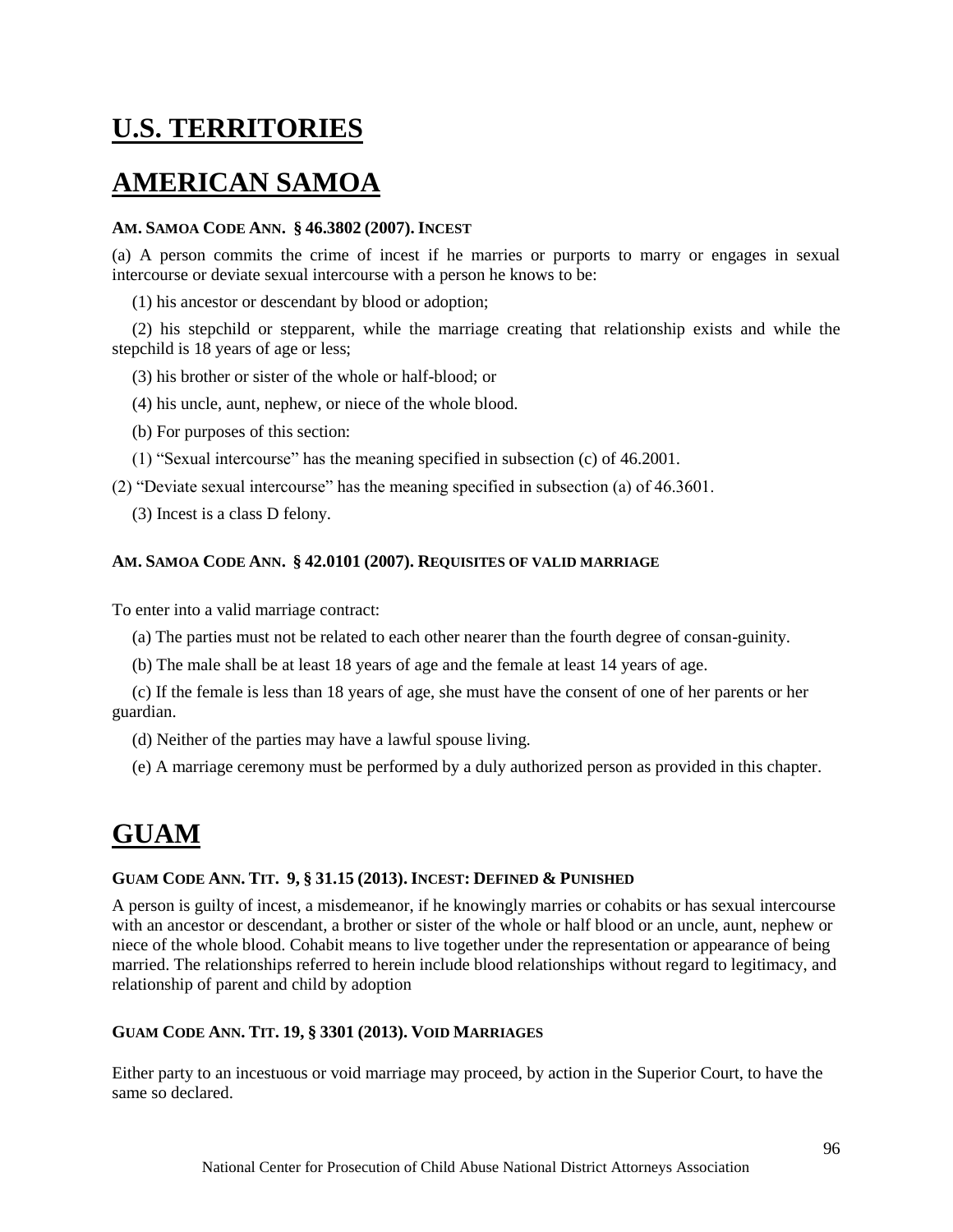## GUAM CODE ANN. TIT. 8, § 91.03 (2013). EXCLUSION OF PUBLIC FROM TRIAL INVOLVING CRIME OF **INCEST, CHILD PORNOGRAPHY OR CRIMINAL SEXUAL CONDUCT**

To protect the parties involved at a trial arising from a complaint *or* indictment for incest, child pornography *or* criminal sexual conduct, the judge *may* exclude all spectators from the courtroom in which such trial is being held, *or* from said courtroom during those portions of such trial when direct testimony is to be presented; provided, that either of the parties requests that all spectators be so excluded at the trial *or* portions thereof; and provided further, that the defendant in such trial by a written statement waives his right to a public trial for those portions from which spectators are so excluded.

#### GUAM CODE ANN. TIT. 8, § 91.01 (2013). EXCLUSION OF PUBLIC FROM TRIAL FOR SEX OFFENSES **INVOLVING MINORS UNDER AGE OF EIGHTEEN**

At the trial of a complaint or indictment for criminal sexual conduct, incest, carnal abuse or other crime involving sex, where a minor under eighteen (18) years of age is the person upon, with or against whom the crime is alleged to have been committed or at the trial of a complaint or indictment for any criminal act in which a child was conceived as a result of such act or related act (such as stalking where the predator committed a prior sexual assault against the stalking victim), or for the non-support of a child born out of wedlock, the judge may exclude the general public from the court room, admitting only such persons as may have a direct interest in the case.

## **NORTHERN MARIANA ISLANDS**

## **2001 N.MAR. I. PUB. L. 12-82. SEC. 1311. INCEST**

(a) A person commits the crime of incest if, being 18 years of age or older, that person engages in sexual penetration with another who is related, either legitimately or illegitimately, as

- (1) an ancestor or descendant of the whole or half blood;
- (2) a brother or sister of the whole or half blood; or
- (3) an uncle, aunt, nephew, or niece by blood.

(b) Incest is punishable by imprisonment for not more than five years, a fine of not more than \$2,000, or both.

### **2001 N.MAR. I. PUB. L. 12-82. SEC. 1306. SEXUAL ABUSE OF A MINOR IN THE FIRST DEGREE**

(a) An offender commits the time of sexual abuse of a minor in the first degree if

(1) being 16 years of age or older, the offender engages in sexual penetration with a person who is under 13 years of age or aids, induces, causes, or encourages a person who is under 13 years of age to engage in sexual penetration with another person;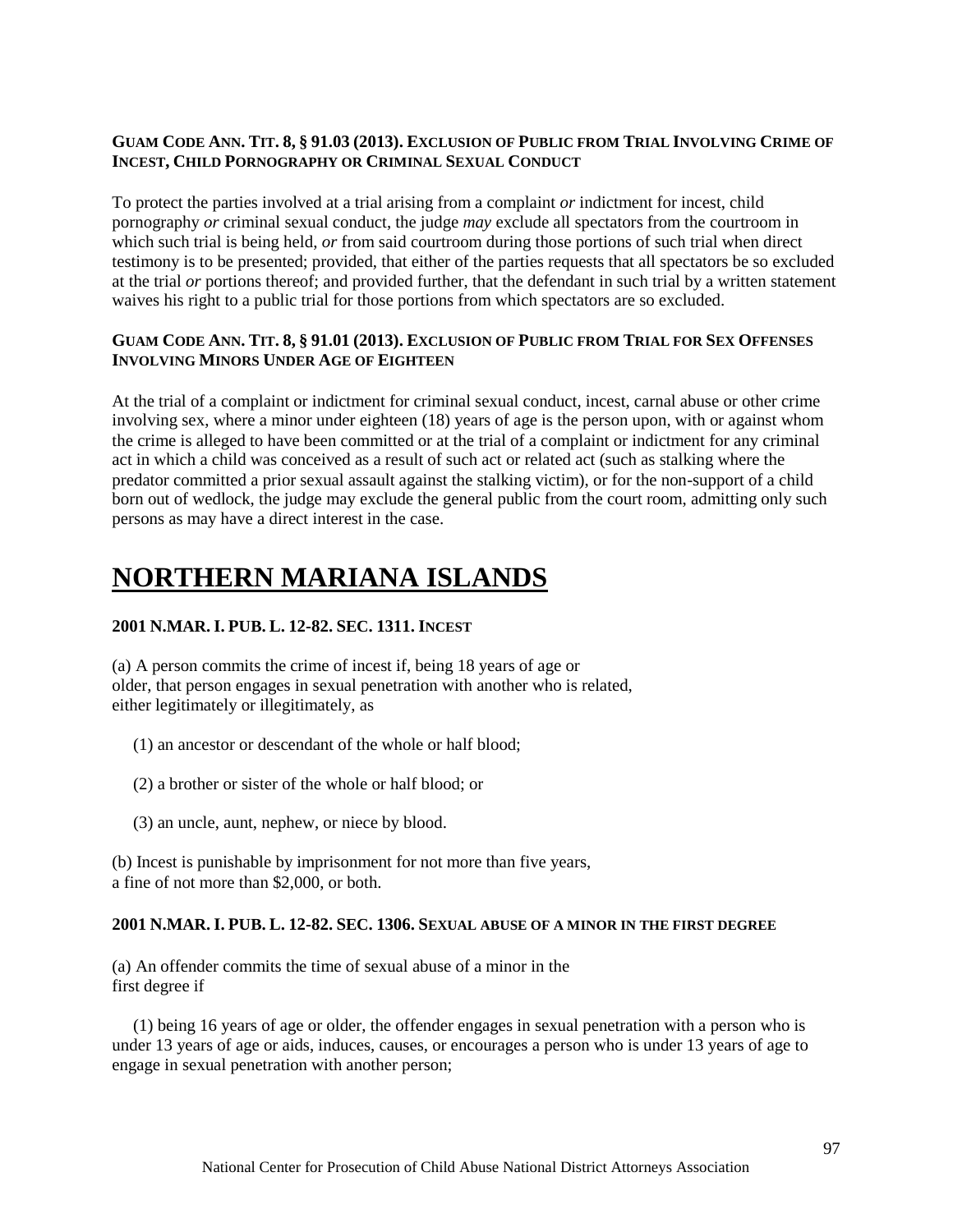(2) being 18 years of age or older, the offender engages in sexual penetration with a person who is under 18 years of age, and the offender is the victim's natural parent., stepparent, adopted parent, or legal guardian; or

(3) being 18 years of age or older, the offender engages in sexua1 penetration with a person who is under 16 years of age, and

(A) the victim at the time of the offense is residing in the same household as the offender and the offender has authority over the victim; or

(B) the offender occupies a position. of authority in relation to the victim.

(b) Sexual abuse of a minor in the first degree is punishable by imprisonment for not more than 30 years, a fine of not more than \$50,000, or both, and the mandatory sentencing provisions of 6 CMC 9 4102.

### **2001 N.MAR. I. PUB. L. 12-82. SEC. 1307. SEXUAL ABUSE OF A MINOR IN THE SECOND DEGREE**

(a) An offender commits the crime of sexual abuse of a minor in the second degree if

(1) being 16 years of age or older, the offender engages in sexual penetration with a person who is 13, 14, or I5 years of age and at least three years younger than the offender, or aids, induces, causes or encourages a person who is 13, 14, or 15 years of age and at least three years younger than the offender to engage in sexual penetration with another person;

(2) being 16 years of age or older, the offender engages in sexual contact with a person who is under 13 years of age or aids, induces, causes, or encourages a person under 13 years of age to engage in sexual contact with another person;

(3) being 18 years of age or older, the offender engages in sexual contact with a person who is under 18 years of age, and the offender is the victim's natural parent, stepparent, adopted parent, or legal guardian;

(4) being 16 years of age or older, the offender aids, induces, causes, or encourages a person who is under 16 years of age to engage in conduct described in 6 CMC 5 13 14(a)(2) - (6); or

(5) being 18 years of age or older, the offender engages in sexual contact with a person who is under 16 years of age, and

(A) the victim at the time of the offense is residing in the same household as the offender and the offender has authority over the victim; or

(B) the offender occupies a position of authority in relation to the victim.

(b) Sexual abuse of a minor in the second degree is punishable by imprisonment for not more than 10 years, a fine of not more than \$10,000, or both.

#### **2001 N.MAR. I. PUB. L. 12-82. SEC. 3302. PRIVILEGES: SPOUSES**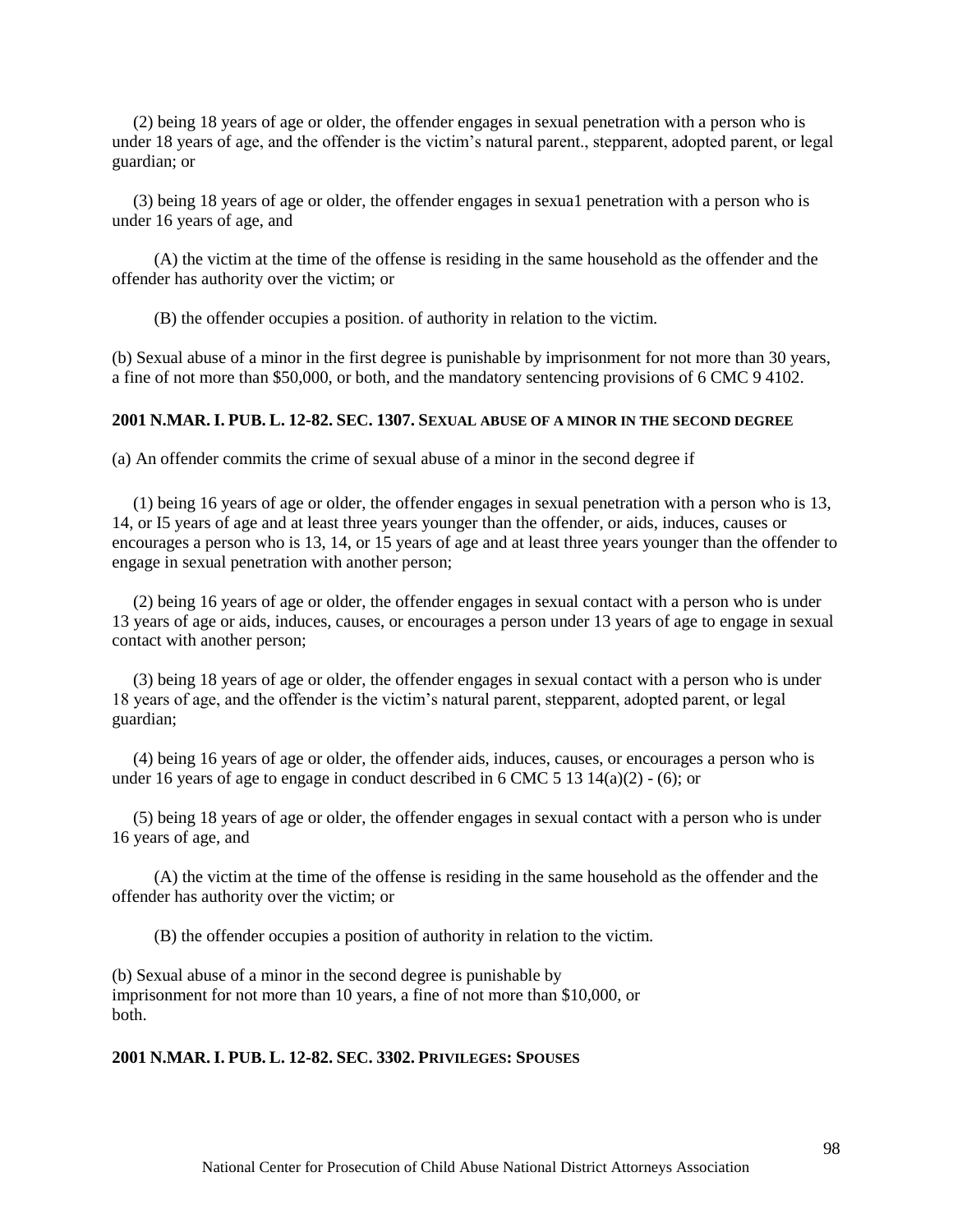(a). Privileges: Spouses. Neither husband nor wife may be compelled to testify against the other in the trial of an information, complaint, citation or other criminal proceeding.

(b) Exceptions. There is no privilege under this subdivision:

(1) In a civil proceeding brought by or on behalf of one spouse against the other spouse; or

(2) In a proceeding to commit or otherwise place his spouse, the property of his spouse or both the spouse and the property of the spouse under the control of another because of the alleged mental or physical condition of the spouse; or

(3) In a proceeding brought by or on behalf of a spouse to establish his competence; or

(4) In a proceeding in which one spouse is charged with:

(A) A crime against the person or the property of the other spouse or of a child of either, whether such crime was committed before or during marriage.

(B) Bigamy, incest, adultery, pimping, or prostitution.

(C) A crime related to abandonment of a child or nonsupport of a spouse or child.

(D) A crime prior to the marriage.

(E) A crime involving domestic violence as defined under Commonwealth law.

(5) In a proceeding involving custody of a child.

(6) Evidence derived from or related to a business relationship involving the spouses.

(c) Confidential Marital Communications.

(1) General Rule. Neither during the marriage nor afterwards shall either spouse be examined as to any confidential communications made by one spouse to the other during the marriage, without the consent of the other spouse.

(2) Exceptions. There is no privilege under this subdivision:

(A) If any of the exceptions under subdivision (b) of this section apply; or

(B) If the communication was made, in whole or in part, to enable or aid anyone to commit or plan to commit a crime or a fraud; or

(C) In a proceeding between a surviving spouse and a person who claims through the deceased spouse, regardless of whether such claim is by testate or intestate succession or by inter vivos transaction; or

(D) In a criminal proceeding in which the communication is offered in evidence by a defendant who is one of the spouses between whom the communication was made; or

(E) In a proceeding under the Rules of Children's Procedure; or .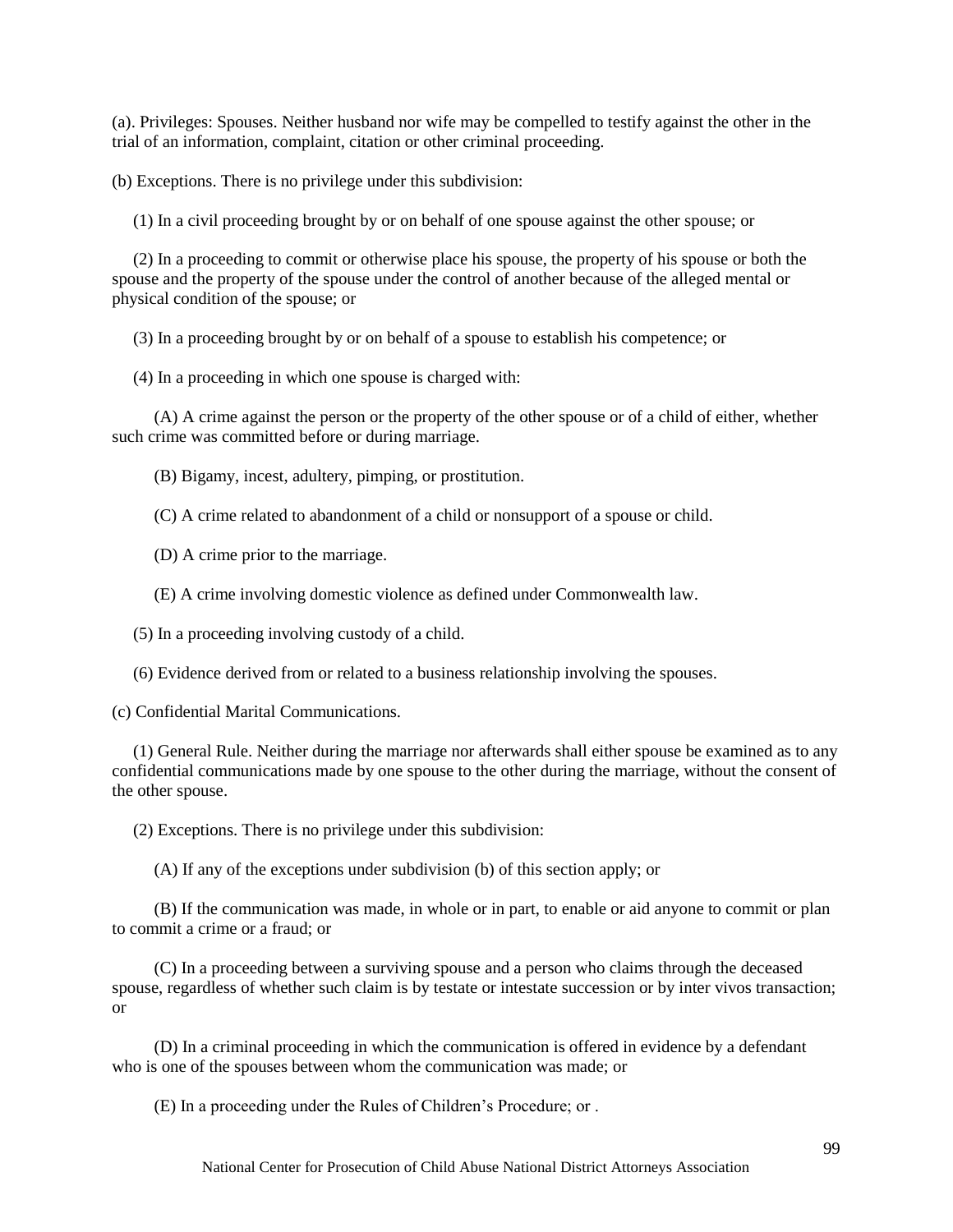(F) If the communication was primarily related to and made in the context of a business relationship involving both spouses or the spouses and third parties.

# **PUERTO RICO**

## **P.R. LAWS ANN. TIT. 33, § 4770 (2013). SEXUAL ASSAULT**

Any person who performs sexual penetration, whether vaginal, anal, oral-genital, digital or instrumental under any of the following circumstances shall incur a severe second degree felony:

(a) If the victim has not yet reached the age of sixteen (16) at the time of the event.

(b) If due to mental disability or illness, whether temporary or permanent, the victim is unable to understand the nature of the act at the time of its commission.

(c) If the victim has been compelled into the act by means of physical force, violence, intimidation or the threat of serious and immediate bodily harm.

(d) If the victim's capability to consent has been annulled or diminished substantially without his/her knowledge or without his/her consent by means of hypnosis, narcotics, depressants or stimulants, or similar means or substances.

(e) When at the time of the commission of the act the victim is not conscious of its nature and this circumstance is known to the person accused.

(f) If the victim submits to the act by means of deception, trickery, simulation or cover up with respect to the identity of the person accused.

(g) If the victim is forced or induced by means of abuse or physical or psychological violence into participating or becoming involved in unwanted sexual relations with third parties.

(h) If the accused person is a relative of the victim, by ascendancy or descendancy, or consanguinity, adoption or affinity, or collateral by consanguinity or adoption up to the third degree.

(i) When the accused person takes advantage of the trust deposited in him/her by the victim because there is a relationship of superiority because the victim is under his/her custody, guardianship, or primary, secondary or special education, medical or psychotherapeutic treatment, or any type of counseling, or because there is a relationship with the victim as the leader of his/her religious belief.

If the conduct typified in subsection (a) of this section is committed by a minor who has not yet reached the age of eighteen (18), the offender shall incur a third degree felony if prosecuted as an adult.

## P.R. LAWS ANN. TIT. 34, R. 131 (2013). WITNESSES: EVIDENCE; PUBLIC TRIALS; EXCLUSION OF **PUBLIC**

Unless otherwise provided by law and by these rules, the testimony of a witness in all trials shall be oral and in open court, and the admissibility of the evidence and the competency and privileges of the witnesses shall be governed by the provisions of the Law of Evidence of Puerto Rico.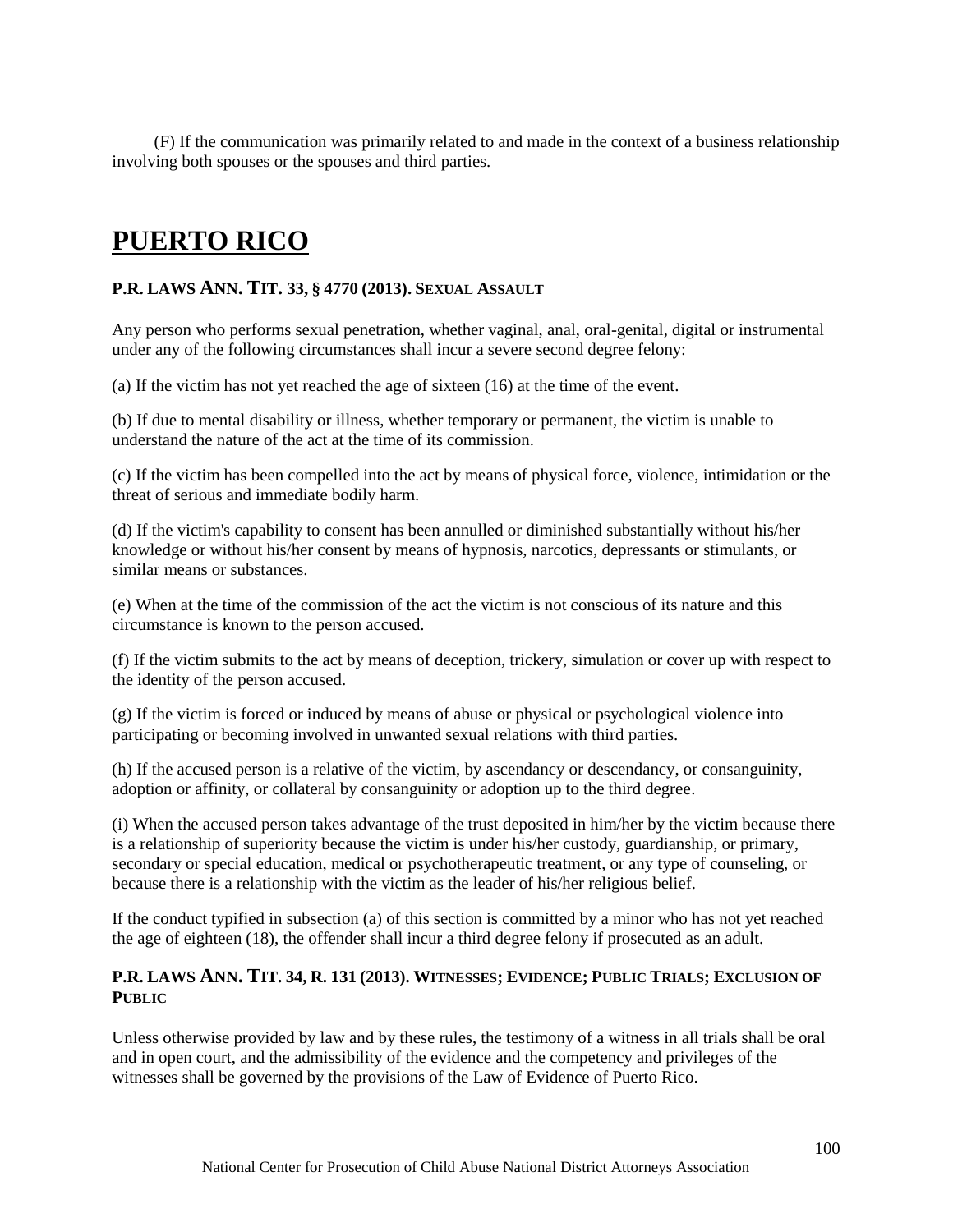In suits for incest, rape, sodomy, seduction, lustful or indecent acts, and in indecent exposure or the attempt thereof, the court may exclude the public from the courtroom during the injured person's testimony, admitting only those persons who have a legitimate interest in the case, such as court officials and the party's lawyers and relatives. Prior to the order of exclusion, the court shall hold a private hearing to determine if the injured person needs this protection during his testimony.

## **P.R. LAWS ANN. TIT. 21, § 233 (2013). CAPACITY--IMPEDIMENTS TO CONTRACT**

Nor can the following contract marriage with each other:

(1) Ascendants or descendants by consanguinity or affinity.

(2) Collaterals by consanguinity within the fourth degree.

(3) The adoptive father or mother and the person adopted; the latter with the surviving husband or wife of the adopter; and the adopter with the surviving husband or wife of the adopted.

(4) The legitimate descendants of the adopter with the adopted person during the time the adoption exists.

(5) The parties to an adultery who have been convicted by a final judgment for five years after such judgment.

(6) Those who have been condemned as principals or as principal and accomplice responsible for the death of the husband or wife or either of them.

## **VIRGIN ISLANDS**

#### **V.I. CODE ANN. TIT. 14, § 961 (2013). INCEST DEFINED; PUNISHMENT**

Persons being within the degrees of consanguinity within which marriages are declared by law to be void, who knowingly intermarry with each other, or who commit fornication or adultery with each other shall each be imprisoned for not more than 10 years.

## **V.I. CODE ANN. TIT. 16, § 1 (2013). VOID MARRIAGES**

(a) A marriage is prohibited and void from the beginning, without being so decreed and its nullity may be shown in any collateral proceeding, when it isbetween-

(1) a man and his grandmother, grandfather's wife, wife's grandmother, father's sister, mother's sister, mother, stepmother, wife's mother, daughter, wife's daughter, son's wife, sister, son's daughter, daughter's daughter, son's son's wife, daughter's son's wife, wife's son's daughter, wife's daughter's daughter, brother's daughter or sister's daughter;

(2) a woman and her grandfather, grandmother's husband, husband's grandfather, father's brother, mother's brother, father, stepfather, husband's father,son, husband's son, daughter's husband, brother, son's son, daughter's son, son 's daughter's husband, daughter's daughter's husband, husband's son's son, husband's daughter's son, brother's son or sister's son; or